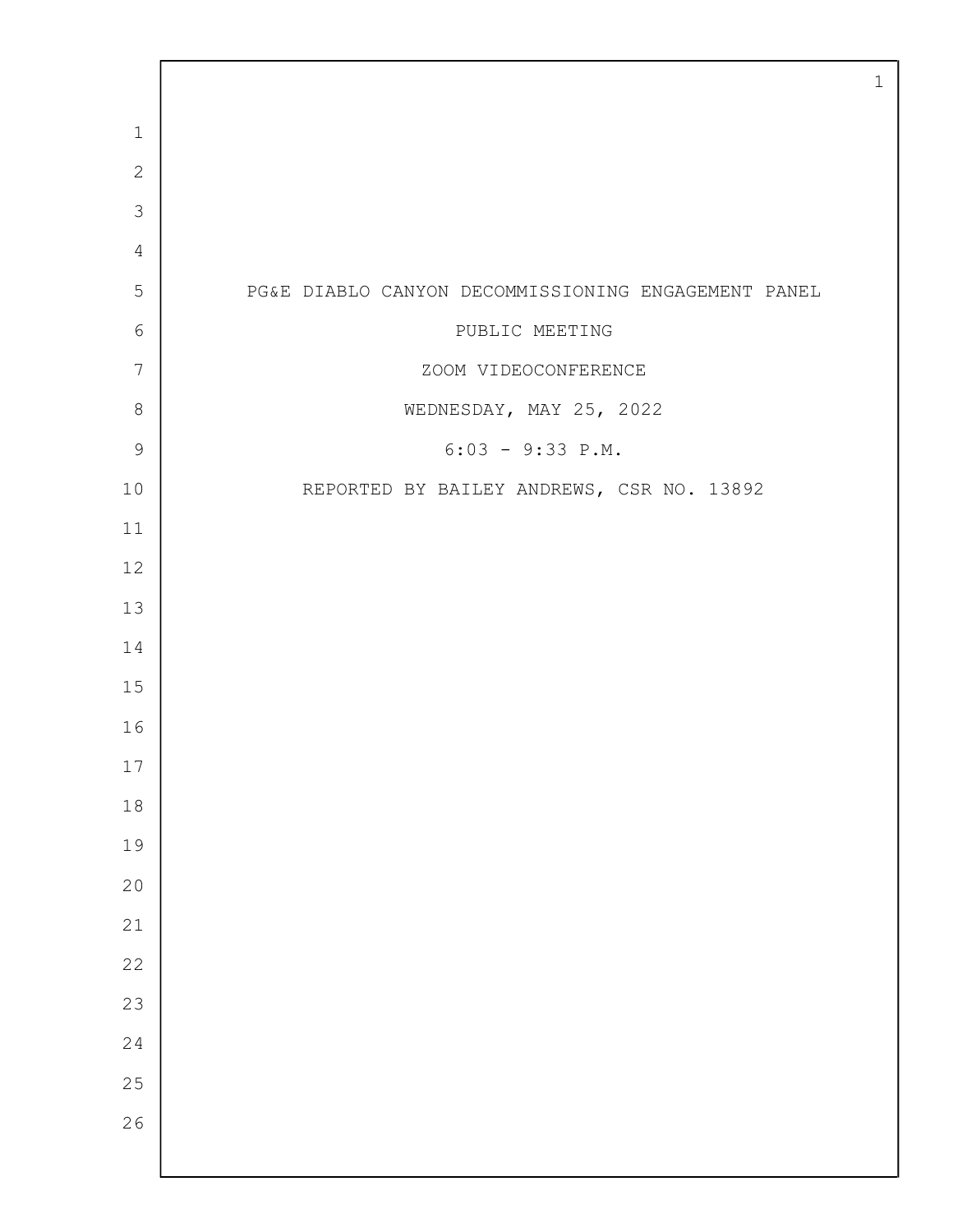1 2 3  $\Delta$ 5 6 7 8  $\mathsf{Q}$ 10 11 12 13 14 15 16 17 18 19 20 21 22 23 24 25 26 MS. SEELEY: First of all, I would like to acknowledge Sheri Danoff, our former member of our panel, who is here in the audience tonight. Thank you so much Sheri, for all your hard work over the past four years. We -- you don't know how much we appreciate it. Also, we have three new members. Oh, and Lauren Brown is here too, our former -- that's right. Really good to see him tonight. We have three new panel members. I would like each of you to introduce yourself. They come to us highly qualified with great skills. So, please, introduce yourselves. MR. LUCAS: My name is Michael Lucas. I'm a 25-year resident with my extended family in the Morro Bay area. I have been faculty at Cal Poly in the architecture department. I was Associate Dean for the college for a while. Also have been, for extended period of time, planning commissioner for Morro Bay, and I served through the completion of the general plan last year, and through all of the theater involved in the waste water treatment plant. And I'm very happy to be part of a complex problem for the community. MR. PAVLIK: Good evening. My name is Robert Pavlik. I've lived in San Luis Obispo County since 1986, and here in the city of San Luis Obispo since 1995. I came here as a historian for California Parks and Recreation, and then I moved on to Caltrans, where I worked as an environmental planner and historian for 22 years. And I am back momentarily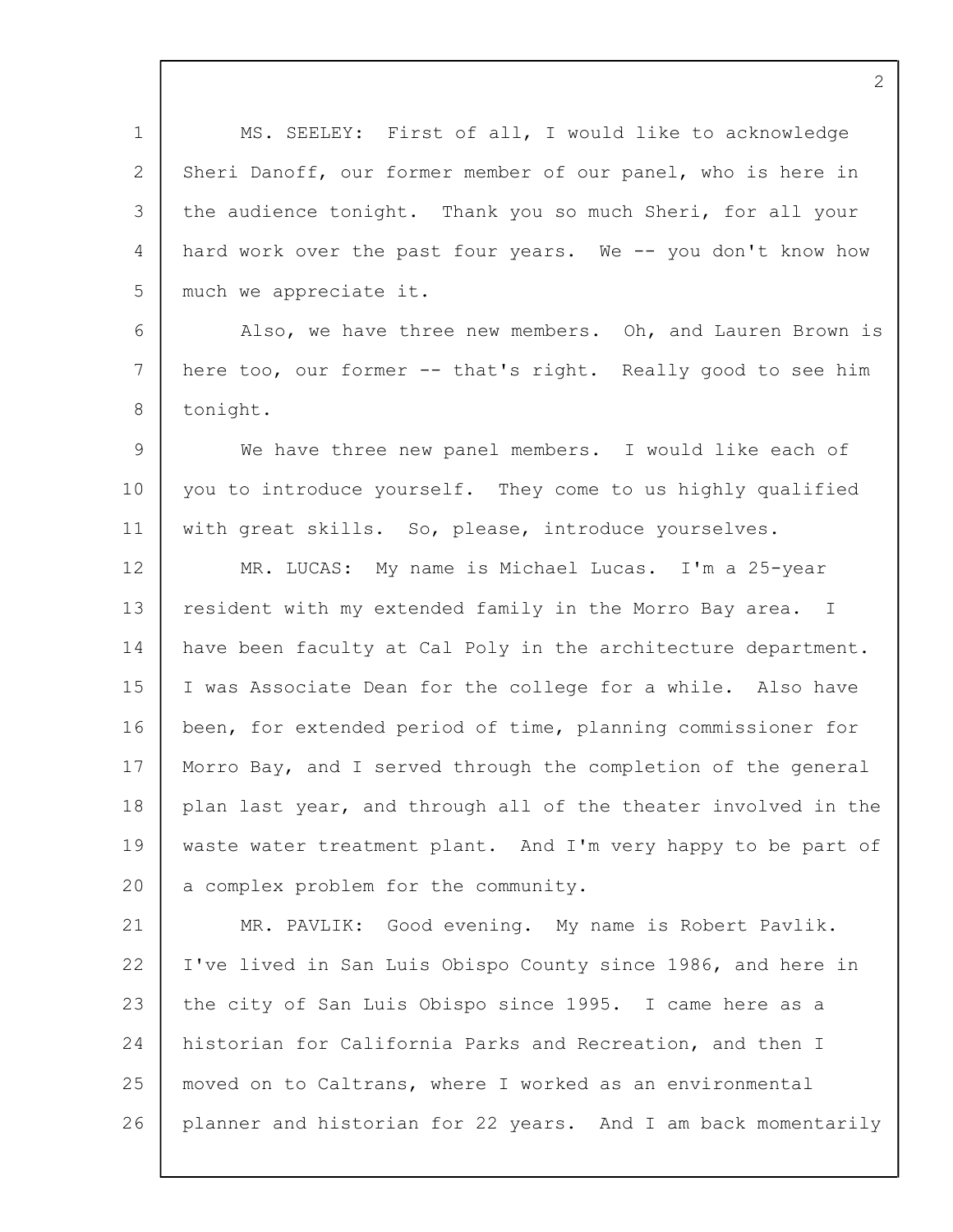1 2 3 4 5 6 7 8 9 10 11 12 with the state Parks. I am a student of public parks and also public works. And so I'm -- I'm honored and delighted to be here and to be apart of this panel. Thank you very much. MR. SEVERANCE: Hello, My name is Bruce Severance. I am one of the early founding member of what is called the research collaborative at the Institute for Climate Leadership and Resilience Cal Poly. Been involved in the community in many, many different ways, including homelessness issues, many, many ways, including on homelessness issues, social justice issues. I am a general contractor and energy analyst, and do passive home design and construction, and energy upgrades. Thank you.

13 14 15 16 MS. SEELEY: Thank you. Welcome to all three of you. So I am going to review. Last time in April, we had kind of a skimming process with Orano, who is here tonight, thank you for coming, about our new cask system.

17 18 19 20 21 22 23 24 And tonight we are calling this a deeper dive into the attributes of the new cask system, the challenges of the new cask system, and, you know, for us to convey to Orano what the concerns of our community are. So we really want to illicit from the public, your comments and your questions, and you can go to our website, diablocanyonpanel.org, where you can comment any time, day or night, about this process that we are involved in right now.

25 26 The other things is, that we have -- we submitted a list of eight pages of questions to PG&E and Orano about the new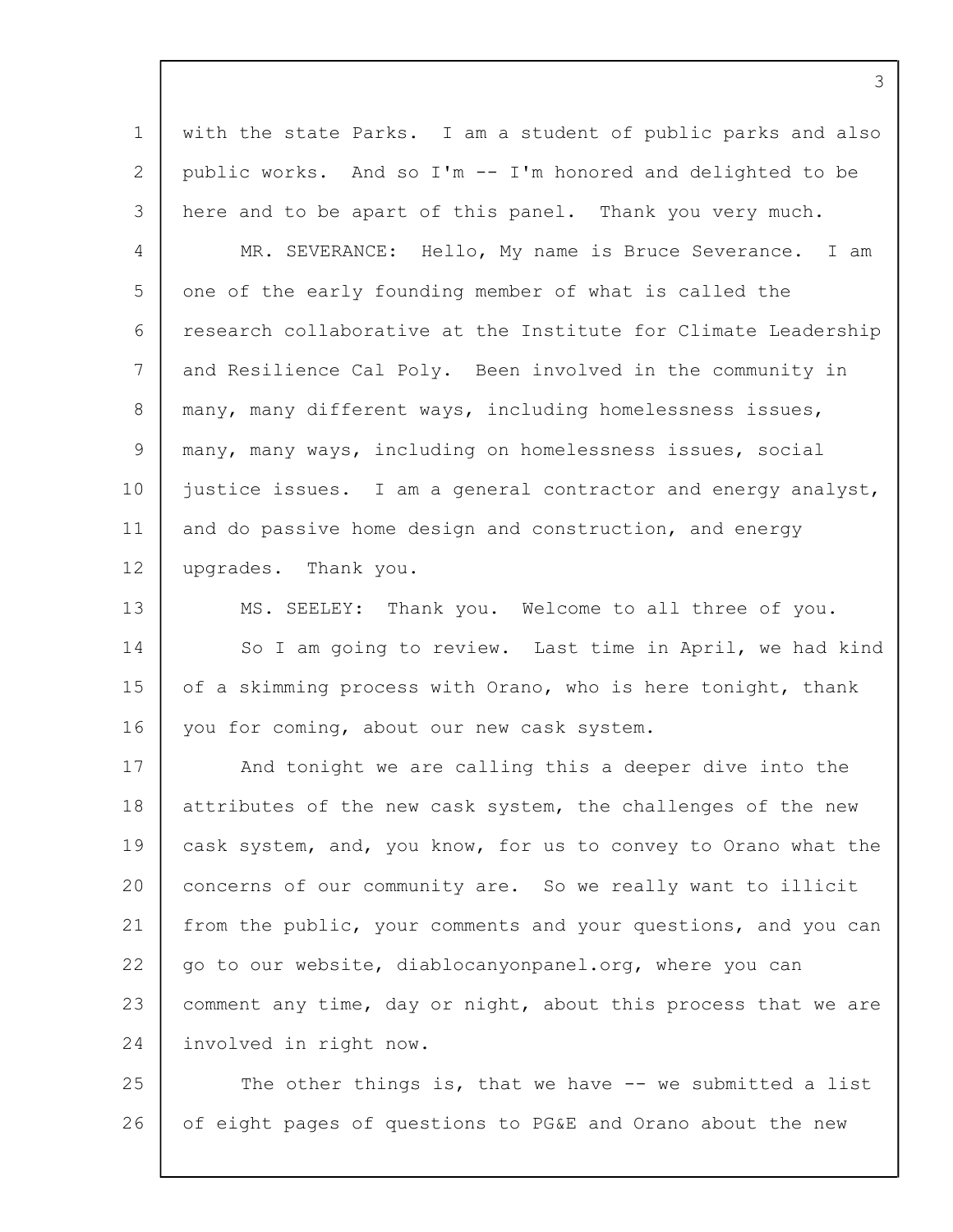| $\mathbf 1$ | system. And, apparently, they will be addressing those         |
|-------------|----------------------------------------------------------------|
| 2           | questions tonight, although we do not have the exact answers   |
| 3           | yet. But those will be coming and they will be posted on our   |
| 4           | web page as soon as we get them. And we are hoping that we     |
| 5           | get them soon. Thank you.                                      |
| 6           | MR. ANDERS: Thank you, Linda.                                  |
| 7           | Next up is Dr. Tim Auran with our safety briefing.             |
| 8           | Tim?                                                           |
| 9           | MR. AURAN: Thank you, Chuck.                                   |
| 10          | Again, every meeting we like to start with a safety            |
| 11          | message.                                                       |
| 12          | In the event of an earthquake, the safest place is to          |
| 13          | stop cover and hold. In the case of a fire, know your exits    |
| 14          | and escape routes at home. For those in attendance at the      |
| 15          | meeting tonight, that would be the two sets of double doors in |
| 16          | the back. In the event of an active shooter, determine the     |
| 17          | best option for a safe outcome, which could be get out, hide   |
| 18          | out, or take out.                                              |
| 19          | Also, please note for anybody who is here in attendance,       |
| 20          | the Sheriff's Department deputies are in attendance as well.   |
| 21          | In the case of a medical emergency, we have an AED located in  |
| 22          | the lobby. We also have the Diablo Canyon Fire Department in   |
| 23          | attendance. Anybody who has a medical need, please contact     |
| 24          | someone wearing a PG&E shirt, and they can get you assistance  |
| 25          | as well.                                                       |
| 26          | Anyone at home, please call 911 in the case of an              |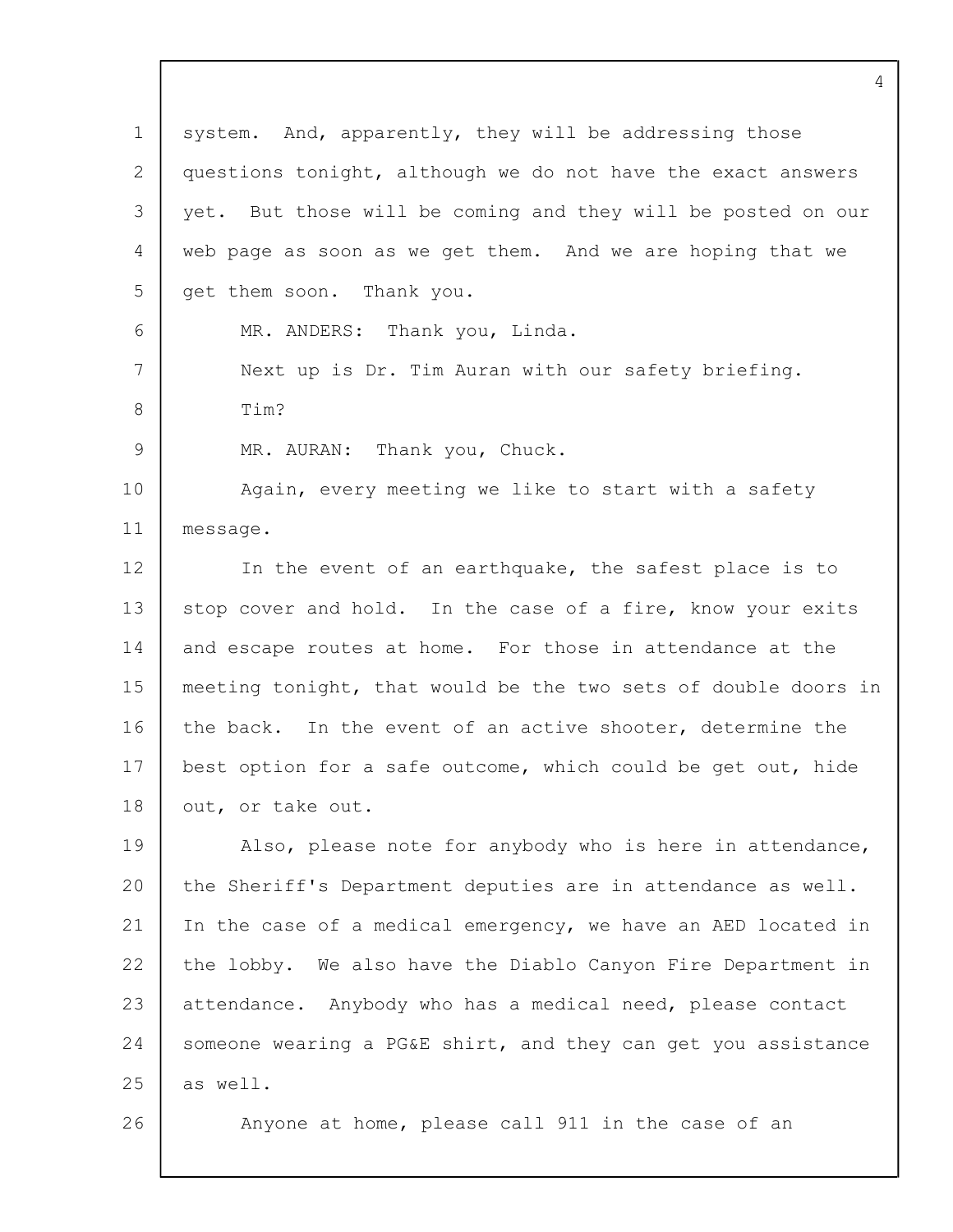1 emergency.

| $\mathbf{2}$  | For everyone's psychological safety, please be respectful      |
|---------------|----------------------------------------------------------------|
| 3             | of one another. This may be a long night. There are a lot of   |
| 4             | questions to be answered and to discuss. Please remember to    |
| 5             | stretch every 30 minutes or so.                                |
| 6             | As Covid remains prevalent with the cases increasing in        |
| 7             | town, please remember wash your hands frequently, get your     |
| 8             | vaccinations, and wear masks in public as needed.              |
| $\mathcal{G}$ | Thanks, Chuck.                                                 |
| 10            | MR. ANDERS: Thank you, Jim.                                    |
| 11            | Linda is now going to provide an overview of the public        |
| 12            | meeting in April, and the generation of -- wow, almost 70      |
| 13            | questions?                                                     |
| 14            | MS. SEELEY: Yes. You know, we had already did that.            |
| 15            | I jumped the gun.<br>MR. ANDERS:                               |
| 16            | MS. SEELEY: Yeah, it's okay.                                   |
| 17            | MR. ANDERS: I apologize.                                       |
| 18            | MS. SEELEY: No worries.                                        |
| 19            | MR. ANDERS: Our next item is PG&E update. I'm really           |
| 20            | anxious to hear what Linda has to say.                         |
| 21            | MS. ZAWALICK: Good evening, panel members and members of       |
| 22            | the public. Looking forward to the discussions today.          |
| 23            | And as Linda mentioned, the purpose of this meeting is to      |
| 24            | take the deeper dive, get more details on the new cask system. |
| 25            | And hear from, really, not just from PG&E, but from the        |
| 26            | experts at Orano, and also from the California Energy          |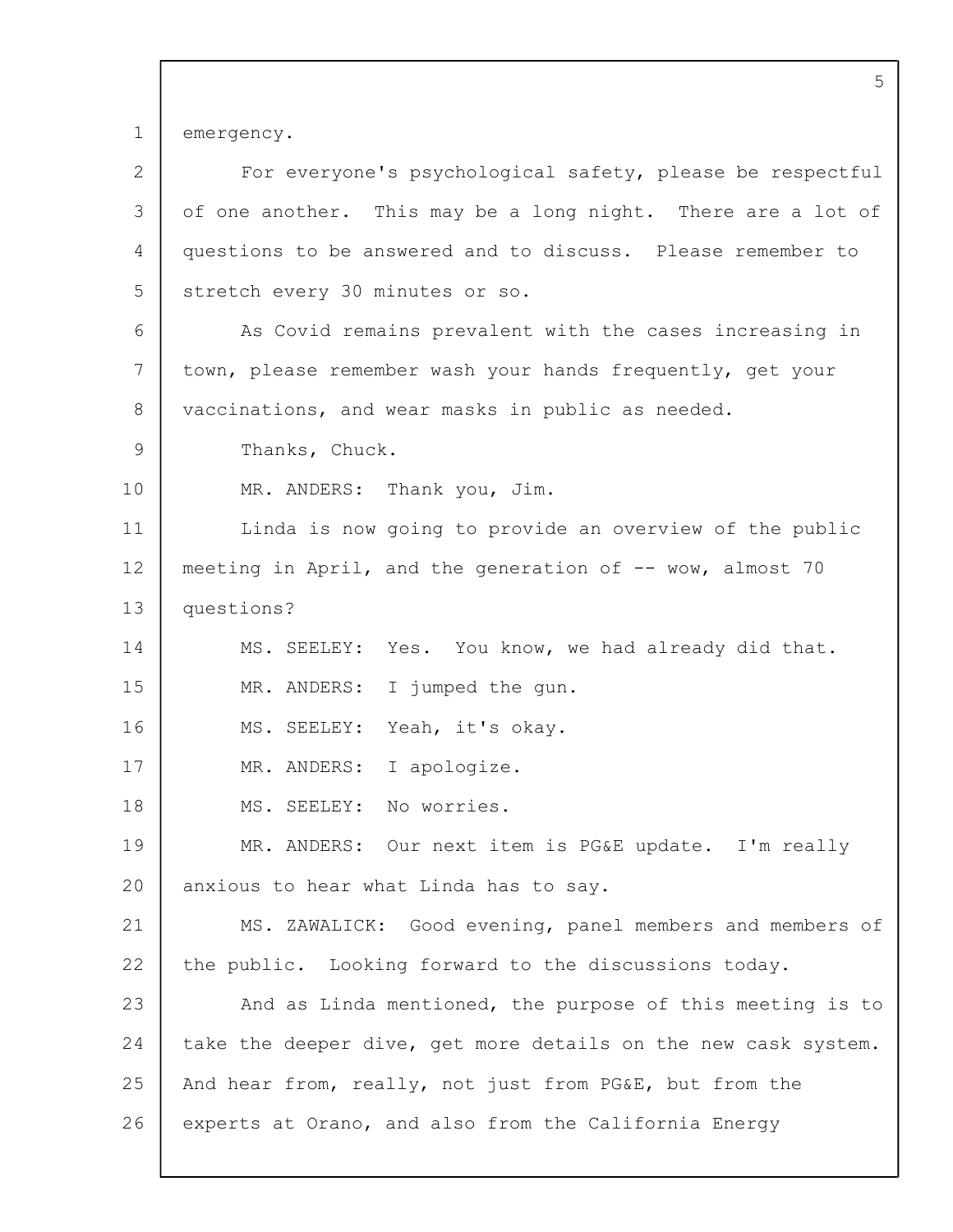1  $\mathfrak{D}$ Commission, Dr. Cochran. So really looking forward to those discussions.

3  $\Delta$ 5 6 7 8 9 And as Linda mentioned also, we received a lot of great questions and inquiry and feedback from not only the April 20th meeting, but since then as well. And we have factored those in to our presentations, and then we will formally, you know, memorialize them, if you will, on the website so you can see the clear answers to all of the questions that we receive and all the various inputs.

10 11 12 13 14 The next step will be, you know, to open houses that we will talk about later in the meeting, and any follow-up actions that we get from any of the inquiry, and questions from the panel and members of the public. So we will go through that as well.

15 16 17 18 19  $20$ Also, since the last public meeting, there was news around the Department of Energy's civil nuclear credit program. And I discussed an overview of what that program was in April, and then periodically since April, been updating -- PG&E has been updating the panel members with information on that program.

21 22 23 24 25 And, yesterday, some of the updates I'd like to give, is yesterday, Governor Newsom's office sent a letter to the Department of Energy secretary, asking for amendments to the DOE's criteria and requirements for eligibility of that program.

26

While, you know, PG&E has met and continues to meet all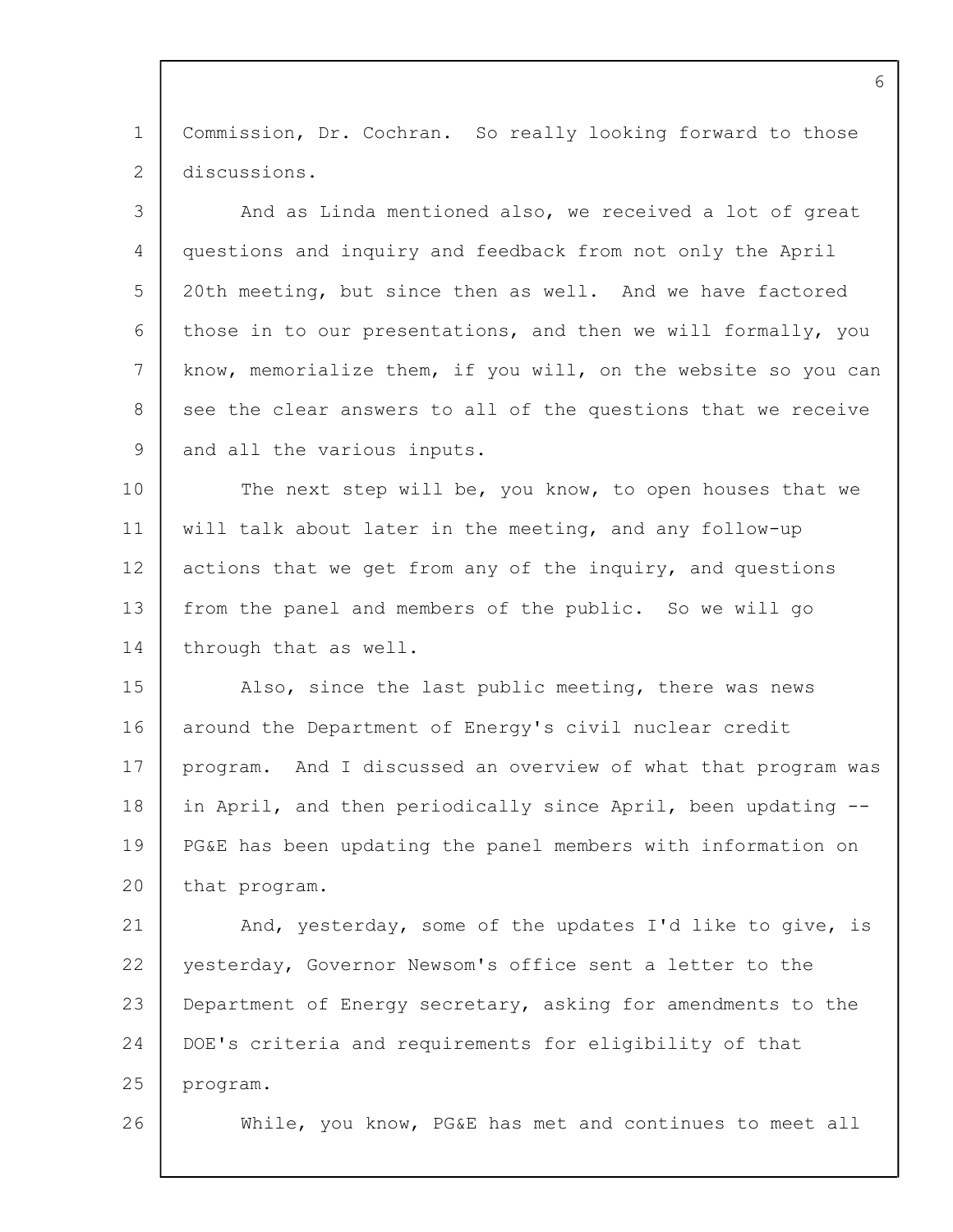| $\mathbf 1$ | of the energy policies and obligations in the State of         |
|-------------|----------------------------------------------------------------|
| 2           | California, you know, the state is indicating concern that the |
| 3           | retirement of Diablo Canyon could adversely impact the         |
| 4           | liability of the grids and electricity demands in California.  |
| 5           | So that's the latest and that was sent yesterday, and we       |
| 6           | have not heard any response from the Department of Energy as   |
| 7           | of yet.                                                        |
| 8           | So with that, Chuck, I will turn it back over.                 |
| 9           | MR. ANDERS: Great. Thank you.                                  |
| 10          | Now, Linda, now is the opportunity to provide the recap.       |
| 11          | Well, we've got about $-$ does anybody have any questions      |
| 12          | of Maureen? We have an opportunity for discussion. Any         |
| 13          | questions?<br>Okay.                                            |
| 14          | Let's move on to the agenda item No. 5. And that is a          |
| 15          | recap of the public input process to generate the questions on |
| 16          | the new Orano Storage System.                                  |
| 17          | MS. SEELEY: I'm going to do this from memory. I was            |
| 18          | going to have a slide, but I don't have one.                   |
| 19          | MR. ANDERS: You can't see it?                                  |
| 20          | MS. SEELEY: No. It is not there.                               |
| 21          | So winding my brain back to April -- Oh, there it is.          |
| 22          | Yay. Is that it? Or no, that's not it.                         |
| 23          | Okay. Anyway, I will try to get this. Modern technology        |
| 24          | works.                                                         |
| 25          | Okay. April 20th we had a meeting, and we heard -- I           |
| 26          | think I already said this, we heard from Orano, we heard from  |
|             |                                                                |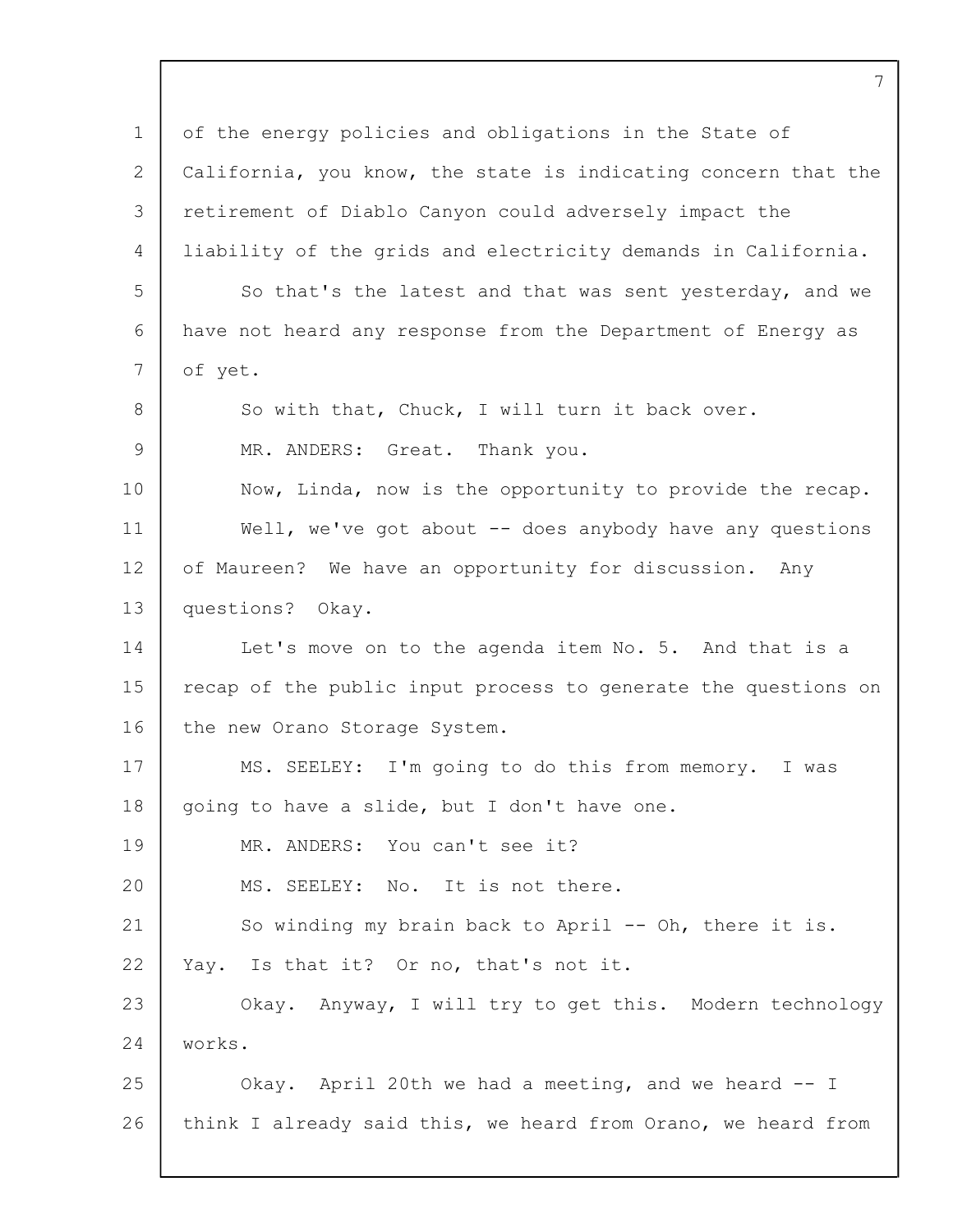1 2 3 4 5 6 7 8  $\mathsf{Q}$ 10 11 12 13 14 15 16 17 18 19 20 21 22 23 24 25 26 PG&E about the new system. Then we asked the public to send -- to ask questions, we collected those questions. We -- we wrapped those into preparations for this night tonight. Here we go. And I don't know if you can see it, I can see it. We submitted all of these questions to Orano about the -the new system, and about the trainings that their employees have, the experience, the safety, all of that. We haven't heard back. I suppose you'll be telling us tonight some of those answers, I don't know. And then we submitted 42 questions to PG&E about risks, security, cask agent, management, which is very important for our 58 casks that are out there right now, how are those things going to be managed over the next umpteen whatever years. Okay. Next slide, please. That's okay. You're here tonight. Welcome. MR. ANDERS: Thank you, Linda. I have to apologize to everybody. You're probably distracted by this technical challenge. And the folks on the Zoom meeting are probably wondering what's going on. We are trying to make the slides work, and we wish we had video of the speakers, but we don't right now, so you will hear the speakers by voice and you will see the PowerPoint presentations unless we figure something out. Oh, the people on the podcast can see the speakers I'm told. That's good. Thank you. Next we have Dr. Justin Cochran with the California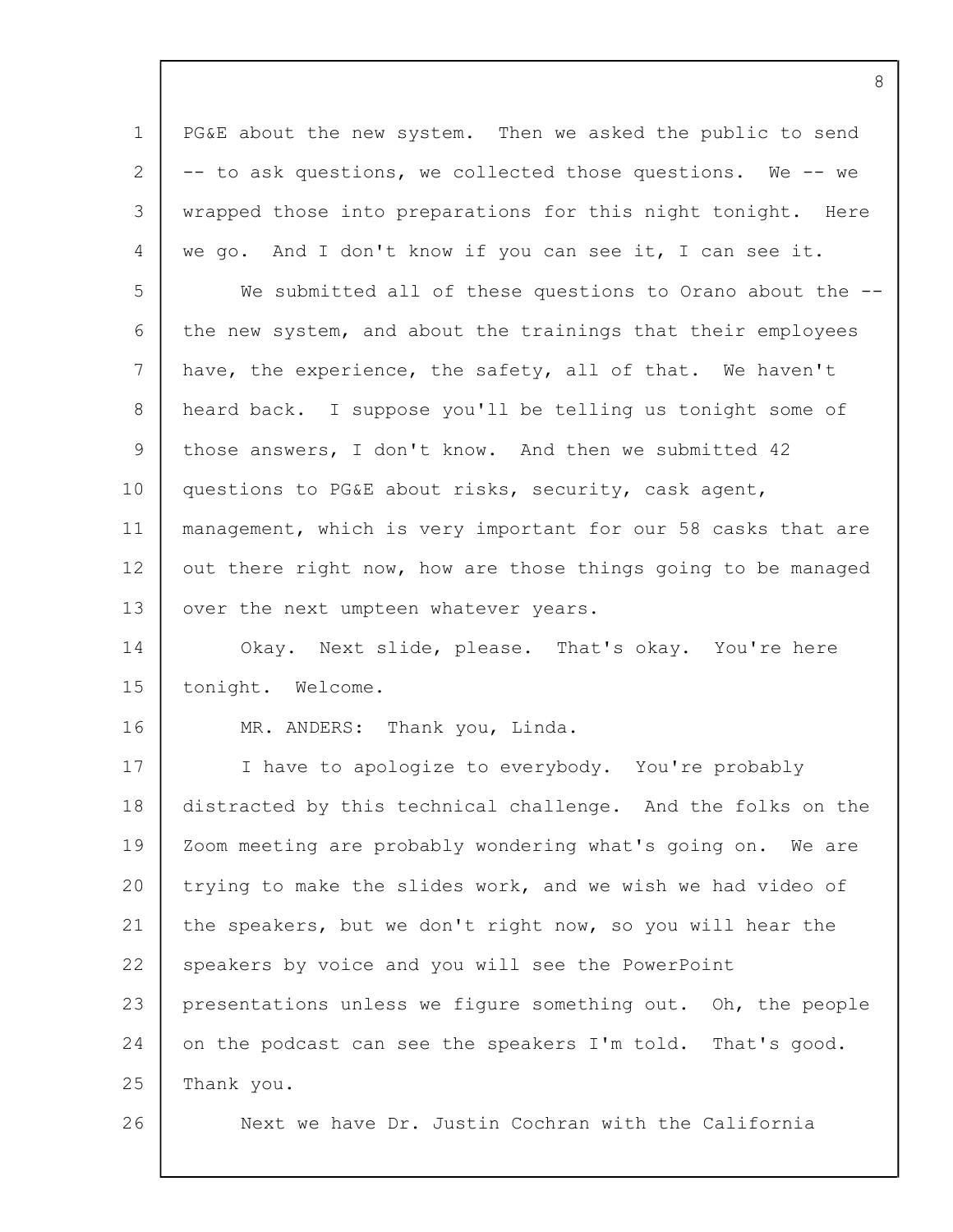1 2 3 4 5 6 7 8  $\mathsf{Q}$ 10 11 12 13 14 15 16 17 18 19  $20$ 21 22 23 24 25 26 Energy Commission to discuss the Commission's involvement and the contractor selection for the new spent fuel storage system. Dr. Cochran, are you there? DR. COCHRAN: Yes. I am here. Can you hear me? MR. ANDERS: Can you turn your video on? MR. COCHRAN: Yes. MR. ANDERS: No. Okay. Go ahead, Dr. Cochran. MR. COCHRAN: So I'm -- while I'm doing the presentation, I will turn off my video because my bandwidth is a little bit tight right now. Kids are home eating dinner, working on homework. So during the presentation, I will keep the video off. During the questioning session, I will turn my video back on if that works for everyone. All right. So good evening, all. I'm Dr. Justin Cochran, Senior Nuclear Policy Advisor and Emergency Coordinator for the California Energy Commission. I'm here tonight to provide a quick update on the spent nuclear fuel collaboration activity that we have been involved in over the last few years with the staff of Diablo Canyon. So our agency was established by the Warren Alquist Act in 1974. The Energy Commission is a state agency on energy policy and planning. More on path to a 100 percent clean energy system. The Energy Commission is committed to promoting a clean, affordable, and reliable energy supply for all of California.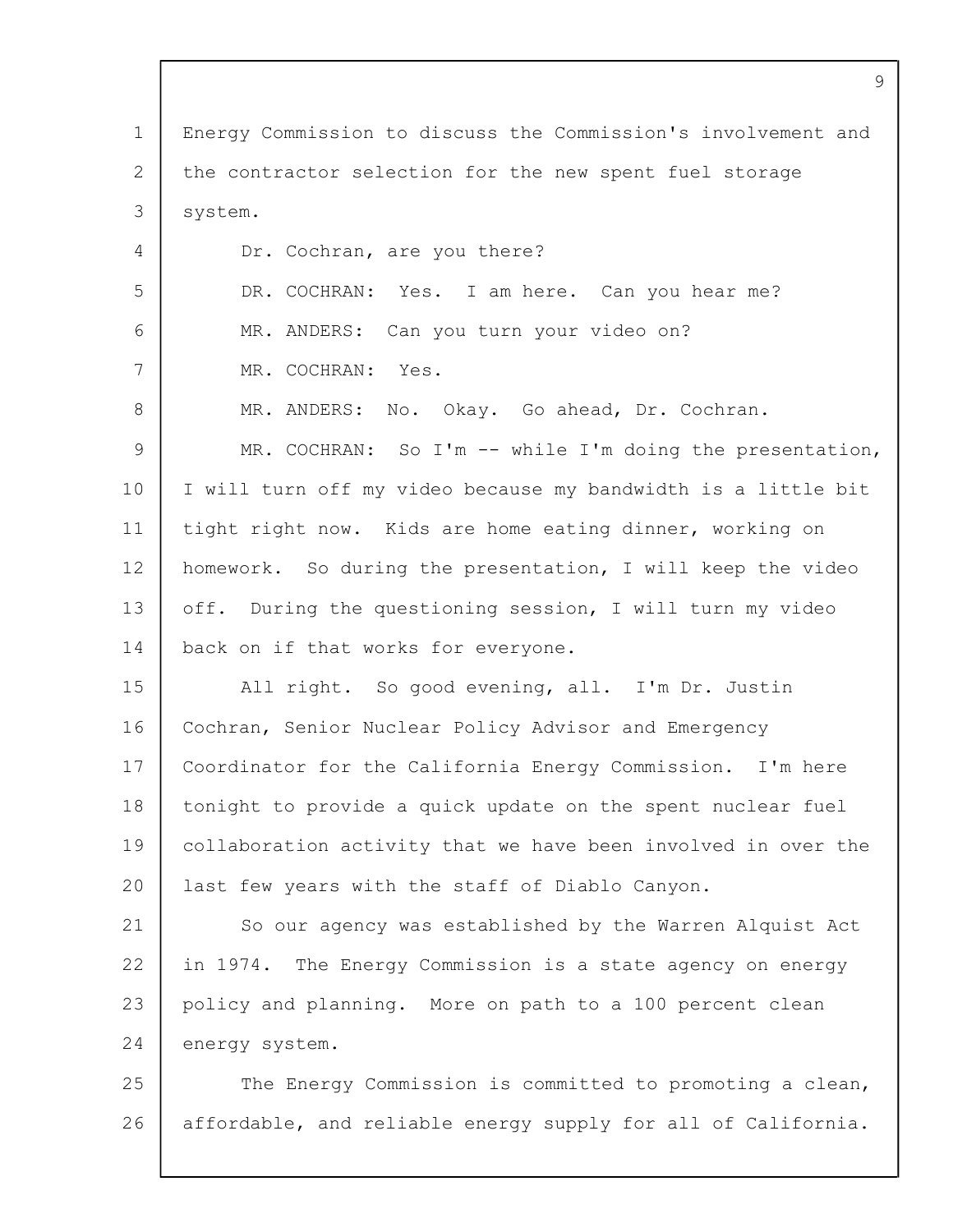1 2 3 4 5 6 7 8  $\mathsf{Q}$ 10 11 12 13 14 15 16 17 18 19 20 21 22 23 24 25 26 Next slide, please. So our agency's primary function is to include advanced and state energy policy, invest in new energy innovations, developing renewable energy, preparing for energy emergency, achieving energy efficiency, transforming our transportation grid, overseeing energy infrastructure, permitting thermal power plants in the amount of 50 megawatts or higher, and, you know, we engage in a lot of intergovernmental, interstate, interagency collaboration. Next slide, please. So our statutory authority and responsibility in the areas of nuclear power and nuclear waste disposal stem from the Warren Alquist Act and our agency's expertise. Since the 1980s, one of our commissions has served as the State Liaison Officer to the U.S. Nuclear Regulatory Commission. As a consequence of this role, our agency coordinates the safety technical expertise and engagement in NRC and other federal agencies activities that pertain to special nuclear material, as well as nuclear power. So as you are likely aware, several authority preemptive State regulation and nuclear power materials, which limits how states can regulate or engage in this. So over the past decade, we have published multiple reports and engaged on key topics with an interest in state and our community. Next slide, please. So both the Energy Commission and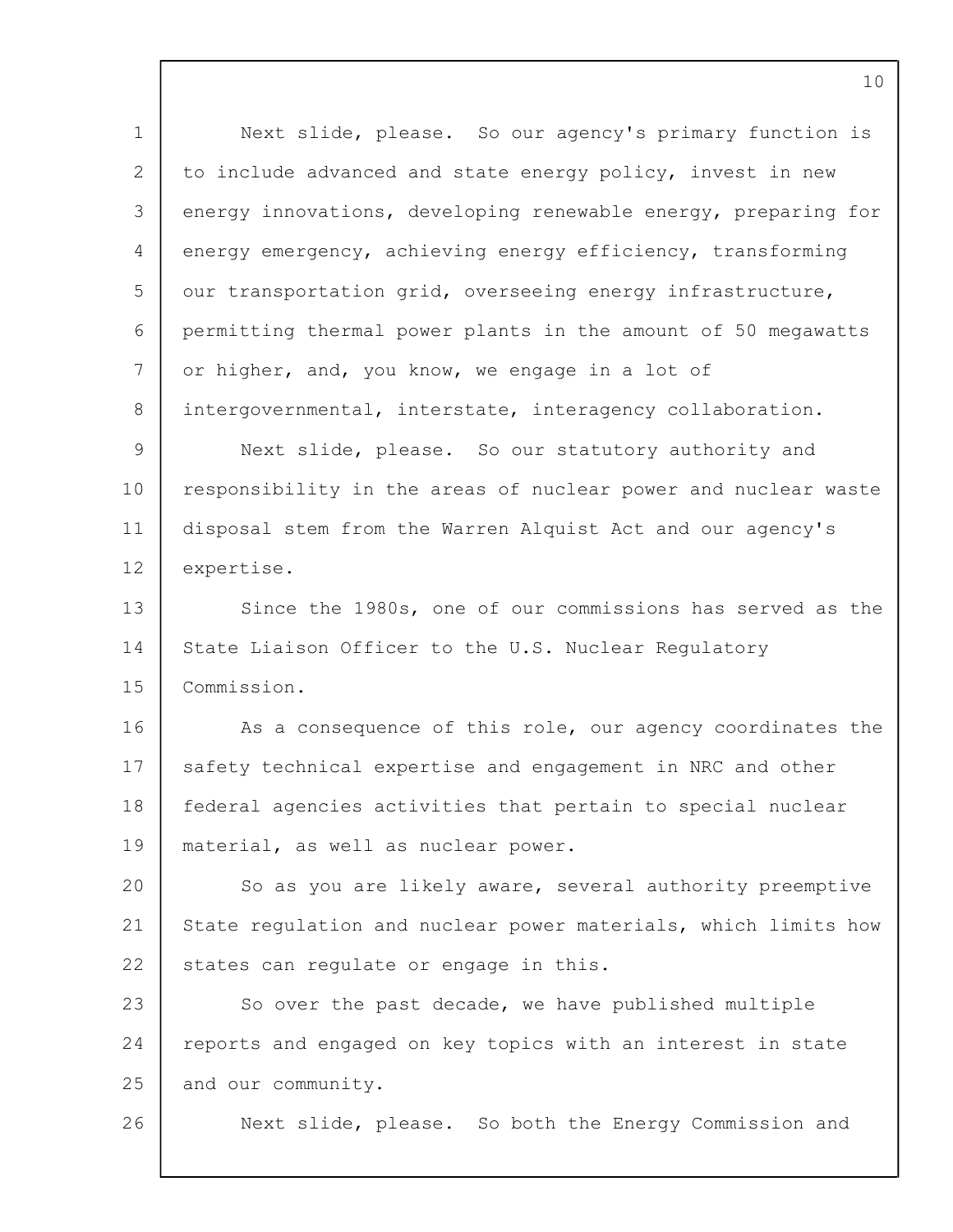1 2 3 4 Diablo Canyon team agree that dry storage is the path forward. So our goal in this collaboration, and as part of this process, was to ensure the safe uneventful expedited transfer of spent fuel to dry storage.

5 6 7 So we're to maintain engagement in discussion with the Diable Canyon team on spent fuel management, as well as insurance plans and programs including key stakeholder input.

8 9 10 11 12 Furthermore, our experience and lessons learned from recent spent fuel transfer to campaigns and activities, we hope to incorporate those in all of our future activities with regards to any facility and programs, and also exploit developing technology to maximize site safety and monitoring.

13 14 15 16 17 Finally, our primary goal is to work towards the eventual removal of all spent nuclear fuel from California lands. That is a big hurdle, just because of the constraints that are currently involved, you know, in the national program and the national aspect.

18 Next slide, please.

19 20 21 22 So for consistency, I'm going to use the PG&E timeline that you are all familiar with. And so I will just focus on the three primary segments, the public input, confidential review, and where we are now.

23 Next slide, please.

24 25 26 So our activities over the public input period included engagement in the pre-RFP activity, including multiple meetings, and we had a site visit and technical workshop at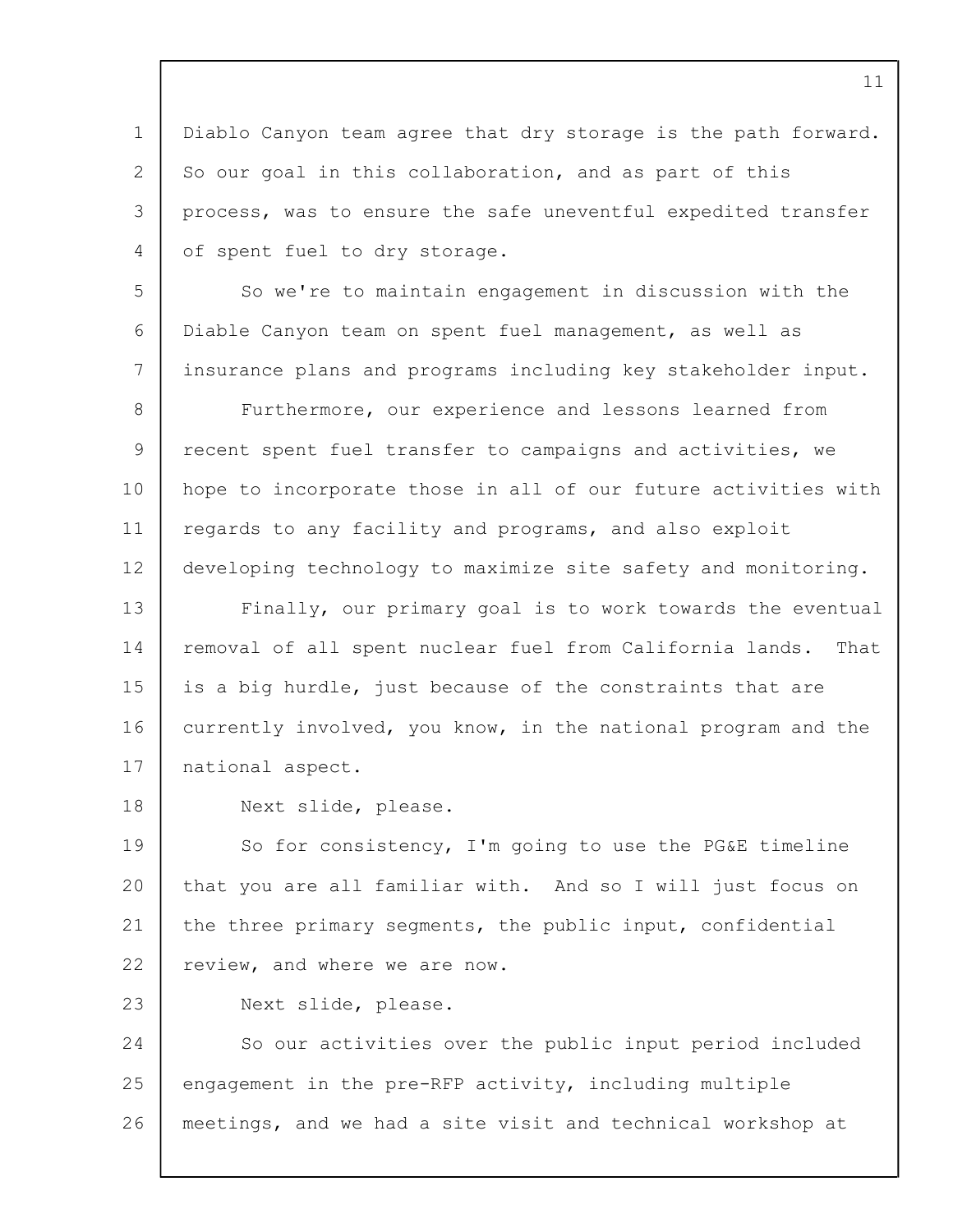1 2 3 4 5 6 7 8 9 10 11 12 13 14 15 16 17 18 19 20 21 22 23 24 25 26 Diablo Canyon that consisted of the Chairs of Energy Commissioner, one of our Commissioners, and four of our technical team. Our initial RFP content, review, and discussion focused on safety, environmental factors, stakeholder input, key barriers, and target timeline. Next slide, please. During this period, our staff had multiple meetings with stakeholders, reviewed relevant resource documents and recommendations, as well as meetings. We engaged in internal and external discussions on UCLA spent fuel storage risk assessment. And ultimately, in our opinion, after our discussion internally and with others, the net results of the various activities was an approved RFP package that went out to the vendors. Next slide, please. So the confidential review period included multiple technical bid scoring and weighting discussions. The technical review involved detailed discussions with the Diablo Canyon technical team. We focus these discussions on, you know, key elements that we were targeting. And overall, these discussions were positive and gave insight into the review and assessment process while allowing us to observe how Diablo Canyon team incorporates stakeholder feedback into their process. Next slide, please.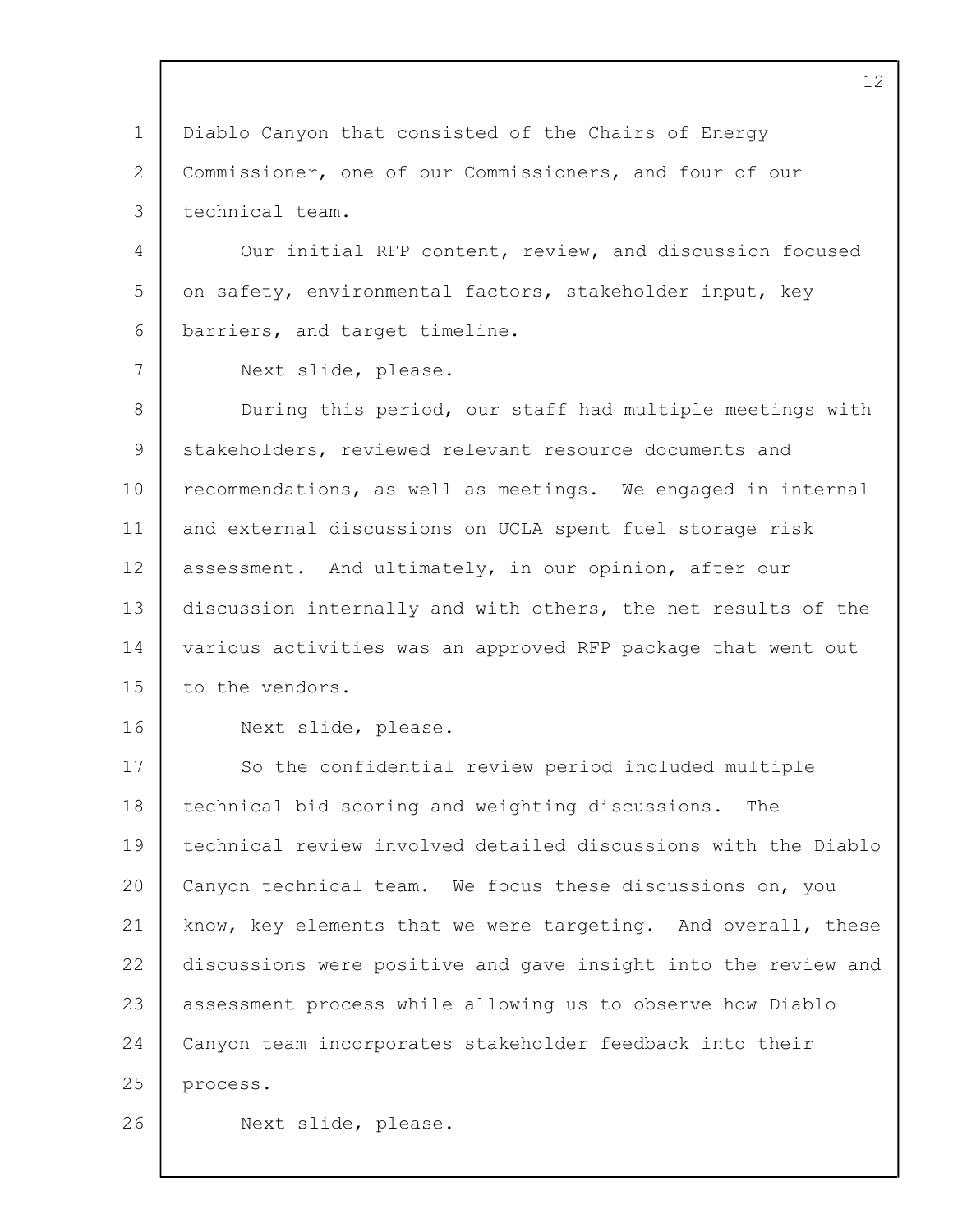1 2 3 Following the technical review, Diablo Canyon staff continued to provide status updates and supportive meetings when requested.

4 5 6 7 And, you know, as part of the RFP process, in March of 2020 and 2021, the Chair's office sent letter to the Diablo Canyon team indicating satisfaction for level of engagement over the RFP and the technical review process.

8 9 10 11 12 So over the coming years we will continue to engage with key stakeholders on pertinent issues. This will include monitoring and engaging in federal activities, continued discussions on spent fuel and risk safety, and we will continue to share information as it becomes available.

13 14 15 I want to thank you for your time. That concludes my presentation, and I am available for any questions or discussions.

16 17 MR. ANDERS: Does the panel have any questions or for Dr. Cochran.

18 19  $20$ DR. COCHRAN: We also have Ken Rider, who is the Chief of Staff for Chair as well on the call as well. He was involved in the technical review process.

21

MR. ANDERS: Bill?

22 23 24 25 26 MR. ALMAS: Yes. Thank you, Dr. Cochran. I'm interested in exploring a little bit more the technical aspects of your review of the CEC review. There is a box on the timeline that PG&E provided that shows CEC input, and then there's a safety-- or there's another box, and you might pull that up,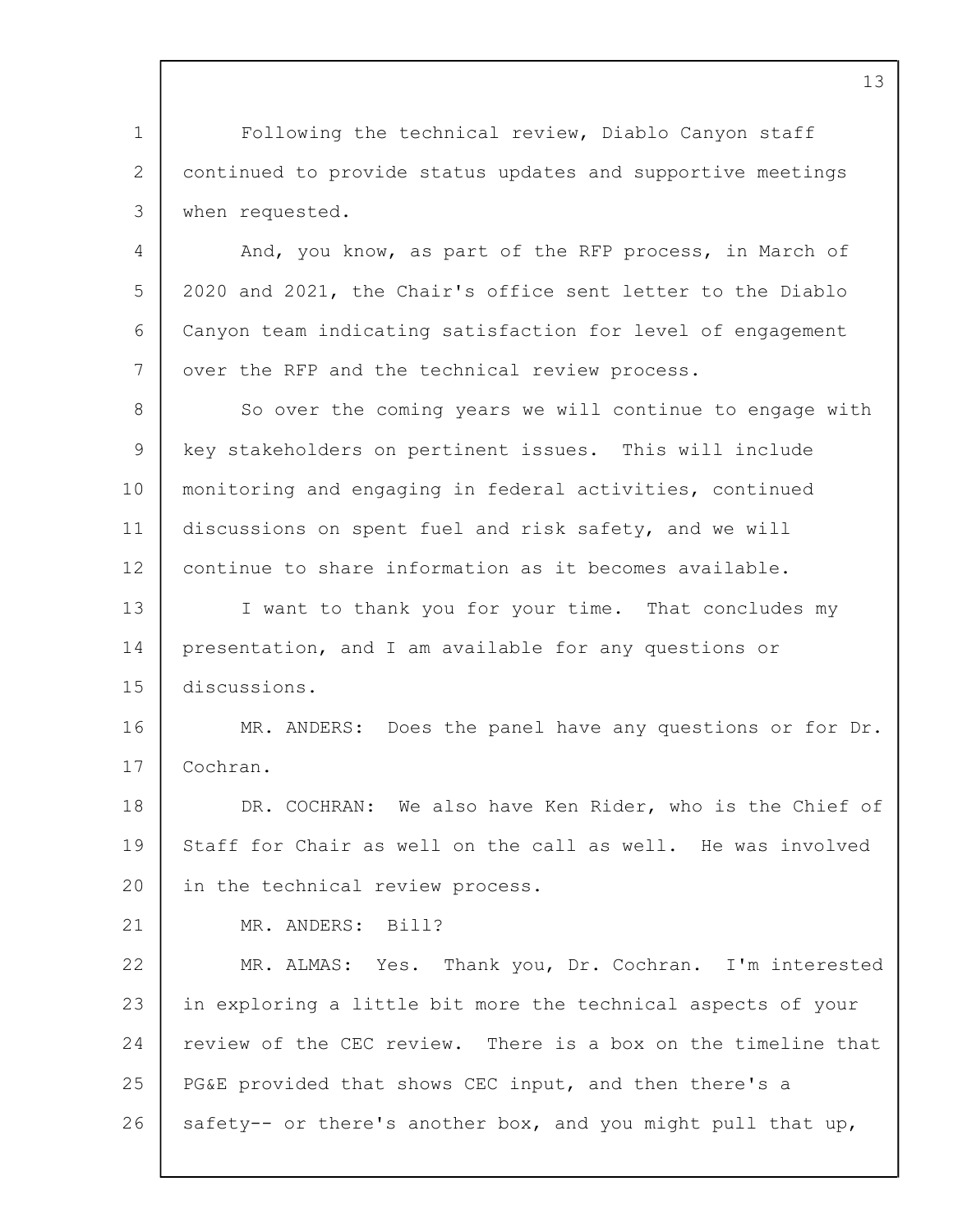1 2 3 4 5 6 7 8 9 10 11 12 13 14 15 16 17 18 19 20 21 22 23 24 25 26 14 actually, if you -- can you do that, Tom? There's a box that talks about a technical review committee that comes in from the top. Who was on that committee, what expertise did they have, and what was the result of that, I mean, in general, the result of the technical review? MR. JONES: So, Dr. Cochran, this is Tom Jones with PG&E. The box that Bill Almas is referring to is actually a PG&E box of independent technical experts, had to retired NRC consecutive. MR. COCHRAN: Right. MR. ALMAS: Independent Safety Committee? MR. JONES: Separate from them as well. This was internal to us to be another check and balance. So this was a retired Utility Chief Nuclear Officer, and two retired NRC executives or high level folks. They were inside the PG&E. The box that Dr. Cochran is referring to is the CEC's purple box down here. They have their own process, so I will defer to Dr. Cochran to describe that process. MR. ALMAS: Okay. So forget the question concerning the top, although I still have questions about that. But the same question applies to the CEC, could you address that, Dr. Cochran? DR. COCHRAN: Sure. So the technical review was sort of broken down into two components, right? So there was elements where we were looking at the technical elements of the RFP,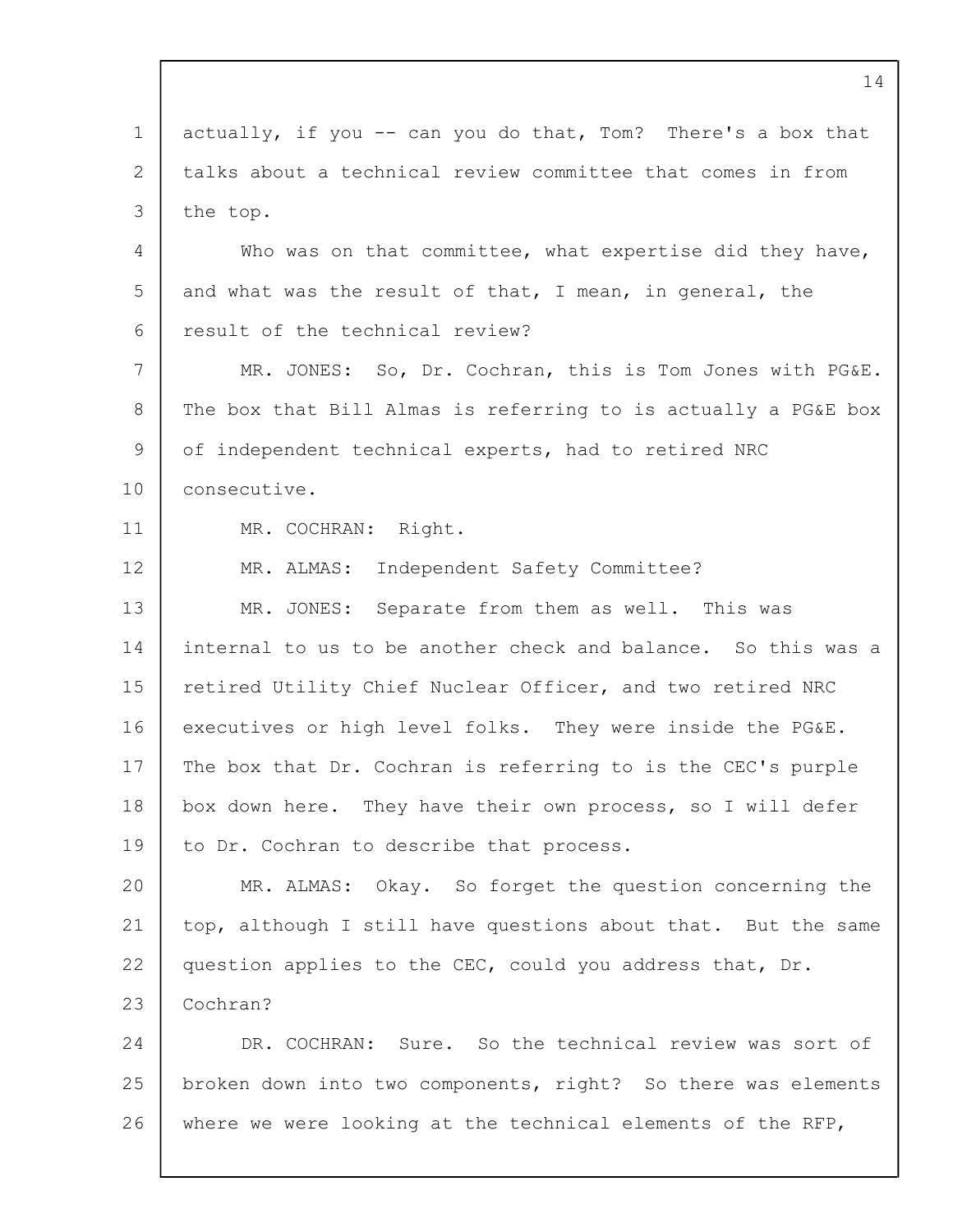1 2 3  $\Delta$ 5 6 7 8 9 10 11 12 13 14 15 16 17 18 19 20 21 22 23 24 25 26 where we ask questions, where PG&E had some of their technical staff on there to address questions, to highlight issues. Now, I can't get into granular details because of the nondisclosure agreement and some of the business sensitivity of the bid. Tom may be able to provide greater clarity on that. But what I can say, is that during that technical review process, we focussed on a lot of the key elements of safety, reliability, system requirements, both that federal and state. They are part of the safety elements, as well as, you know, more aspects, what is the heat load, what is the NRC looking at with regards to current license, future license, what requirements are the NRC likely to bring into play? And, in general, you know, I found that, you know, the PG&E technical, and Diablo Canyon team, specifically, were very informed, very knowledgeable, very diligent. And, you know, we would get into some detailed questions, and they would bring up aspects that we were not aware of that, or we had not had any familiarity with, because it's not like we are nuclear engineers. I mean, Ken is an engineer, I am a scientist in material chemistry. So our focus was at one level, and the PG&E team were bringing in details from a deeper more granular level, allowing us to learn, and allowing us to ask questions to others, get greater insight to some of these technical barriers that this new system would need to be addressed in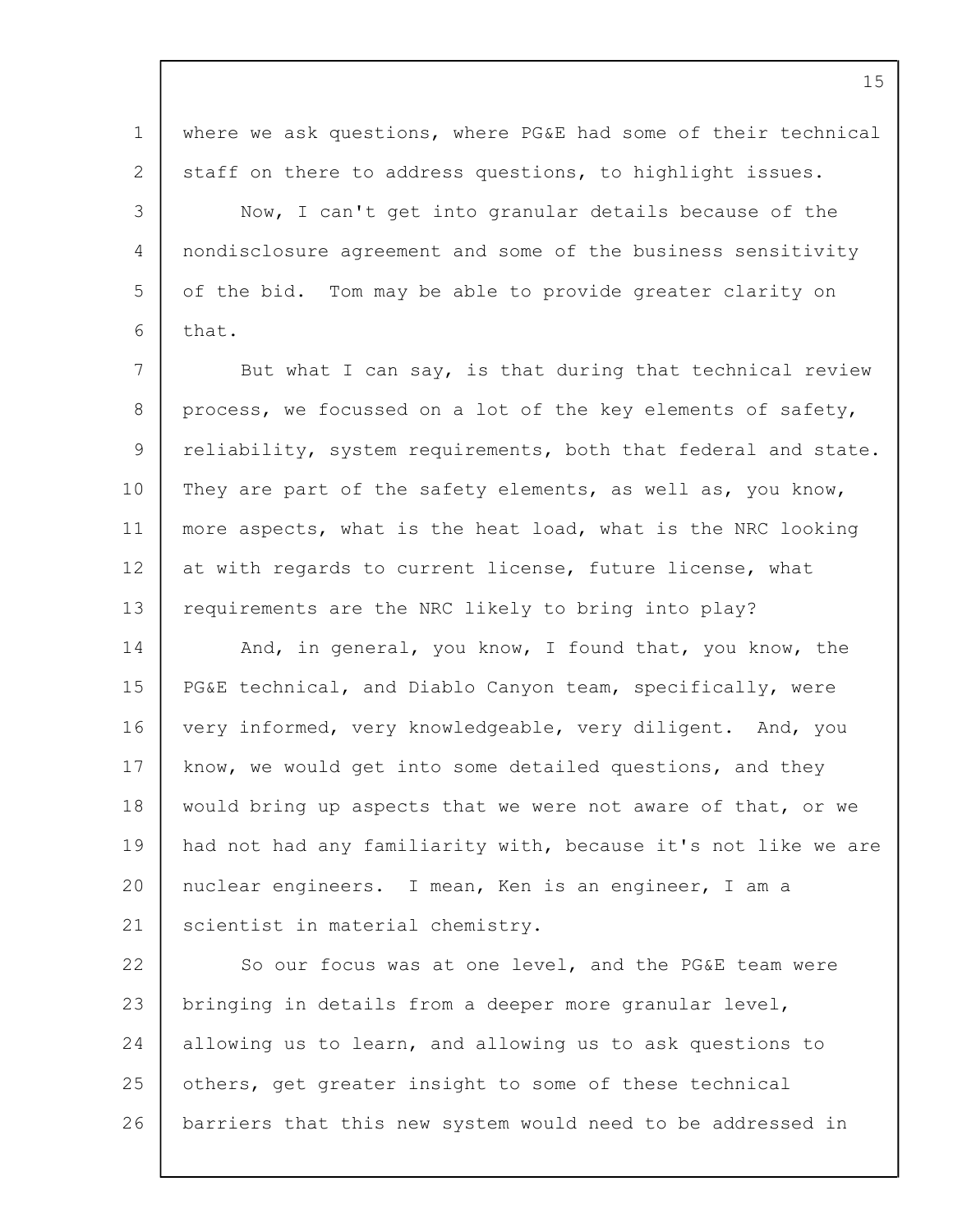1

the new system by any of the vendors.

2 3 You know, I think, Ken, did you have any insight or thoughts on that question?

4 5 MR. RIDER: No. I don't have anything specific to add to that. I just thought that was a pretty good response.

6 7 8 9 10 11 12 13 14 But, yeah, we got the got -- is that my feedback? Sorry. I got some feedback there. We just got the chance to I think channel concerns of the State for the State of California, and for other concerns that we heard throughout participating in these kind of meetings, and channel that into review of the determinate of the new cask system, and try to, you know, do our best to appropriate all sorts of things into a timeline and also the details about how we can enhance the safety of this spent nuclear fuel storage.

15 16 17 18 19  $20$ DR. COCHRAN: And, you know, just to add a little bit of clarity on the technical review, there were technical -- there were multiple multi-hour meetings where we were engaged in key elements with PG&E, with Diablo Canyon team, you know, on the pre-RFP, on the bids, and on the scoring of the bid, and on, you know, all of the components involved in that.

21 22 23 24 25 You know, Ken and I both observed that initial RFP, we reviewed that. We brought up some issues, PG&E engaged other stakeholders. They brought us back a modified RFP, and we saw the changes that they made as a consequence of that engagement with the stakeholder.

26

You know, then when we got more into the bid assessment,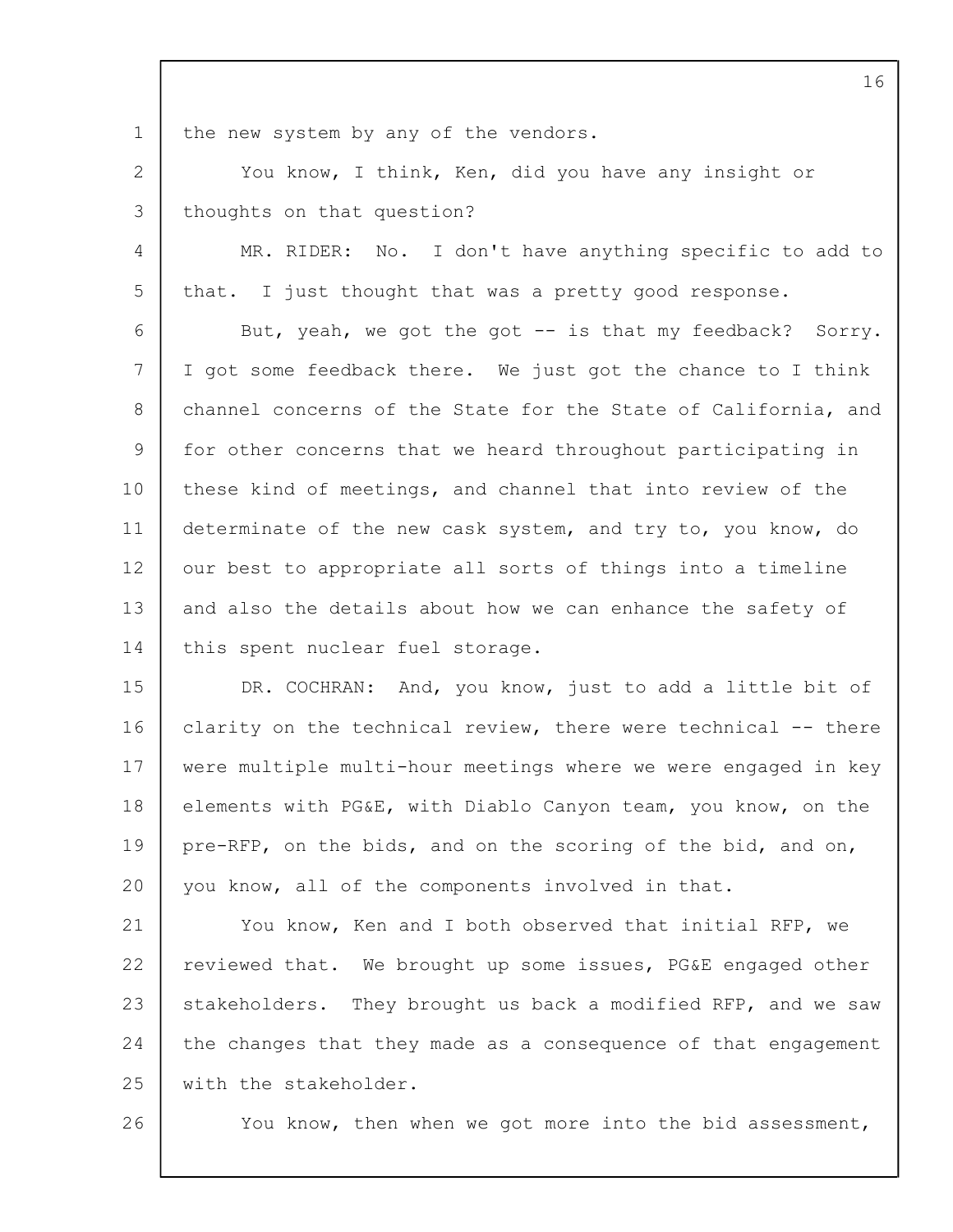1 2 3 4 5 6 7 8  $\mathsf{Q}$ 10 11 12 13 14 15 16 17 18 19  $20$ 21 22 23 24 25 26 I know that PG&E reached out and asked some additional follow-up questions to some of the bidders as a consequence of those discussions in reviewing the bids. So hopefully that addresses your question and gives you some clarity on that. MR. ALMAS: Yes, it does. I think it establishes, as well, that your review, the CEC's review, was more on a upper level review, rather than things like materials, a science, and, you know, a thermodynamics of  $-$  that was left to PG&E's Technical Advisory Committee and to Orano. So that's -- to sum up, that's what I heard from you. Is that a fair summary? MR. COCHRAN: That is correct. MR. ALMAS: Okay. Thank you. MR. ANDERS: Any other comments? Yes, Linda. MS. SEELEY: Thank you, Dr. Cochran. I have one question. Now, you mentioned that you were -- some of your input was about safety concerns that the State has. I thought that all things having to do with radiation, or, you know, the radiation part of this thing, were not under the purview of the State. I thought you were completely preempted by the NRC. MR. RIDER: I can address that. (Zoom inaudible) the concept that storing this in dry form (Zoom inaudible) and try indicating that the fuel moved from the pool, is just I think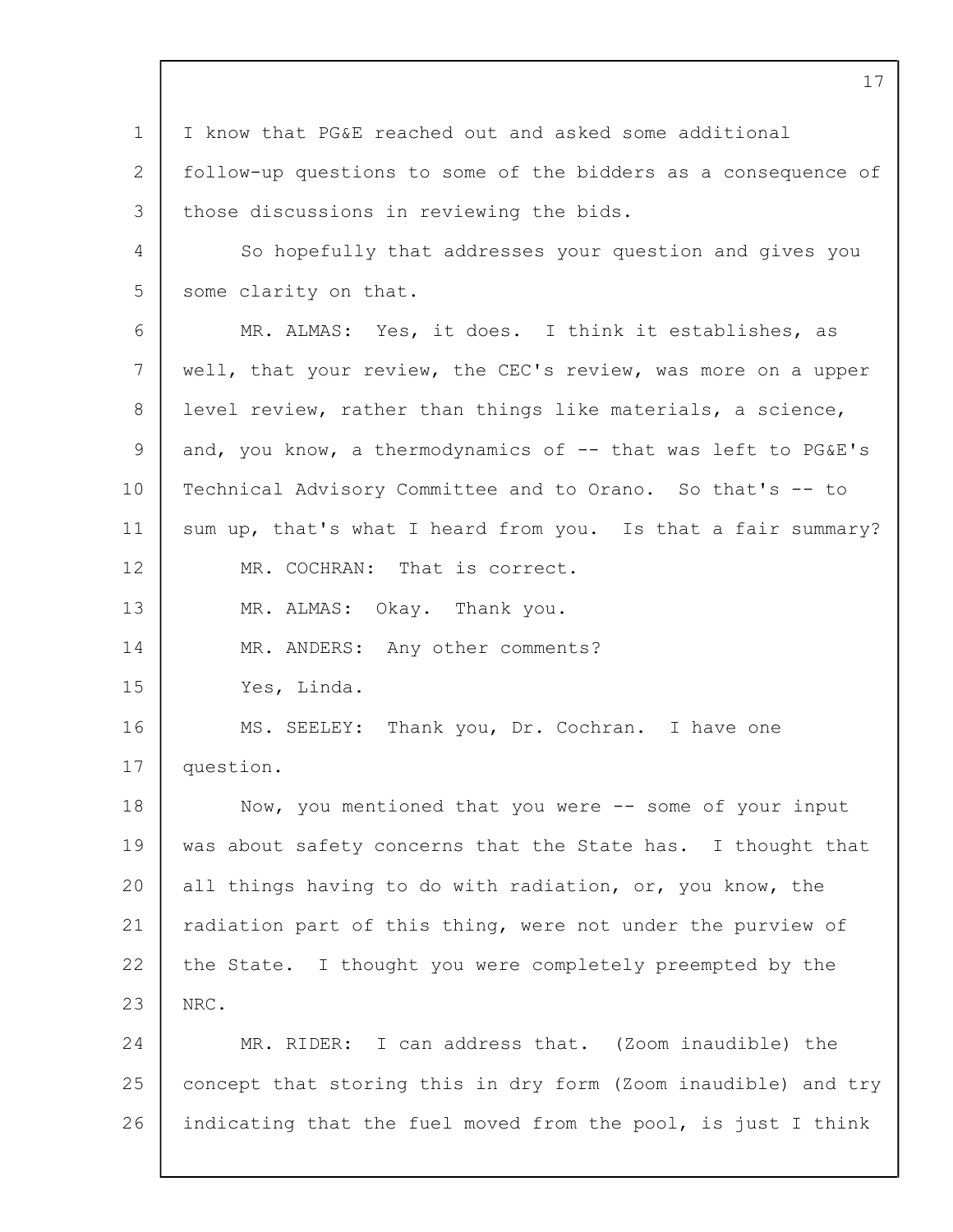1 2 something that (Zoom inaudible) that it seems to be the safer location for the spent fuel.

3  $\Delta$ 5 6 And so in that sense, we spent a lot of time working on the timeline making, you know, looking at what the campaign would like and how quickly we could wind down the storage pool, the wet storage.

7 8 9 10 11 DR. COCHRAN: Let me -- I can add a little bit of clarity. You are right, you know, the NRC does preempt State on many elements of safety, handling, material, licensing, et cetera, but that doesn't mean the State doesn't have a place to play in that sphere.

12 13 14 15 16 17 18 19 20 21 22 23 We do have thought power. We can apply that both with regards to, for example, coastal commissioning, land requirements, environmental cleanup requirements, CPC rate recovery. So there are elements that the State can engage with the utility so that both parties, you know, come to an agreement that, you know, as long as it meets NRC requirements, the entities can add additional elements. Furthermore, just because the NRC preempts the State, doesn't mean that they don't listen to the State. For example -- I will give you an example. I won't get into details, but about a month ago, the NRC reached out to us to ask for input on an issue that we have been engaging with

24 25 26 them for over a year. And they had a briefing with myself and two other members of other state agencies. And they listened to our feedback and they gave us a heads-up. And this came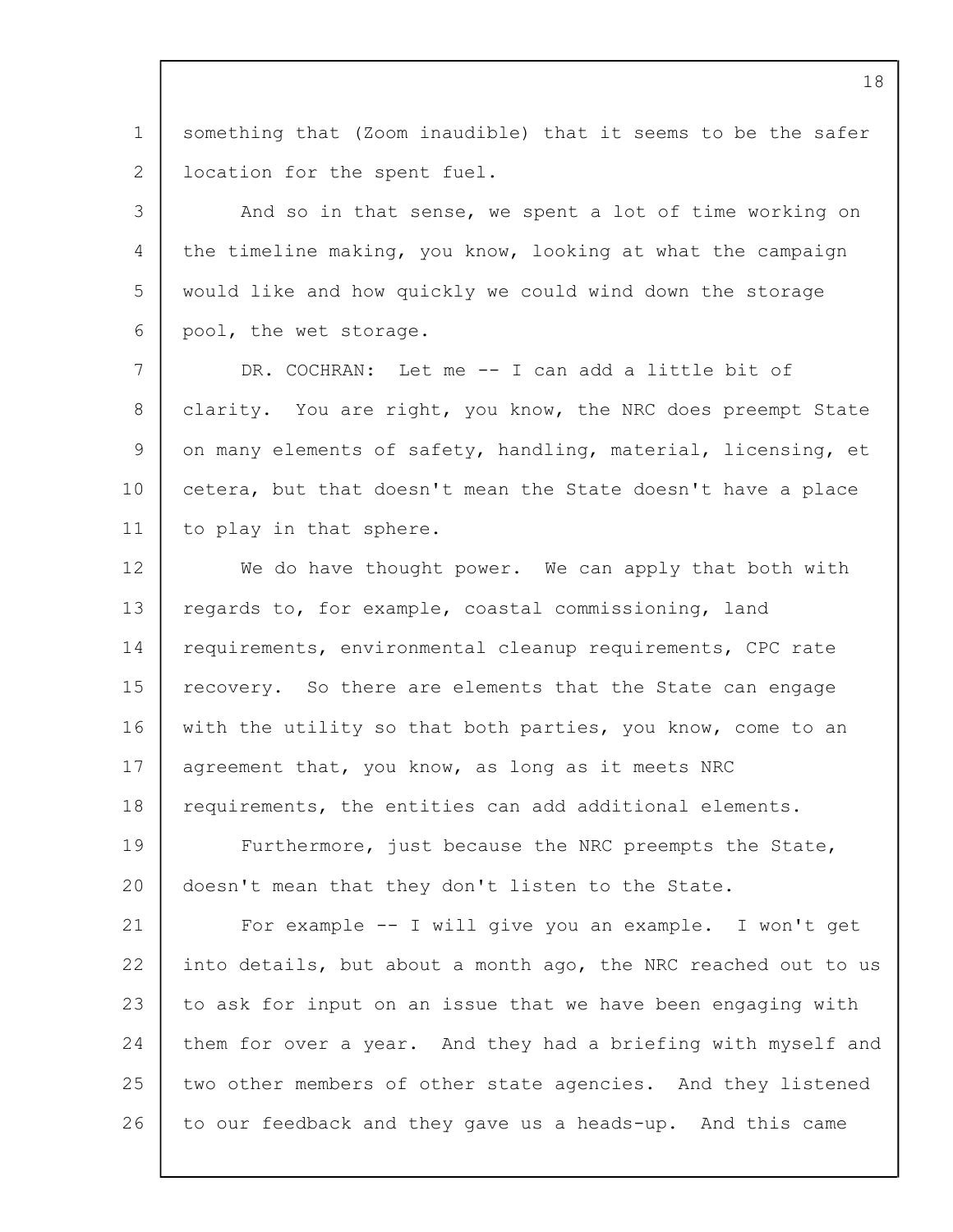1 2 3 4 5 6 7 8  $\mathsf{Q}$ 10 11 12 13 14 15 16 17 18 19  $20$ 21 22 23 24 25 26 out of a letter that the State sent the NRC, highlighting our concerns with an activity that the NRC had, at the staff level had approved, but the Commissioner had yet to vote on. As a consequence of the State's input, the Commissioner informed the staff that, you know, we don't agree with this, the State opposes it, we see some concerns with it as well. We want you to redo this, and, you know, go back and come back with something new. So that is an extent where the State to its engagement with our federal partners, as well as utilities, we can bring to the table additional elements. So does that -- does that address the meat of your question? MS. SEELEY: Yes. Thank you. MR. ANDERS: Any other questions, Kara? MS. WOODRUFF: This is a little off topic, but I wanted to dive into it before we get into the on the new cask system. And it goes back to what Maureen was saying earlier in this meeting. When we last met in April, you had discussed briefly this new \$6 billion program by the Department of Energy, to fund the continued operation of plants, that may be we are suffering from economic insecurities. And, at that time, you reported that those dollars were just not available to Diablo because that was not the circumstance of this plant, and therefore, Diablo Canyon PG&E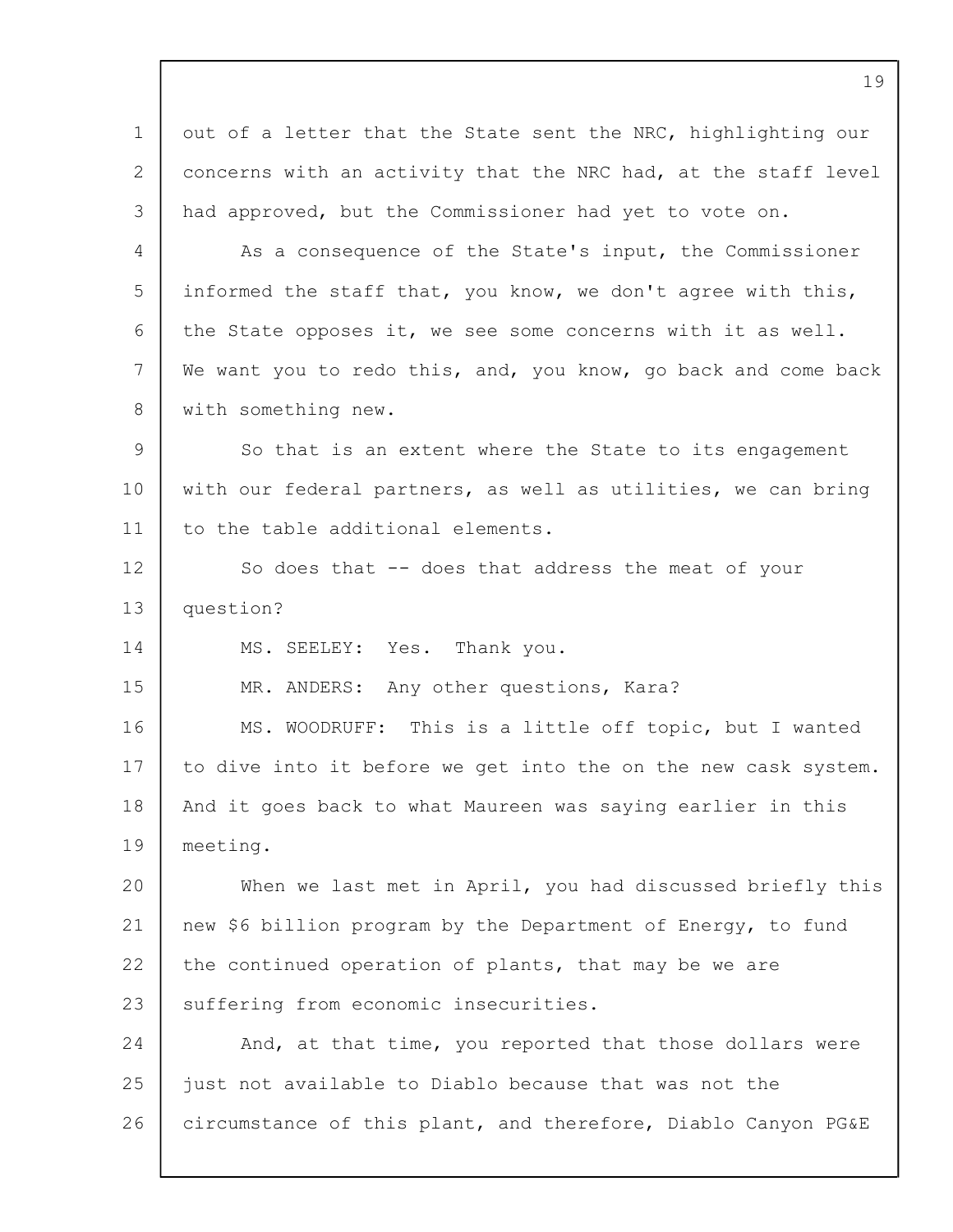1 2 3  $\Delta$ 5 6 7 8 9 10 11 12 13 14 15 16 17 18 19 20 21 22 23 24 25 26 were ineligible to take advantage of those grant dollars. And then I think what you said just tonight, was the Governor has now submitted a request to the Department of Energy, saying change those policies so that possibly Diablo Canyon could be eligible, is that what you were saying earlier? MS. ZAWALICK: So I quess my first -- yes, thank you, Dr. Cochran. I will respond to Kara here. So two-part question: So what I said in the April 20th public meeting, was that the way the DEO program was set up, was for plants that were not -- that were shutting down because of fiscal financial challenges and so forth. And the reason why PG&E is shutting down -- or Diablo Canyon is shutting down in 2024 and 2025, because that is consistent with the energy policies of California. In 2016, it was not because of financial challenges or risks. So secondly, that is still that -- I didn't talk about eligibility or our criteria, but that's just how the program was set up. Secondly, the Governor's letter that was sent yesterday, I talked about, does request the DOE to consider what it means by cost of service utilities, and that California is, you know, going through this unprecedented time, you know, with wild fires, and lower hydro power and so forth, that they - the Governor wants to keep all options open. And at the retirement of Diablo, you know, may make that even worse. And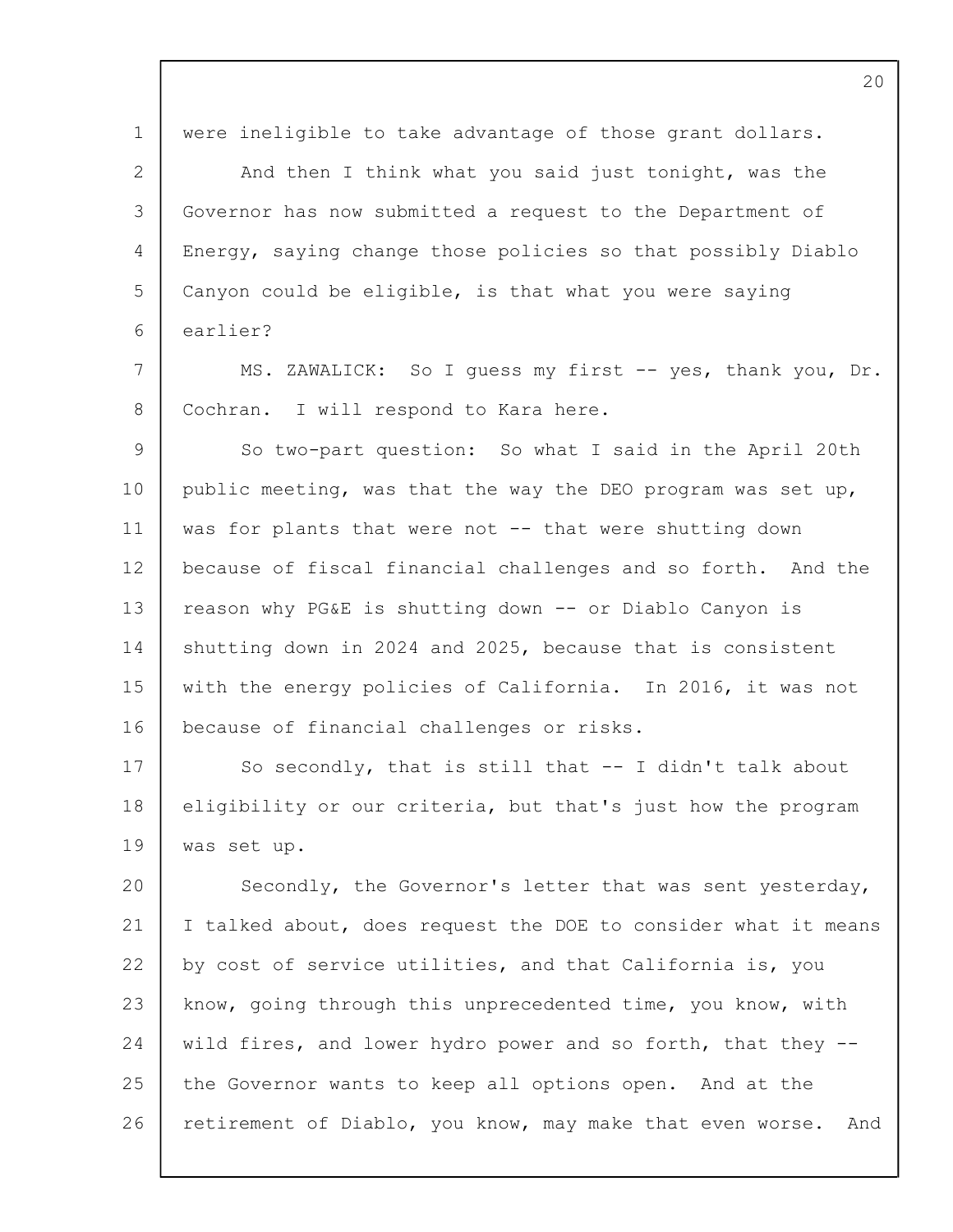1 2 3 4 5 6 7 8 9 10 11 12 13 14 15 16 17 18 19 20 21 22 23 24 25 26 so it was in the letter, it's publicly available, and it just basically called out a couple sections on the statements made about cost of service. And so that is basically what the bottom line of the letter is. MS. WOODRUFF: So the Governor is asking for amendments to this policy. And if those amendments are successful, will Diablo Canyon/PG&E be applying for those federal funds? MS. ZALAWICK: If eligible, you know, PG&E will consider applying for those funds. Since the statute would help the State by preserving federal funding. If the Governor would want to choose that option. MS. WOODRUFF: And I think the deadline for that is sometime in early July. MS. ZALAWICK: Correct. So last week, Edison Electric Institute and the Nuclear Energy Institute, on behalf of the U.S. Nuclear Industry, sent the letter to the secretary of Department of Energy, asking for an extension. They got a 47-day extension to July 5th. MS. WOODRUFF: Okay. So by July 5th, we will know one way or another, whether PG&E is applying for those federal funds; is that correct? MS. ZAWALICK: Correct. MS. SEELEY: Okay. And so we don't probably -- we won't know probably much before that, or what is your expectation? MS. WOODRUFF: Well, if we'll know updates, Kara and the panel will continue to give you updates(inaudible), but we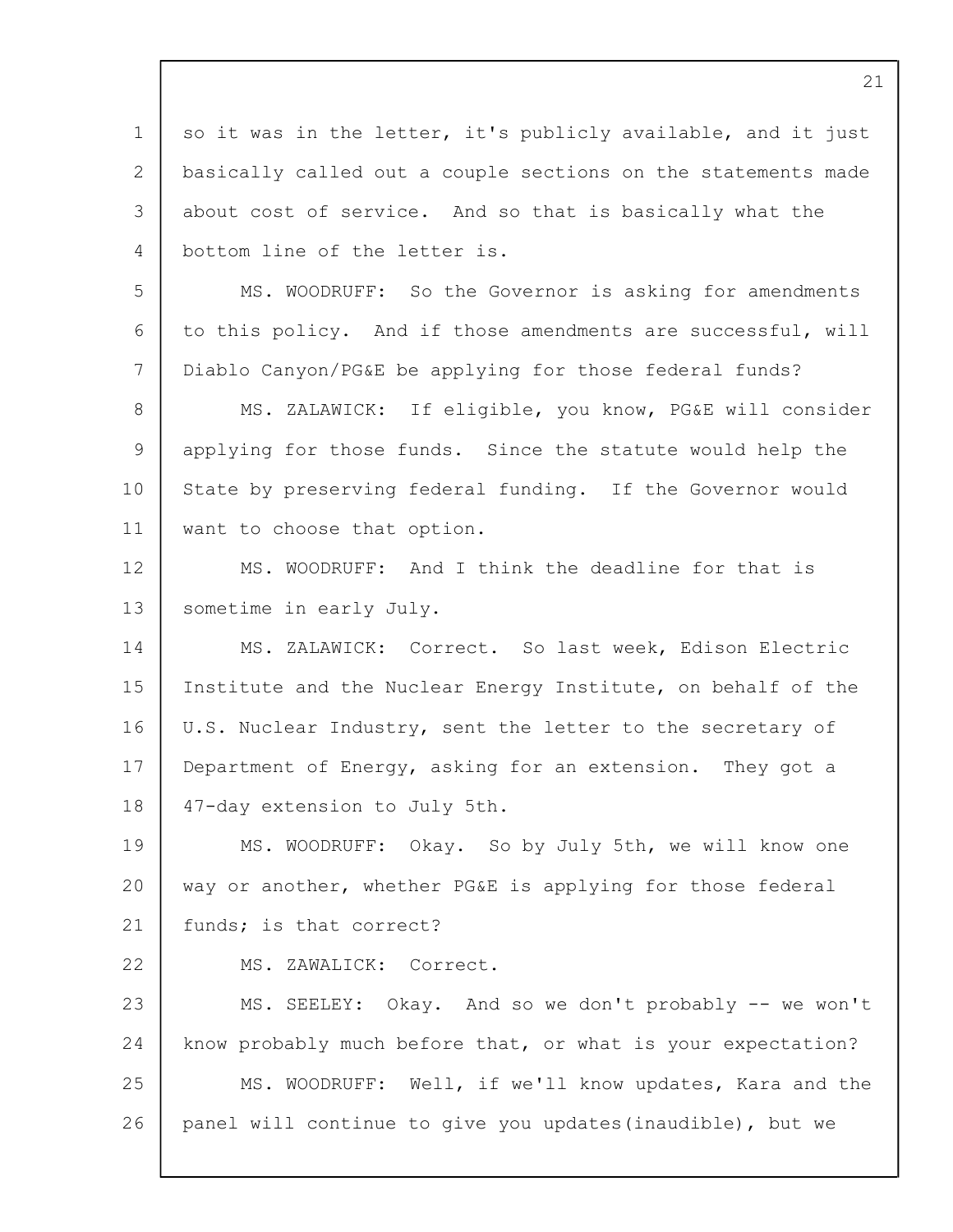1 2 3  $\Delta$ 5 6 7 8  $\mathsf{Q}$ 10 11 12 13 14 15 16 17 18 19  $20$ 21 22 23 24 25 26 will give you updates first. And if the DEO responds to the Governor's office, you know, we will let you know that, if the criteria did change. You know, so we will continue to make sure you're updated on this, and, you know, what our plans are. MS. WOODRUFF: Okay. Thanks for clarifying that. MR. ANDERS: Thank you, Kara. Any further questions? Yes, Michael. MR. LUCAS: Thank you, Dr. Cochran. You mentioned about the offsite, out of California lands I think the slide said, of storage. Was the proposal that, I believe Veronica stated last time at our meeting here, that they were working on licensure of an offsite location in other states, did that have any sway in the technical review of the proposal? DR. COCHRAN: No. Because at the same time, there was another facility that was a joint facility in Coltech. So to put some perspective on this, our agency engages with multiple states on this issue. We staff a couple committees that try to engage a partner with the DOE and NRC on issues of long-term storage and disposal. And this has been an issue that many of the states, especially the western states, because, generally, we have been, sort of, the target for the disposal facilities. And we have a recent on nuclear waste, you know, as a region. So we've been trying to push for some term of solution, whether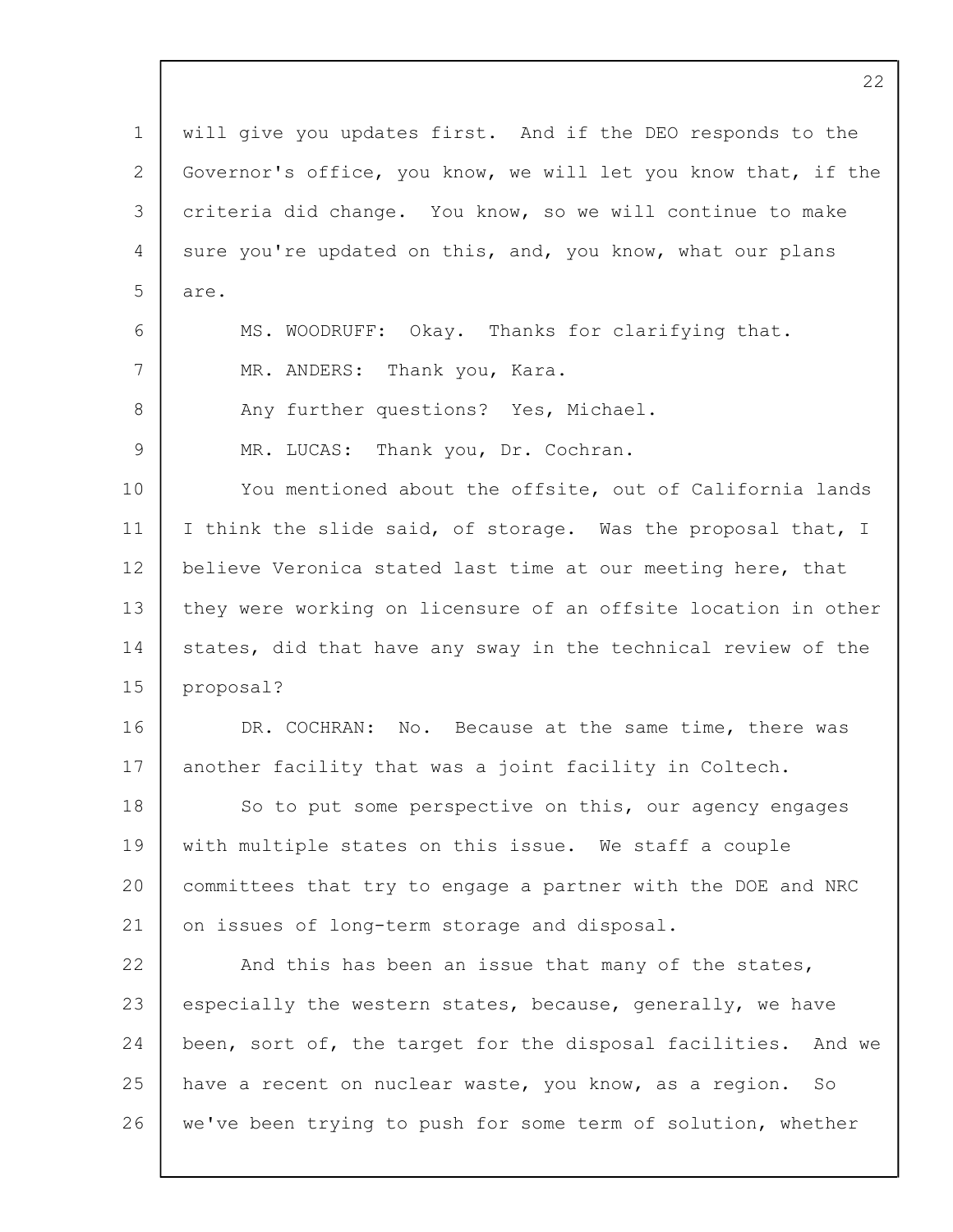1

| $\mathbf{2}$ | The problem with any of the interim facilities, is that        |
|--------------|----------------------------------------------------------------|
| 3            | they're going to have a finite capacity, there's going to be a |
| 4            | question of the DOE has sort of committed to moving fuel from  |
| 5            | decommissioning facilities, to what they call (inaudible) to   |
| 6            | these facilities, but then we still don't have a developed     |
| 7            | transportation campaign or program. We still haven't really    |
| 8            | identified who is going to be in the queue, how they're going  |
| 9            | to move that queue. You know, are they just going to move,     |
| 10           | you know, a couple from one place, and then move to another    |
| 11           | place?                                                         |
| 12           | So there is still an extensive amount of work that needs       |
| 13           | to be done on addressing the, you know, a long-term solution   |
| 14           | of storage of nuclear materials.                               |
| 15           | And to give you, sort of, a relative example timeline, we      |
| 16           | do have a facility in New Mexico, that storage facility, that  |
| 17           | wet facility (inaudible), and they handle Trans Granite, and   |
| 18           | their shipments that go on that every year, and they have been |
| 19           | pretty successful at managing that program.                    |
| 20           | But that program took about 10 years to develop. It was        |
| 21           | very contentious in the beginning, but ultimately, it resulted |
| 22           | in a better program.                                           |
| 23           | So it's one of those issues that, you know, we saw an          |
| 24           | example previously, where a facility was granted a license to  |
| 25           | store spent nuclear fuel. That facility never received a       |
| 26           | single shipment.                                               |
|              |                                                                |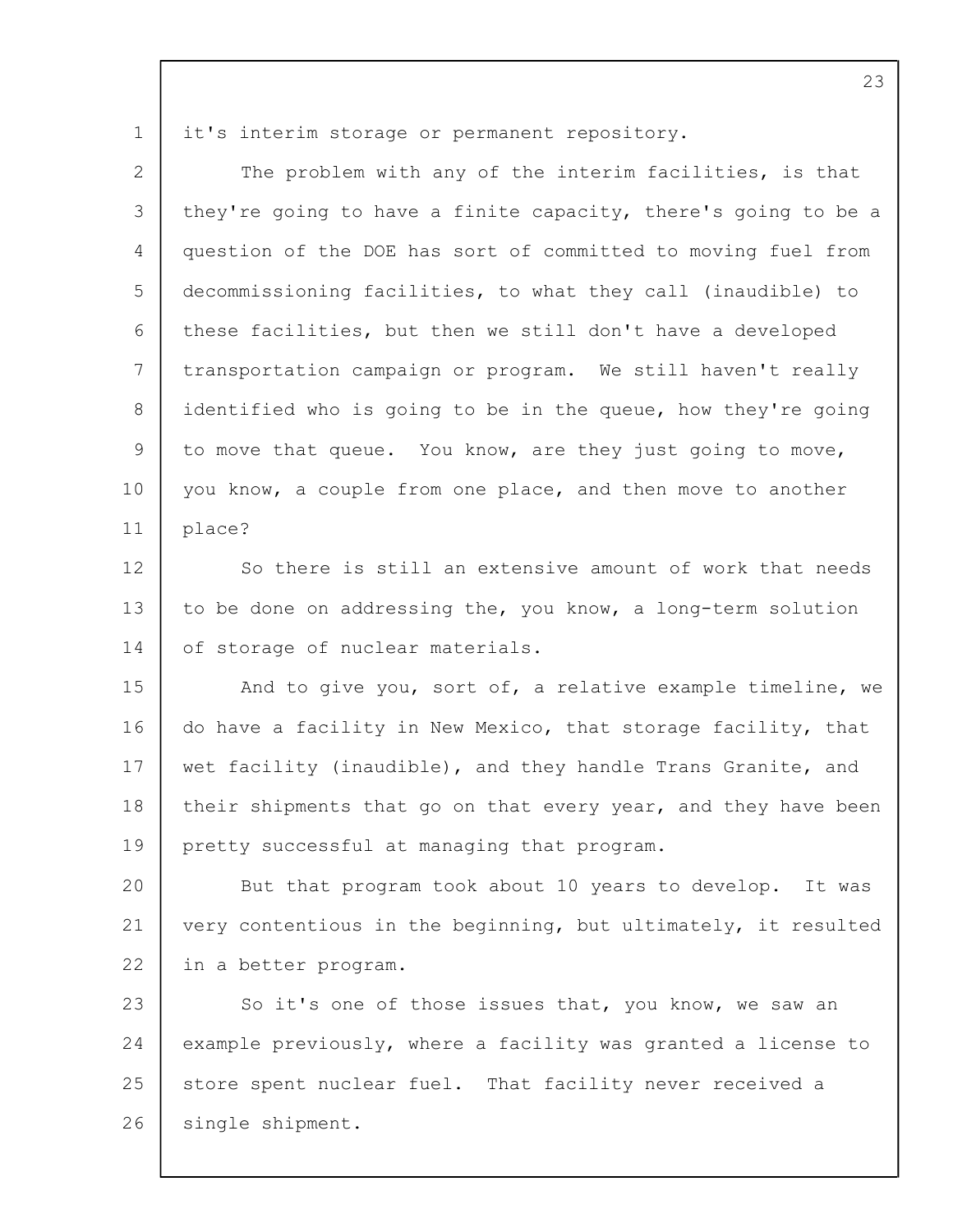| $\mathbf 1$ | And, you know, it's a question of, even if these               |
|-------------|----------------------------------------------------------------|
| 2           | facilities are granted a license, you know, how can we deliver |
| 3           | it, when can we deliver it, who is going to be able to take    |
| 4           | advantage of that and what are the criteria?                   |
| 5           | And so that's where the State needs to continue to             |
| 6           | engage, and that's why we have partners in California          |
| 7           | utilities that want to, you know, dispose of these materials   |
| 8           | permanently, outside of their property and territory, and hand |
| 9           | off the requirements to the federal Government as, you know,   |
| 10          | the way it was intended.                                       |
| 11          | MR. ANDERS: Thank you.                                         |
| 12          | Any further questions before we move on?                       |
| 13          | Yes, Bruce. One last question.                                 |
| 14          | MR. SEVERANCE: Yeah. Dr. Cochran, you've mentioned the         |
| 15          | UCLA risk assessment. My understanding -- I've read at least   |
| 16          | a significant amount of that study, and I was surprised that   |
| 17          | it only compared relative risk for different transport modes,  |
| 18          | and not comparing storage, you know, stationary storage risks  |
| 19          | to that. And there were several variables that just seemed to  |
| 20          | completely fall outside the study parameters.                  |
| 21          | One is the risk of terrorist attack, which, of course, is      |
| 22          | difficult to really put a number to, but it doesn't seem that  |
| 23          | there's been enough discussion of about creating berms or      |
| 24          | sheltering structure for the casks, whether they're stored her |
| 25          | or they're stored someplace else. And it does seem to me to    |
| 26          | be kind of an elephant in the room that people don't want to   |
|             |                                                                |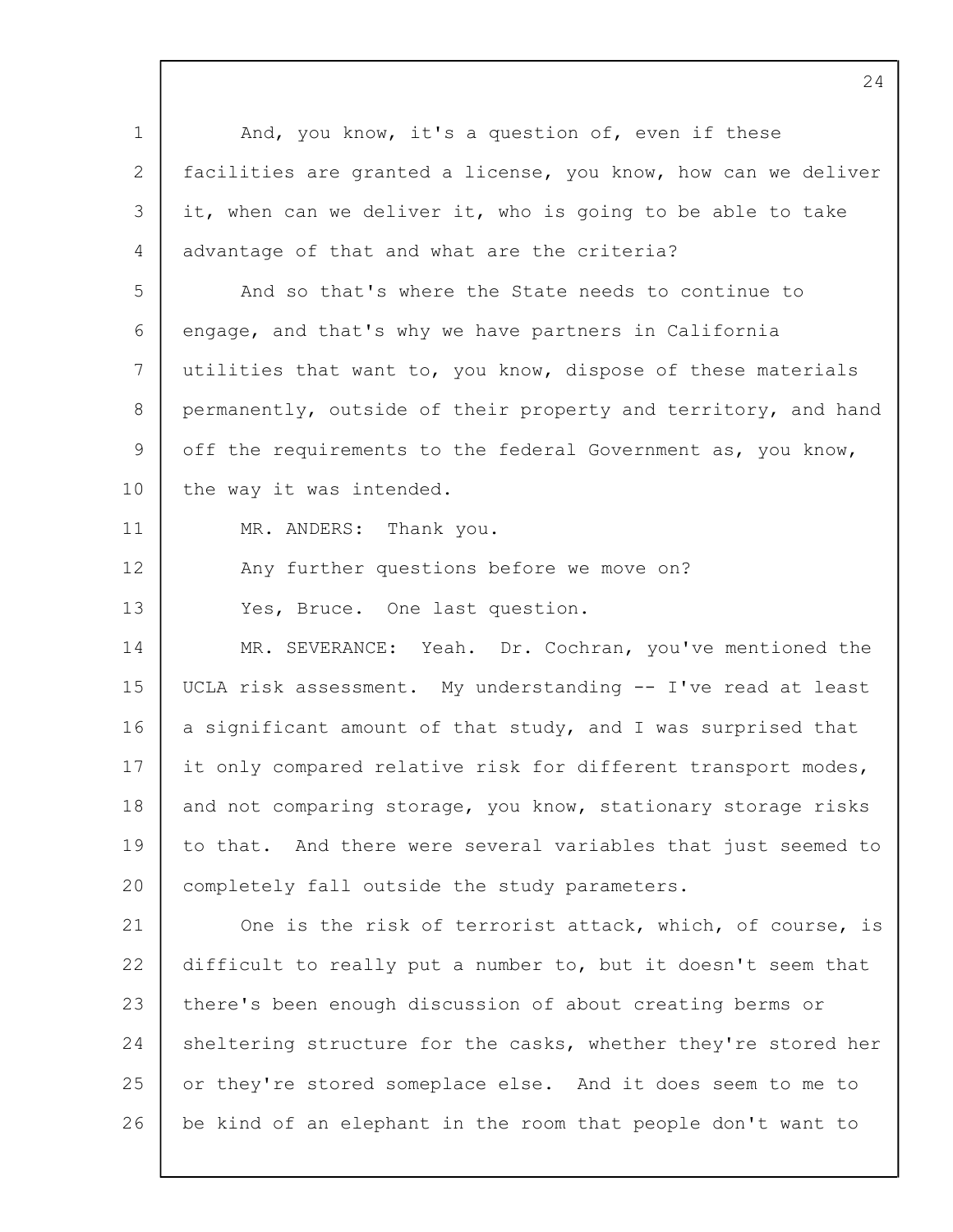1 2 3 talk about. And I realize that there's a lot of national security issues around what that risk actually is, but at some point, we should just be talking about it.

4 5 6 So to me, do you agree that the UCLA study was fairly limited in its discussion of variables that fell outside the parameters of the study?

7 8 9 10 11 12 13 14 15 16 DR. COCHRAN: Yeah. I wouldn't disagree with that statement. It's constrained. There are factors that weren't taken in because they were outside of the scope of the focus. And, you know, I will  $--$  one of the issues that has been relatively contentious between the federal government and the state, has been issues of security. And it's one of the factors of the State and the feds have always struggled with, sharing of information, requirements with regards to, you know, what the federal requirements are and what the States are requesting or expecting.

17 18 19 20 21 22 23 24 25 26 And that's one where, you know, to some extent, the locals and others can bring, you know, can make that an issue, right? So if the local government says hey, this is a concerning factor, we would like you to look at it, then, you know, that can advance that concern higher up the tier, right? So the state agencies can make recommendations, but it's always one of those factors where, you know, a little bit of additional push, or a little bit more engagement, can have different results, right? And so there are some ways for regional action and regional engagement. There's also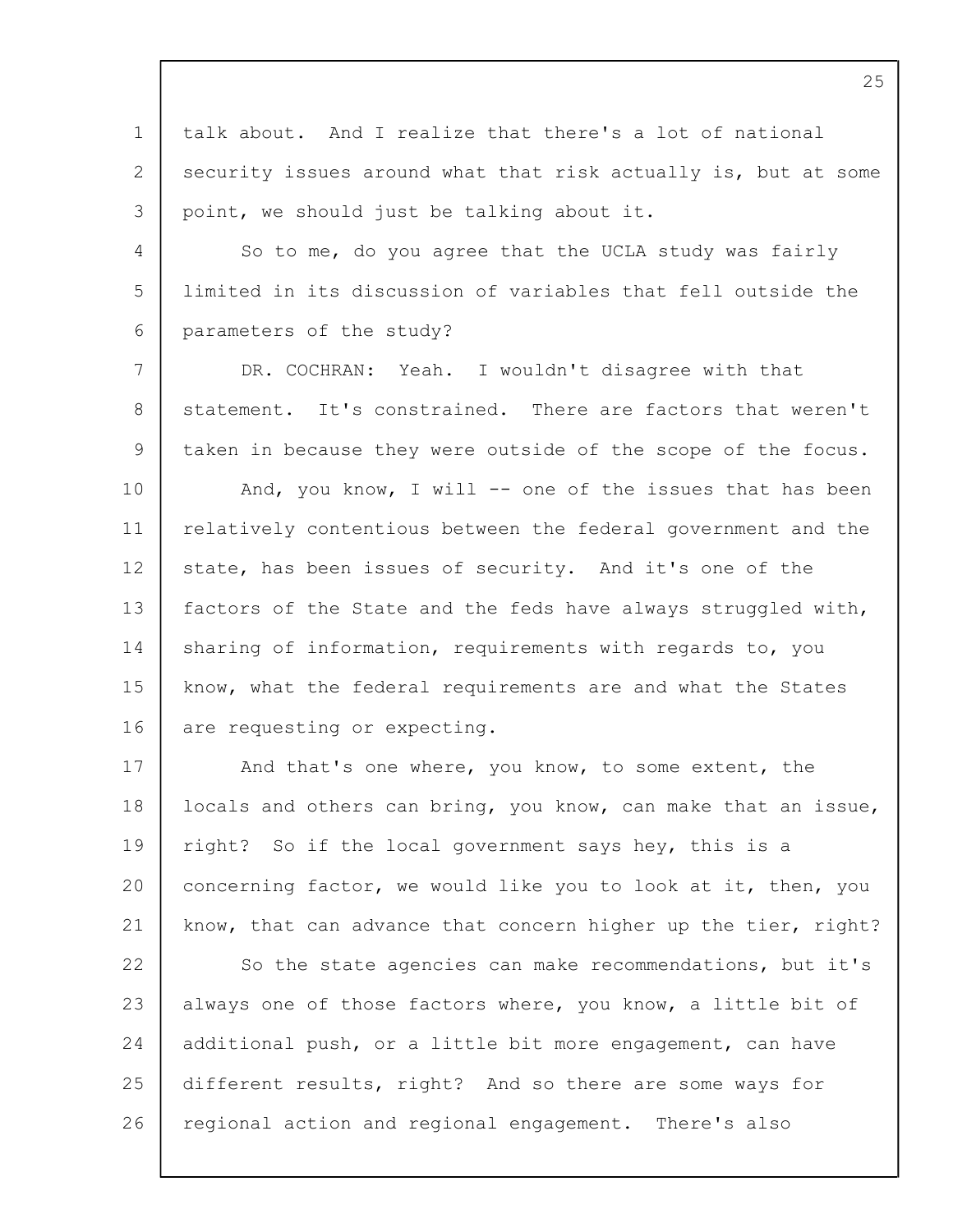1 2 3 4 5 6 7 8 9 10 11 12 13 14 15 16 17 18 19 20 21 22 23 24 25 26 26 opportunity for local engagement, local pushes on that. And then it, sort of, just becomes a factor of life, well, what are the limits the federal government has, how can we work together to expand those or improve those, or, you know, address those concerns. MR. ANDERS: Thank you. Let's move on to our next agenda item, which is public comment. So it's an opportunity for people here in the auditorium and for people on Zoom call to make comment on the discussions that you've heard so far. We do have a more thorough discussion of the actual spent nuclear fuel storage system later on in this meeting, and we have another public comment period after that. So we'd ask you to hold the questions on that particular system until after you have heard those presentations. Anyone who would like to make public now, please fill out a blue card here and give me a card. And anyone on Zoom call, please raise your hand if you would like to make public comment. UNIDENTIFIED SPEAKER: And, Chuck, we do have somebody online, Eric Greening has raised his hand. MR. ANDERS: Okay. Anyone here in the audience? Doesn't look like it. So we will go with -- we have one person online, and that is Eric Greening. So, Eric, please go ahead. You should be able to -- MR. GREENING: You have three minutes. Please state your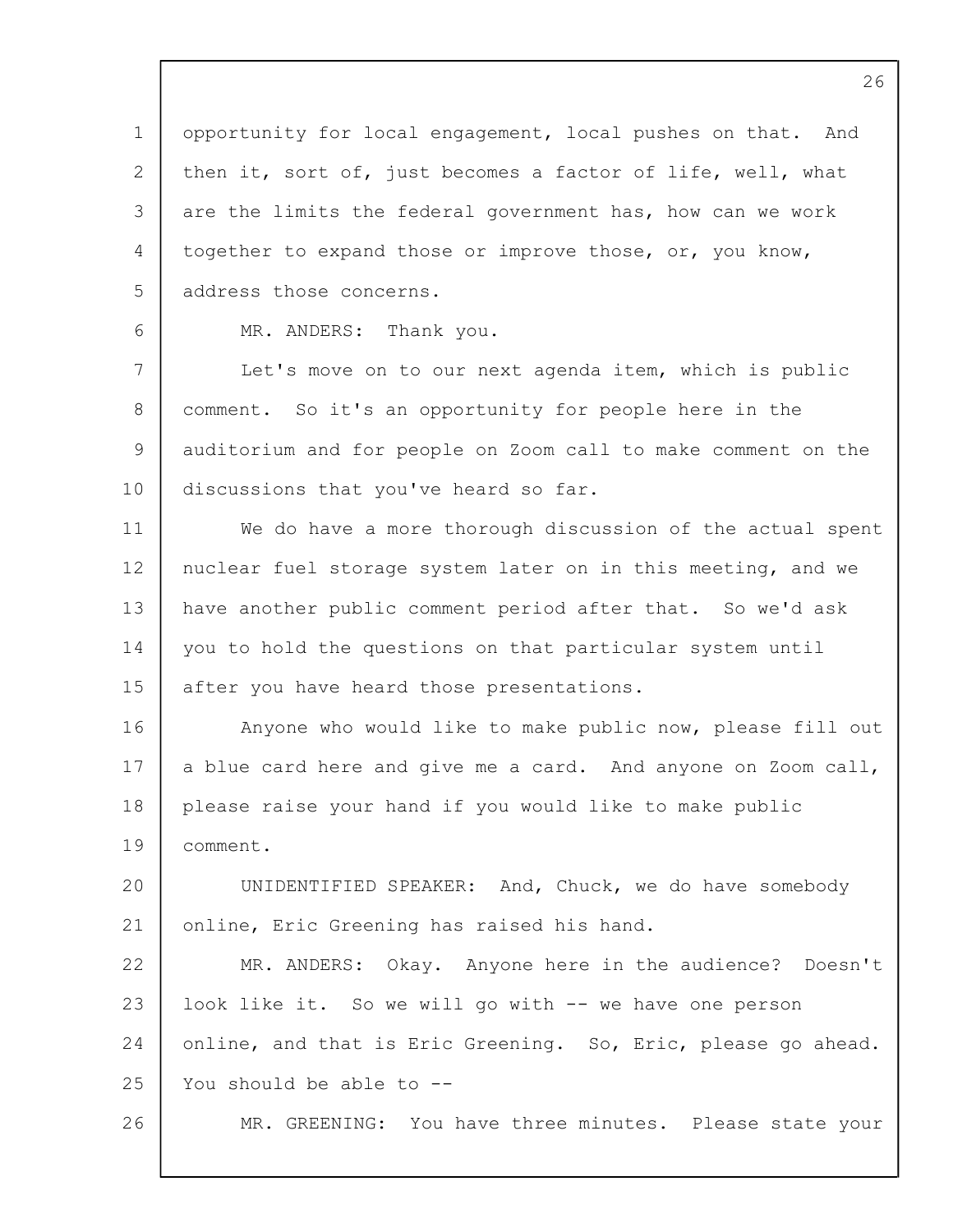1 2 3 4 5 6 7 8 9 10 11 12 13 14 15 16 17 18 19  $20$ 21 22 23 24 25 26 27 name, your residence and any affiliation also. MR. GREENING: I'm Eric Greening, and I live in the north county. I'm hearing feedback. Are you hearing feedback? Okay. That may be gone now. Can you hear me? MR. ANDERS: Yes, we can hear you. MR. GREENING: Okay. Relative to the revelation I think I just heard, that if the criteria were changed, PG&E might consider applying for the funds that would enable continued operation. If that is what I heard, then my question is: Would PG&E continue working with the County on its application for decommissioning based on the assumption that it would ultimately decommission whether or not it received the funds, and whether or not it extended its license? With obviously some major changes having to be worked into the process and into the environmental review, we don't know whether that would mean a cooling tower, we don't  $-$  we would imagine it would have to mean a larger pad for the - there's all sorts of things that haven't been thought out with an extended time scale. But would it continue with the processing of its application for decommissioning, or would that simply be abandoned if it received the funds and left sort of a stranded cost? And I might just bridge to a follow-up on one of the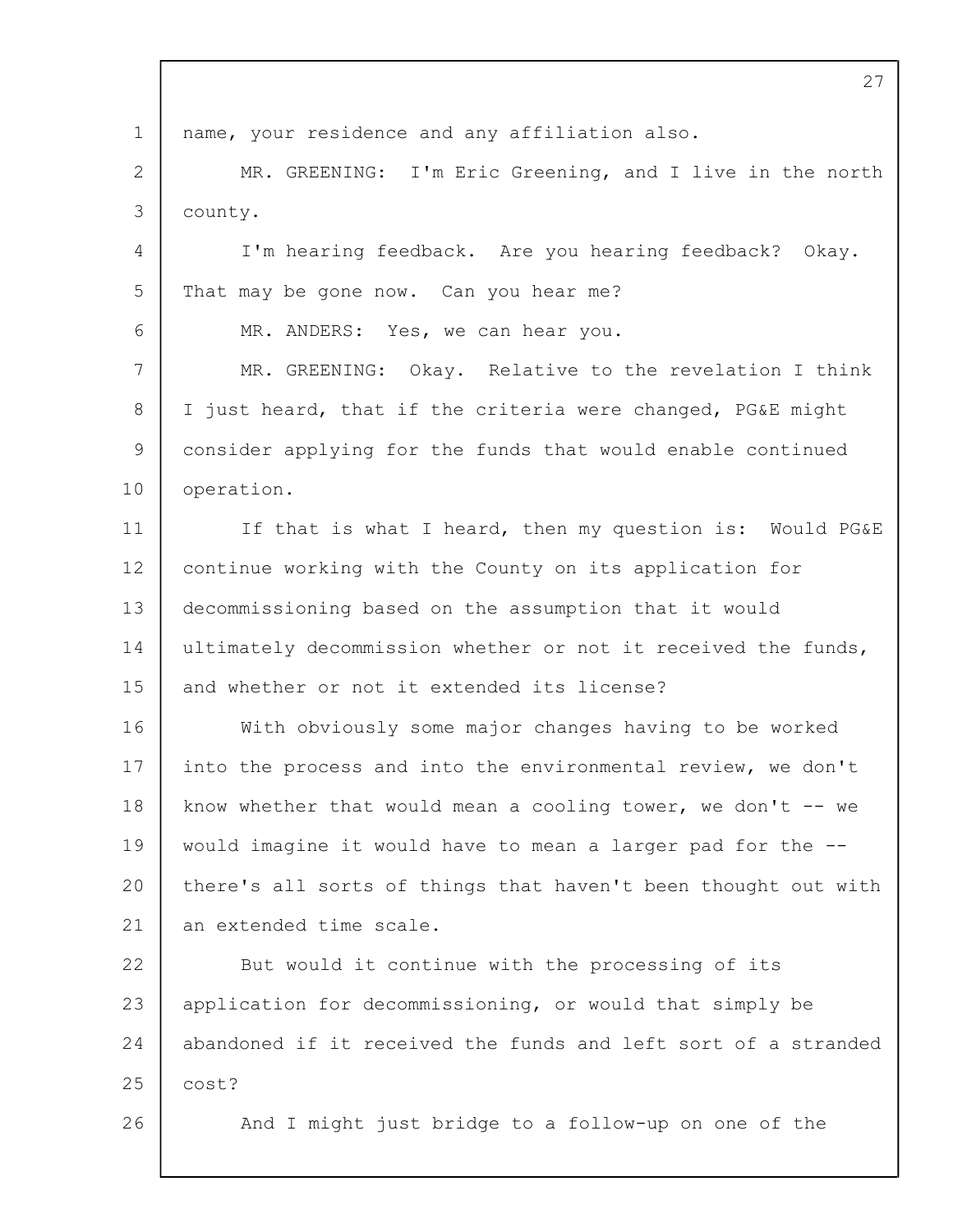1 2 3 4 5 6 7 8  $\mathsf{Q}$ 10 11 12 13 14 15 16 17 18 19 20 21 22 23 24 25 26 questions that's already in the record that's not specific to the system, so I guess this is the time to ask it now, and that has to do be the timing, that if the County's permitting process and environmental certification process is completed prior to the NRC process, it's asked, essentially, how the safety issues, the NRC is considering would be handled, I have the additional question of how would the County be able to make the required health and safety findings for this project without knowing the NRC's ultimate disposition of the questions? So those are some connected process questions. Actual substance questions with the system, I guess we will wait until later, but those are some process questions that definitely came up. And I certainly would urge caution about changing direction from a decommissioning process into which a lot of detail has gone into any other kind of a process. And I can tell you right now, if the -- any kind of license extension would mobilize another attempt to do seismic blasting in the ocean, there's going to be a tremendous upsurge of public alarm and everything we can do to make sure that never happens. Thank you. MR. ANDERS: Thank you, Eric. I'm going to turn this over to Bill Almas to moderate this, because I -- MR. ALMAS: You did it all, so that's fine.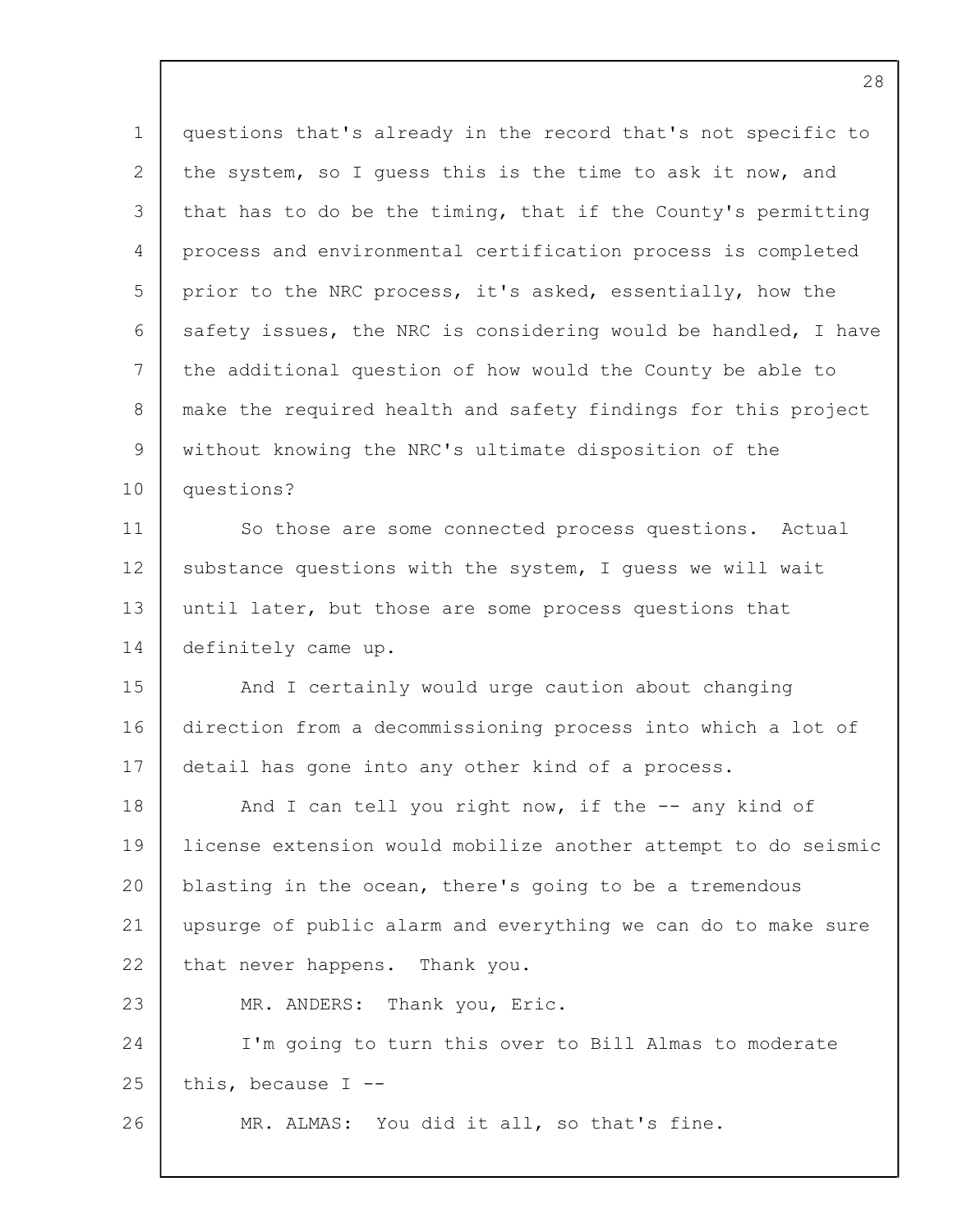1 2 3 4 5 6 7 8 9 10 11 12 13 14 15 16 17 18 19 20 21 22 23 24 25 26 MR. ANDERS: I apologize, Bill. MR. ALMAS: No problem. And are there any other questions in the audience or online? MR. ANDERS: There is nobody online with their hand up. MS. ORTIZ-GREGG: Good evening. Hello. This is Supervisor Dawn Ortiz-Legg. I just wanted to hear professor -- or Dr. Cochran once again state the response to Mr. Severance's questions in regards to additional study in regards to the safety aspects or the external aspects of the UCLA study. I think it was, "What's your question, Bruce?" And then the response was that should local governments be interested in further information, that they could pursue proceed with questions. So I wanted illumination on that a little bit more, Dr. Cochran. Thank you. (Court reporter clarification) MR. SEVERANCE: That's the District Supervisor for the county of San Luis Obispo, so go with that. MR. ANDERS: Dr. Cochran, you have the floor. DR. COCHRAN: Yes. So what I'm trying to highlight is, for example, UCLA and the gentleman were sort of talking about was this with regard to the security concerns and the limited scope, I think UCLA study, on addressing the impact -- the risks of stationary storage. Is that the correct question? MR. ANDERS: She said yes. DR. COCHRAN: Thank you. I couldn't hear that. So on the security side of the house, that's one of the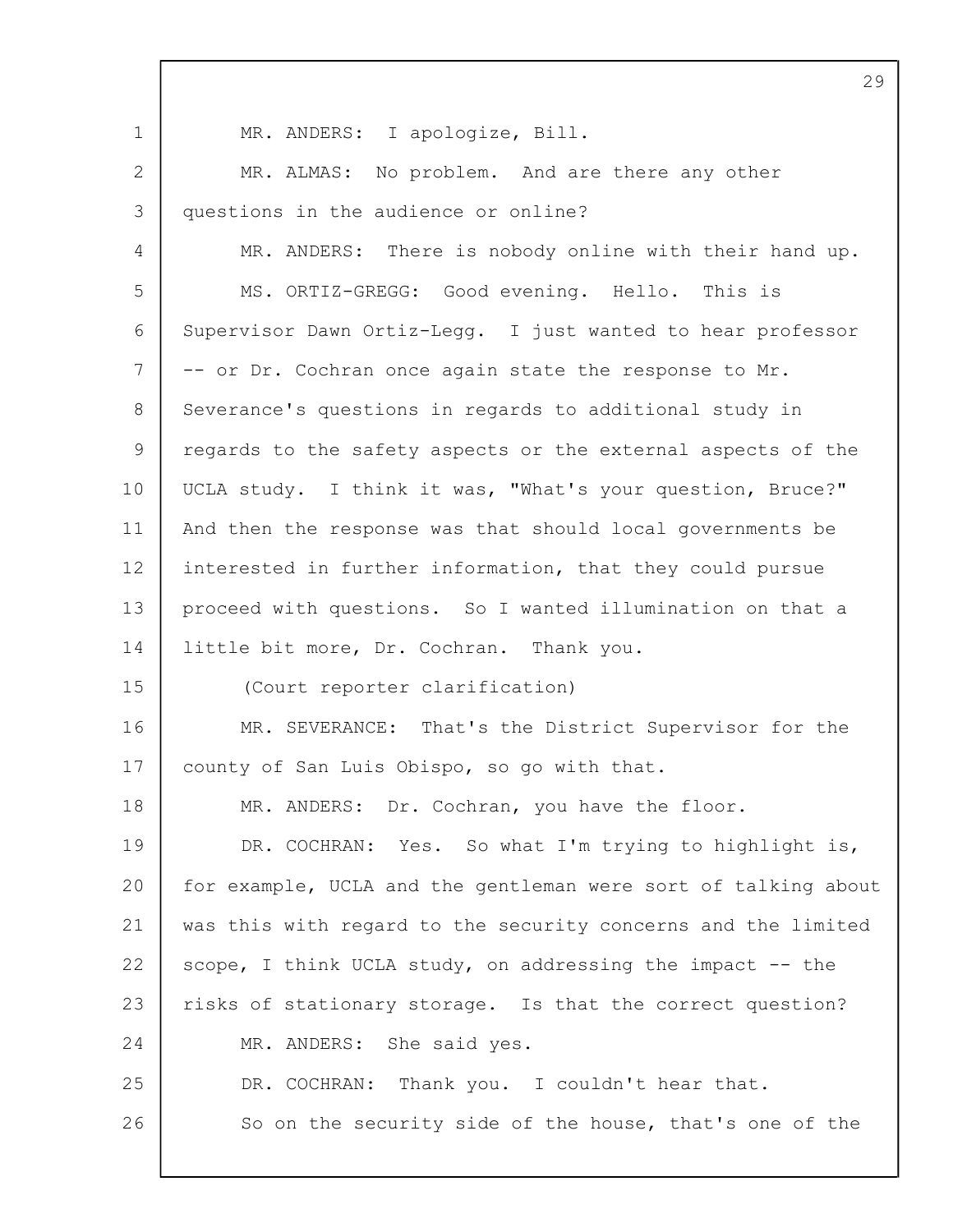1 2 3 4 hard lines the feds have historically stood. And so the states have had to push very hard on that, and even then, it is one of those issues where we constantly have to go back and forth with them on.

5 6 7 So under the current NRC regulations, there's a lot of leeway on how a facility can store that nuclear fuel; cooling pool, dry storage, the two options.

8 9 10 11 12 13 Historically, California and many other states have pushed that dry storage is a better option. There's evidence of this as in the post Schema report, where they highlighted what the event did to the cooling pools, and what it did to the SPC, and it did relatively nothing to the SPC. Where it had actual impact to the (inaudible).

14 15 16 17 18 19  $20$ 21 So if we look at the security factors of the spent fuel system, right, so there are the federal requirements, utilities are required to meet those, there are some requirements that may come in as a consequence of their land use, of their land lease that they have to meet with the state to impose, there's earthquake requirements for California that other states don't have to meet. And then there's stuff beyond that.

22 23 24 25 26 Now, that stuff beyond that, is really that the NRC doesn't care whether it's implemented or not, as long as it doesn't impact NRC regulations or federal requirements. So in the instance of say, do we want to build up a barrier, some visual, direct visual site, of this facility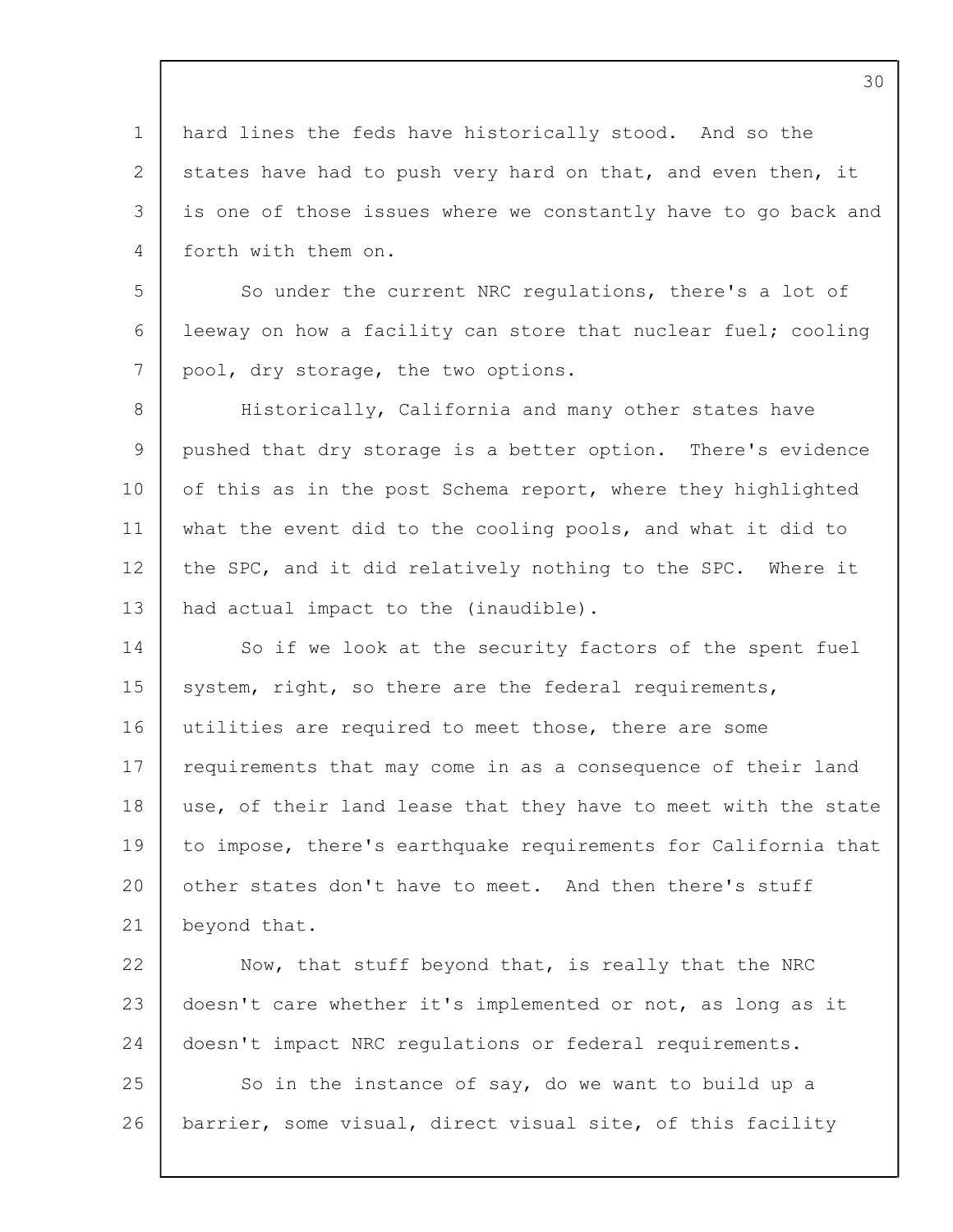1 2 3  $\Delta$ 5 6 7 8 from ground access? So that would be something that is beyond the federal guidelines, and isn't really a sphere that they would care about. So that would be something well, okay, so who is interested in this; how do we, you know elevate that topic higher and higher, such to the point that all right, this is a requirement for this facility that you need to add this additional element. There is also a the fact of who is going to pay for that?

 $\mathsf{Q}$ 10 11 12 13 14 15 16 17 Historically, cost-related power generation has come from two sources; the owner and operator, and then the rate payer. So then that would become an issue that okay, this has been identified as a concern, an issue raised by local government, local government is trying to push it, it's outside their scope, then you elevate it to the state agency. It's similar to that. Once it's elevated to the state agency, it doesn't need to go to the federal government, because the federal government is different than that.

18 19 20 21 22 23 24 25 So it's an issue that, all right, this is something that would require discourse with utilities, the local government, and the state agencies that are responsible of that if it's within the scope of requirement. And then we have to, like, advance that well, what do we need? How much is it going to cost? Who is the authority? What elements come into play? Does that clarify my statement? Does that answer your question?

26

MR. ANDERS: She said yes.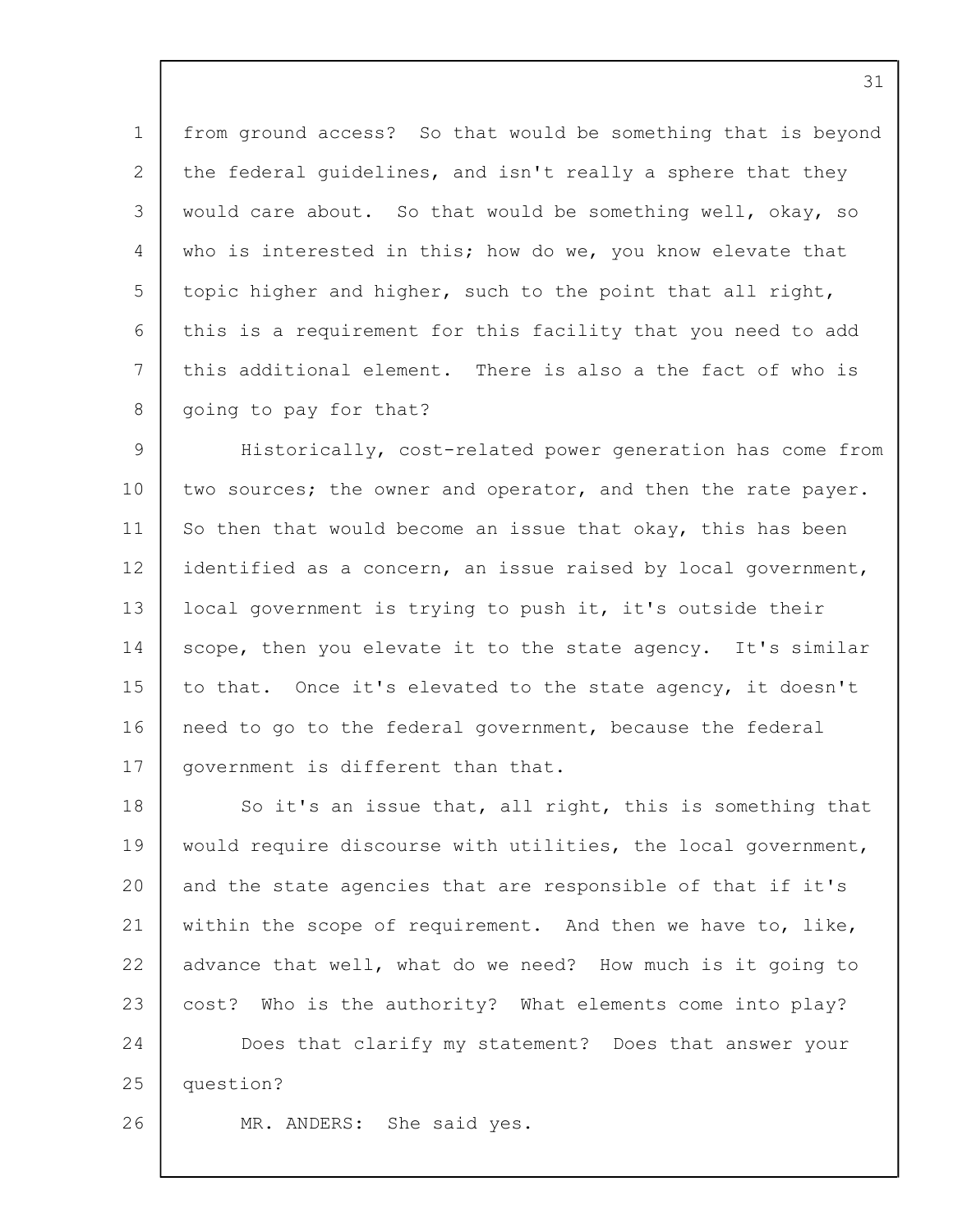|                | 32                                                             |
|----------------|----------------------------------------------------------------|
| $\mathbf 1$    | DR. COCHRAN: Okay. Thank you.                                  |
| $\overline{2}$ | MS. SEELEY: Dr. Cochran, Linda Seeley here, one quick          |
| 3              | question.                                                      |
| 4              | Did I hear you say just now that the State, by the             |
| 5              | California Energy Commission, could make berming happen to the |
| 6              | spent fuel facility at Diablo Canyon?                          |
| $7\phantom{.}$ | DR. COCHRAN: That is outside of our scope.                     |
| 8              | MS. SEELEY: Who could do that in the state? Would it           |
| 9              | have to be legislative, or Governor, or -- I mean, could that  |
| 10             | happen, that the state could -- you just said that, right, the |
| 11             | state could require it? Who in the state? How?                 |
| 12             | DR. COCHRAN: No. I said that it is a potential                 |
| 13             | consideration that may be outside of the federal scope. So if  |
| 14             | the NRC says this is not -- we are in different positions,     |
| 15             | this does not impact our regulations, then it falls within the |
| 16             | domain of other government entities, whoever has the authority |
| $17$           | to implement such activity, right?                             |
| 18             | So that is -- that is the difference between federal           |
| 19             | preemption and chain authority, right? The feds set a line,    |
| 20             | and as long as what's being requested does not cross that      |
| 21             | line, then it falls within the authority of others.            |
| 22             | So a classic example, is that the Supreme Court ruled          |
| 23             | that states have authority with regards to classical things,   |
| 24             | such as land use, rate recovery. So those things fall within   |
| 25             | the authority of the state, right? Like land use lease, land   |
| 26             | use requirements, seismic requirements, the state implements,  |
|                |                                                                |

Г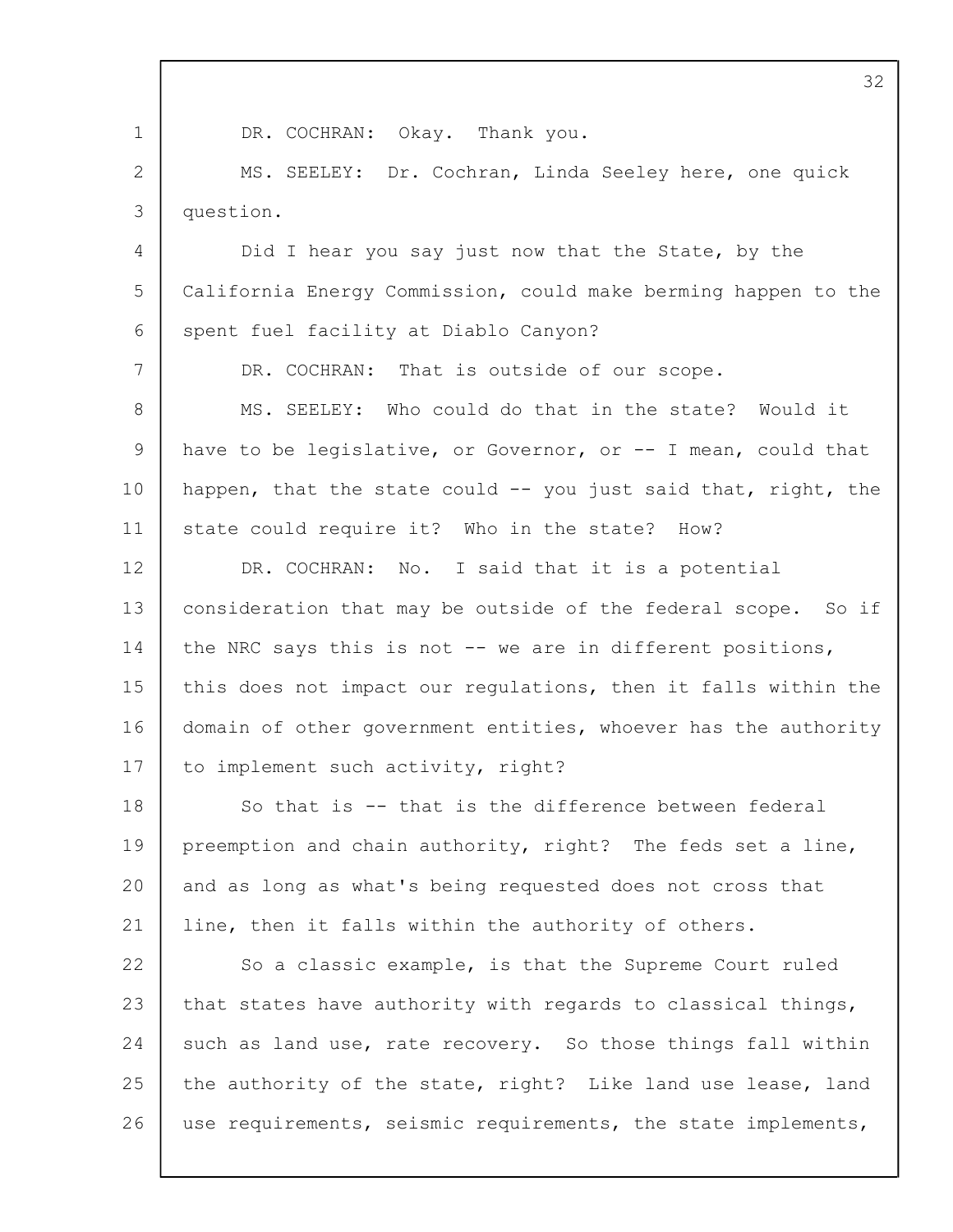et cetera.

| $\mathbf{2}$ | So what I'm saying is, is that that question, if it's not      |
|--------------|----------------------------------------------------------------|
| 3            | a question -- if it's not curtailed by NRC, then that falls    |
| 4            | within the domain of the state. Then the question just         |
| 5            | becomes what agency has the authority, what entity could       |
| 6            | require that, who -- what processes are required to make       |
| 7            | something like that occur.                                     |
| 8            | MS. SEELEY: Thank you. That's very interesting.                |
| 9            | DR. COCHRAN: So step number one, you would have to             |
| 10           | clarify with NRC that this is not in violation of NRC          |
| 11           | requlations or requirements.                                   |
| 12           | MR. ANDERS: Okay. Great discussion.                            |
| 13           | And, Darrell, I want to apologize for -- we have changed       |
| 14           | the process, and I'm so used to just doing it, I just          |
| 15           | accidently did.                                                |
| 16           | MS. SEELEY: Chuck, I wanted to mention one quick thing,        |
| 17           | that Dr. Budnitz is here online through Zoom, and he is        |
| 18           | available to answer questions from the panel and the audience. |
| 19           | MR. ANDERS: So if any of the panel members want to ask a       |
| 20           | questions of Dr. Budnitz, with the Diablo Canyon Independent   |
| 21           | Safety Commit te, he is available to do so, and willing to do  |
| 22           | so, to answer.                                                 |
| 23           | DR. BUDNITZ: I'm here if you want.                             |
| 24           | MR. ANDERS: Okay. Thank you for being with us, Dr.             |
| 25           | Budnitz.                                                       |
| 26           | MR. ANDERS: All right. Our next item on the agenda --          |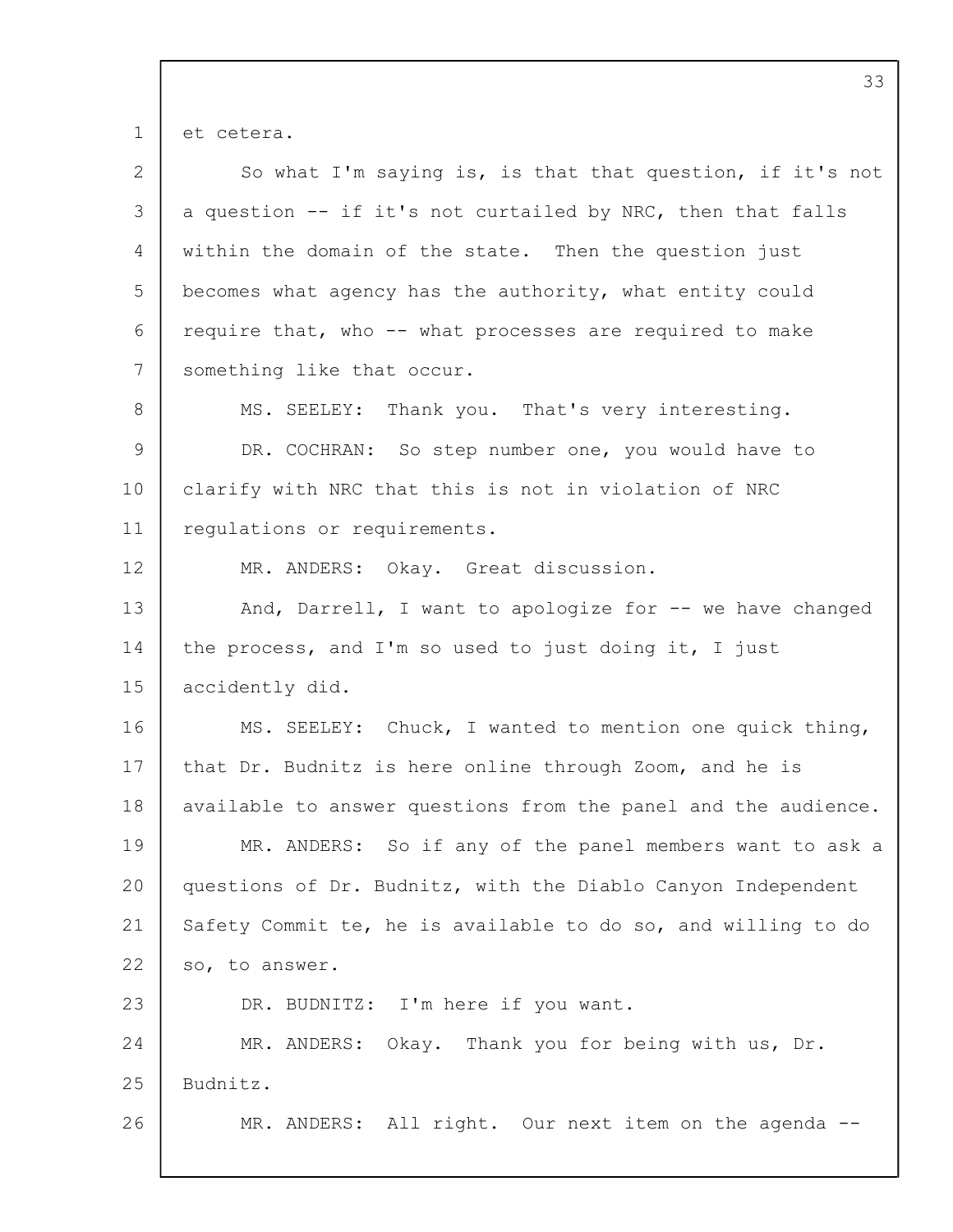1

2

MS. WOODRUFF: Hey, Chuck?

MR. ANDERS: Yes?

3  $\Delta$ 5 MS. WOODRUFF: I was wondering, since we are ahead of schedule, I was wondering if PG&E would be able to respond to the only public comment that we had from Eric Greening.

6 7 MR. JONES: Sure. Tom Jones with PG&E, I will answer the first, third of the set of questions.

8 9 10 11 12 His specific question, I think the most important and pertinent one, short-term ise, should the utility -- or should the DOE change criteria, and should the utility apply for funding, would the utility abandon the decommissioning process, and that answer is no.

13 14 MS. WOODRUFF: There was continued -- the sequel process, in particular, would continue as scheduled.

15 16 17 18 19 20 21 MR. JONES: That's correct. And then the other items associated with decommissioning, like the nuclear decommissioning cost triangle proceeding, funding for decommissioning, is required regardless of your operational status. So that application is (inaudible) right? We've done those every three years since the statute and regulations were interacted, so that would continue independent.

22 23 24 25 26 But the funding, remember Maureen's statement from the company, that would be an -- that's because there's a window of opportunity for the 47 days that the DOE extended, but that doesn't address the other regulatory framework and the state's policy, right? That would just give policy makers more time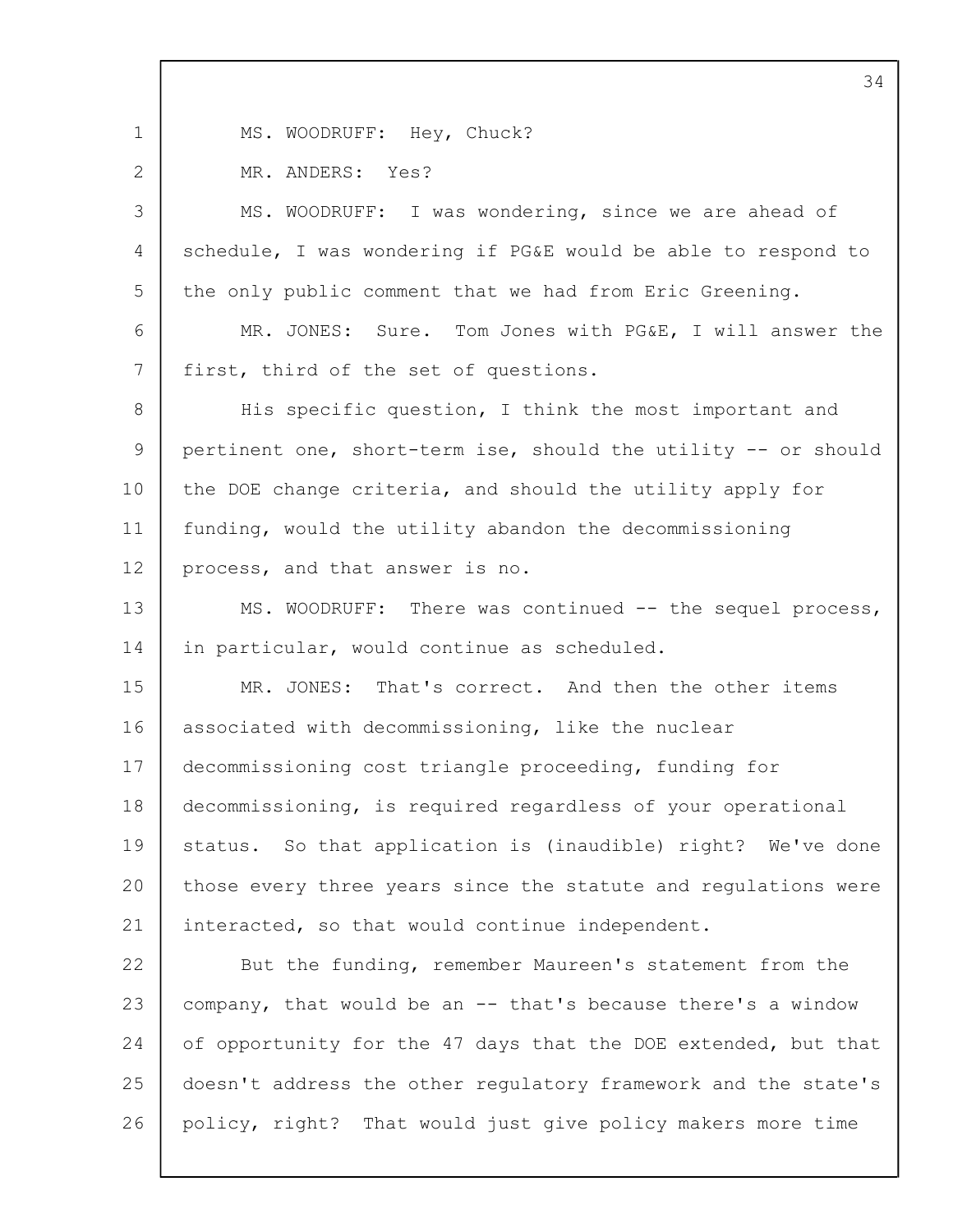1 to deliberate their action.

2

3

10

11

MS. WOODRUFF: Thank you.

MR. ANDERS: Thank you, Kara.

4 5 6 7 8  $\mathsf{Q}$ As Linda indicated earlier in the meeting, that the panel has compiled some 70 plus questions for PG&E on the spent fuel storage system, that they are contemplating implementing. And so the next segment of our meeting deals with the discussion of the new cask system and the response to the public's questions.

So the first speaker is Tom Jones with PG&E. Tom? MR. JONES: Thanks, Chuck.

12 13 14 15 16 Good evening, everyone. I think this is my fourth appearance for the first scheduled one here, so we're going to go through a quick overview, and then dedicate the balance of the time to our partners from Orano tonight, to go over the system capabilities.

17 18 19  $20$ 21 22 23 And for those of the public, this is the second in a series of three initial efforts to gain information to scope what people are curious about. The presentations tonight, particularly from Orano, provided to answer the bulk of the questions. We will be producing a list of question back to the panel for their review, and ultimate publication on their website.

24 25 26 Additionally, we are in the formulation stages of an open house in the coming weeks to months, to take people out to the location themselves, to see the current storage system, and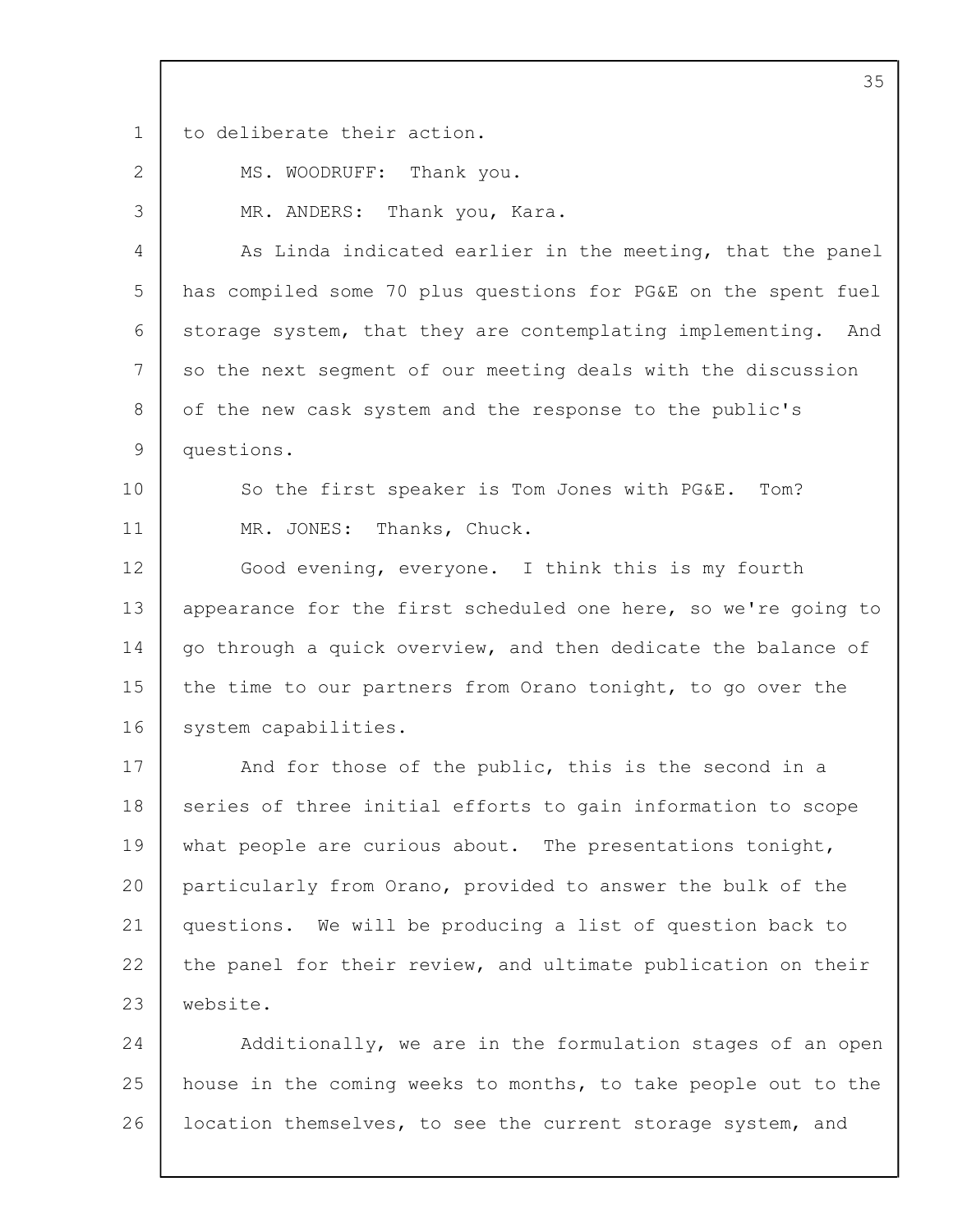1 2 then also our energy education center, have the opportunity to interact with subject matter experts.

3  $\Delta$ 5 6 7 8 9 10 So a little background on the topics here, I'm going to put those over on my background here from the April 20th meeting, some of our layered approaches for safety, and the project phases, and key takeaways, and next steps. And I believe one or two of my slides have already been shared from Dr. Cochran, so I will be briefer on those and talk about the utility perspective on that process, rather than the regulatory perspective.

11 12 13 14 15 16 So, again, we announced that Orano would be -- was the selected vendor. Some key concepts that achieves the mutual safety goal of community, utility, and our regulators of emptying the spent fuel pool at a reasonable time, that when that is achieved, that pulls the decommissioning project to the left.

17 18 19  $20$ 21 22 23 24 25 Our current technology would be about a 10-year loading period, perhaps a little longer. But the dry cask storage from all vendors have evolved over the years, and they can handle a little more formal load now. And so with that, that affords us the ability to move the fuel sooner than the current licensed system, but we have 58 casks stored. So this picture here, is a conceptual layout of how the horizontal system (inaudible) pad adjacent to the current loaded system.

26

Now, this is an early iteration, the Orano's team,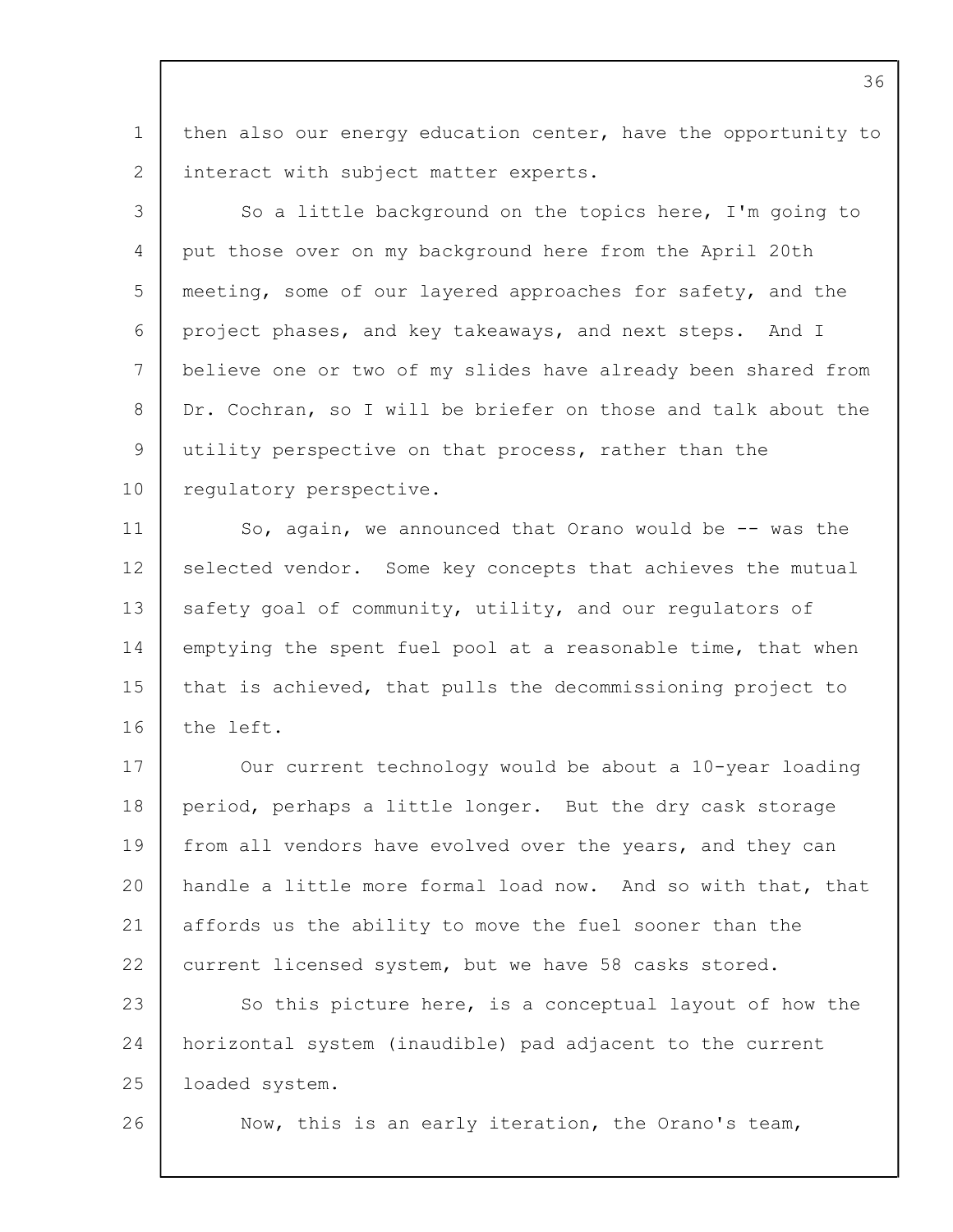1 2 3 tonight, their image will be a little different. It will show a few more of these casks, but this was just to layout to show folks how things look on the (inaudible) and we will go from there.

4

5 6 7 8 9 10 11 12 13 14 15 16 17 18 19 So some key reasons of why they won the contract, with the horizontal dry cask storage system, gives us a couple of advantages, and moreover they're the industry leader in it. The current system is licensed by the NRC. Orano will talk about more of that. They are going to chew that up to some thermal capabilities. And then when we looked at this system, and things like feedback to the utility directly, or panel strategic vision, this addressed things, key concepts that the panel raised to us that we went over in the April meeting. Like an 80-year period for the two licenses, right, the design measure exceeded that. So things like warranty information and support, that went into the scoring system to make sure that the vendor would be with us for the long hall. And it -- pardon me, been speaking without the benefit of the slides. I apologize.

 $20$ 21 Okay. So now you should be able to see the conceptual - let me go back for just a second. I apologize.

22 23 24 25 26 So what you see from an aerial view now are the two systems side by side we in lay(inaudible) outlined in gold that shows the frontal view of the horizontal storage system, and a transporter bringing up a transportation cask to load one of those storage modules.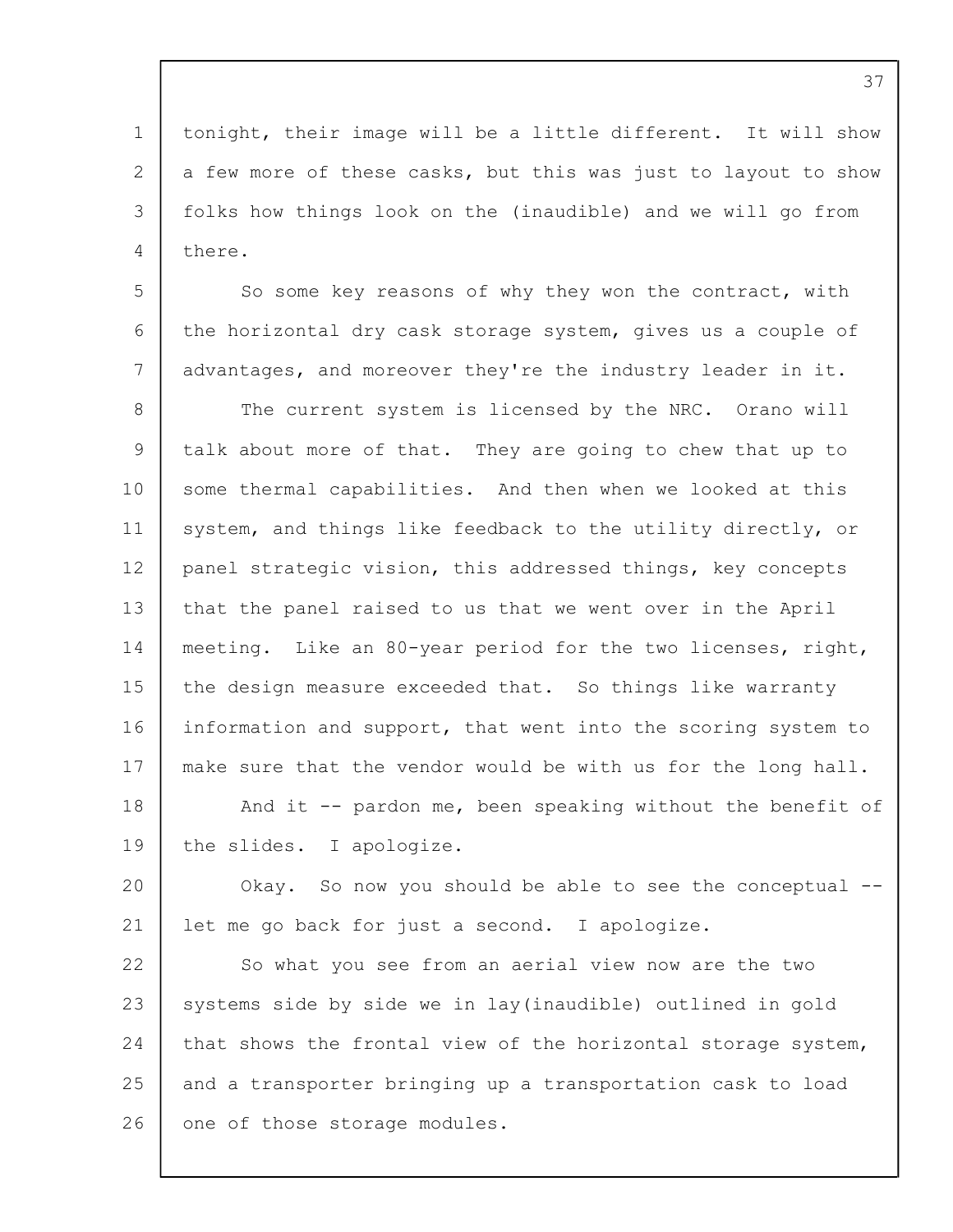1

(Slide played).

| $\overline{2}$ | Okay. So I started to address these points. I think the        |
|----------------|----------------------------------------------------------------|
| 3              | bottom line is that Orano is a recognized provider in the      |
| 4              | industry, recognized leader in the horizontal storage systems, |
| 5              | and, again, the technical review satisfied a lot of            |
| 6              | stakeholder feedback that we received as well.                 |
| 7              | I talked about the background. Dr. Cochran went through        |
| 8              | this in segments. I'm just going to focus on the right third,  |
| 9              | because I thought he did a really nice job of that.            |
| 10             | We're in the final design and preparation for licensing        |
| 11             | documents. What does that mean? The modest amendments to       |
| 12             | Orano's existing license will be filed with the Nuclear        |
| 13             | Regulatory Commission by the end of this calendar year. And    |
| 14             | with that, that will start a venue for the technical review    |
| 15             | for the end of regulator and Nuclear Regulatory Commission.    |
| 16             | And if parties wish to participate in that proceeding, they    |
| 17             | would file with the Nuclear Regulatory Commission.             |
| 18             | We expect that process to take a couple of years.<br>Their     |
| 19             | review of the license amendment, and you can see in this       |
| 20             | diagram here in the middle third of it, far right of the       |
| 21             | screen, there would be some public comment period, potential   |
| 22             | public participation, and then we expect the NRC will take the |
| 23             | action in 2024 or 2025.                                        |
| 24             | And one of the things we're looking at, and you see on         |
| 25             | this slide, we're on the far left, where we are today.         |
| 26             | So we're working with Orano when they're doing their           |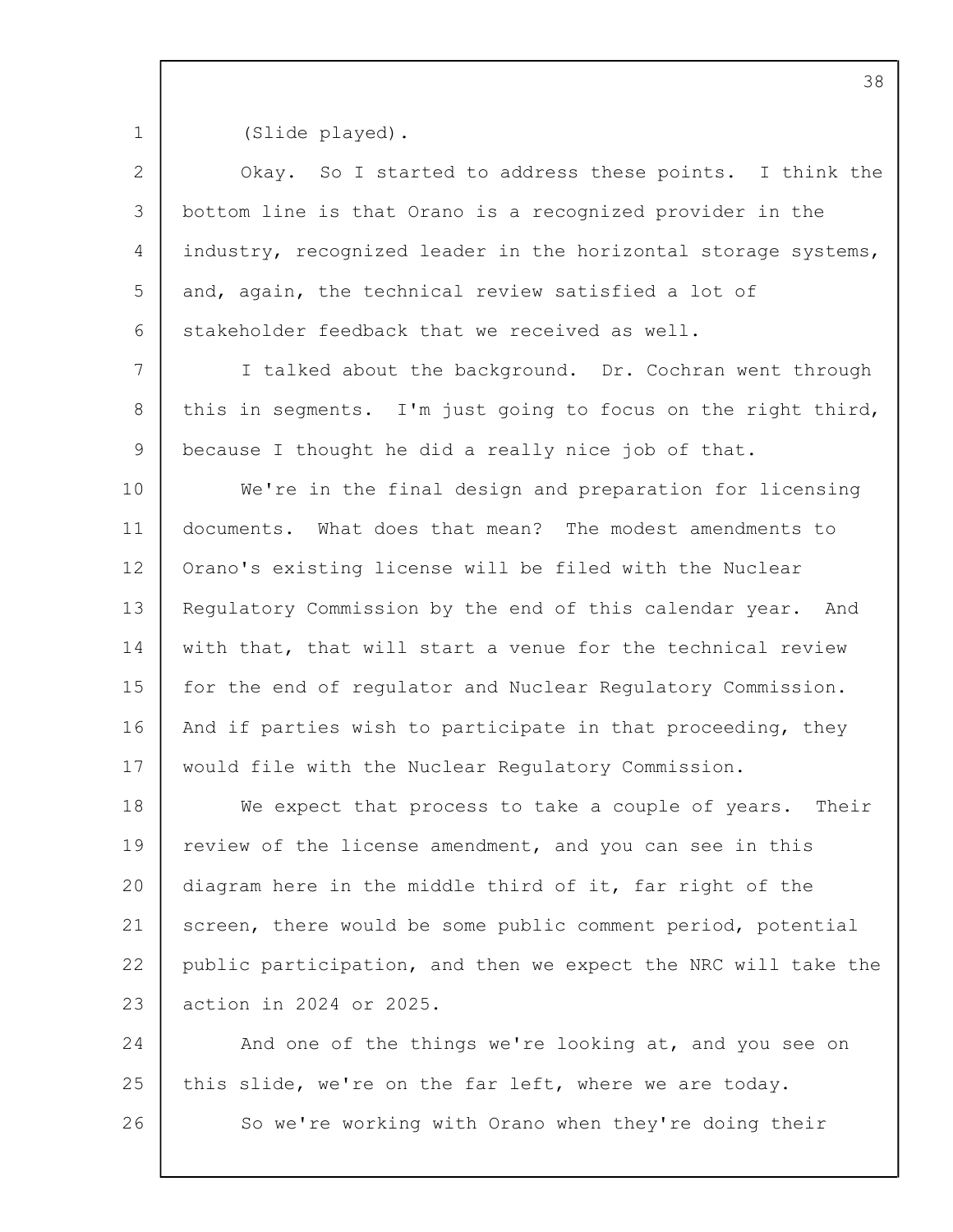1 2 3 4 licensing update, finalizing design. We will maintain that relationship like Dr. Cochran talked about with the Diablo Canton Independent -- excuse me, with the California Decommission.

5 6 7 8 9 10 Dr. Budnitz is on the line, you see the center circle there, that's the Diablo Canyon Independent Safety Commission. They will go into deep dives on this as well, and then we will maintain our Independent Technical Advisory Committee, which, again, is comprised of a former chief nuclear officer and some retired NRC individuals.

11 12 13 14 15 So we will collect that input and be sure that that's helping in form our view of Orano's work. And then when that submission goes to the Nuclear Regulatory Commission, they will adjudicate the application and make sure that it ensures public safety.

16 17 18 19 20 21 22 23 24 25 26 So a couple phases of the project, we're in the design, licensing, and manufacturing phase right now, Phase 1. Then we have the transfer spent fuel in 2026 and 2027 based on the current schedules. And this is all derived from that regulatory timeframe I showed you, which was pretty conservative, assuming about a three-year approval. And then once it's loaded, we have ongoing are and maintenance of the system, and we will be working closely with Orano on that. And then when available, our ultimate goal is consistent with the State of California's public policy and the federal policy, which is to ship the fuel to a repository.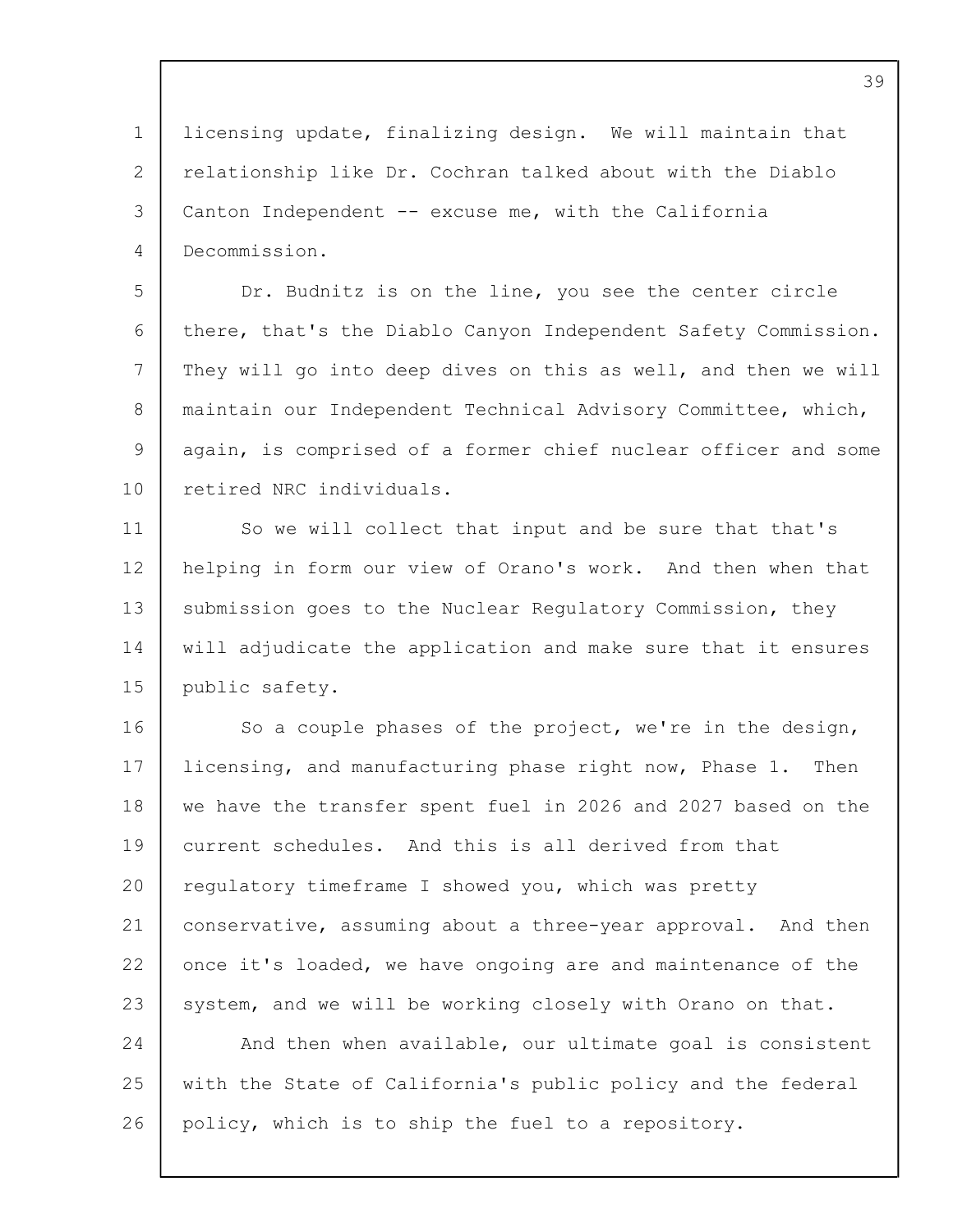1 2 3  $\Delta$ 5 6 7 8  $\mathsf{Q}$ 10 11 12 13 14 15 16 17 18 19  $20$ 21 22 23 24 25 26 So key takeaways, we are going to conclude with that; rigorous oversight with independent minded folks, that's been helpful to us. It's made a better risk study for UCLA, it's made for a better RFB, and we're going to keep that throughout this process. And we are currently, again, in the first phase of the new system. And through tonight and our ongoing engagement to the panel, through the Independent Safety Commission, and directly with our community members and our customers, we will keep up the public outreach and solicit feedback. I think with that, we will go ahead and pause here for questions and bring our Orano case up. MR. ANDERS: Do you want to go ahead and start with the presentation? Do we have time to ask questions of Tom? MR. ANDERS: Yes. MR. JONES: Go ahead. MS. WOODRUFF: So I took a recent tour to watch that inspection. And I think what I learned, is about a third of the 58 casks that are out there right now are licensed, ready for transport, but the other two-thirds or so still need that final license in order to be moved offsite. So my question is: With this new system, once it's fully licensed, and once you have those casks in place, are they going to be ready to transport immediately, or will that be, kind of, a two-step process like we've seen with the old casks?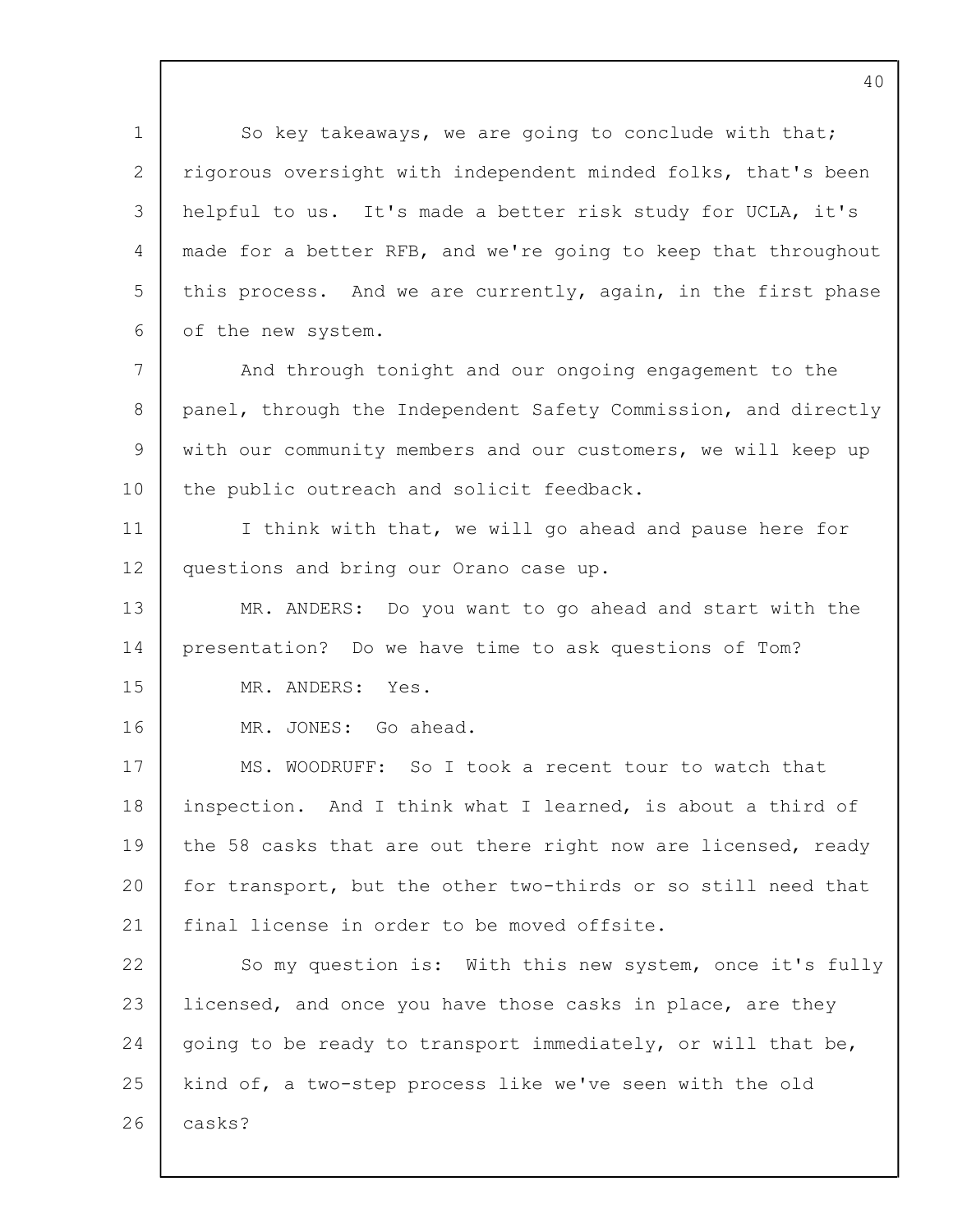1 2 3 4 5 6 7 8  $\mathsf{Q}$ 10 11 12 13 14 15 16 17 18 19  $20$ 21 22 23 24 25 26 MR. JONES: I will let Orano address the technical portion of the timing. But the contract and the licensing effort will include transportability on the initial phase. But I will defer to the gents here for the timing of that. MS. WOODRUFF: Okay. MR. JONES: (Inaudible) licensing activity that's not complete on the current system, we worked with our lender Whole Tech recently on that, we expect to have that finalized within the next year. So still long before our operations conclude or there's a location to ship, and Orano has that same commitment. I will defer to Prakash here for that. MS. WOODRUFF: Okay. So you're saying within the next year or so, all (inaudible) will be ready for transport, and when the Orano casks are out there, they will be immediately licensed after construction for transport? MR. JONES: That's correct. Yeah. That licensing will occur before the construction in the case of the Orano system. MS. WOODRUFF: Okay. Great. Thank you. MR. JONES: Okay. With that, I will turn it over -- oh, Linda, you have a question. MS. SEELEY: Yeah, I have a question. You were talking about the timeline of transferring the S&F out of the pools and into the -- okay. So that -- that's predicated on Diablo Canyon shutting down, I would assume. Can you do a -- has anyone in the whole world ever done an offloading of all of that spent nuclear fuel -- would you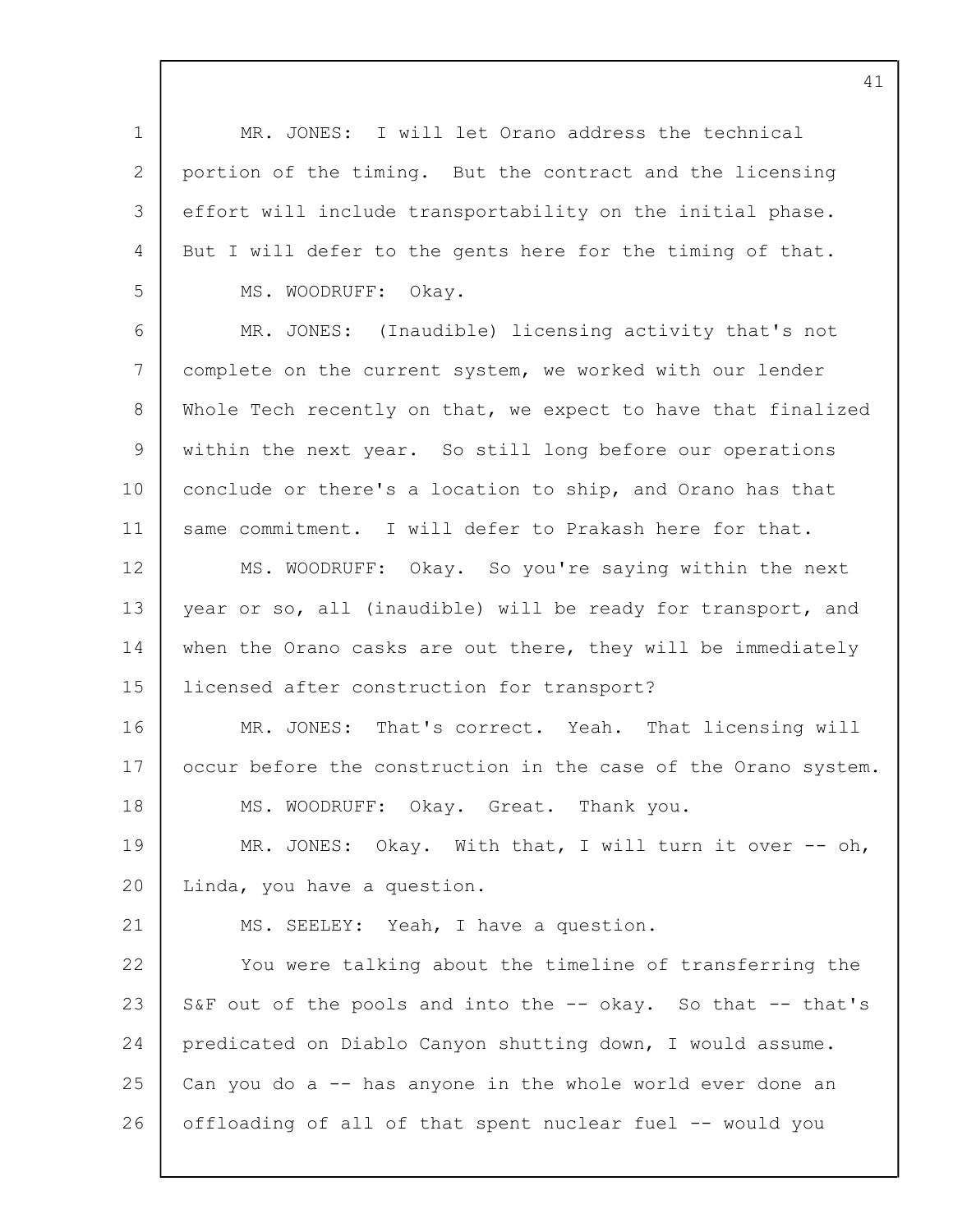1 2 still offload the entire spent fuel pool inventory if the plant is still running?

3 4 MR. JONES: The short answer is no. And that relies on the B5 Bravo rule making from the NRC.

5 6 7 8  $\mathsf{Q}$ 10 11 12 13 For those at home, what that comes to is, in the ultimate -- I'll back up to the back up on the safety of the spent fuel pool, is that it would require there was a loss of inventory of water for cold assemblies, it's called checker boarding, that face perpendicularly every new fuel assembly that is recently discharged. What that provides, is an additional lawyer or heat safe. That is regulatory commitment right now with the Nuclear Regulatory Commission. That would remain in place.

14 15 16 17 18 19  $20$ 21 22 23 24 However, regardless of outcome, we will continue with the new system. So there are at least three outcomes today that are available. One, is decommissioning as proposed. The second, is we continue to operate through 2025, but we do not obtain the regulatory approvals from the State of California or the County of San Luis Obispo, and we end up in some form of safe store. We would continue with the Orano system then. If we have continued operations, we will continue with the Orano system. So regardless of any outcome, this will be our system for all fuel assemblies that are loaded going forward.

25 26 MS. SEELEY: You haven't unloaded any fuel. I mean, you haven't done any transfers of fuel out of the spent fuel pools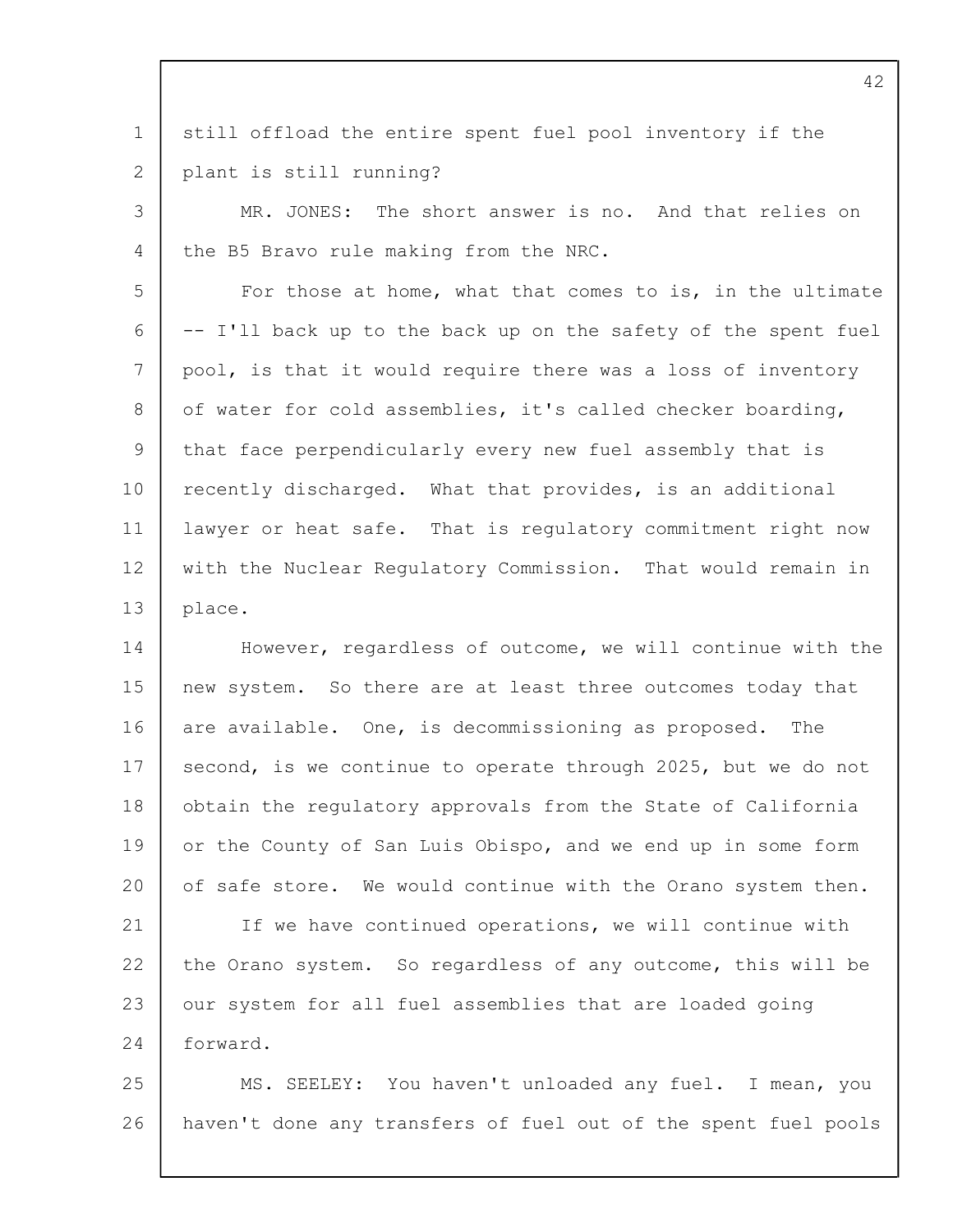1

2

22

for over four years, right?

MR. JONES: Correct.

3  $\Delta$ 5 6 7 8 9 MS. SEELEY: So those pools are really, really, really full. And that the big plan was, that you told us for the past four years, was well, we have this great idea. We're not going to unload anymore fuel, because it will be better, because we're going to shutdown, and we are going to pack those spent fuel pools tighter than they've ever been packed in the history of Diablo Canyon.

10 11 12 13 And so what are you going to do if you start  $-$  I mean, if the plant keeps on running, what are you going to do? How are you going to manage this? What -- do you change your -- I mean --

14 15 16 17 18 19  $20$ 21 MR. JONES: We would clearly have to make dozens of adjustments to operations, including fuel management, absolutely. So it would change the amount of fuel we load at any given time, and we would have to schedule new fuelling outages as well. But that's all speculation. And, again, the state policies haven't changed. So until there is a change, we are aware of some scenario planning, but this system serves any outcome for us right now.

MS. SEELEY: Okay. Thank you.

23 24 MR. JONES: And with that, Roger and Prakash, over to you.

25 26 MR. MAGGI: Thank you for having us back here, you know, to discuss our sytem a little further and deeper.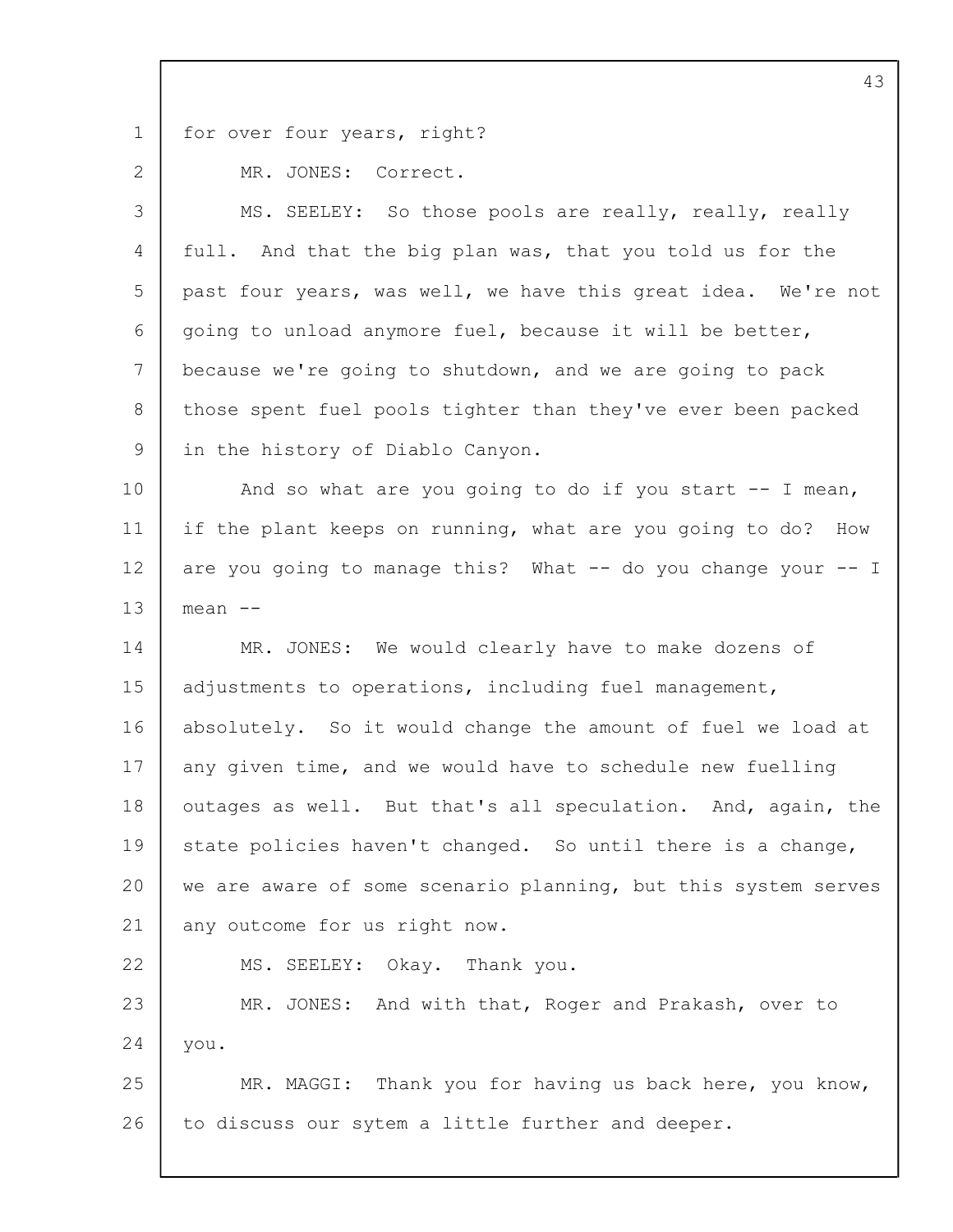1 2 3 4 5 6 7 8  $\mathsf{Q}$ 10 11 12 13 14 15 16 17 18 19  $20$ 21 22 23 24 25 26 MR. ANDERS: Bob raised his hand, so he may have a comment on the last statement. So before we go ahead, Bob, could you go ahead. MR. PAVLIK: Hi. Do you hear me? MR. ANDERS: Yes, we can. Go head, Bob. MR. PAVLIK: I'm a member of the Diablo Canyon Independent Safety Committee, and I just want to state a very brief thing about our role. We are just starting an in depth evaluation of the safety implications of this new decision. We are going to be doing it over the next short period, but we've just started. Our first dive into it, was just last week, a couple of our team were at the site and they had a meeting with the PG&E people to answer questions and get started on this review, and we're going to be doing it over the next month or two or three. I want to let people know that we're having a public meeting in Avila Beach on June 22 and 23, and this topic is sure to be on the agenda. We don't have the detailed time for that yet, but it's sure to be on the agenda, and the public are welcome to listen and participate as they usually do. The other comment I want to make, is that our remit is to look at the safety implications of this new scheme, and if there are variants of that scheme of the kinds that Tom Jones just mentioned and talked to, because of whatever happens in the future, we're going to be paying a special attention to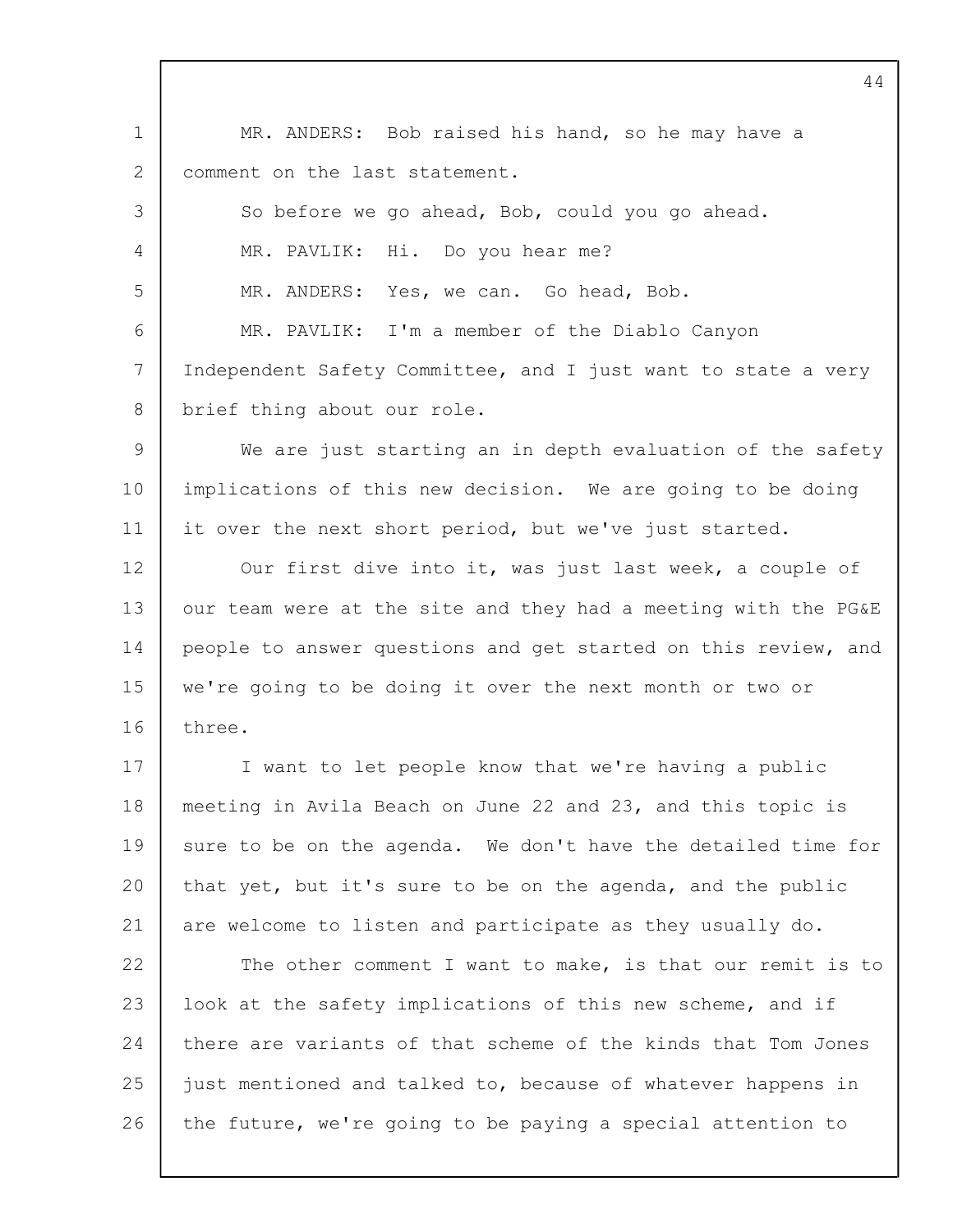1 2 3 4 5 6 7 8  $\mathsf{Q}$ 10 11 12 13 14 15 16 17 18 19 20 21 22 23 24 25 26 understanding the safety implications of those variations if -- if various options appear that aren't yet real now, but might be real later. I'll just pass that along. MR. ANDERS: Thank you, Bob. Go ahead with the presentation. MR. MAGGI: All right. So with all that said, we gave you an overview last meeting, about a month ago, a fairly high-level overview -- MR. ALMAS: Could you just identify -- you didn't introduce yourself. MR. MAGGI: I'm sorry, Bill. So I'm Roger Maggi. I'm the Chief Commercial Officer for Orano TN. And with me -- go ahead. MR. NARAYANAN: My name is Prakash Narayanan. I am the Chief Technical Officer for Orano TN. My role and responsibility for the engineering, licensing and R&D for storage and transportation products. MR. ANDERS: Thanks. MR. MAGGI: So tonight, we are going to take a deeper dive into the technology. I'll apologize in advance, there's a lot of words on these slides, but I felt like that was necessary, so that, you know, as you take this away or the public takes a look at these slides, there are complete sentence, complete thoughts, things that can be looked at in the future and you won't, kind of, wonder what I said, or what Prakash said. There's actually information there that's very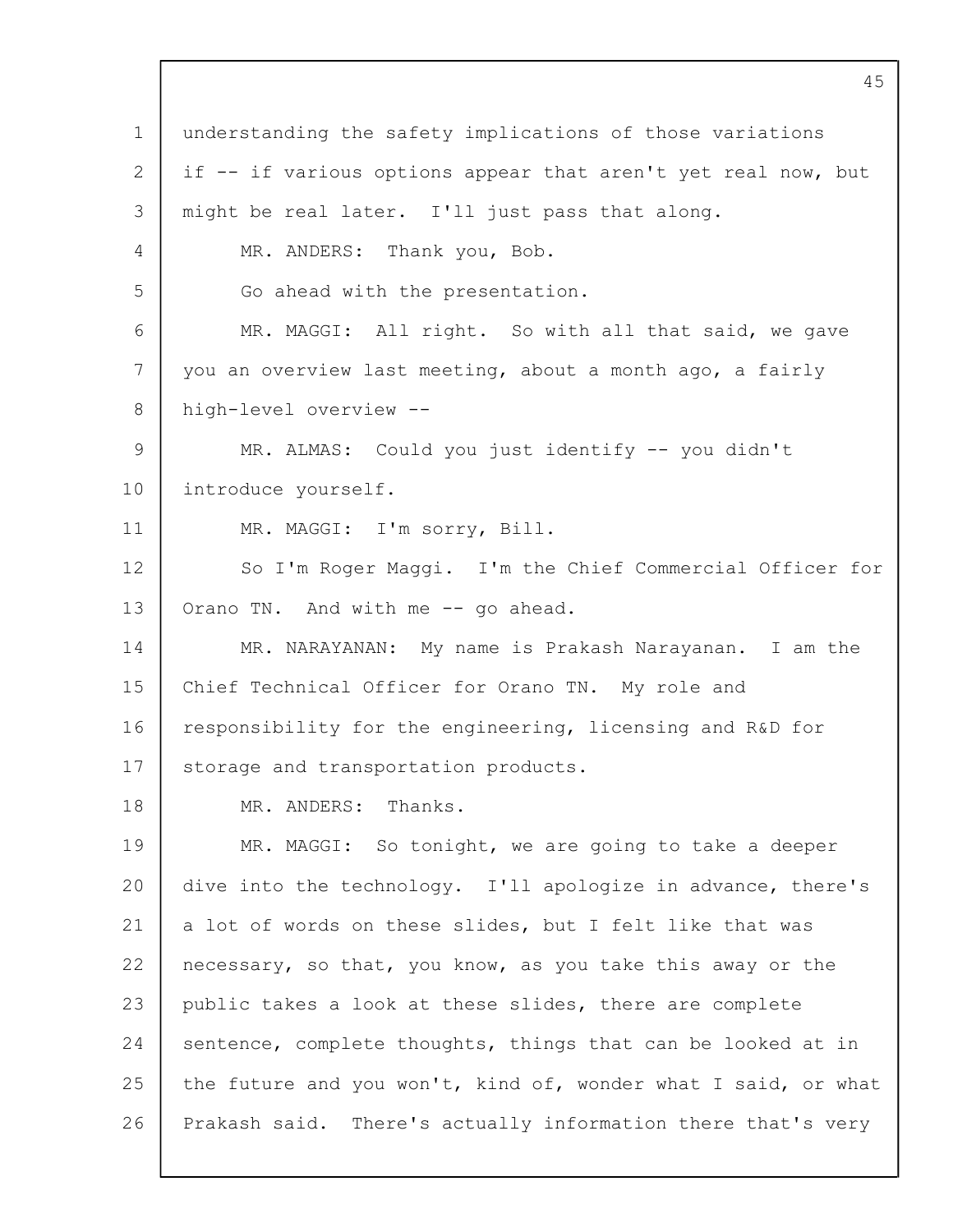1 2 3 4 usable to you. So we will cover it as efficiently as we can, but certainly ready for a good dialogue here at the end of it. Okay. So I will start with a little bit of repetitive information, you know, for those that were here last meeting.

5 6 7 8 9 10 11 12 (Inaudible) does provide end to end support for all handling of radioactive material. That's uranium products that are dug from the ground and then turned into usable fuel commodities from our mining conveyance enrichment group. So we transport that material, we transport the fresh fuel, the fuel that will go into the reactor, (inaudible) reactor or others, so fresh fuel from the vendors, we are responsible for transporting that.

13 14 15 16 17 18 19  $20$ On the back end, the spent nuclear fuel, we store and transport spent nuclear fuel. Spent nuclear fuel has been transported many times in the U.S. it's constantly being transported in Europe. We have a very good handle as a company on that process, as we are also the world leader in recycling of spent nuclear fuel. We have to transport that, and it's moved every day across Europe. We do posses that expertise here in the U.S. as well.

21 22 23 24 25 We also handle all the waste from the -- mainly from the decommission reactors, but also from the DOE and all of their activities. And then hardware that is in the pools, but is not actually fuel, we can take care of that as well, process it, ship it, and get it out of the site.

26

So I thought we would start with an overview of our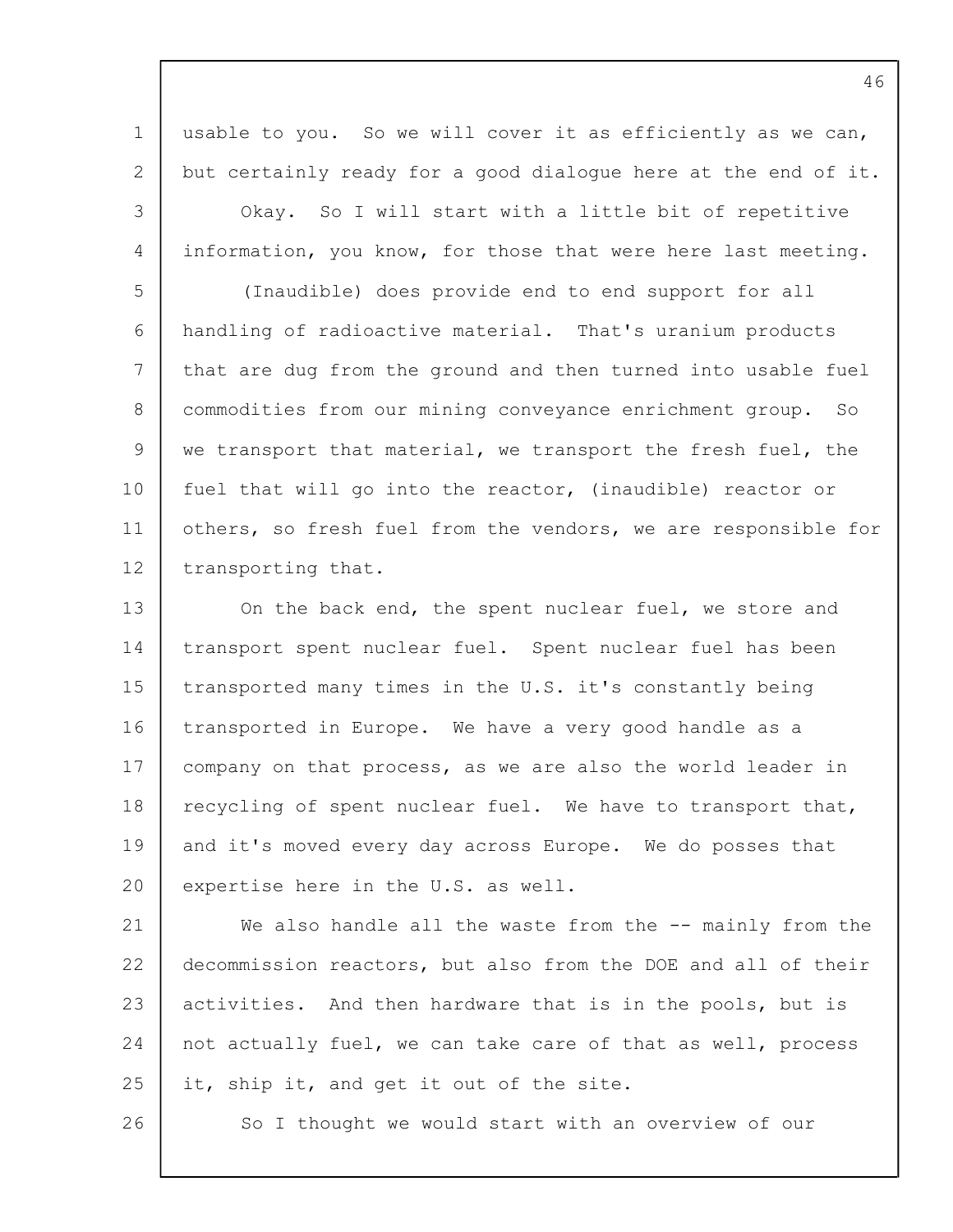1 2 3 4 NUHOMS system. So if you look at your graphic and I can actually (inaudible) of the point as well. I'm not going to necessarily go in the order of the numbering, so if you follow the mouse, you'll see where I'm pointing to.

5 6 7 This is the actual canister that we call the canisters instead of casks. What we refer to as a cask, is a similar unit, heavy wall with a bolted lid.

8 9 10 11 12 13 14 All right. So we call these canisters, dry storage canisters. That is the canister once it has been inserted into the horizontal storage module. So what you see here, what I'm outlining, is one single module. And we will discuss in detail how, in the case of Diablo Canyon, and is the case of SONGS, we actually fasten these together with high-strength rods for the high seismic capability.

15 16 17 18 19  $20$ 21 22 23 24 But this is one HSM, horizontal storage module. The walls on these are twice as thick as the walls on your current system. So you currently have 24-inch walls on the vertical system. You have four-foot thick high-strength reinforced concrete walls on these systems. The roof is four-feet thick. The front wall is four-feet thick. The end walls with the combination of the side wall, creates a four-foot thick, very high-strength concrete module. Same type of construction you have on the reactor building itself, that the (inaudible) reactor that the fuel comes from.

25 26 Just to, kind of, give you an idea of what goes into the design and construction of the module, this is not your normal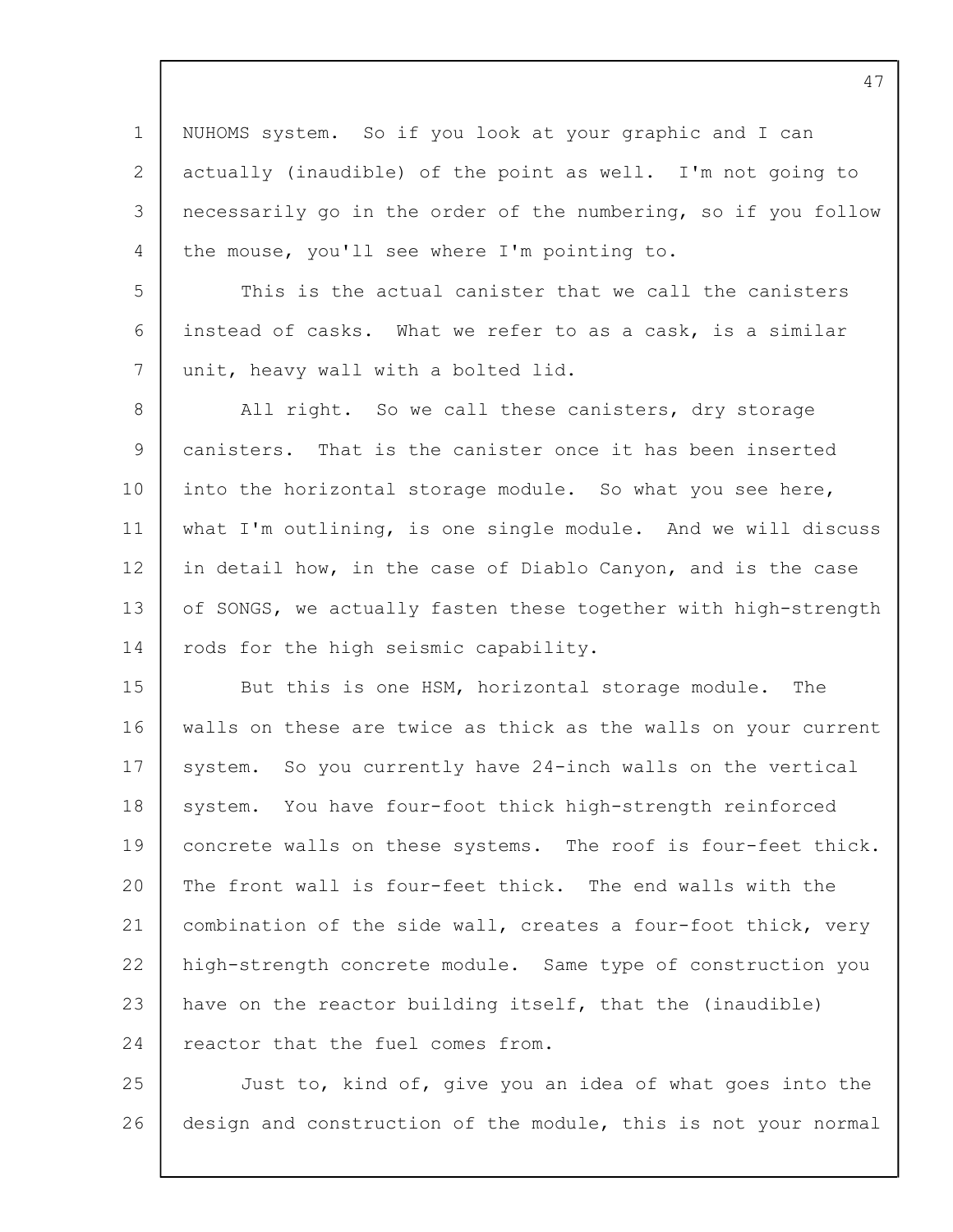1 2 3 concrete. This is not your sidewalk create that, you know, you have to put crack filler in every winter, or at least I do in Pittsburgh.

4 5 6 7 8 9 10 11 12 13 So the way that the canister gets down to the pad or up to the pad, is with the transportation cask. So this cask is actually put into the spent pool, and you'll see a video on that in a minute, with the canister inside of it, a fresh canister. It is then loaded with fuel and then taken out of the spent fuel pool for processing. Once it is processed, which means the fuel is dried and the lids are welded, and everything is leak checked, then this cask is put onto the transporter, and brought down -- or up to the (inaudible) in this case.

14 15 16 17 18 19 The insertion takes place from a hydraulic powered land, and that is a pushing mechanism that actually, you see the hole right here, that actually pushes the canister into the horizontal storage module. There's an alinement process done to ensure that everything is straight and minimizes the friction between the canister and the rail system.

Of course, this is the base mat of the itself.

20

21 22 23 24 25 26 So you have one HSM, and the one next to it. And then in between those, if you look over here where number three is at, that is the vent path. So that's where the air, ambient air, comes into the system. And you will see pictures later, you would be able to look straight through from one side of this array all the way out to the other side of the array. There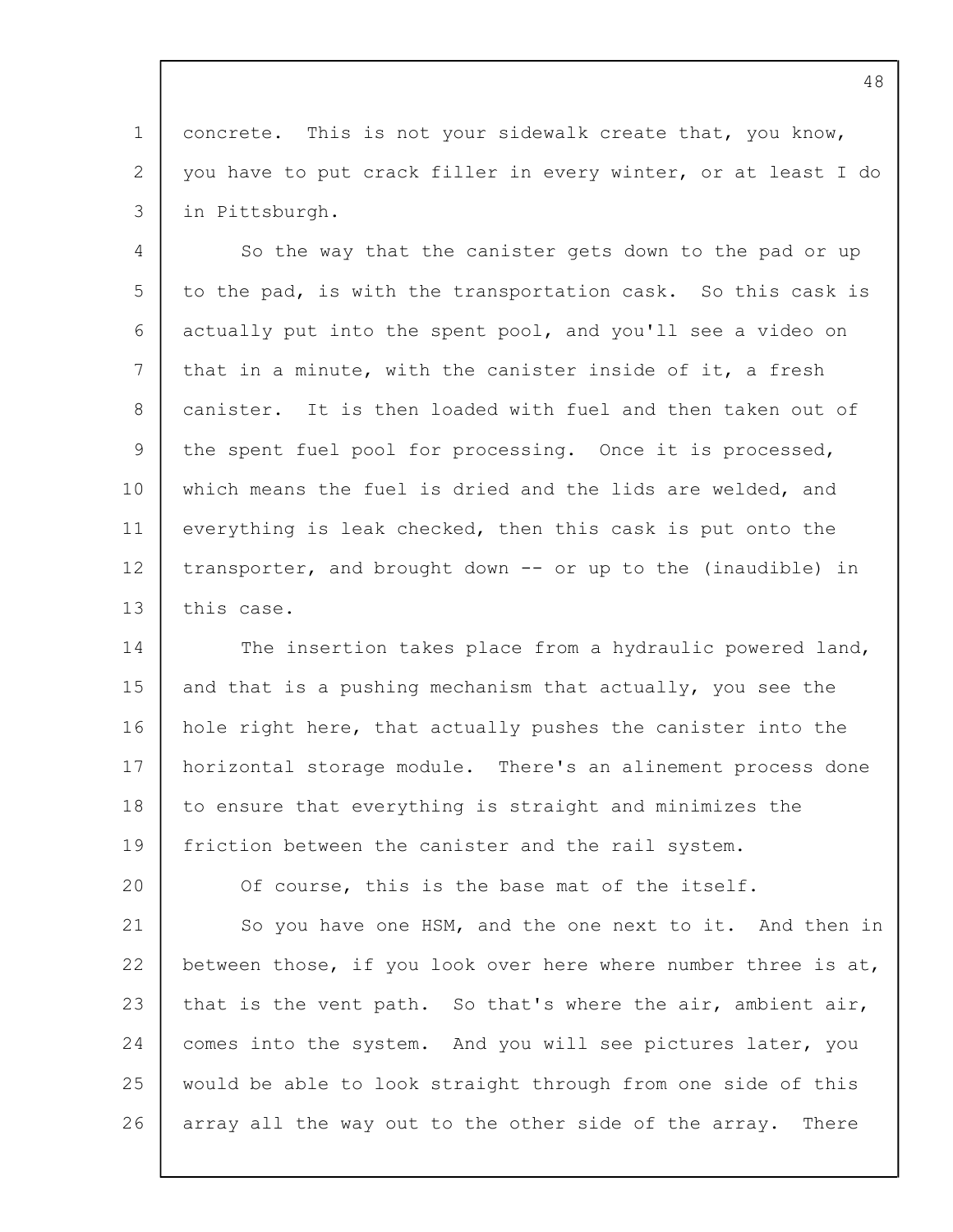1  $\mathcal{P}$ is nothing in that space. So air is free to flow in, and then there are side events.

3 4 5 So along this wall right here, you would have a side event that goes under, underneath, and you will see a video of that. It will be more clear later on.

6 7 8  $\mathsf{Q}$ 10 11 12 13 So the air will go in through the bottom, cross under the HSM, and under the canister sitting here, or here, and then it would flow up around the canister and come out the top vent. That top vent is actually between two of these HSMs. It's not directly over the top of the canister, so it allows the air to move around the canister and up. So that's the vent path for both this canister and that canister. And that also prevents water intrusion.

14 15 16 17 18 19 If you have the vent directly over the canister, you could definitely have water get in there, which is really not a big deal, but we don't like the canisters wet in the presence of salts, because we don't want to form bonds that eventually could start a corrosion of that. So the vent is offset from the canister itself.

 $20$ 21 22 Those are the main components, so I think I'll move on from there. If there are questions later, I think they will be answered from the videos.

23 24 25 26 On the loading process itself, it's a very efficient loading process. It's very repeatable. It occurs over three and half to four days. And that's important, because for the plant, their resources are limited. And we're talking about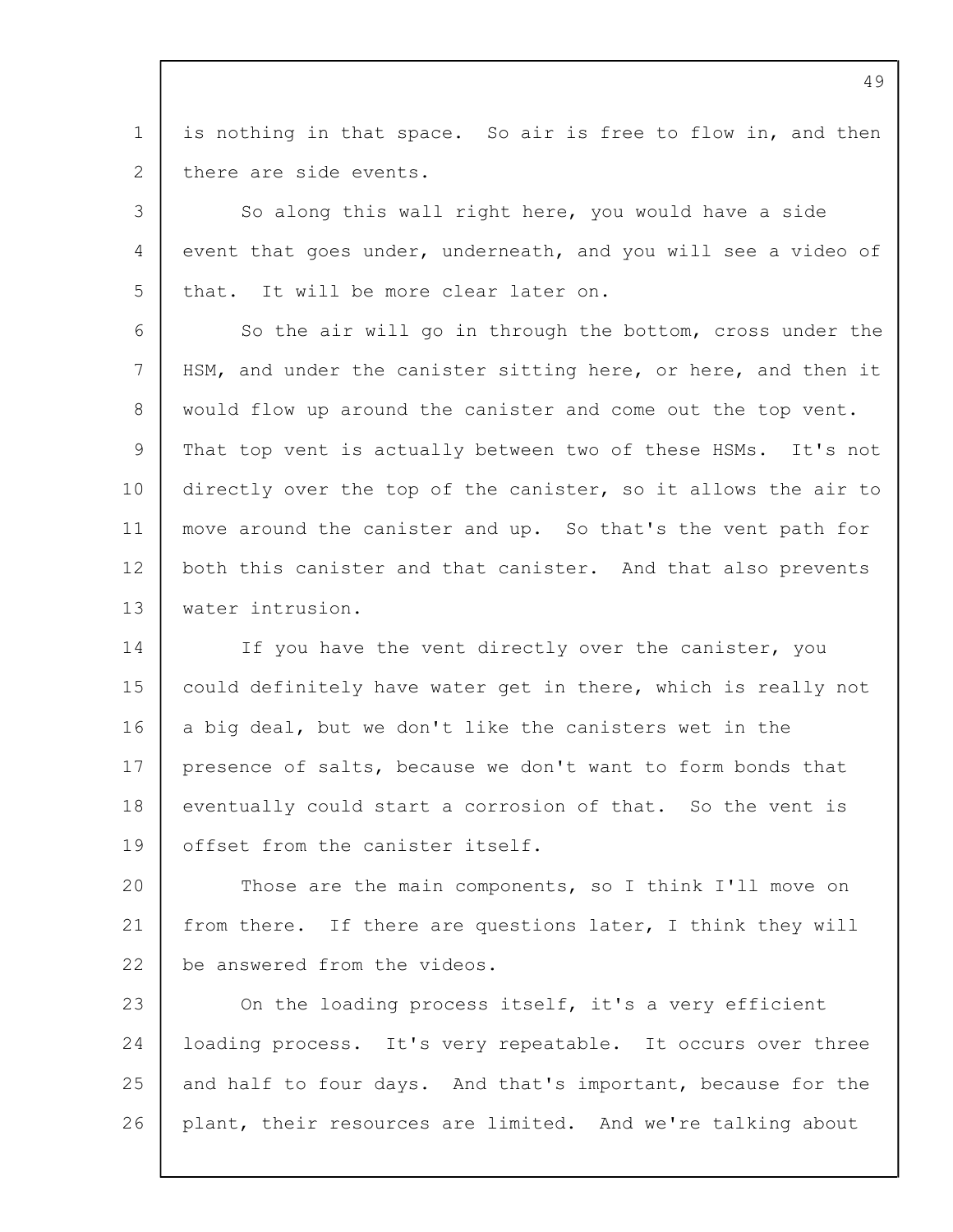1 2 3  $\Delta$ plant operators, RP support, radiation protection personnel, security personnel, the plant project people. So all of these people are needed in combination with the Orano team to actually execute a loading.

5 6 7 8 But when we start these loadings, usually on a Sunday night, with the fuel loading, we will walk through the process here, but we usually finish on Wednesday evening, Thursday morning, so basically you get into that routine.

 $\mathsf{Q}$ 10 11 12 13 14 15 16 17 18 19 And the plan for Diablo Canyon, as I stated last meeting, is to only work on that one-week schedule. There's no need at this time for a 2/47 operation like we did at Duane Arnold recently. So you won't have a continued -- you know, I won't start another canister on Friday as soon as I finish this one. I will wait until Sunday night to start that next canister. So that limits the work hours, keeps you in your work rules, the number of teams that you have to have. So it makes for a good efficient process. Everybody knows on Sunday what we are doing, everybody knows on Wednesday what we are doing, so it really gets into a nice rhythm.

20 21 22 23 24 25 26 So on day, we load the used fuel assembly into the canister. And there is a note here that the canisters are made in Kernsville, North Carolina at our facility. And this is done under water, you'll see that here in a minute in the video. Then the transport cask is taken up, you know, out of the pool. It's dewatered. Basically you take most of the water out that you can suck out with normal mechanical means,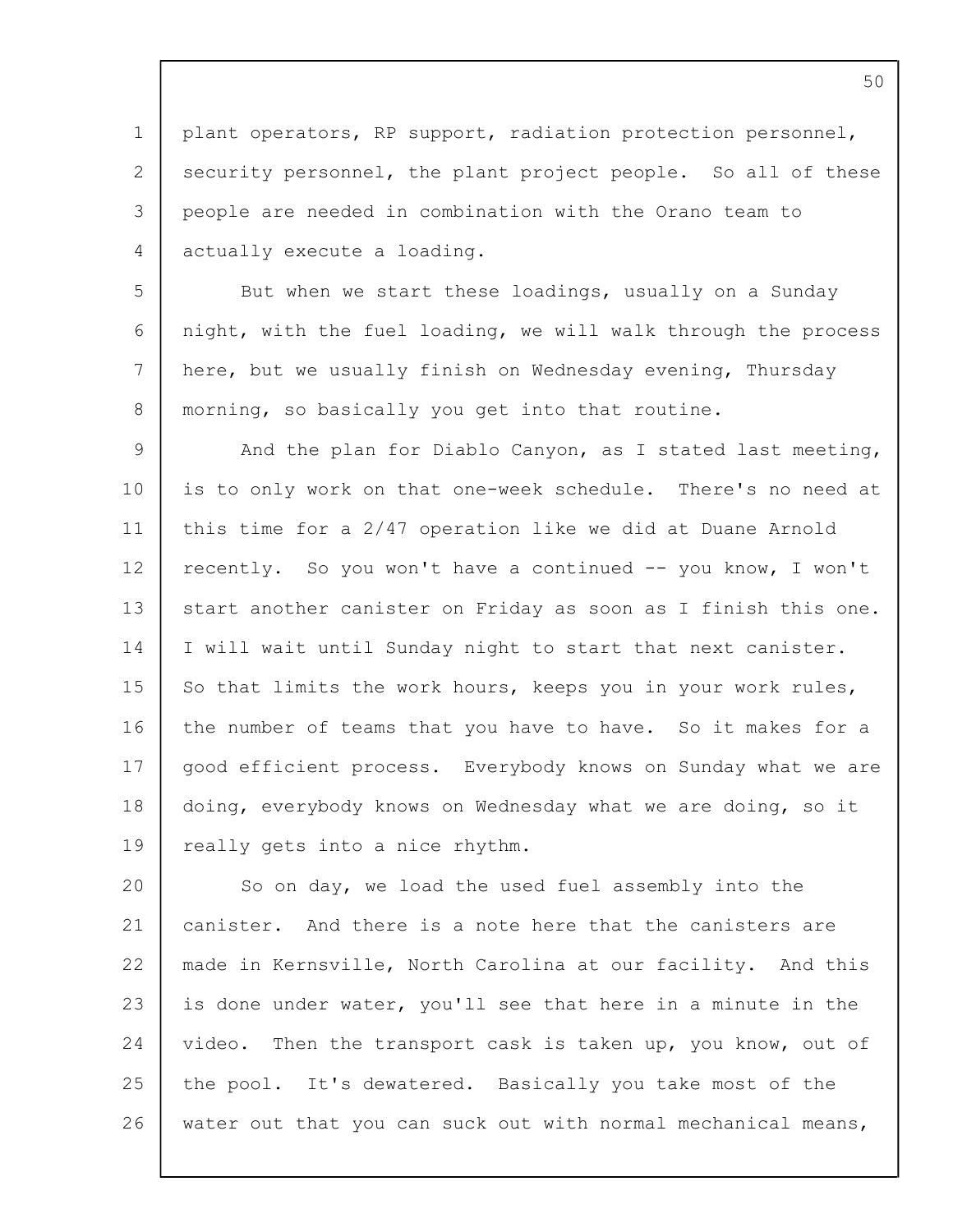1 2 3  $\Delta$ 5 6 7 8 9 10 11 12 13 14 15 16 17 18 19 20 21 22 23 24 25 26 the lids are welded in place -- actually the lids are welded and then you remove the rest of the water, and then you go through a drying process to ensure that all of the water is removed. That's vacuum drying process. And then once that's is done, you finish the welding on the top of the canister, you do your leak checks, and then you actually, on day four, transfer the canister vertically out of the spent fuel pool onto the skid where it's laid down, and then you go up to the tow path. So that's all -- that's all words right now, but we're about to see a video that will kind of make that much clearer. So can you play the video for slide 6, please. (Slide 6 was played). MR. MAGGI: So this is the Duane Arnold campaign. If you remember, you know, we did a full pool offload that just completed April 10th of this year for a plant that shutdown in August of 2020. So that was 20 months after they shut down, but we completed the full pool offload. So what you're looking at here, is the actual spent fuel pool with the fuel assemblies in it. You're going to see an accelerated time lapse video here, but this is looking from the refuel bridge. This is what the operators see when they're looking down, and that is a fuel assembly right here that has been latched and is being taken over to the canister. So what you're going to see, is it's going to go through this gate area, and then you're going to see the round cask.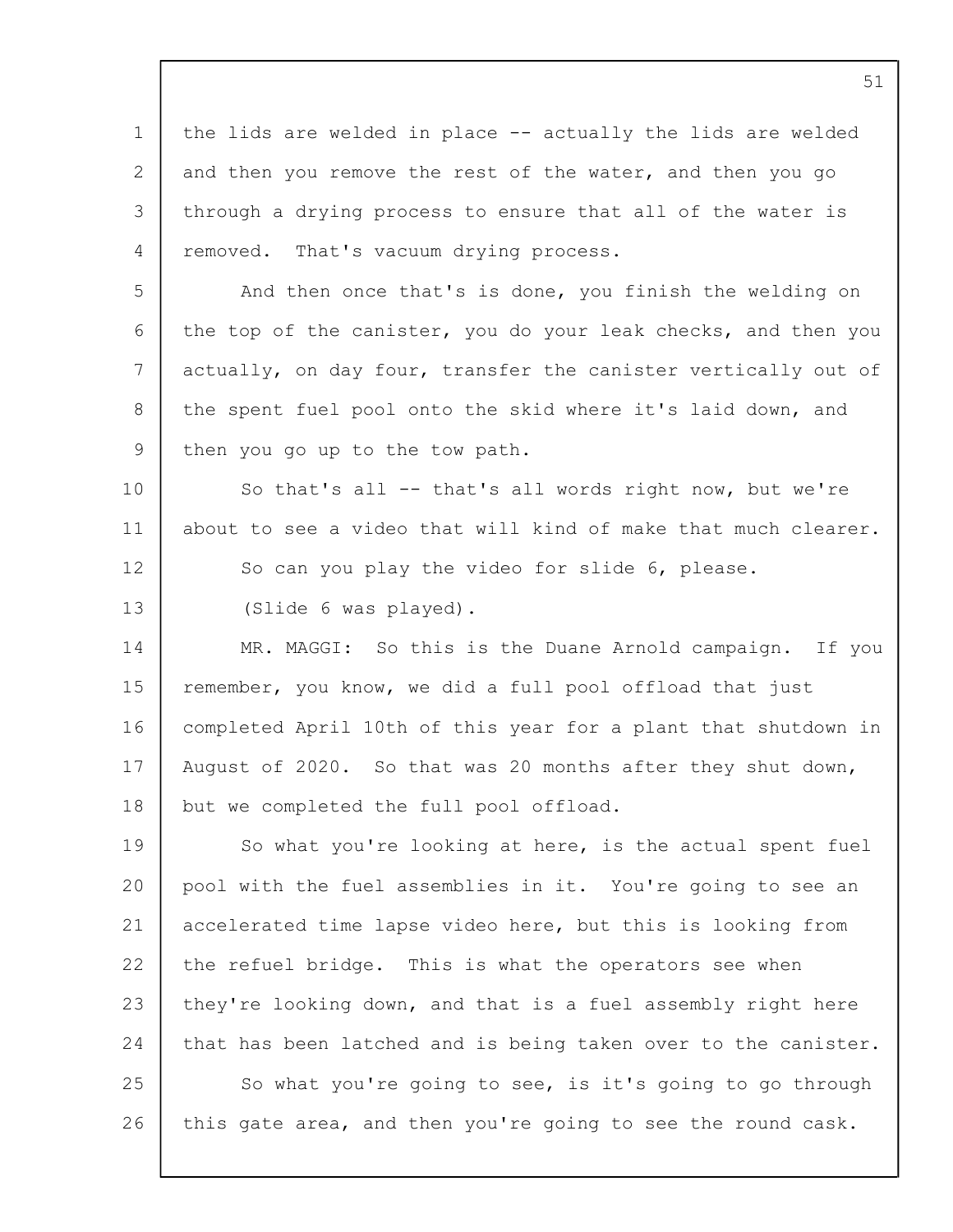1 2 3  $\Delta$ 5 6 7 8 9 10 11 12 13 14 15 16 17 18 19  $20$ 21 22 23 24 25 26 So that cask has a canister inside of it. All right? Remember that cask goes back and forth, each time it takes a new canister. So there's currently a canister sitting there waiting for this fuel. We will watch that go. We never move fuel this fast. Some people wish we could. So in your case, this is 61 assembly. In your case, it will be 37. In a boiling water reactor, the assemblies are much smaller, so there's more of them. So, again, this is your transfer cask, and inside, where you see this basket, that is a canister. So once that fuel has been loaded and verified that it's all right and in the right orientation, then the transfer cask is lifted out of the water, it is decontaminated as it comes out, and it's taken over to the processing area. So now we're at that platform that goes around the cask, once it's in place. Again, the process will bring over three pieces, and will you see more description on those later, you will have a top shield plug, which is thick stainless steel plug, and then two lids, an inner and an outer top cover, and those are actually welded. So once that welding is completed, then we can do the final drain down and the vacuum drying. I don't think the vacuum drying is shown. So once that canister is dried and fully welded, and is leak checked, to ensure it was a good

seal, then the canister transfer cask with a canister in it,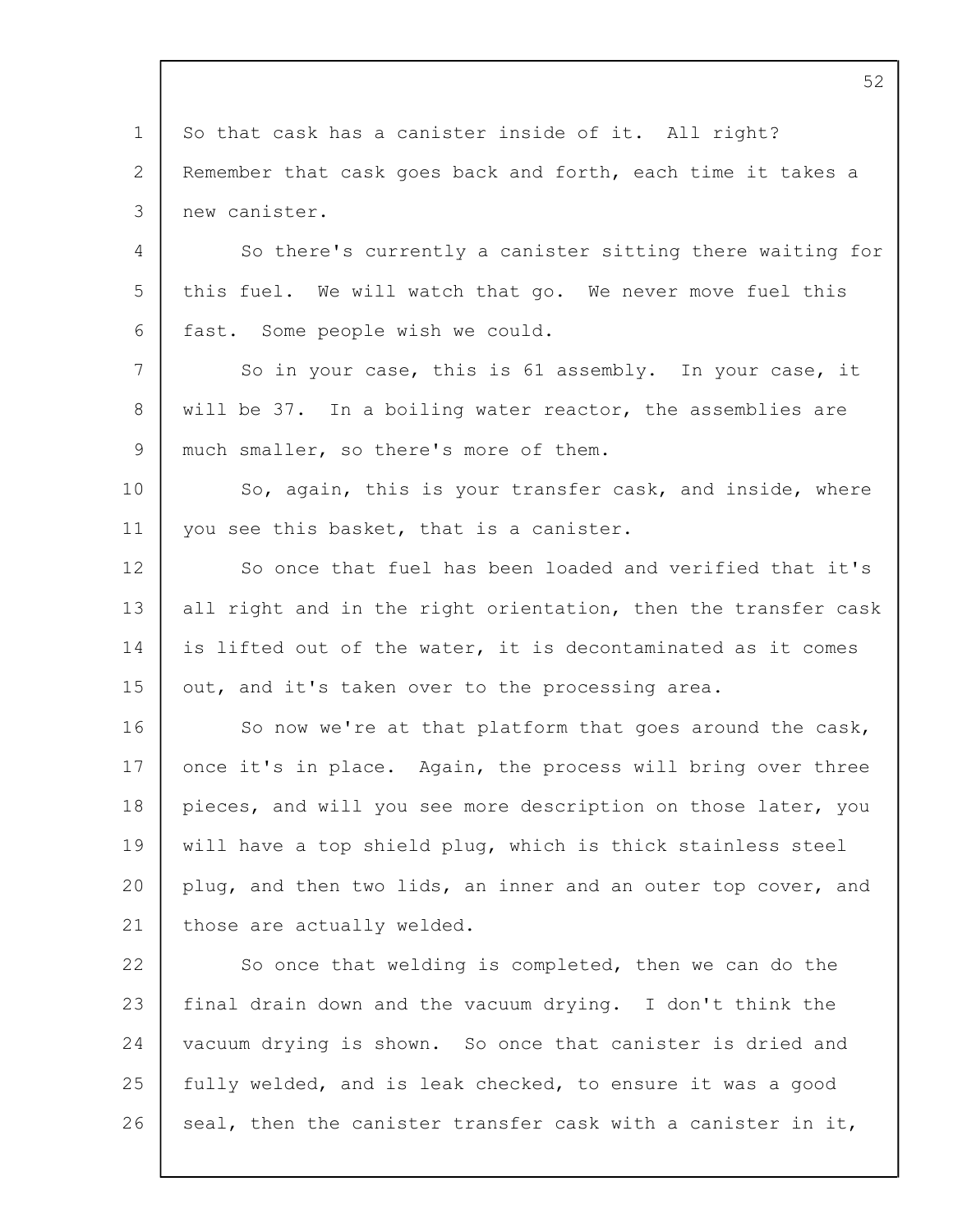1 2 3 is brought over, put onto the transporter and down-ended for transit out to the agency. And the tugger will take the transporter up the hill.

 $\Delta$ 5 6 MS. SEELEY: Quick question: How do you get -- you said it's sealed. How do you normally take the -- how do you get the water out of a sealed thing?

7 8 9 10 11 12 13 14 MR. MAGGI: It's welded. The lid is welded, but you have a syphon and vent, which are holes in the top of the can. So there's a syphon and a vent, where we can syphon water out, and then we perform the vacuum drying process. And once we validated through the process parameters that we've got all water out, and there's a whole procedure for that, then we can just weld those little coins, basically on top, to finish the can.

15 16 17 UNIDENTIFIED SPEAKER: I have a quick question. Does the spent fuel facility, existing facility at Diablo Canyon, have to be modified to handle this system?

18 19 20 21 22 23 24 MR. MAGGI: So right now, you've got the pad. The pad is there, but it's got hold down rings for the existing vertical systems that are already installed, and we know that and we will be taking those out, and then grouting, you know, any exposed carbon steel and then levelling that concrete pad. UNIDENTIFIED SPEAKER: I was referring to the fuel handling building.

25 26 MR. MAGGI: Oh, I'm sorry. No. We've done walk downs, multiple walk downs of the fuel handling building. And, in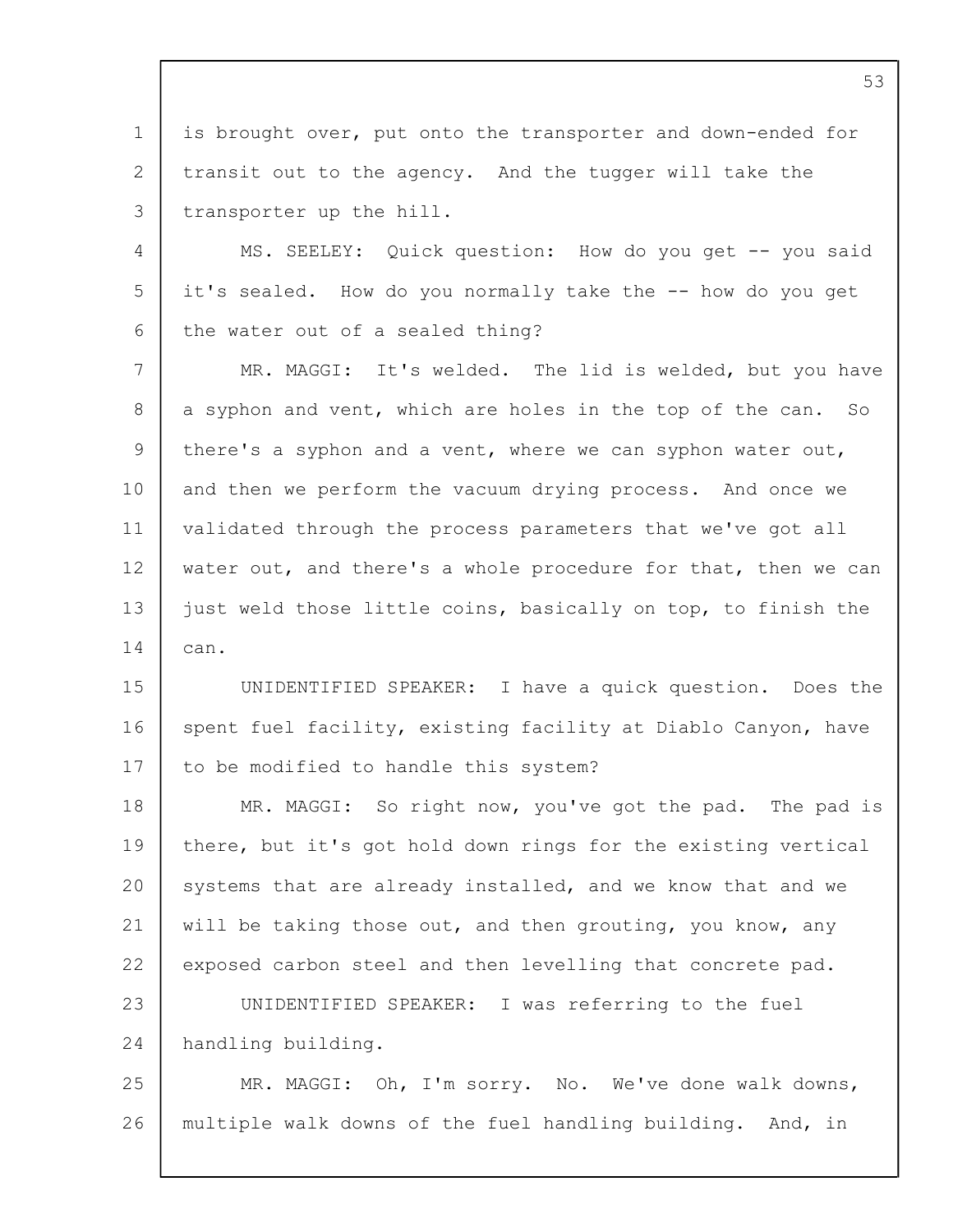1 2 3 4 5 6 7 8  $\mathsf{Q}$ 10 11 12 13 14 15 16 17 18 19 20 21 22 23 24 25 26 general, if you can load vertical systems, because they do take more clearance to maneuver, then you are in really good shape to handle a horizontal system. So we do not see that there are any modifications needed to this fuel building to use our system. And the crane is there to handle the door. Some sites handle the door with, you know, large forklifts and handling devices, but cranes are also commonly used. Let me back up for just a second. So you can see, as the entire cask is being pushed back to the HSM where it's already been alined. You see that there's basically a cut out around the opening of the HSM. That's a mating cut out, so you actually have a boss there where a cask actually fits into the HSM so that there's no gap around the outside of that. Not a great picture of that, but I wanted to point that out. MS. SEELEY: What does a cask -- the canister roll on? MR. MAGGI: So there are treated rails inside of the HSM. They are treated with an anti-friction coating, but they ride -- and I think we've also got better views of that in future slides, but it's a set of rails that take the load of that canister. All right. Let's see if we can get back to the presentation. All right. So I'm going to turn it over to Prakash now, because if you let me talk, I'll take two hours of my 40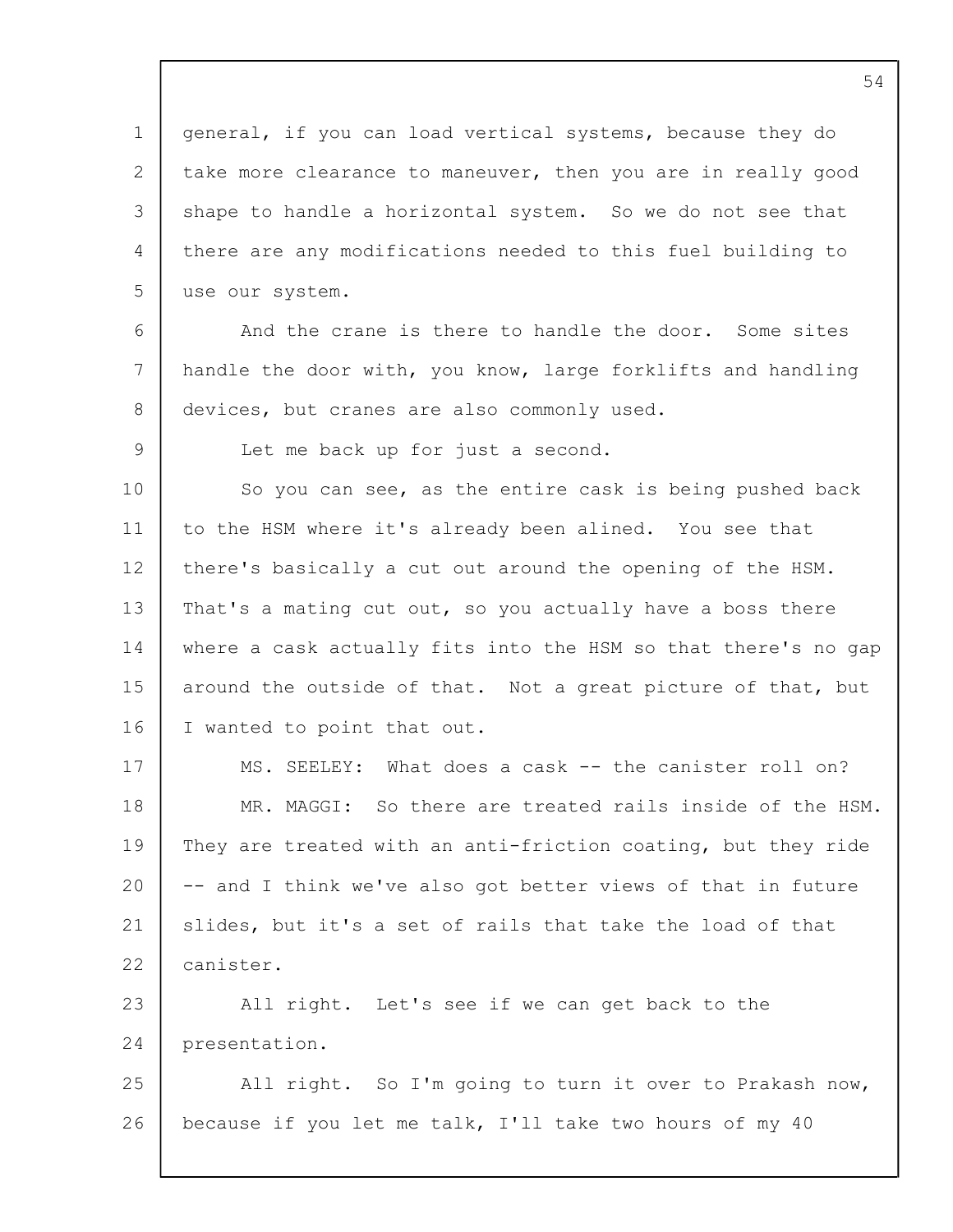1 2 minutes, and you'll go through more of the technical details of the system.

| 3              | MR. NARAYANAN: Now, really, once again, it's an honor            |
|----------------|------------------------------------------------------------------|
| 4              | and a privilege to, you know, discuss our technology today,      |
| 5              | and we are here to answer questions. And if during the           |
| 6              | presentation, this -- during my explanation, if you find         |
| $7\phantom{.}$ | information lacking or need clarification -- and I know my       |
| 8              | system -- so, I would assume, like, some of these acronyms,      |
| 9              | like BSC, HSM, if they sound confusing, please feel free to      |
| 10             | stop and ask questions. Okay.                                    |
| 11             | Rather than talk about the overall system, I would like          |
| 12             | to focus a bit more on our canisters, of course, on the HSM,     |
| 13             | as well.                                                         |
| 14             | We call our canister the DSC or dry-shielded canister or         |
| 15             | dry-storage canister. The DSC consists of a cylindrical          |
| 16             | shell, which is the outer shell, made of stainless steel.<br>And |
| 17             | it has the basket, which is the gridded structure inside.<br>The |
| 18             | basket is composed of multiple plates.                           |
| 19             | In this case, for the 37 PTH, specifically, that'll be           |
| 20             | used to Diablo Canyon. The EOS system has a -- a grid of         |
| 21             | three types of plates. One is a steel, which provides            |
| 22             | structural protection. It is a very high-strength steel.<br>And  |
| 23             | then, it also has a coating on it that enhances (inaudible),     |
| 24             | makes it good for corrosion protection, as well as provides      |
| 25             | some amount of heat transfer.                                    |
| 26             | It also has aluminum plates, what we call the conduction         |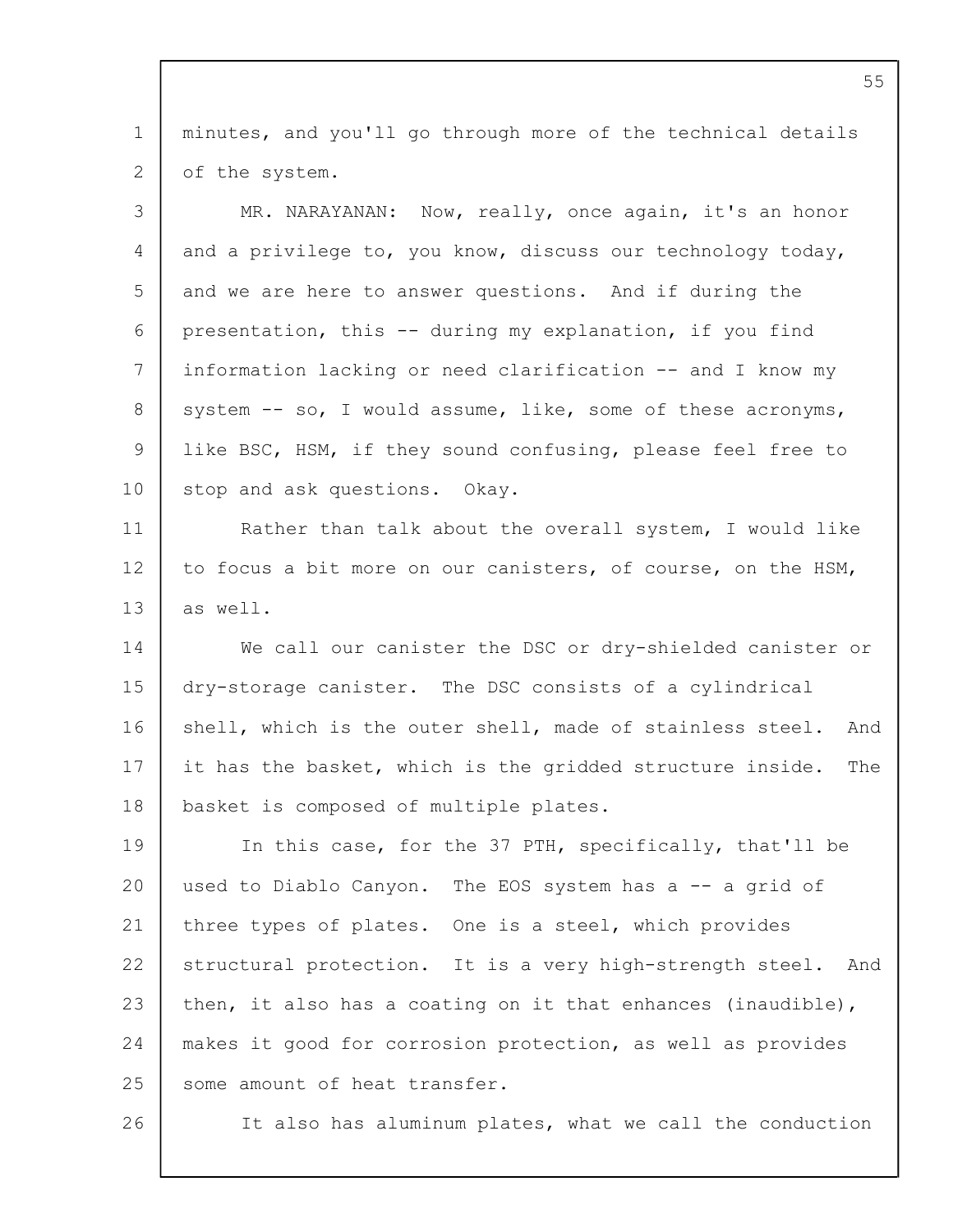1 2 3 4 superhighway. That actually conveys the heat from the fuel assemblies in the compartment to the outside. That's what they really want, so that the air within the H.S.M. can then, you know, take away all of the heat from the canister.

5 6 7 8 9 10 11 12 13 14 15 We also have neutron absorption material, which is a borated aluminum material. So the basket is, basically, an eggcrate or an interlock arrangement of the stainless steel, aluminum, and poison plates. And then, outside, because we have a rectangular structure, we do have what we call rails. Rails that, basically, a cup-shaped structure that are attached to the basket plates that transform the shape of a rectangular structure to a cylindrical structure. So, of course, they also provide significant amount of heat transfer, again, taking away all of the heat and putting it on the basket.

16 17 18 19 We do have three covered plates that are mentioned. At the bottom, we actually have a very thick forging, which is welded to the shell, and that -- that has the gap mechanism to which you push the canister in.

20 21 22 23 24 25 26 At the top, it consists of three plates. The sheer plug: A primary objective is to provide bug-shielding to the workers when they are actually working on -- on the welding operations and ceiling operations. You do have two covered plates: The inner top-covered plate and the outer top-covered plate. You may actually see the small holes on the -- on the top of the -- the top of the plate, that -- that is where the venting and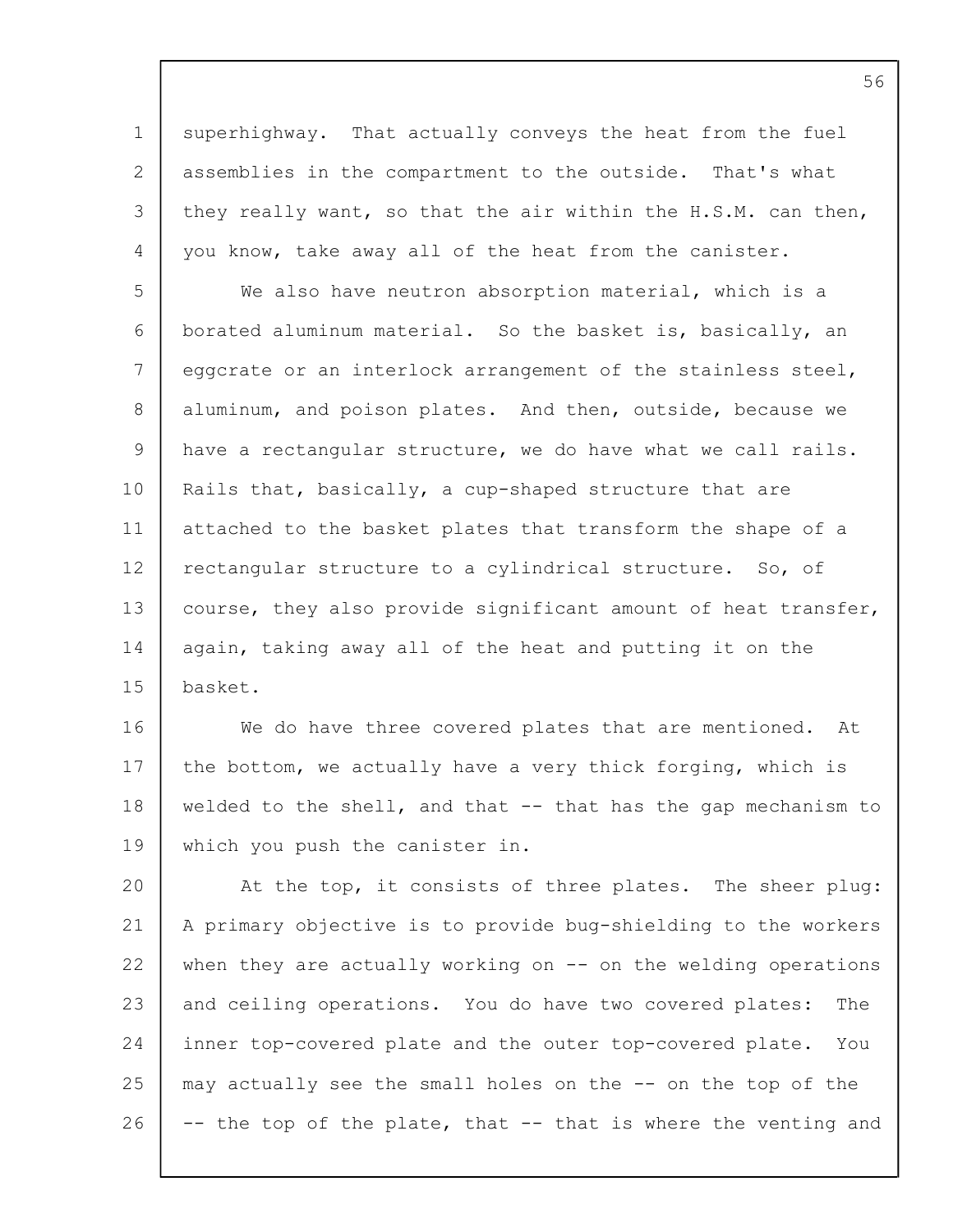1 2 3  $\Delta$ 5 6 7 8 9 10 syphoning action takes place. For the out -- inner top coat will be first welded, and then the water is drained, and then, of course, vacuumed dried. Vacuum drying is just, you know, having a vacuum and using the heat of the fuel to further steam up all the water, remove it. And then from late testing of it, and then there is a procedure for that in my -- for the circulation that ensures that that ceiling is maintained and also lid-tight to the criteria of lid-tightness that's required. And then we do have the outer top-covered plates, which

11 12 13 is also welded, which is the, what we call, the aluminum confinement. So there's actually two confinement boundaries, two building boundaries for the canister.

14 Okay. Next slide.

15 16 17 18 Okay. I talked about the design features, but the most important one is actually how we optimize the heat transfer of the -- of the system. We actually have special materials - that is that -- materials and coatings.

19 20 21 22 And then, subsequent, I will show you that we also size the thickness of the aluminum plates in such a way that the most important regions of the basket actually have more aluminum, it can be more heat.

23 24 25 26 So our basket horizontal system has this unique design feature, and, also, I should say, an additional margin, where we do not credit for any connection within the basket. All of the heat transfer is assumed or calculated to take place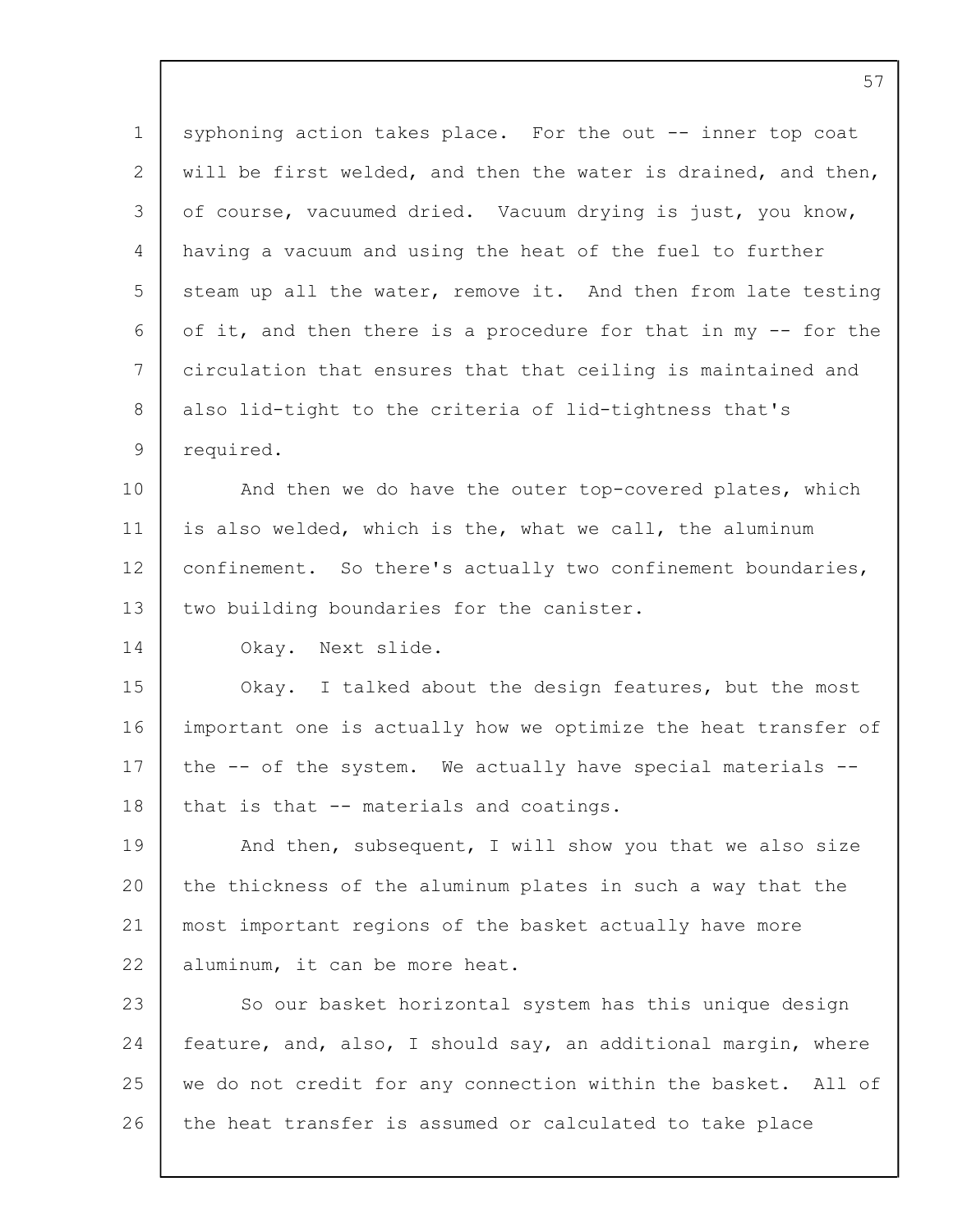1 2 3 purely by conduction and radiation, thereby, giving us an additional margin. It's could -- it's probably 10 to 15 percent that we have not entered it into our calculations.

 $\Delta$ 5 6 7 8  $\mathsf{Q}$ 10 11 12 13 The other thing is about horizontal. The horizontal position itself offers a much larger surface area. If you imagine a cylinder inside a rectangle arrangement. Inside the HSM, there's actually more air volume between the canister and the HSM, or the horizontal storage module, that would then allow for much more uniform flow of air. I'll show you a slide, as well, that shows how, you know, what kind of flow takes place. Unfortunately, it's not an animation. And then -- and that effectively conveys the heat from the canister into the environment.

14 15 16 17 18 19  $20$ And this is a -- so this is actually a description of some of the research that was done specifically to understand the margins that are available in the calculations and, also, understand the more characteristics of height on the spent fuel. This is actually a DOE-funded research that was required by the NRC as a time to gain more understanding of the fuel.

21 22 23 24 25 26 And we are very proud to say that one of our metal casks, the TN32, was employed for the study, and it was a cask was installed at the North Anna Plant with hydraulic fuel release, and it was a single cask. And the fuel was being instrumented, which means they will actually use to measure the temperature and pressure inside the cask cavity. This was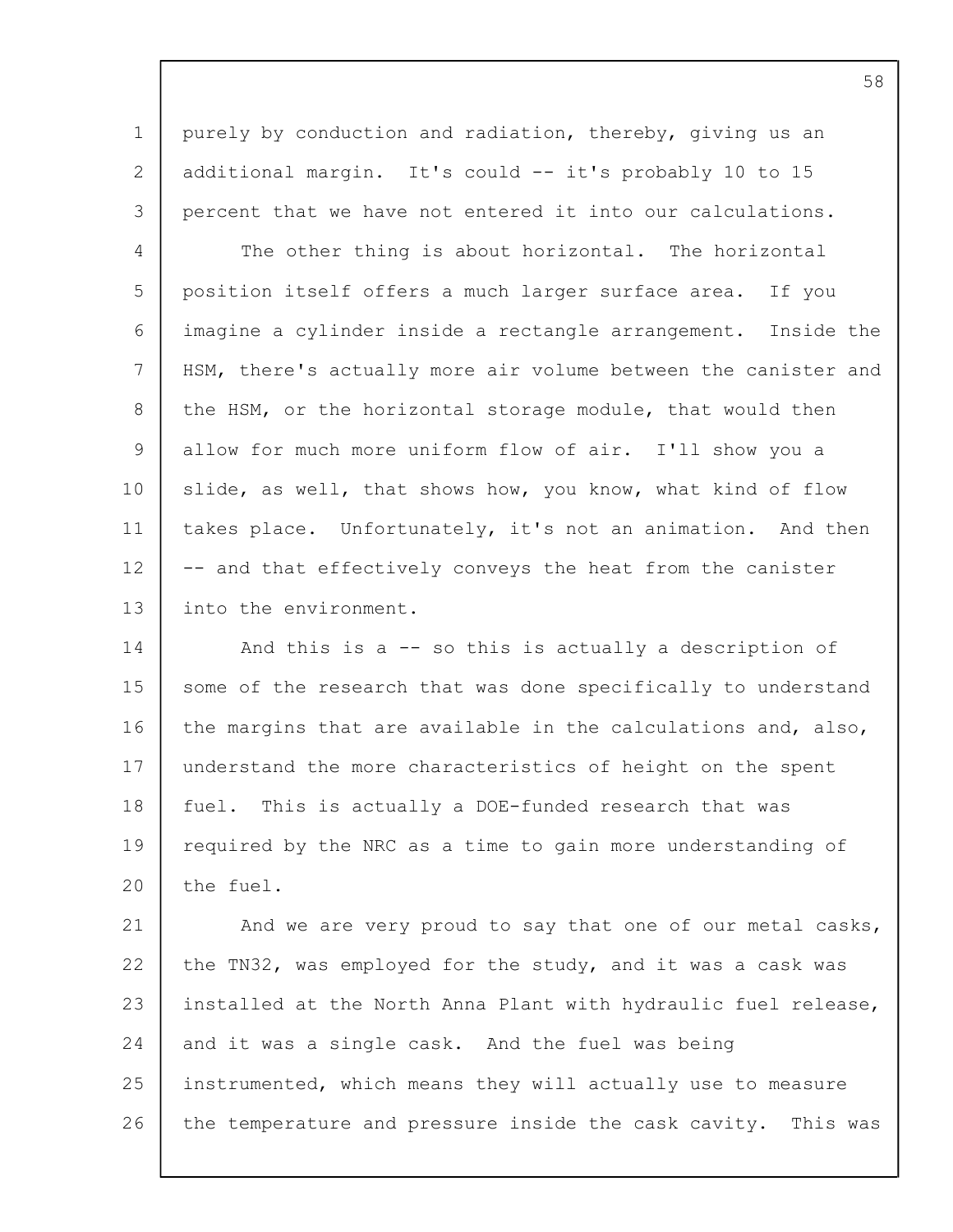1 2 3 to provide understanding of the phenomenon, as well as understand the long-term storage implication of hydraulic  $f$ uel.

4 5 6 7 8 9 10 11 And -- and here, I go through a full piece of degrees of margins that we can say when we started the project what you see in these -- in FSAR means that we started the project like we usually do, it's (inaudible) features and -- and make the highest temperature possible. And we calculated something like 350 degrees as the highest temperature. And then on the very end of the -- on the -- you will see what actual measurements were done.

12 13 14 15 16 17 18 19 20 21 22 So measurements were done. And then in intermediate, the DOE also invited, actually, worldwide, not just the United States, but worldwide laboratories -- developed countries were interested -- laboratories, research institutions, as well as cask vendors, like ourselves, to perform a double-blind study -- blind study where they would give the features of the -- of the -- of the system, features of the fuel, and have everybody calculate the temperatures based on their methods. And this is one way to benchmark methods, so I was -- this was because we submitted the application, I always had the highest number that you see here.

23 Next slide.

24 25 26 MR. MAGGI: Okay. Real quick before we move off this. So, again, you know, assume temperature. Everybody in the world, all the smart people determining what they think it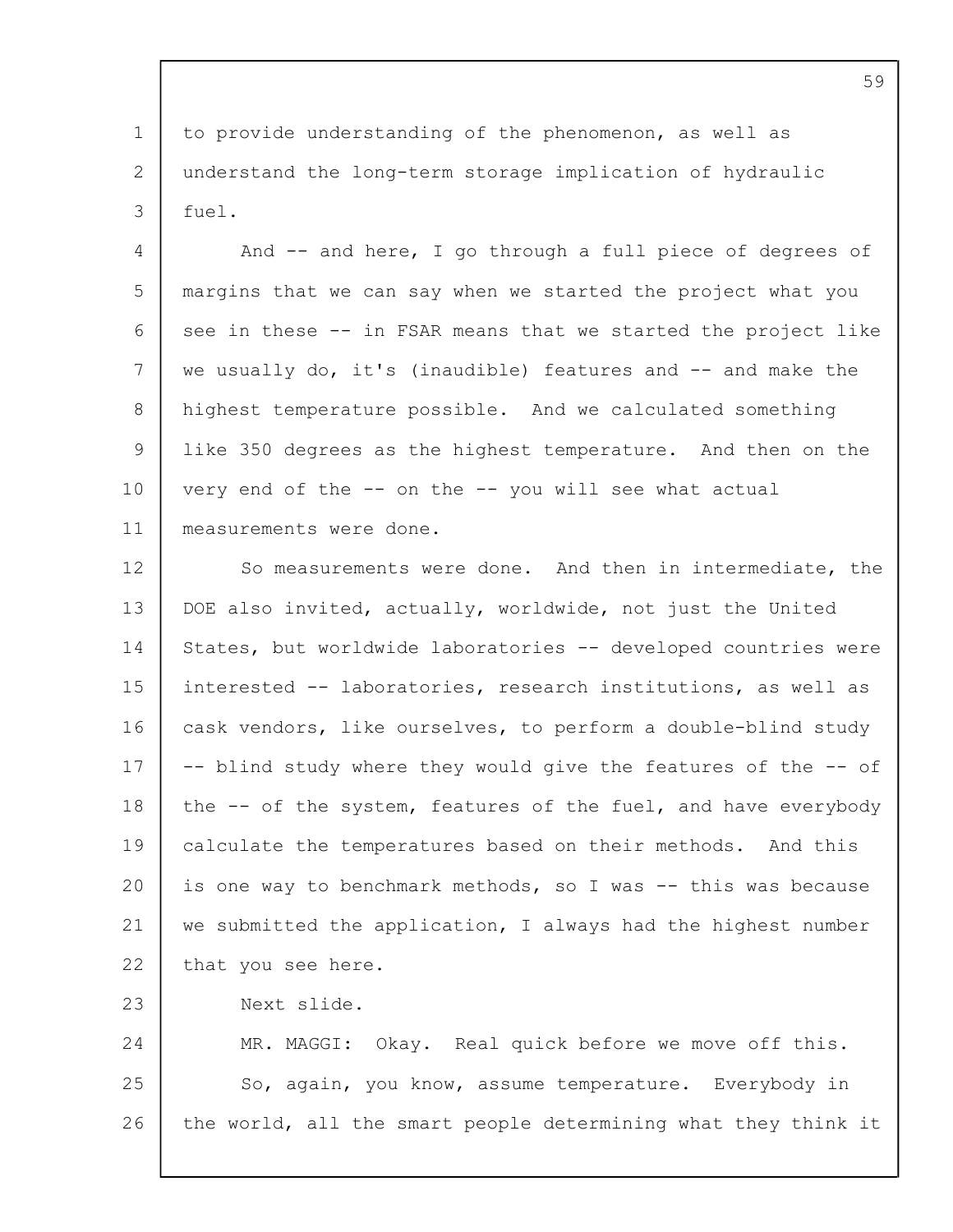| $\mathbf 1$ | actually is, and then the actual measurements turned out to be |
|-------------|----------------------------------------------------------------|
| 2           | significantly less than that. So if you look at the --         |
| 3           | really, it's the LAR 318 versus the 229 actual, that's margin. |
| 4           | MR. NARAYANAN: Yeah.                                           |
| 5           | MR. MAGGI: All right. So that's the actual temperature,        |
| 6           | which was way less than anybody in the industry assumed it     |
| 7           | would be. And this was the only time that those temperatures   |
| 8           | have ever been taken in an actual loaded cask.                 |
| 9           | MR. JONES: If you spend just a little more time on this        |
| 10          | slide, the $--$ the $--$                                       |
| 11          | MR. MAGGI: Sure.                                               |
| 12          | MR. JONES: The FSAR, the LAR, those --                         |
| 13          | MR. NARAYANAN: It may be in the next slide.                    |
| 14          | MR. JONES: $--$ what is that, and best estimate. I mean,       |
| 15          | those -- those are calculations and then the actual.           |
| 16          | MR. NARAYANAN: So let me start with the FSAR. I mean,          |
| 17          | the -- so, when we -- so the FSAR is the safety support that   |
| 18          | we submit to the NRC.                                          |
| 19          | So when we started to do the project, the license fee,         |
| 20          | which is not -- gave us the fuel assembly that they had        |
| 21          | selected for loading into the cask. And based on that, heat    |
| 22          | load was calculated, which was 34.96 kilowatts, or 36 or 37    |
| 23          | kilowatts. So we did the calculations for the peak climbing    |
| 24          | temperature, which is the measure of the safety, the limit is  |
| 25          | 400 degrees. And so we calculated the value to be 350, 348     |
| 26          | degrees Centigrade. That represents the FSAR.                  |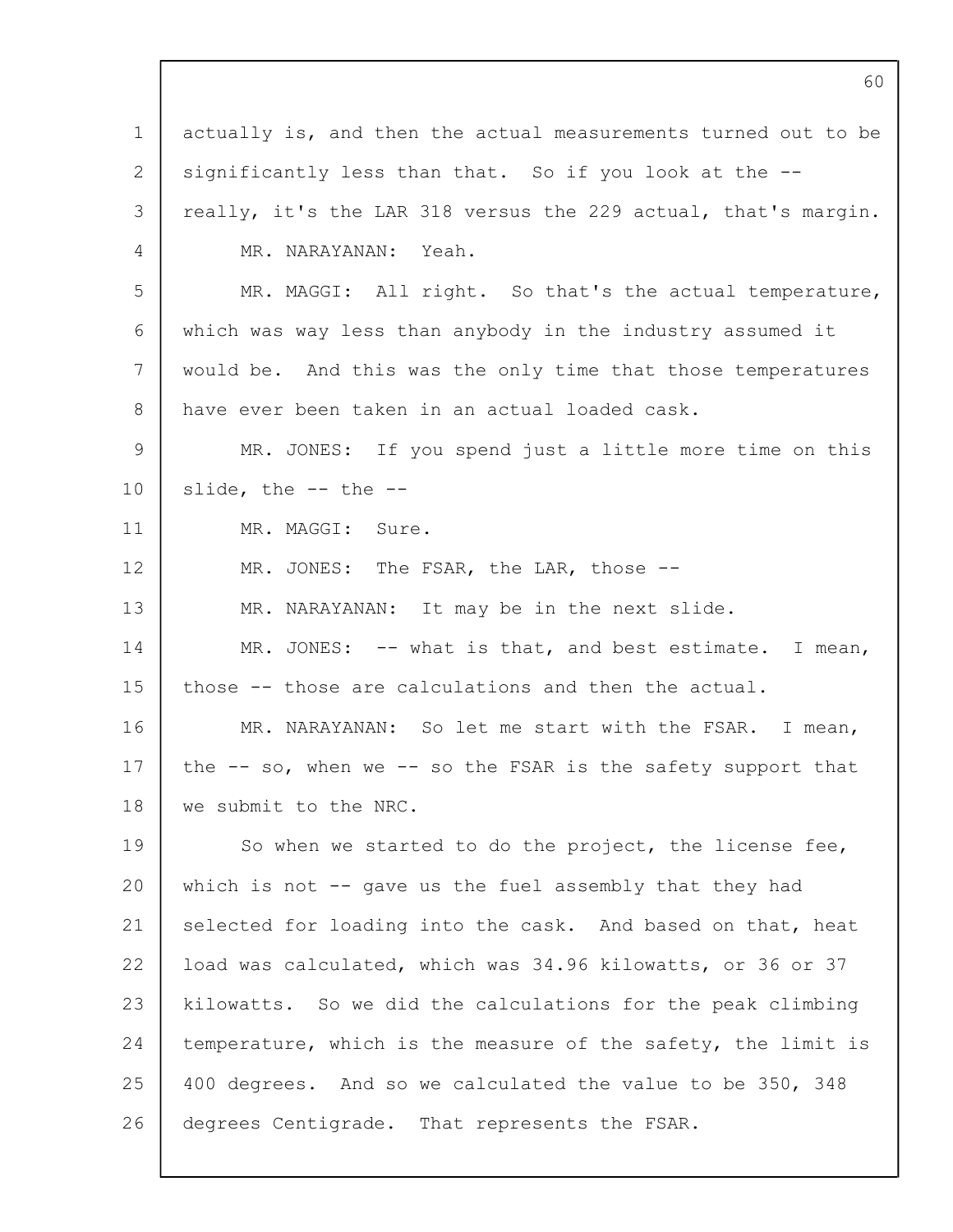1 2 3 4 5 6 7 8 9 10 11 12 13 14 15 16 17 18 19  $20$ 21 22 23 24 25 26 As the project progressed, we wanted more accurate numbers. So -- and then -- so then went back and refined the fuel assembly selection, and the fuel assemblies, that was slightly cooler. So we got -- we went from 34.96 to 32 or something like that. That's the second number, which is the LAR. That's the actual license application that went to the NRC for review and approval. And once the approval was done and the cask was being loaded, that's when the blind study happened. DOE and us, because we are the technology holder, we knew what kind of temperatures were coming. So -- but then the challenge was put out, saying, hey, we are calculating somewhere in between the 320-degree range and the measurement was coming out to be the 230-degree range. So our best estimate value was performed to see whether one can estimate the head load more accurately. Because the actual -- again, any -- any method to estimate heat load is always two to three percent more higher than what it actually is. And the other one is, obviously, calculating the temperatures themselves. There are several areas of convergence that vendors have to use for acceptance by the N.R.C. for licensing purposes. However, in this study, it was to identify what are the reasonable rates to model them and that's what you see, best estimate. But even the best estimate numbers that federal institutes all over the world calculated, they are still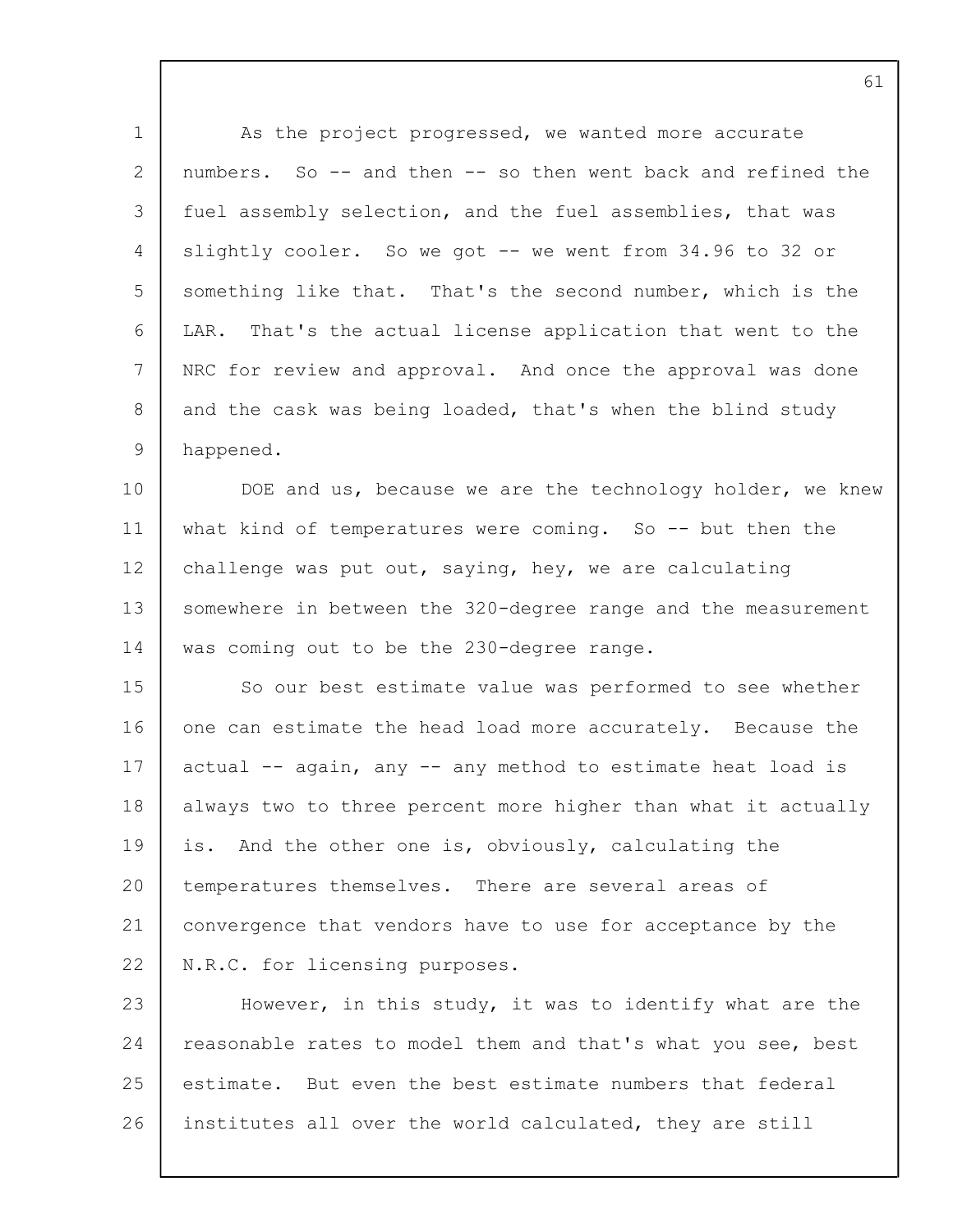1 higher than what was measured.

2 MS. SEELEY: Why?

3

4

5

MR. NARAYANAN: Right. So, they --

MS. SEELEY: Why were the estimates so far off?

MR. NARAYANAN: Might be conservatism.

6 7 MR. JONES: Conservatism. Exact -- so, I mean, I'll give you a simple example.

8  $\mathsf{Q}$ 10 11 12 13 The fuel assemblies in a fuel compartment are assumed to be perfectly centered, that there's infinite -- there's finite gap. Fuel doesn't sit very straight at 16-feet tall, so they make portions of the fuel assembly that may actually touch. The moment the fuel assembly touches the compartment, heat transfer is quick. That's one.

14 15 16 17 18 19  $20$ 21 22 23 There's also a gap that people assume between the fuel assembly compartments and the basket -- and the basket to the cask itself. Again, we assume that there's a very small gap, as we fabricated it. But as the basket heats up, the basket actually touches the surface of the cask. Those kinds of gaps are very, very difficult to measure and very, very difficult to estimate. So it's actually more convenient and conservative to assume that there are gaps, and that helps with the heat transfer, and that results in the temperatures flowing up.

24 25 26 So we know that there are several points of conservatism. And this was an attempt to determine how large are they, and it turns out to be they are -- they are 30 percent off. So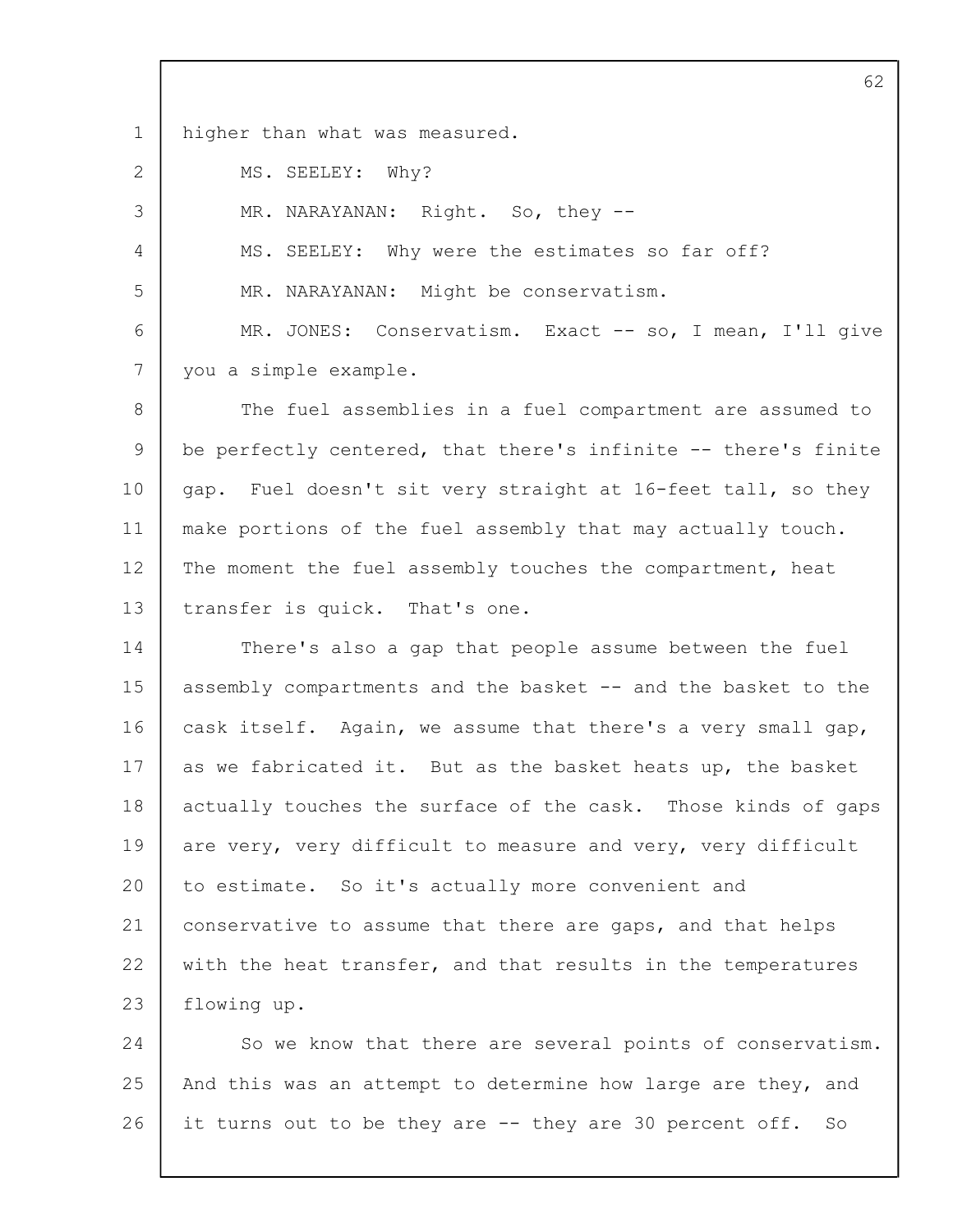| $\mathbf 1$  | that is a big, significant margin in our calculations because  |
|--------------|----------------------------------------------------------------|
| $\mathbf{2}$ | we actually supplied the cask. So we knew that there was such  |
| 3            | a large margin in just the calculated temperatures.            |
| 4            | MR. JONES: The important takeaway, though, that's --           |
| 5            | that's good, right?                                            |
| 6            | MR. NARAYANAN:<br>Yeah.                                        |
| 7            | MR. JONES: So you assume -- you assume those higher            |
| 8            | temperatures, you are going to select fuel that keeps you      |
| 9            | below, right?                                                  |
| 10           | As it turns out, your actual temperatures are going to be      |
| 11           | much lower. So, 30 to 40 percent margin is built into the      |
| 12           | conservatism as the NRC requires you to take with all of these |
| 13           | analyses. So that's the real takeaway.                         |
| 14           | MR. NARAYANAN: Yes.                                            |
| 15           | MR. JONES: It's -- even though we say we're loading 50         |
| 16           | kilowatts and we expect, you know, temperatures of X-Y-Z, it   |
| 17           | -- based on these actual studies, you're probably going to be  |
| 18           | 30 percent lower than that just because of the way they make   |
| 19           | you model the temperatures.                                    |
| 20           | MR. NARAYANAN: Yeah. It's, like, one of the other              |
| 21           | options -- I mean, you would have seen it's ambient. We have   |
| 22           | to assume a 100-degree ambience, whereas, you know, you don't  |
| 23           | see anything the ambience. So that itself is a conservatism.   |
| 24           | That translates to margin, but that margin is still, you know, |
| 25           | for additional focuses, and we don't use it. That's actually   |
| 26           | good.                                                          |
|              |                                                                |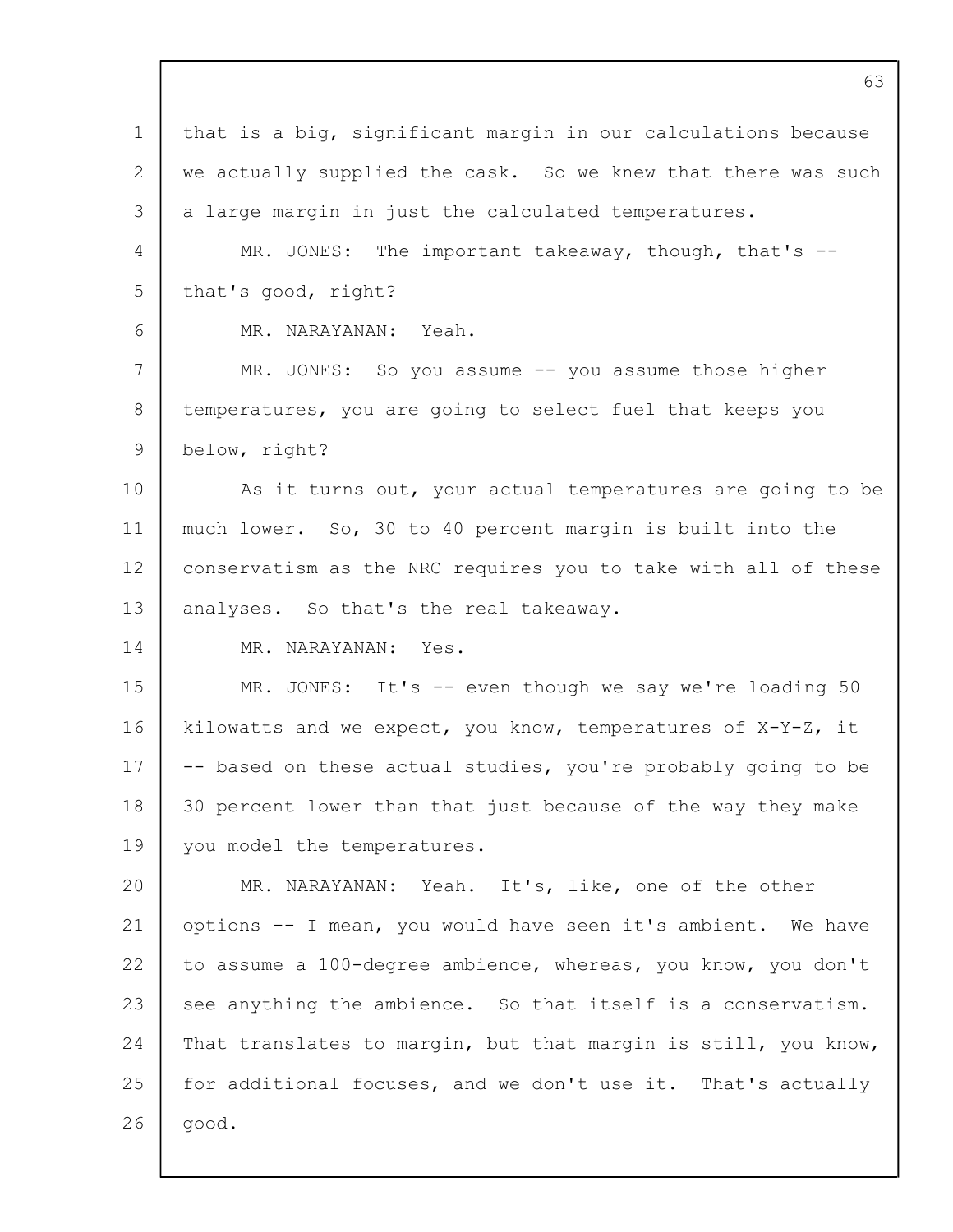1 2 3 4 5 6 7 Okay. So I would go up -- a little -- little more briefly, a little more on the seismic structure of this. Where it talks about that these HSMs, or the horizontal storage modules, are tied together. Tying means using -- we are showing -- these are -- again, these are exposed to show the design feature. But, in reality, they will all be encased in concrete.

8 9 10 11 12 13 14 15 16 17 18 These structures are tied side-to-side between the roots and the pieces. They are also tied back-to-back in -- in an arrangement that results in an eight-module structure. As we know, the modules are very heavy. They're full of concrete, and the canister's also heavy. It results in a very robust structure. Again, what we call a free-standing structure with a very low center of gravity that is able to absorb seismic energy. We have seen that -- from our calculations, we have seen that and (inaudible) of the data -- expect approached 116. A singular -- a single structure without any ties did not move.

19 20 21 22 23 24 25 So we believe that when these are tied together, just like they did with SONGS, and we found seismic -- that they used much higher than Diablo Canyon. Same methodologies implied for the design and analysis of data (inaudible). And we believe that these structures to be tied in the -- most of the seismic energy would be absorbed by -- by the structure sliding.

26

And the sliding  $-$  again, when I say sliding, it's a  $-$ -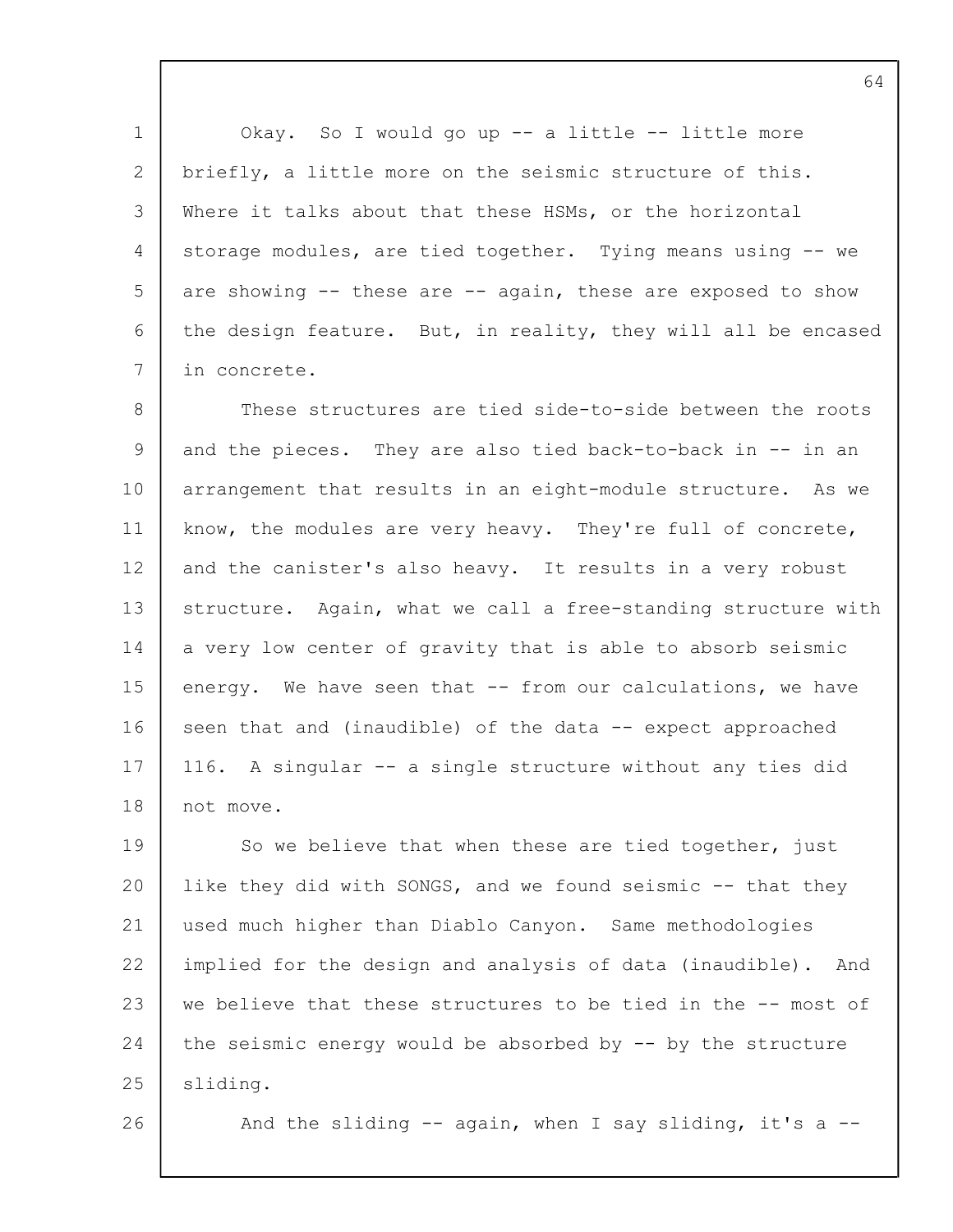1 2 3  $\Delta$ 5 6 7 8  $\mathsf{Q}$ 10 11 12 13 14 15 16 17 18 19 20 21 22 23 24 25 26 it's in the order of a couple of centimeters. There's a lot of spacing in between the modular arrays, four-foot of spacing, so there should be no issue with respect to anything that's going to happen. And when I say sliding, sliding is a -- is a very small slide. But that's their design, specifically, to absorb all of the energy. MS. SEELEY: Is that why they're not screwed down to the -- MR. NARAYANAN: That's right. Yeah, anchoring. Anchoring, actually -- again, several studies have been done by the San Dimas' Lab, but  $I$  -- at the direction of the NRC following the focus of my rent, looking at robustment of structures on the seismic loadings, and it was determined that the horizontal system actually does not tip over. So anchoring is not needed, because we are not protecting the cask from tipping over. And the best way to dissipate energy is actually to let it slide. And, again, by sliding, I meant, you know -- MR. MAGGI: Less than an inch. MR. NARAYANAN: Very, very small measure of distance. There's also been some questions with respect to our license ability or license design. So EOS system is licensed, and then the NRC certificate of compliance, number 1042. Amendment Zero was approved in 2017. Amendment Zero had a particular watt capacity - had the 37 PTH and the HSM. Everything was approved and certified by the NRC. We also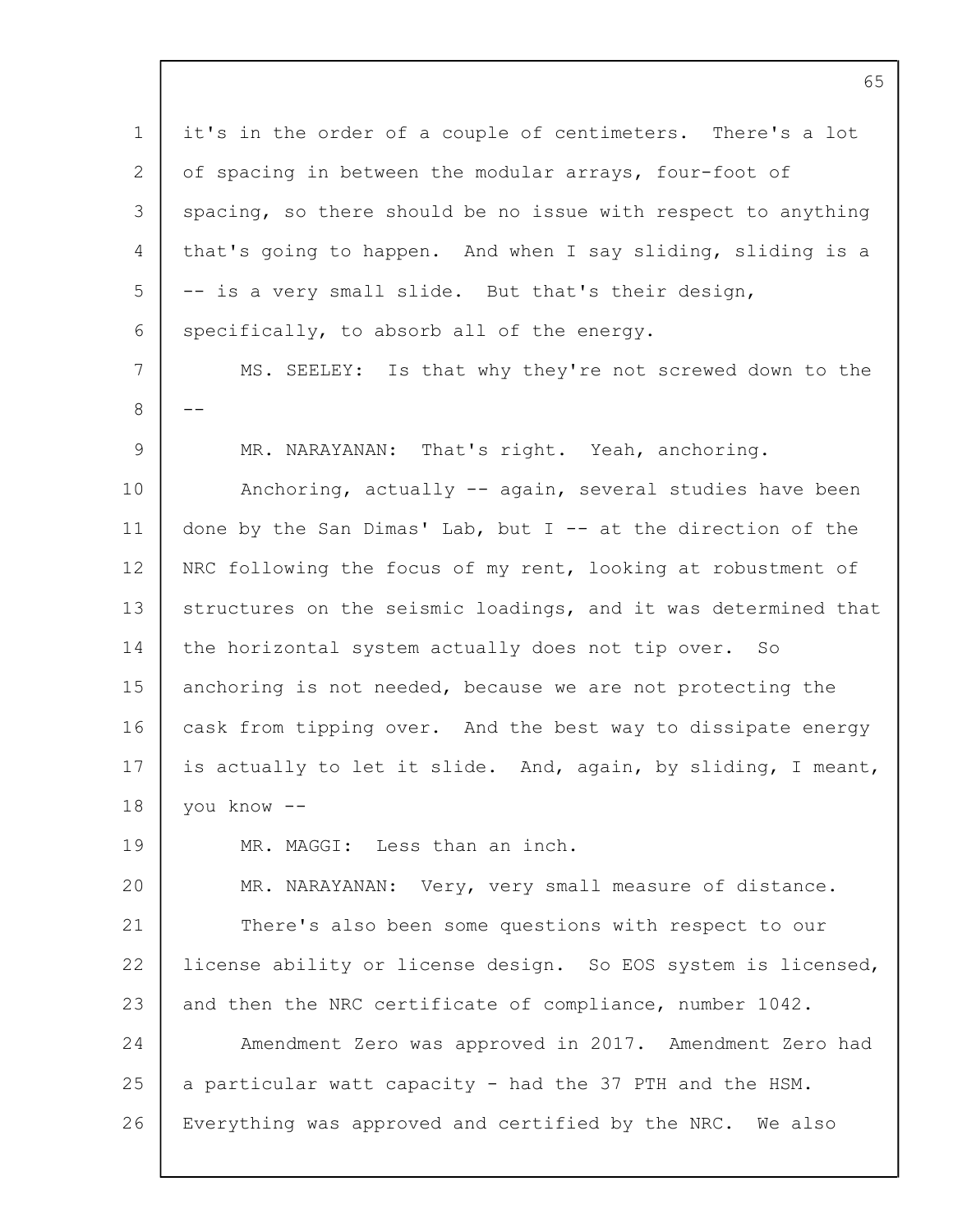1 2 3 4 5 6 7 8 9 have description -- very detailed description about seismic in the Amendment Zero, which actually indicates that designs can be enhanced for a higher seismic buildings by following the methodology in what was done with SONGS, COC, Number 1029, which is the approved FSAR, which is now approved, loaded, and also the new for 140 years. And so that's directly referenced, the methodology and the use of the tieing, as well as the robust, you know, single-monolithic -- single-assumed module is already approved.

10 11 12 13 14 15 16 17 18 19 20 21 22 23 24 25 Subsequently, in Amendment 1, we also performed a -- for our metric system, which is the -- which is a two-tier system, a seismic analysis that demonstrated that it met all of the requirements of Diablo Canyon, therefore, the methodology for performing the seismic analysis and the methodology for tieing the systems together, the methodology for the stability of this multiple, but single monolith is already included and approved by the NRC. So we really don't need any further approval from the NRC for applying seismic changes for Diablo. Okay. I'd also like to go the next step, which is about heat transfer. And, again, that actually brings into the actual scope for the amendment that will be submitted to the NRC for Diablo Canyon. Amendment 3 is what is currently being reviewed and it's very advanced stages of approval now. They have already completed the technical reviews and it is going into the making.

26

Amendment 3 -- one of the scopes of Amendment 3 was to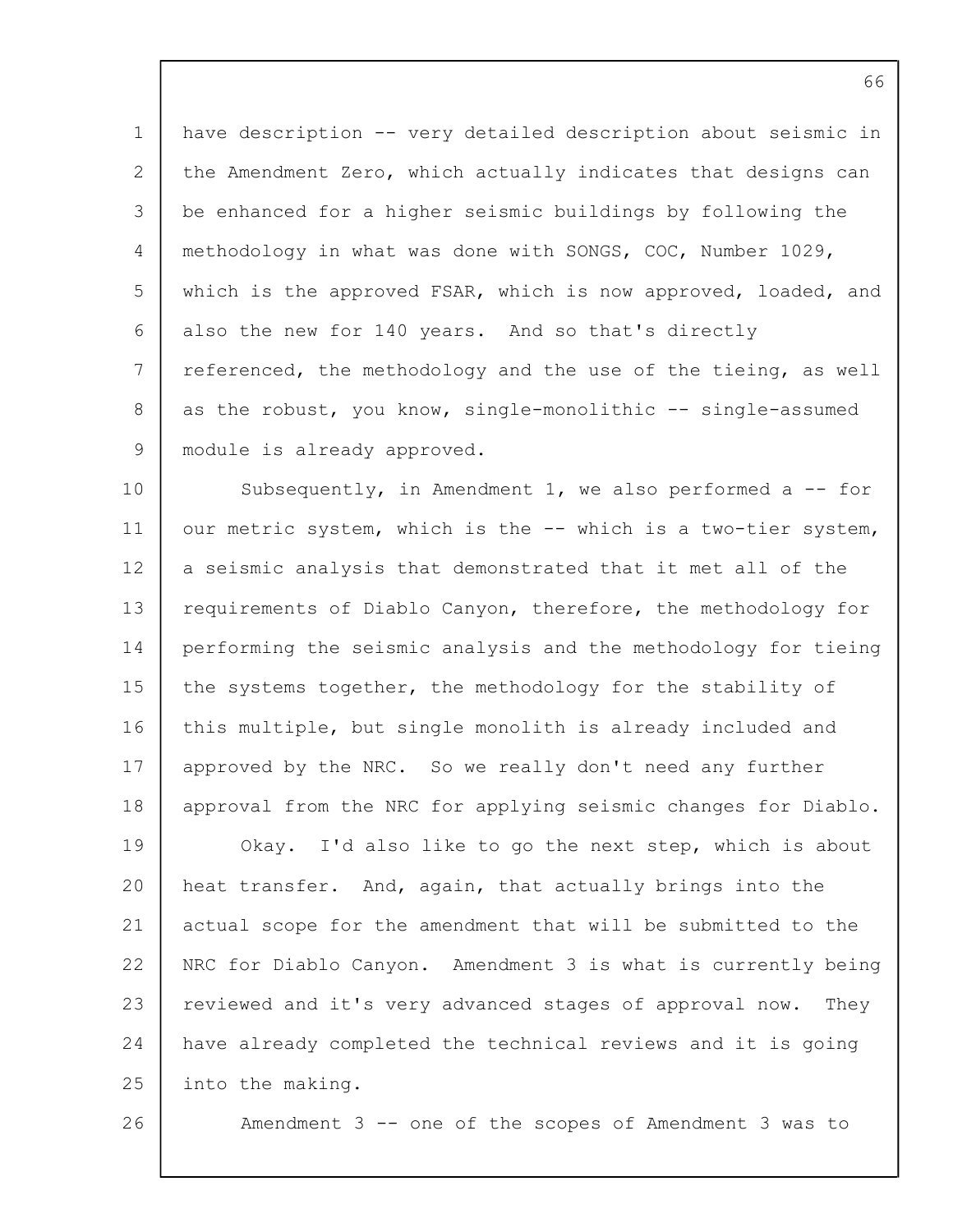1 2 3  $\Delta$ add a higher heat load, but for the (inaudible) fuel assembly, and that's very important for us. PWR fuel assembly -- unlike the PWR fuel assembly are smaller, therefore, the previously approved heat load was 0.6

5 6 7 8 kilowatts. And we went from 0.6 kilowatts to 1.7 kilowatt. Now, 1.7 kilowatts for the BWR is, approximately, the same as 4.4 kilowatts or 4.5 kilowatts for the TWI, because it's much lighter.

 $\mathsf{Q}$ 10 11 12 13 14 15 16 One of the important steps that we did in this was to - so the fuel is loaded, as you can see in a gridded structure, and what we call a loading of a heat-load zoning configuration, individual assemblies are loaded into all of these compartments and that loading actually dictates what is the heat load of the -- of the fuel assembly, where to place the fuel assembly, and what is the total heat load of the system.

17 18 19  $20$ 21 22 23 24 25 26 This is exactly what I was going to say: The PWR fuel assembly, our design, has 89 positions developed into multiple zones. And because of multiple zones, you know, the heat from the Central Zone 1, the yellow highlighted here, that's the one that takes the meets the largest amount of, you know, resistance to go from the middle of the (inaudible). And the other ones are the ones that actually are very close to the -- (inaudible) get cool faster, and those go for the higher heat load. And so the heat load from the BWR to 48.2. BWRs are actually less efficient in terms of heat compared to the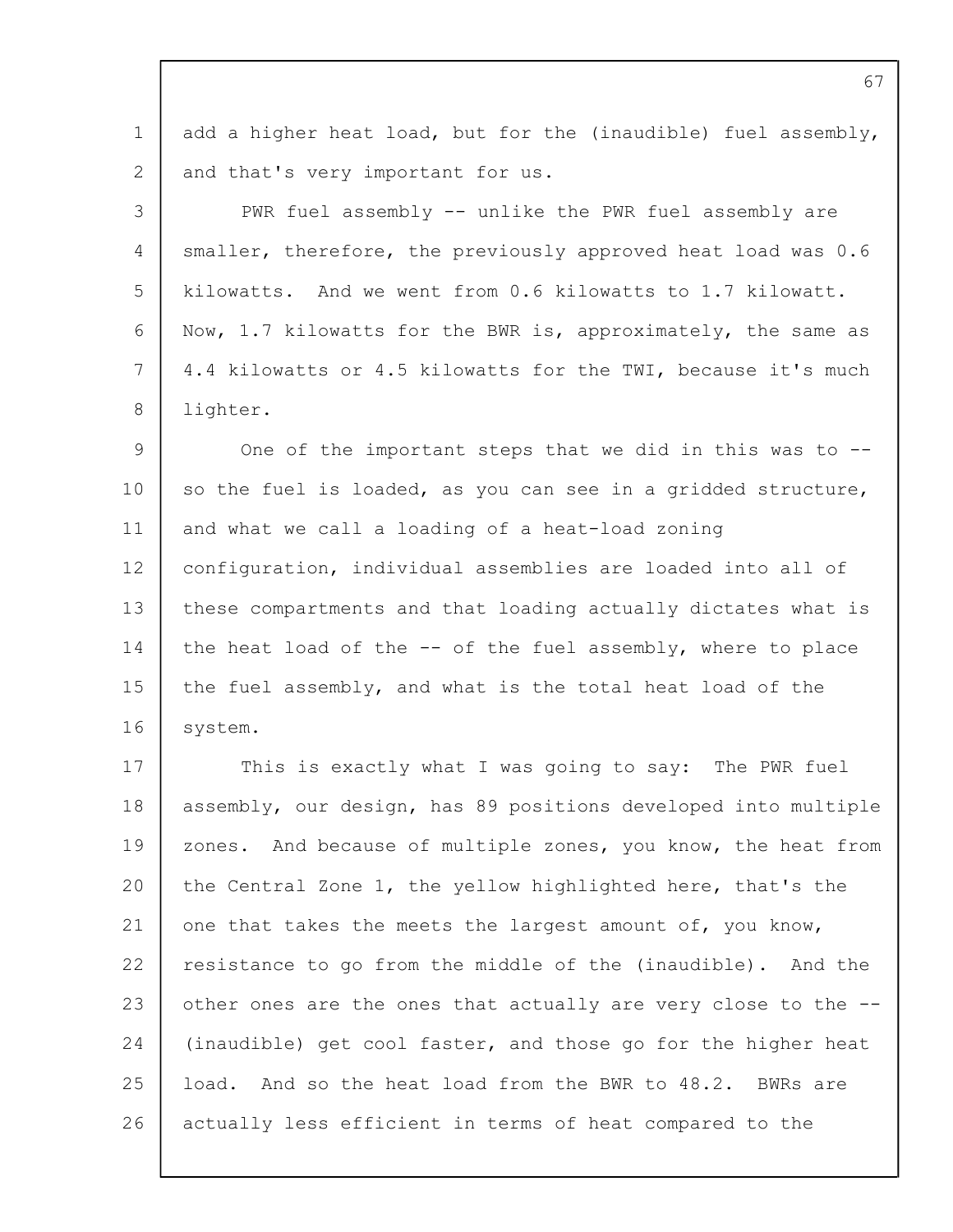1 piece.

2 3  $\Delta$ 5 6 But we ended up trying to come up with a very generic arrangement, which we call maximum heat-loading zone. And this helps us able to very efficiently load fuel in multiple patterns, as long as this kind of -- this kind of arrangement is made.

7 8 9 10 11 12 13 14 And it helps us in two ways: One, of course, the -- you know, for the purpose of considering them again, we ended up having to do a shielding analysis for about 80 kilowatts, which still showed that our system is very, very robust. And then, of course, for the common purpose, we actually have a detailed methodology that allows flexible loading. And as I said, this methodology, this -- this amendment is very close to approval.

15 16 17 18 19 20 21 22 23 And why we did this, is because we were using this as the same exact footprint to try and do the same thing for the PWR, as well. And this helps us quite a bit in understanding the challenges for the P and also familiar with the process of the NRC applied and NRCs also the same thing they previously approved. So that actually helps us in trying to establish a methodology that can be submitted again; that can repeat. Next slide, please. So what are we planning to do for this amendment,

24 Amendment 4?

25 26 So we are going to retain the same exact total heat load, which is 50 kilowatts. We are going to increase the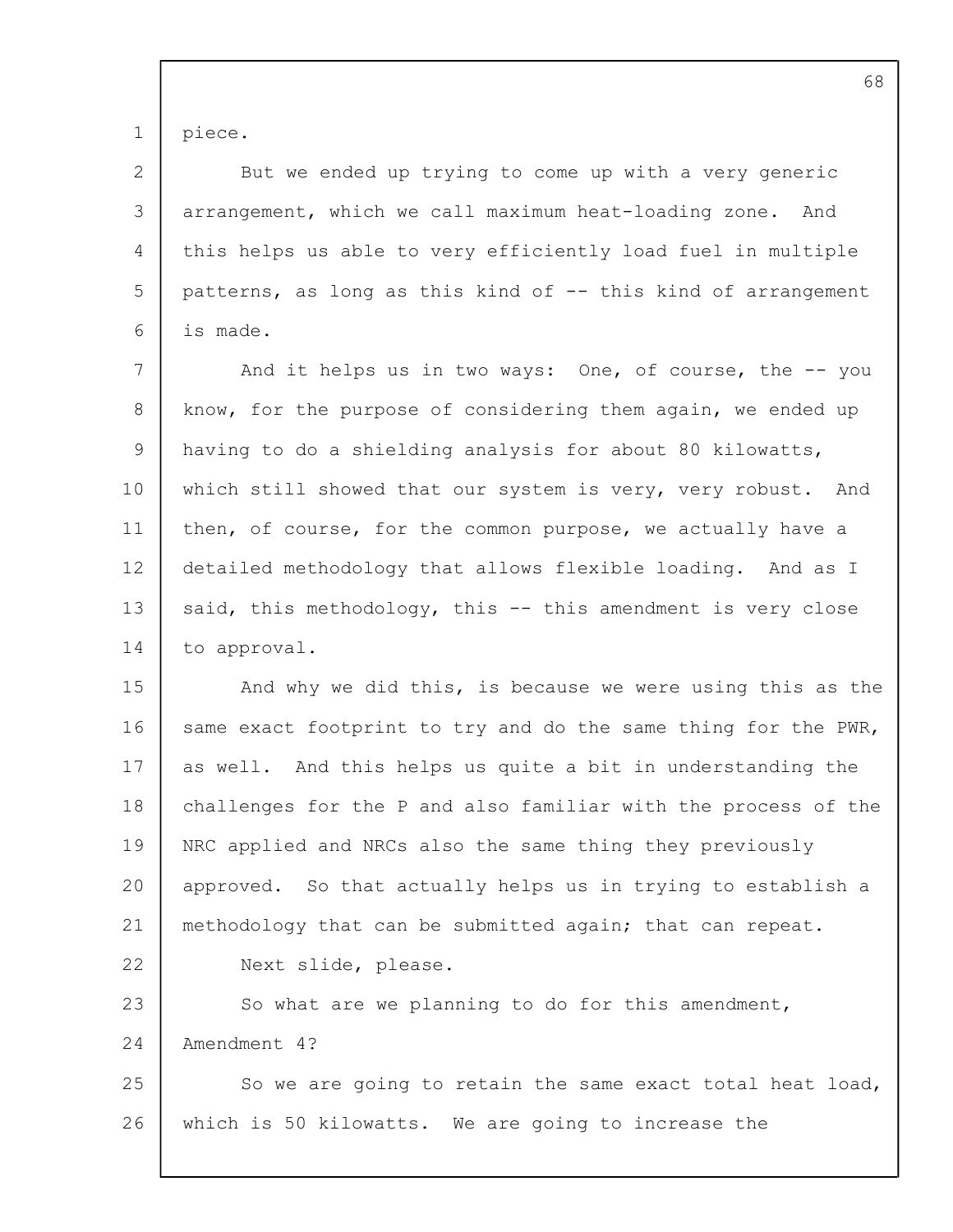1 2 3  $\Delta$ 5 6 7 productivity heat loads from a 3.5 kilowatts to, approximately, 4.5 kilowatts. That is what it's proposing to do. Although, we know that Diablo Canyon, based on our preliminary evaluations, the hottest fuel, based on the cooling time, will be approximately 2.2 kilowatts. That is also a bit of margin between what your license and what will actually be used for.

8 9 10 11 12 13 14 The other thing that we intend to do with this amendment is to analyze the basket aluminum plates. And the basket aluminum plates, you know, with the anodization, what it does is, it increases the (inaudible) of aluminum or the productivity, and it actually enhances heat transfer. So that's the other -- again, we expect that the temperatures will actually go down with the anodizing.

15 16 17 18 The scope of Amendment 4, as we said, it's already covered by Amendment 3. The NRC has already looked at it and it follows the same steps. And most importantly, we -- we did the exact same thing at Duane Arnold.

19 20 21 22 23 Brian talked about the 20-month off-load, but that 20-month off-load also involved a licensing action by the NRC, which we submitted a very focussed amendment to do the same thing with the PWR, increase the heat load from 0.9 to 1.7, that enabled us to load fuel faster.

24 25 26 And the approval process on the NRC on that, and our Amendment 3 pave way to the, you know, increased concerns that we have that this change should be simple. And so we -- we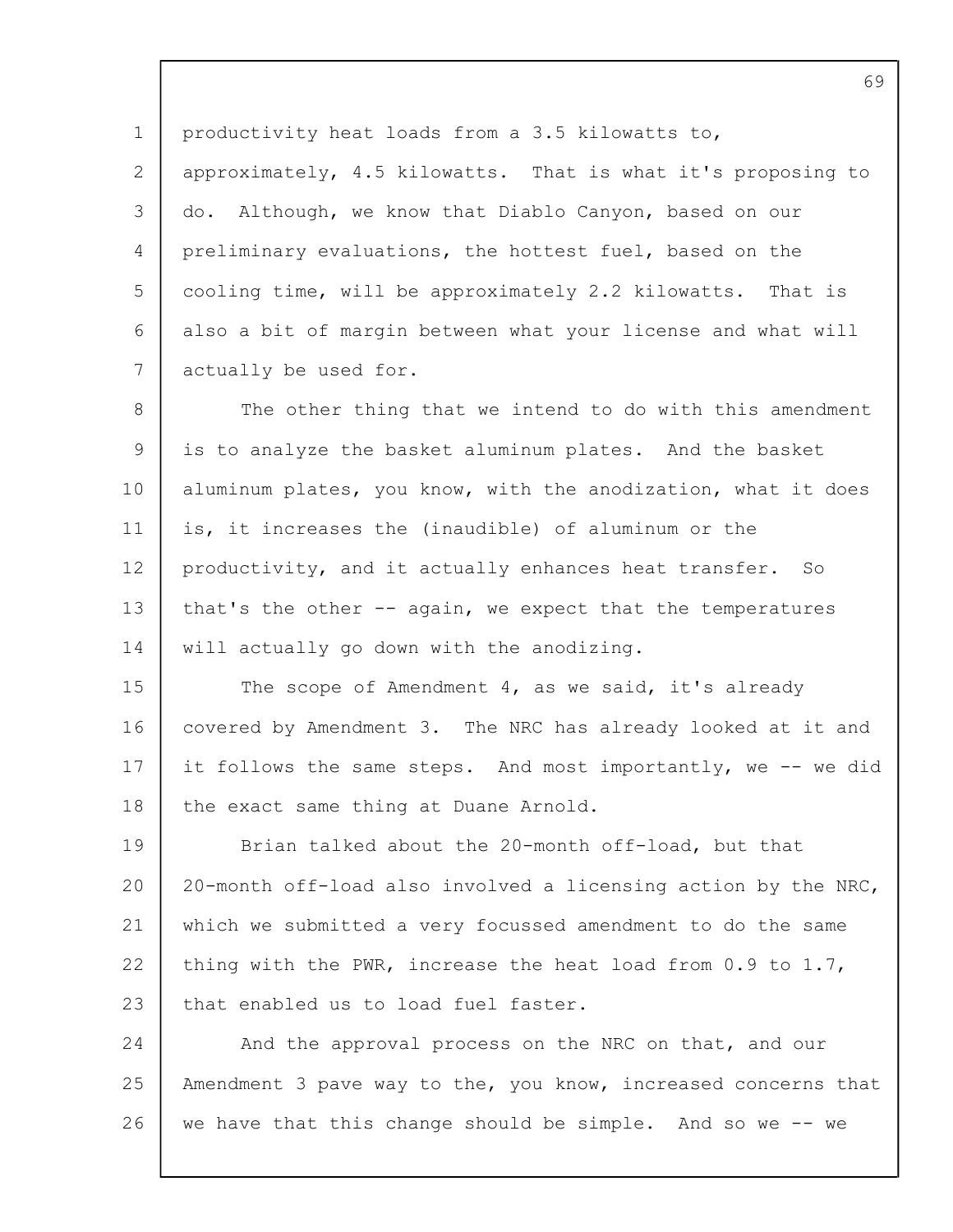1 2 3 4 5 6 7 believe that we'll end up using two loading patterns that will envelope all of the fuel at Diablo Canyon. It's -- it's also for our other operating plants in all -- we have several licensees that are also interested in loading and have loaded fuel at that 42/43 kilowatt range, and that will also help them do the same exact thing for their operating units. We have been through many safety evaluations of these

8 9 10 11 12 13 changes and the results indicate that everything is actually less. The temperatures, as well as the dosage, they are actually less than what was seen for the BWR system in Amendment 3. So that also gives us confidence and also a - you know, a paved space for (inaudible) similar review from the NRC.

14 15 16 17 So let me go through a -- an important topic which people ask, it's about what are heat loads, how do they translate to temperature, you know, and why that 21-month, 22 months? Why a factory heat load? What happened?

18 19  $20$ 21 So this is a graph. This is for a reasonably bounding fuel at Diablo Canyon of a heat load as a function of cooling time. And note that the fuel that is discharged is at a very, very high heat load.

22 23 24 MR. MAGGI: Before you go on, just take note that the bottom access is your years, years after shut down -- MR. NARAYANAN: Yeah.

25 26 MR. MAGGI: So one year after shut down, one point -after shut down. So, you know, we will start loading in that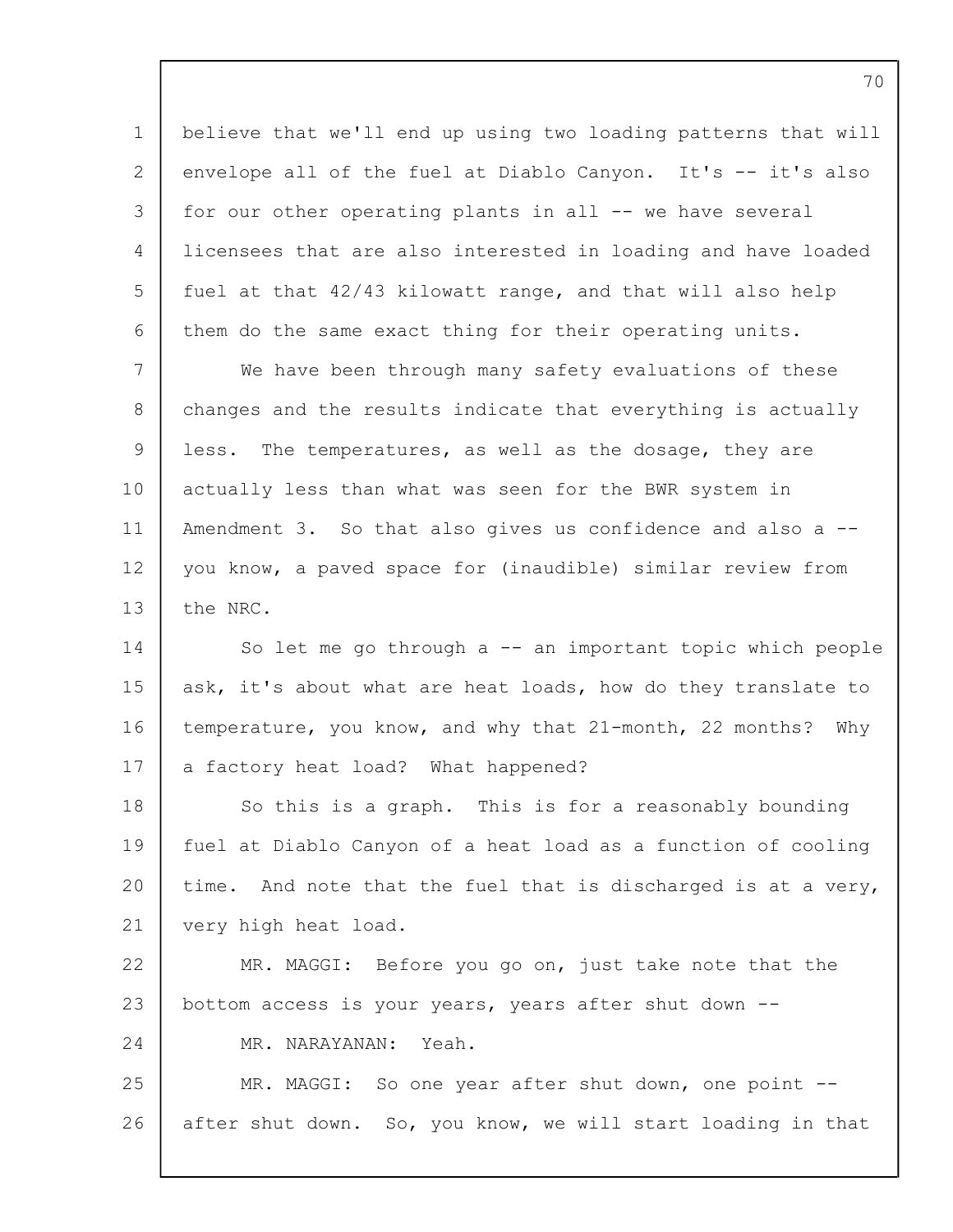|                 | 71                                                            |
|-----------------|---------------------------------------------------------------|
| 1               | 1 -- yeah -- 1.25 area, and then finish around that two-year  |
| 2               | period.                                                       |
| 3               | MR. NARAYANAN: Yeah. And people ask that question:<br>Why     |
| 4               | -- why don't you do, you know, only a cool fuel?              |
| 5               | So one reason is, it's too hot at 7 kilowatts. And            |
| 6               | currently, we don't have. I -- it's very -- existing limits,  |
| $7\phantom{.0}$ | 7 kilowatts is a very, very high heat load. Although, I have  |
| 8               | seen trans, they actually transport some of their stuff, but  |
| 9               | it's very, very low capacity. They have very high heat loads. |
| 10              | MS. SEELEY: Quick question. Is the cooling period the         |
| 11              | same whether it's in dry cask or in the pool?                 |
| 12 <sup>°</sup> | MR. NARAYANAN: That's correct, yeah.                          |
| 13              | Cooling time, for me, what it means, is the time starts       |
| 14              | with a zero when the fuel is discharged. And once it's        |
| 15              | discharged, it's -- that's the -- that's the age of the fuel  |
| 16              | after it's discharged.                                        |
| 17              | And as you can see, the decay heat actually rapidly           |
| 18              | decreases in the initial periods of cooling and then almost   |
| 19              | stabilizes. I would say, you know, right around six or seven  |
| 20              | years, that's when it starts stabilizing. I'm not saying      |
| 21              | stabilizing means that it won't go down. It'll still go down, |
| 22              | but it, very slowly, goes down. After that, it -- it reduces  |
| 23              | by 50 percent every 20 years. So the half life of decay heat  |
| 24              | is about 20 years.                                            |
| 25              | So if you see at the -- at the sweet spot, which you're       |
| 26              | looking at, which is about one-and-a-half years to            |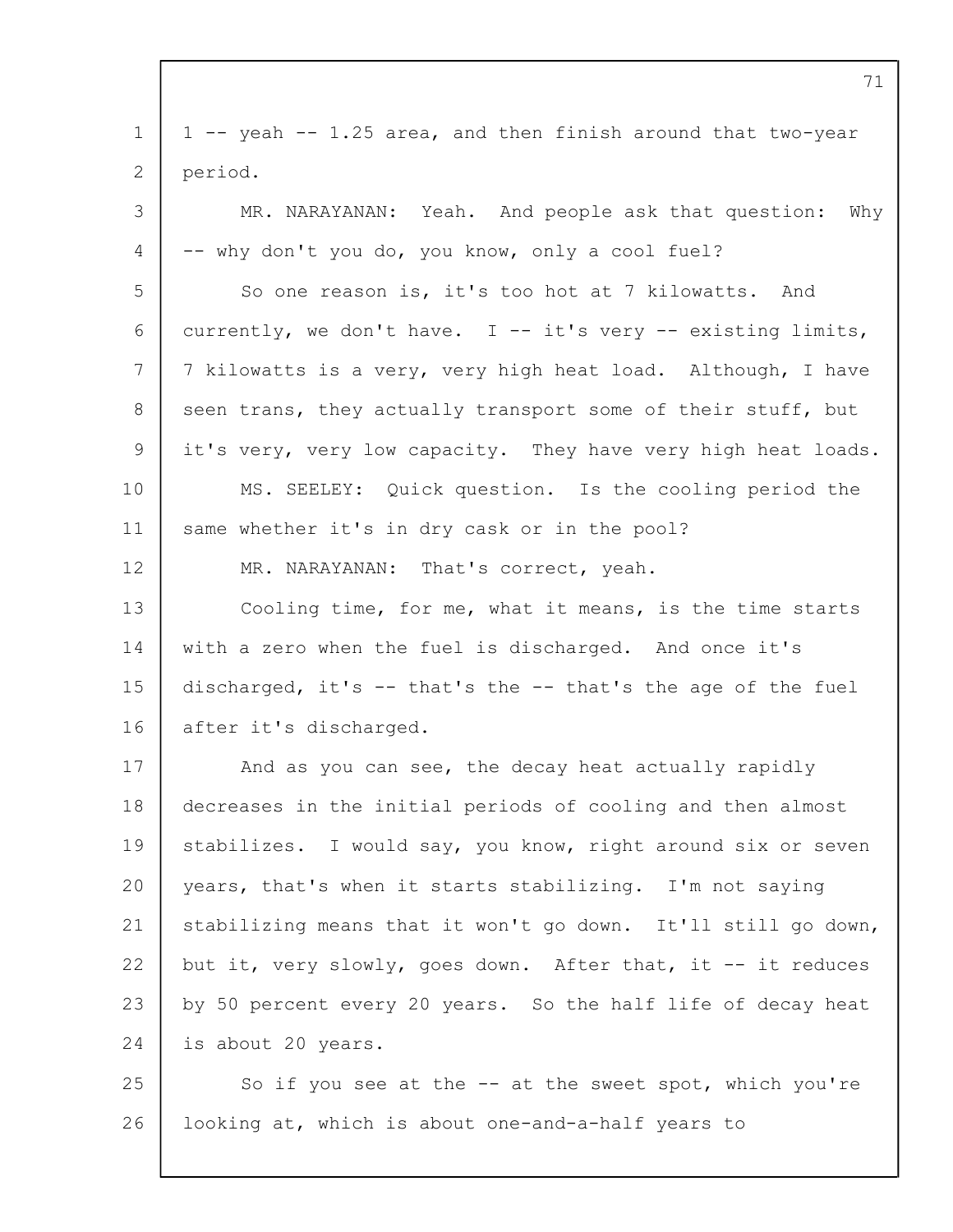1 2 3  $\Delta$ 5 6 7 8 9 10 11 12 13 14 15 16 17 18 19 20 21 22 23 24 25 26 two-and-a-half years cool, you know, there is a significant decrease. And a decrease of -- measure it as, approximately, 200 watts per month. And -- and Roger talked about how we load. We load one DSC every week. So I'm looking at 50 watts every week. And we intend to put about eight of these assemblies into one canister. So that's about 400 watts, half -- approximately, half the kilowatts every week, which means that when you load the fuel, by the time you load it, you have some control of it. And then once you go into HSM, close the door, your DOC is already cooled by half a kilowatt. Knowing very well that when you started the load, you already had a significant amount of margin. So that's the other margin that gets built up when you actually load hotter fuel sooner and - and, you know, within a month, you actually -- or a couple of months, you're looking at a 10 percent reduction in the heat load because the canister just -- the fuel just cools rapidly. MS. SEELEY: Then why not just wait until it's cooled a little bit, instead of, like, challenging it with super hotness? Why not just let it be for a while? MR. NARAYANAN: There's two reasons for it. I mean, again, one: I think because the -- there could be some benefits with respect to risk associated with storage, wet or with dry. I just don't know which is the right duration. The second, as I said, it's going to be where you are. So if you let it cool for four years, once you start loading, note that the decay heat does not reduce as a function of time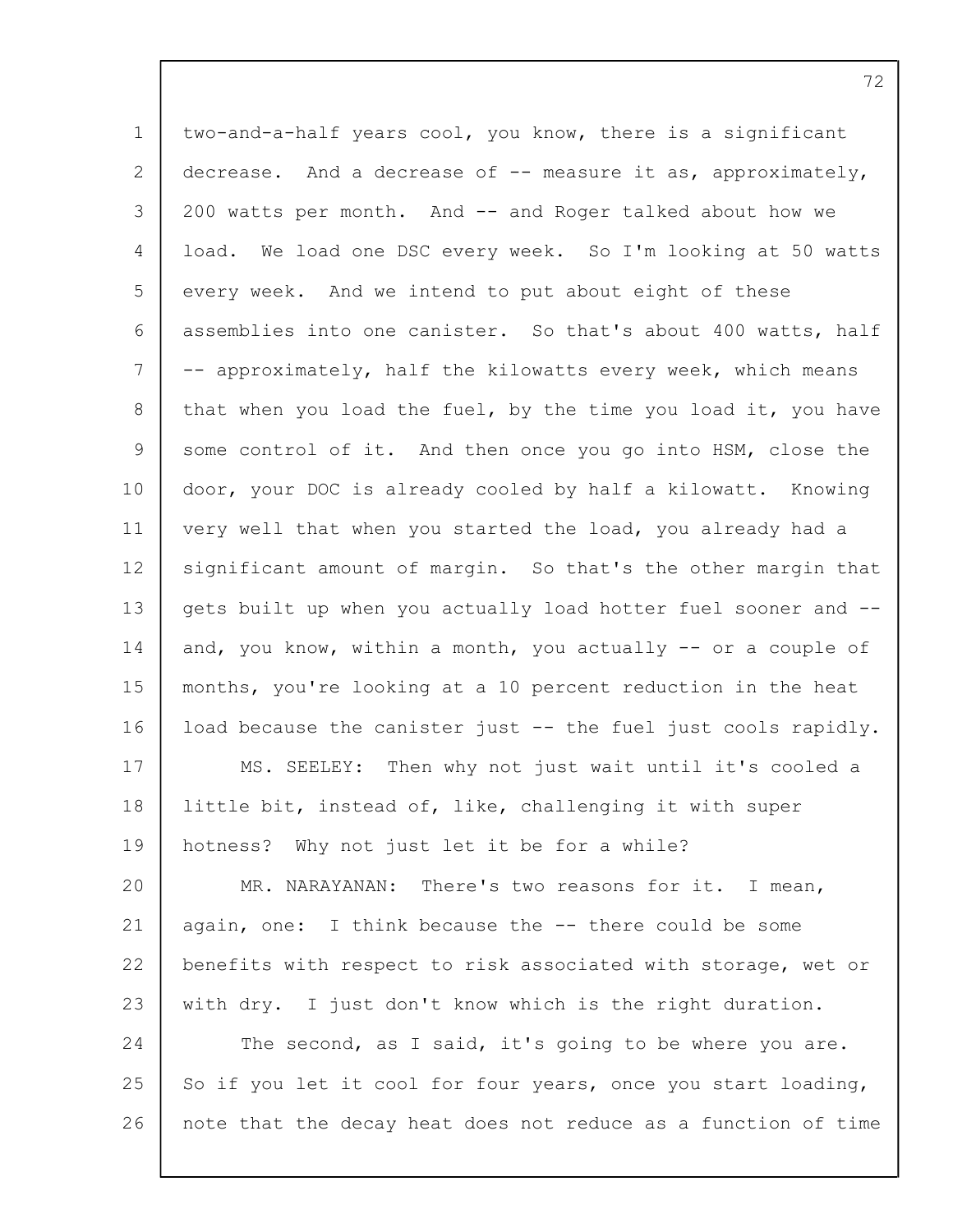1 2 3  $\Delta$ 5 6 7 8  $\mathsf{Q}$ 10 11 12 13 14 15 16 17 18 19 20 21 22 23 24 25 26 as quickly, which means that, between four years and five years, the -- the reduction of the heat load is not as substantial as it is at the beginning. So I would say that if you are loading the same average heat load of 42 kilowatts to 43 kilowatts, loading sooner is actually much less risk because the heat load rapidly drops. And by the time your quarry is cooled, it's actually -- that DSC or that canister is cooled much faster. MR. SEVERANCE: Can you go back to your last slide? All right. In your bottom two paragraphs, is your -- in your bottom paragraph, are you missing decimal points? MR. MAGGI: No. That's total heat load per canister. MR. SEVERANCE: Okay. MR. MAGGI: Not individual -- not individual assemblies. And at the risk of confusing further, if you look at - where we would be loading in that -- slope that line. So if you -- if you load -- and we'll load up to 43 kilowatts on average no matter when we load, whether it's now or whether it's in the future, two or three years down the road, if you do that now, if you do that at this -- you know, start at the one-and-a-half, 1.75-year period, three, four months later, your whole can is cooler. All right? Now you don't have a 43/44 kilowatt can, you now have a 38 or 37 kilowatt can. If you wait all the way out here, to your, you know, three or four, you just don't get that cooling effect anymore. So now if you load a 43 kilowatt can, six months later, you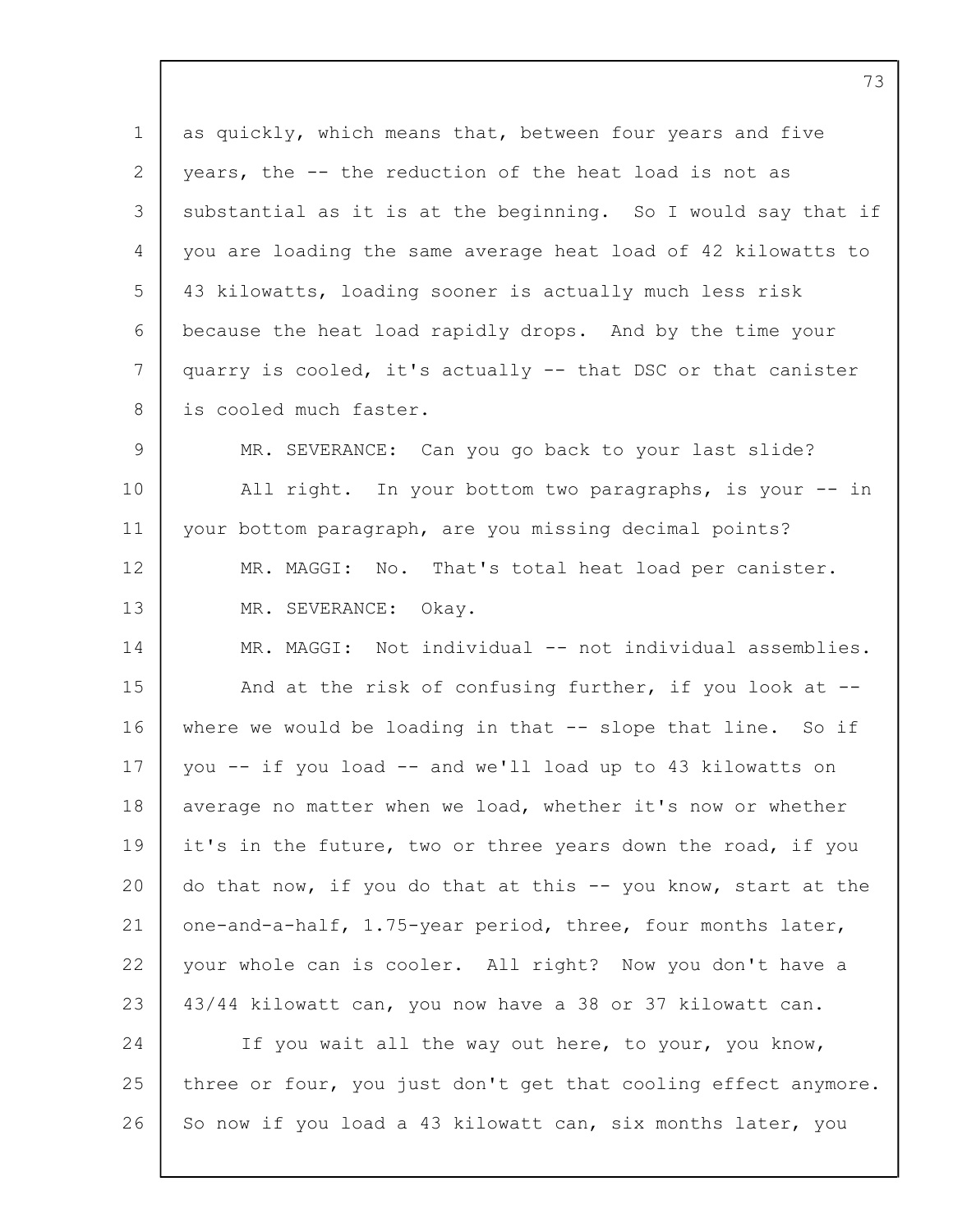1 2 3 4 have a 41 kilowatt can. And two years later, you have a 40 kilowatt can. So by -- by loading early and allowing that rapid decay initially, the whole pad ends up in better shape, margin-wise.

5 6 7 8 9 10 11 12 13 14 15 MR. SEVERANCE: Can you translate this into really clear risk variables? So, to just talk about temperatures is one thing. But  $I - -$  to me, it seems like reverse logic that you're reducing risk or safety issues by putting these into the dry casks faster, rather than over a longer periods of time. So I -- I'm not sure I really understand the answer to Linda Seeley's question, and it seems to me that you're giving us reverse logic. So I would ask you to just focus on risk. So what is the risk of leaving it in the cooling pool for a longer period of time? Why -- why do you see that to be riskier?

16 17 18 19 20 21 22 What I read in the few places in your presentation with more of an emphasis on efficiency, which, to me, translates in cost savings, and I think a number of people on this panel is probably less interested in efficiency and cost savings. We want to understand risk. We want to understand what the impact on safety to the public might be, and I think that that's what the public is interested in.

23 24 25 26 And, you know, have -- in your evaluation of risk, the question I have to ask is, how -- how broadly that's been focussed. Like, the mistakes that I see in the UCLA study is that it's only within a certain parameters of risk. So to me,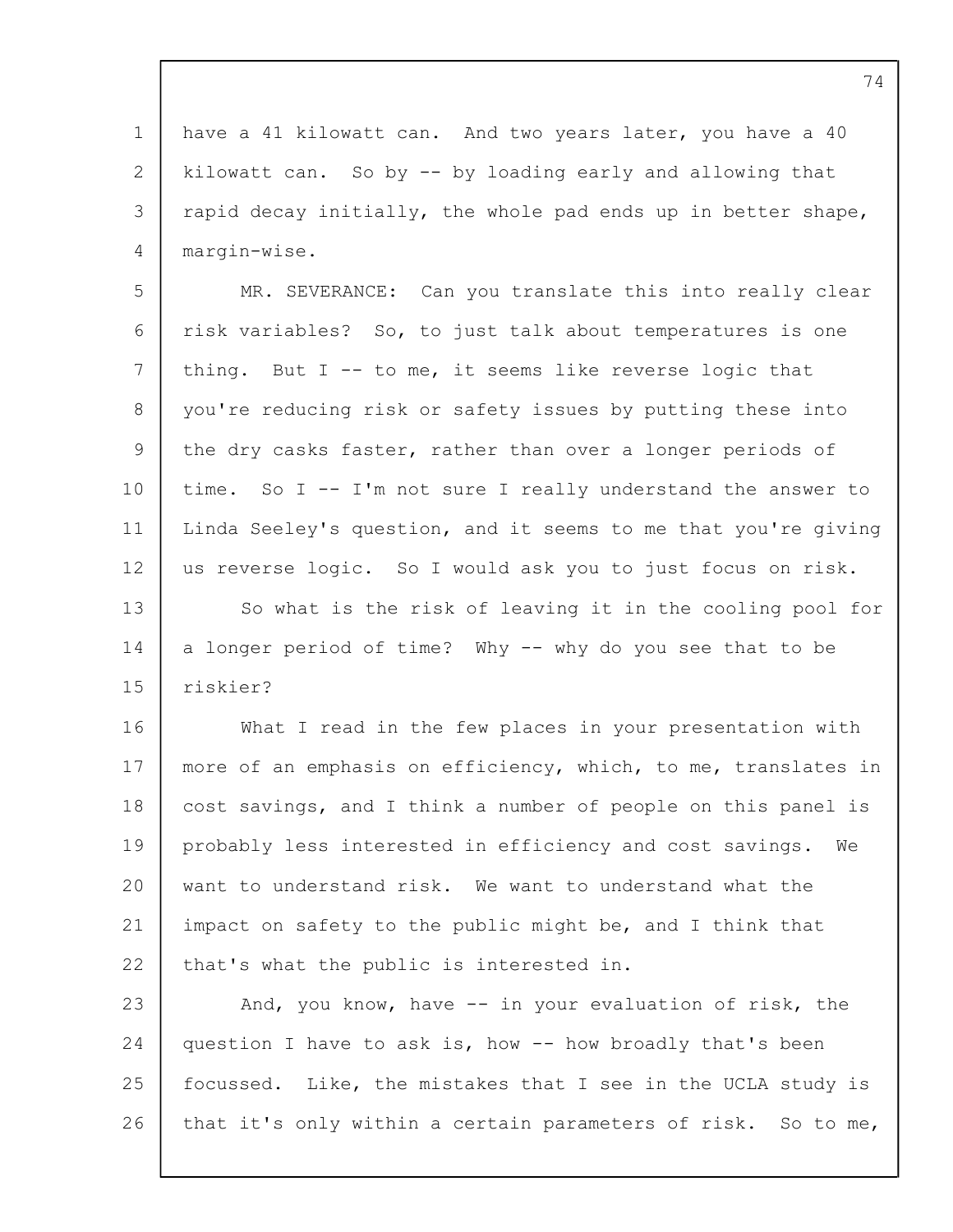1 2 3 4 5 6 7 8 9 10 11 12 13 14 15 why aren't we talking about berms? Why aren't we talking about what happens when a cruise missile hits this thing? It -- that, to me, is also another category of risk. So, you know, I'd like you to explain why we should be excited about off-loading this in -- in record time. Mr. Maggi, I recall you're -- saying you're -- in the April meeting, you were excited about how high-profile this project is because there are things that are going to be done for the first time. And I wasn't reassured by that at all. I don't think  $--$  you know, I  $--$  I am excited about the prospect of doing something for the first time when it has to do with sizeable categories of risk. So I think we -- we need to, like, focus on the risk and not on efficiency. That's my personal feelings. MR. MAGGI: All right. So let me just start by stating

16 17 18 19 20 21 22 23 that there is no more risk in moving this fuel at the, you know, 23 month to complete an off-load than there is in moving it at three and four years. There is no change in risk. We are not moving any faster. We're loading at exactly the same rate that we would load if we were loading four, five years out. If it's still a standard three, four-day process for loading fuel from a spent fuel pool to a (inaudible) that does not change.

24 25 26 MR. SEVERANCE: But you have not done it before; is that correct? You have not -- you -- this is kind of a record-setting project for you. You -- you have not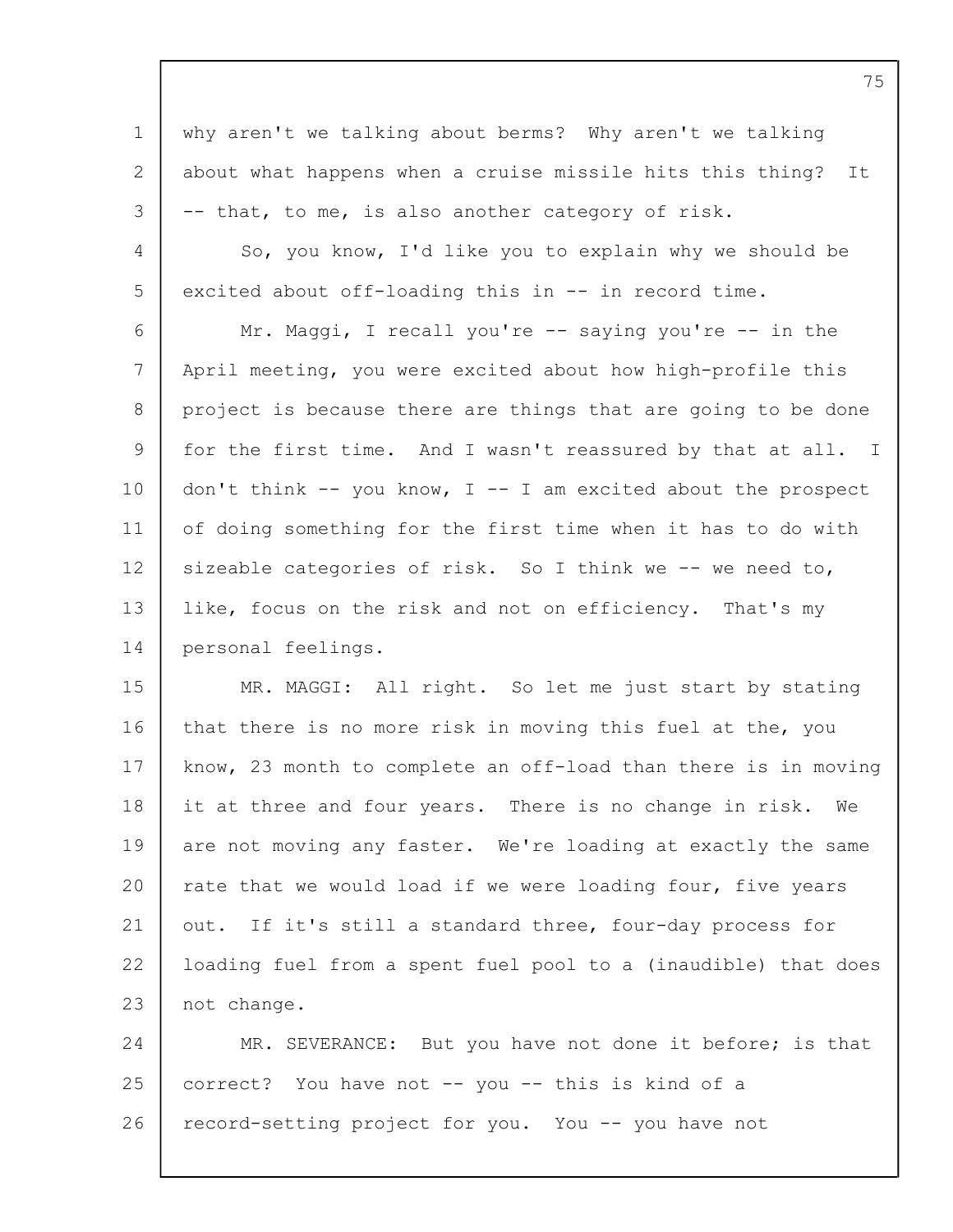1 2 3  $\Delta$ 5 6 7 8 9 10 11 12 13 14 15 16 17 18 19  $20$ 21 22 23 24 25 26 off-loaded this much fuel in such a short period of time before; is that correct? MR. MAGGI: We just off-loaded -- in 20 months, we just off-loaded 30 systems at Duane Arnold. And -- and, again, it did not -- MR. SEVERANCE: Is this one more ambitious or less ambitious than that? MR. MAGGI: It's -- it's the same approach, right? So, it -- it's only the change in technology that allows us - when I say we are more efficient, it only means that we can start earlier, right? That the technology advance allows us to start earlier. It doesn't allow us to go faster. It doesn't allow us to change anything about the loading process. It only allows us to start earlier in the -- the temperature of the fuel is limited by the NRC anyway. MR. SEVERANCE: So what is the risk of leaving it in the pool three-and-a-half years? Why would -- why would it be a higher-risk scenario to leave it in the pool for three and a half years, instead of two and a half years? Explain that to me. MR. MAGGI: Yeah. So I will -- I'll let PG&E answer that in terms of their evaluation of risk. We do know that putting fuel into dry storage on a pad is a safer place for it than to leave it in the pools. MR. SEVERANCE: Is that because of concerns about an aerial attack? What is -- what are the outside risks of it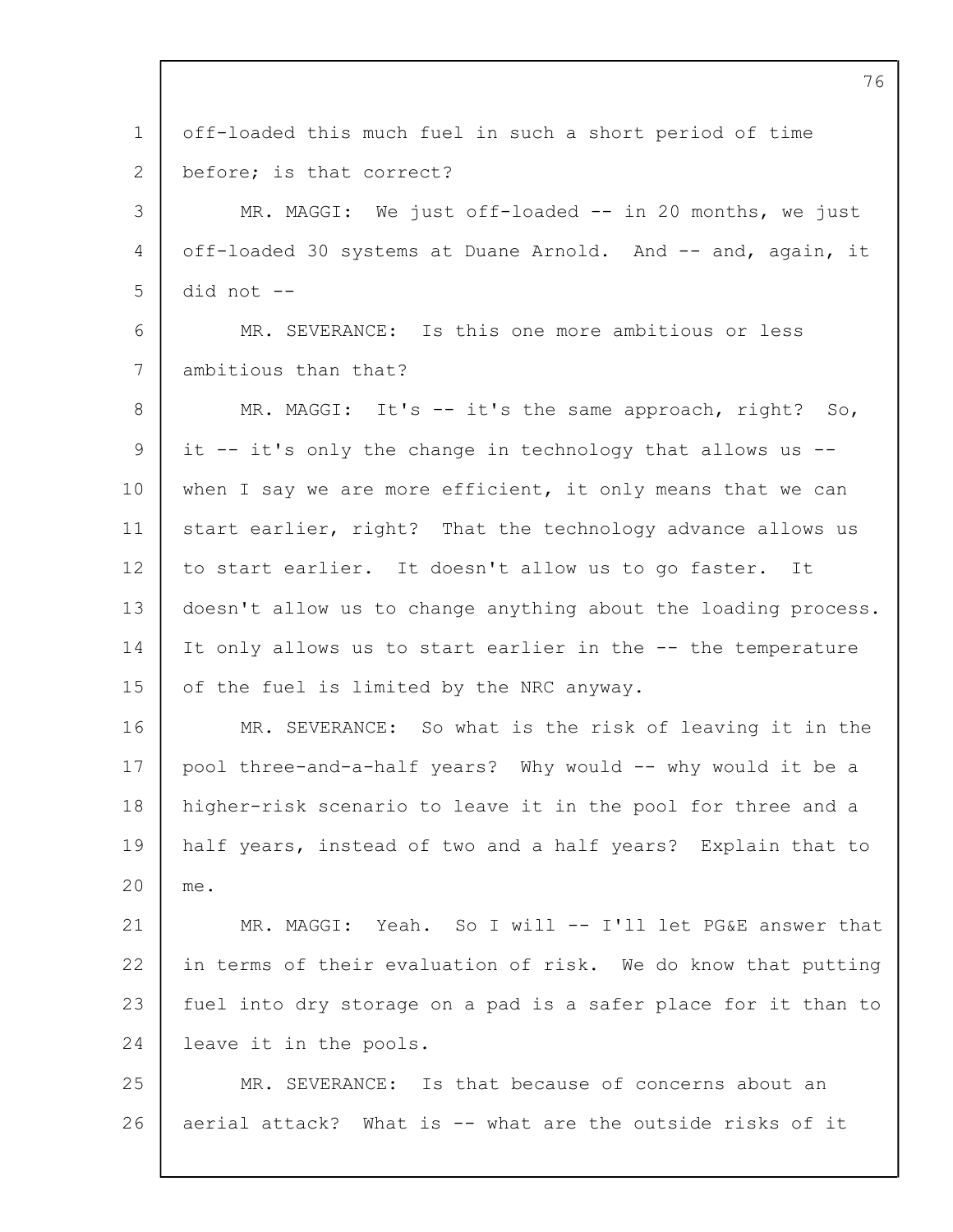|             | 77                                                             |
|-------------|----------------------------------------------------------------|
| $\mathbf 1$ | being $--$                                                     |
| 2           | MR. MAGGI: There is a lot that goes into that, but I           |
| 3           | will let PG&E answer why they chose the schedules.             |
| 4           | MR. SEVERANCE: Thank you.                                      |
| 5           | MR. ANDERS: Excuse me. This is Chuck Anders. Scott             |
| 6           | Lathrup is one of the panel members. He's got his hand up      |
| 7           | right now.                                                     |
| 8           | I also want to point out that we're, basically, at the         |
| 9           | time -- end of the time for this presentation segment. And so  |
| 10          | we do have a 20-minute discussion period after this. So I      |
| 11          | think it's important to address the questions, but, yet, at    |
| 12          | the same time, allow Orano to finish their presentations so we |
| 13          | can have that discussion period afterward.                     |
| 14          | MR. LATHRUP: Chuck, I will be more than willing to delay       |
| 15          | my question until later. I'll be more than happy to delay my   |
| 16          | question until later.                                          |
| 17          | MR. ANDERS: Okay. Thank you, Scott.                            |
| 18          | MR. LATHRUP: Uh-huh. Okay.                                     |
| 19          | MR. NARAYANAN: Just the one topic of the heat load is --       |
| 20          | is that, at least come up on licensees, who is loading systems |
| 21          | at 30 kilowatts. As soon as they knew that this was available  |
| 22          | and they purchase the system, they actually loaded 45, 46      |
| 23          | kilowatts. So we have licensee that upload at higher heat      |
| 24          | load fuel (inaudible) PG&E will be loading. So, I mean,        |
| 25          | obviously, there seems to be an advantage. I think it's an     |
| 26          | oppositional advantage for the plants to preserve their core   |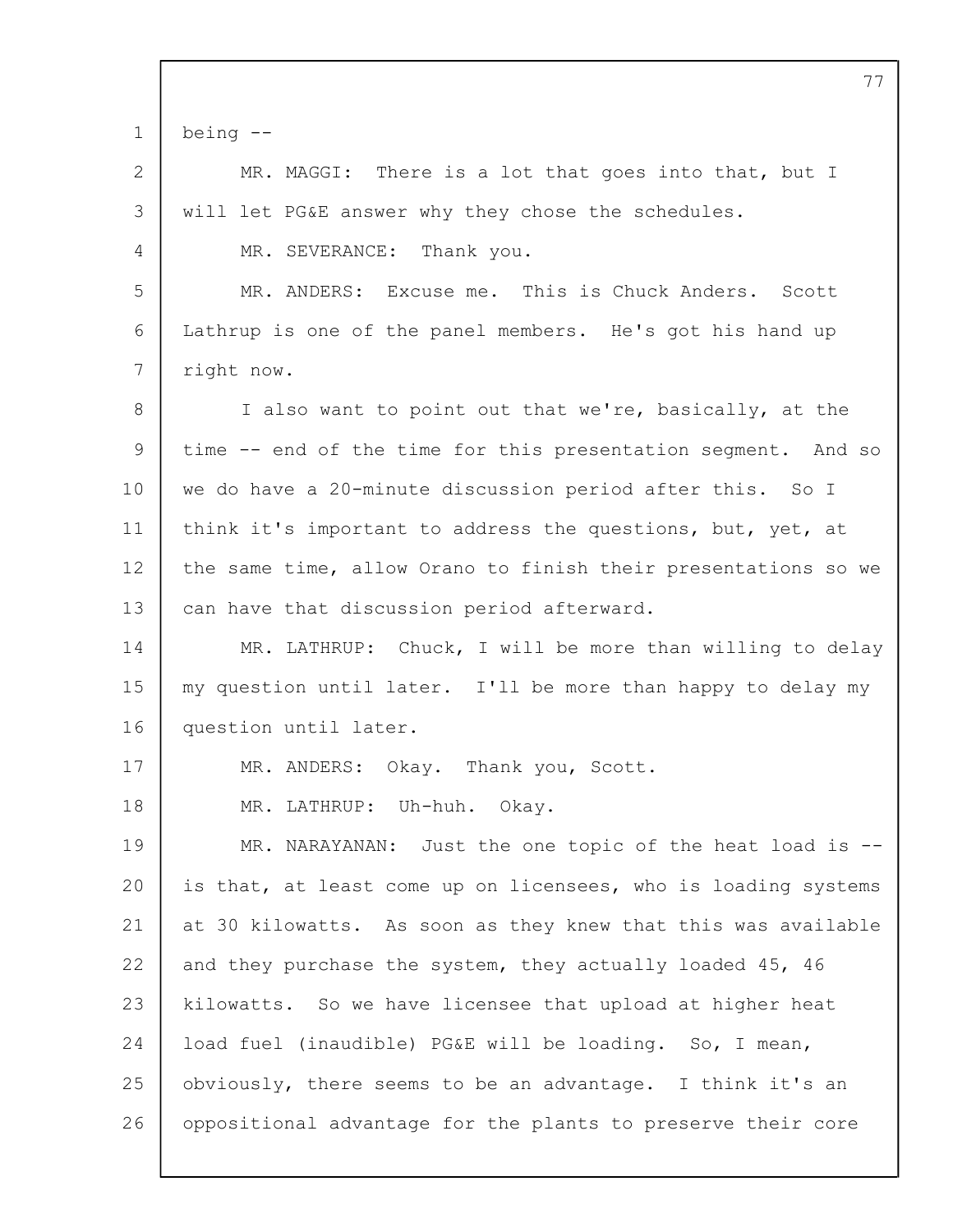1 2 3 fuel that they would really like discharge, take their hotter fuel and pool it into the dry storage. And that seems to - that's what has been happening, at least for us.

4 5 6 7 8 9 10 11 12 13 14 15 16 So, yeah. I also tried -- tried to show you something with respect to how heat is conveyed into the module and, you know. And so, as you can see, this one shows the half model of the canister in the HSM. And the color that you see, in red, is actually -- all of that lines are all represent the velocities of the airflow. You see the red, which means there's a large amount of air coming in through the inlet, which is at the front, and then it goes in about halfway, and then makes a turn  $--$  you know, a 90-degree turn into the passage. And that's where you see the yellow and the green. So that it's likely slowing down. But the key is that, in - they actually have an angle there they distribute and goes all around the DSC.

17 18 19 20 21 22 23 24 25 26 And the DSC. Is loaded in such a way that the PWR fuel and the BWR fuel, the heat generation of the fuel is more centered. So at the center, actually, you'll have a higher heat compared to the ends of the canister, and that's where you see the flow lines, here. You can see the higher velocity is actually around the mid-portion of the canister and the lower velocity is around the outer end of the canister. That explains, to me, that, you know, flow is actually optimized and it's actually cooling the center portion more, so that you have a very good direction of the temperature.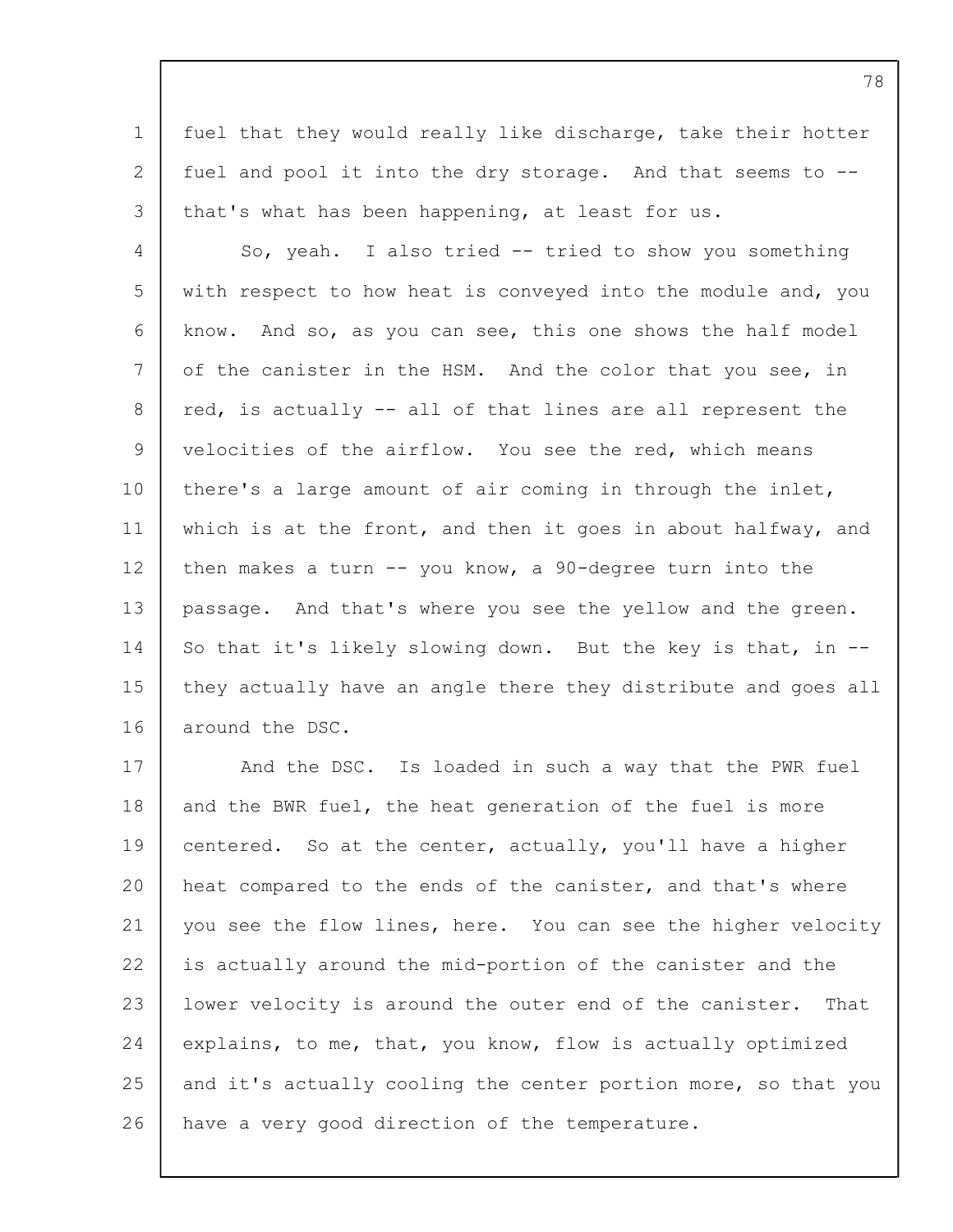| $\mathbf 1$ | And then, of course, as we see the up and you see the          |
|-------------|----------------------------------------------------------------|
| 2           | same thing, the air is actually going up and then making a     |
| 3           | 90-degree turn again, and going back into the -- in the space  |
| 4           | between the modules, into the outlet vent. And again, the      |
| 5           | outlet vent is very small. Even though you see a big           |
| 6           | structure, that big structure is for shielding. The outlet     |
| 7           | vent is only 4-inches wide. And again, you see very high air   |
| 8           | velocity, it goes out, and then comes on both sides of the --  |
| 9           | what you call the vent cap, because the vent cap, clearly, is  |
| 10          | a shielding, both protecting angles, providing shielding. So   |
| 11          | it does provide for the highest amount of heat transfer in any |
| 12          | system.                                                        |
| 13          | I think we have the -- it was. Oh, okay -- it's right on       |
| 14          | the left one.                                                  |
| 15          | So I think the last slide for me is talking about, you         |
| 16          | know, what are the possible of accidents, what kind of -- what |
| 17          | kind of blockage -- I mean, what they assume are accidents.    |
| 18          | One of the things we have to do when we do these safety        |
| 19          | analysis is to populate an accident. One of the accidents is   |
| 20          | actually a complete blockage of the inlet and outlet vents,    |
| 21          | which is very, very difficult under any circumstances. And     |
| 22          | when we do that, we actually calculate the temperature         |
| 23          | increase over a 40-hour duration. And what we've shown that    |
| 24          | on 40 hours, the temperature is still above -- for the         |
| 25          | accident, still much below about 200 to 250 degrees below the  |
| 26          | limits of Farenheit below the temperature limits for           |
|             |                                                                |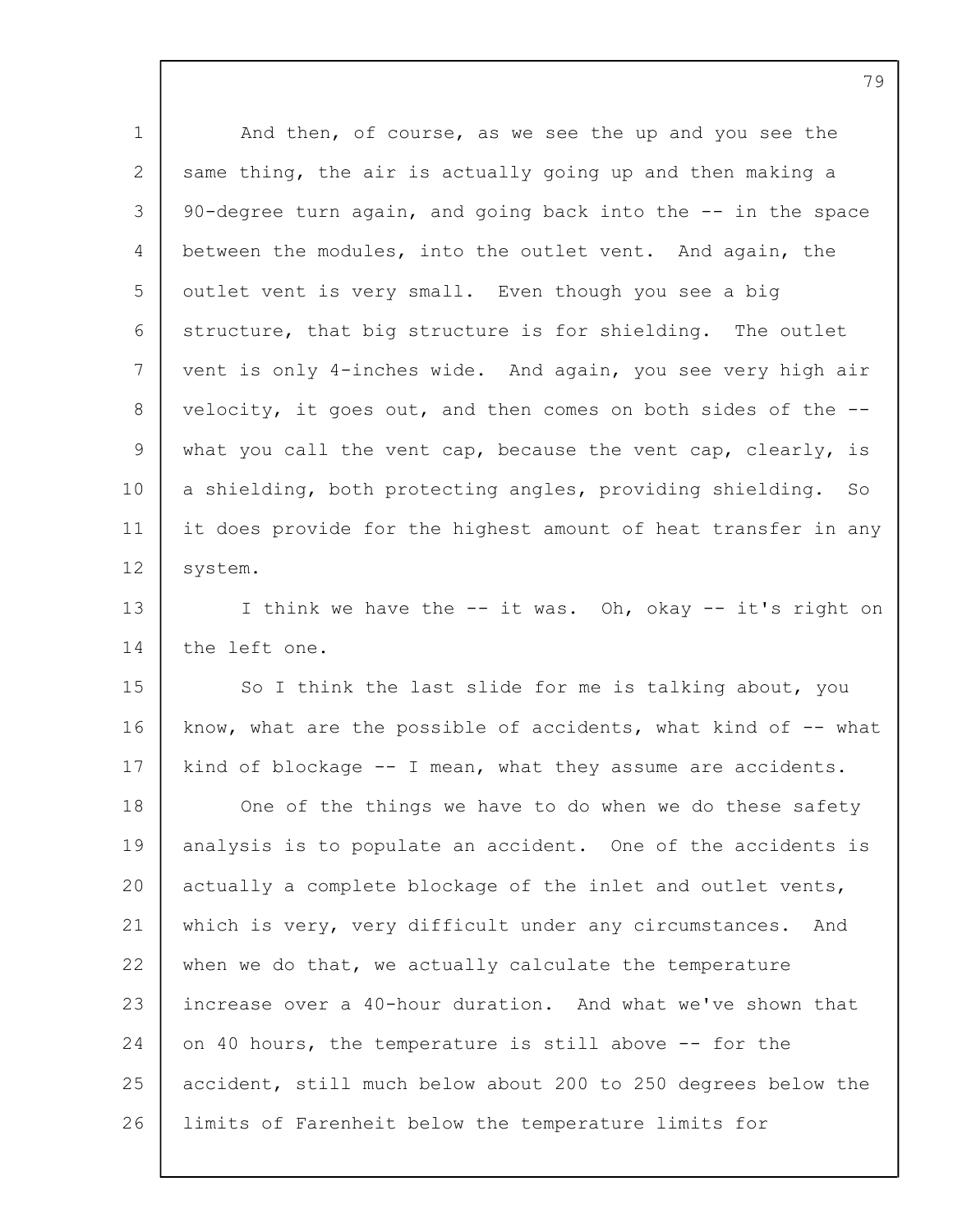1  $\mathcal{P}$ accidents. But we do have a lot of margins and the blockage is assumed to be a 40-hour duration.

3 4 5 6 7 8 And then, to provide the margin, the requirement is to inspect, visually, and remove any blockage, if there is any, every 24 hours. So that's what the licensees have to do to mitigate the impact. We do have a lot of margin built in because the accident duration is 40 hours, while the corrective action, if any, is a 24-hour period.

 $\mathsf{Q}$ 10 11 12 13 14 15 16 And our licensees have done multiple methods. One is, they can actually go around walking once a day and look for blockage, or they can measure the temperatures. There's corrosions in the concrete itself to measure that temperature and correlate it to what's happening. And then, of course, now I've seen our licensees actually having camera systems that look at the vents and they actually have a continuous feed of what's happening.

17 18 19 20 21 So, again, typical accident conditions that we -- that we have also looked at, but not -- not, you know, used as a design basis. It's partial blockage, and that's what may happen during landslides or what we call a smart flood, where just the inlets that are covered.

22 23 24 25 26 Again, because of the whole alarm system and the large alleyway that you see for inlets, you know, a simple method can be used to repair debris, like hosing. But the outer vent is still available -- you have a partial blockage for the seven considerations, the outlet vent is sufficient to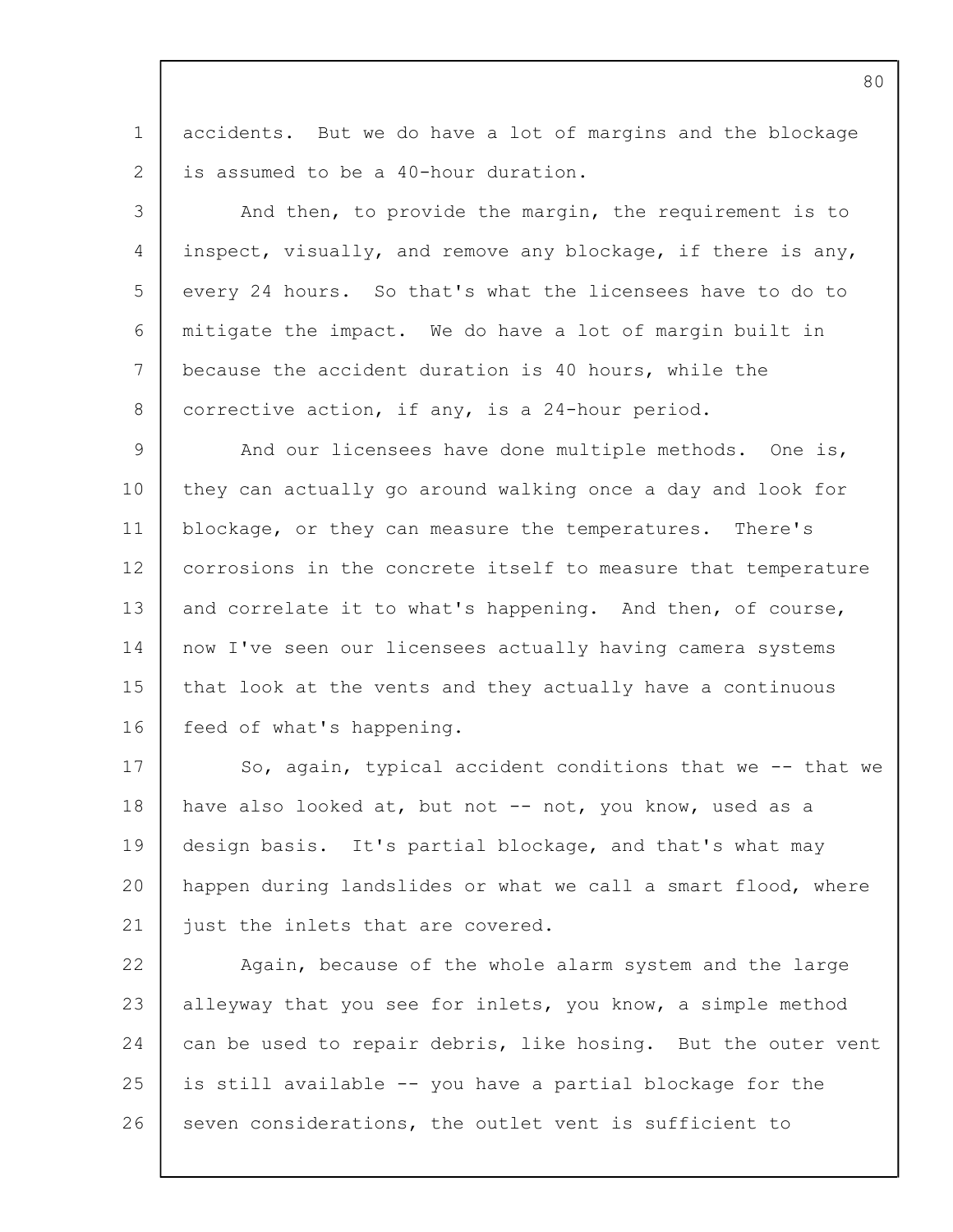1 2 3  $\Delta$ 5 6 7 8 9 10 11 12 13 14 15 16 17 18 19 20 21 22 23 24 25 26 maintain the cooling that's needed. And especially, the partial blockage is due to flooding and the water actually - the steaming of the water actually provides for a much better heat transfer. So in many cases populated, vents of higher temperature or temperature increase, the system, actually, is capable of maintaining the safety. With that, I don't know what the --MR. MAGGI: Yeah. Yeah, the other one. There were 50 systems installed at SONGS. This is a back-to-back array, similar to what will be installed at Diablo Canyon. And these -- these HSMs are tied together with the seismic rods, same as will be done at Diablo Canyon. Are these the -- the ones up top? Right here? Yeah, okay. All right. So you can actually see this is a good profile view. You can see how thick that roof is. So this is actually a video about the aging manager, the inspection that was done at SONGS. They produced this video, we'll -- we'll provide a link for it. You'll be able to view that and get their -- their commentary along the way. But you will be able to see some features that we've talked about more clearly in the video as we progress through here. So that's the -- the vent with a bird screen over it, for obvious reasons: There would be a nice, warm place in there for wildlife if you didn't put the screens on it. That's Alan Williams from SONGS, discussing just why they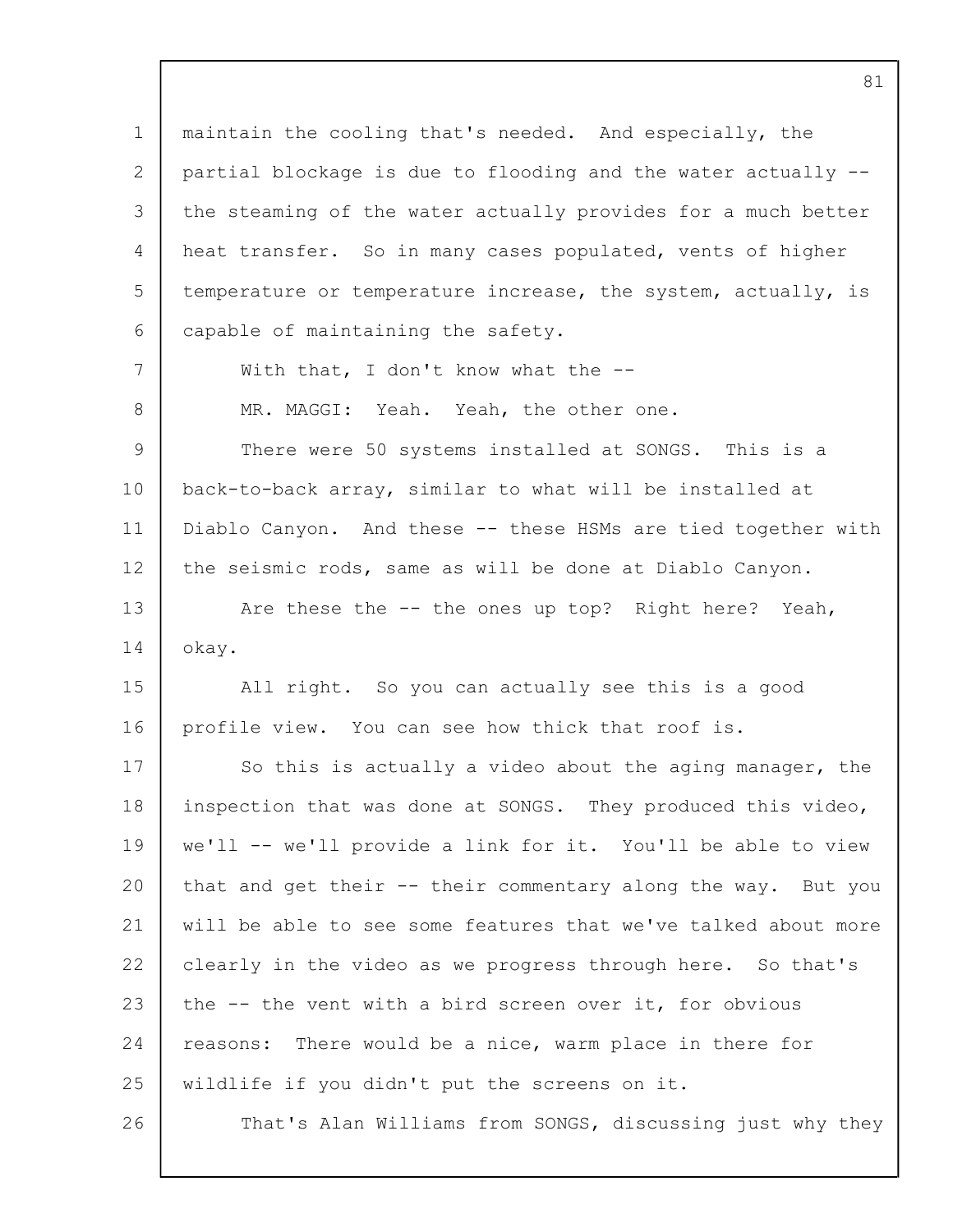1 2 3 4 5 chose the -- the canisters they chose to inspect, which were the oldest and coldest canisters on the pad. They are most susceptible to the potential for any kind of corrosion because of the ability to condensate water out of the air to potentially mix with salts.

6 7 8 9 10 11 12 13 14 15 16 17 18 19  $20$ 21 22 23 24 25 26 So in order to do inspections, we send three separate robots into that vent. I believe that's what they're talking about now. So they have a delivery system, which is, you know, the -- the bigger piece of this. And then the actual inspection and crawler is this little robot here that is actually set onto the side of the canister. And that is the suction crawler with dust on it from the actual inspection. Multiple V.P. one-level cameras. This is actually the surface of it -- the canister being inspected. And this is like the dust you would have on top of your dresser. It just looks so much bigger under the magnification of these camera systems. And so, obviously, would be much better with their narration. I want to see if there is one more view going under the can here. I think we'll just stop this one. Any questions about the  $--$  the process of the aging manager piece? UNIDENTIFIED SPEAKER: Is it only cameras, or do you have other types of sensors on that? MR. MAGGI: Yes. And -- oops. Oh, I'll leave. So as -- as I presented last time, we do have the capability to fully inspect our canisters with volumetric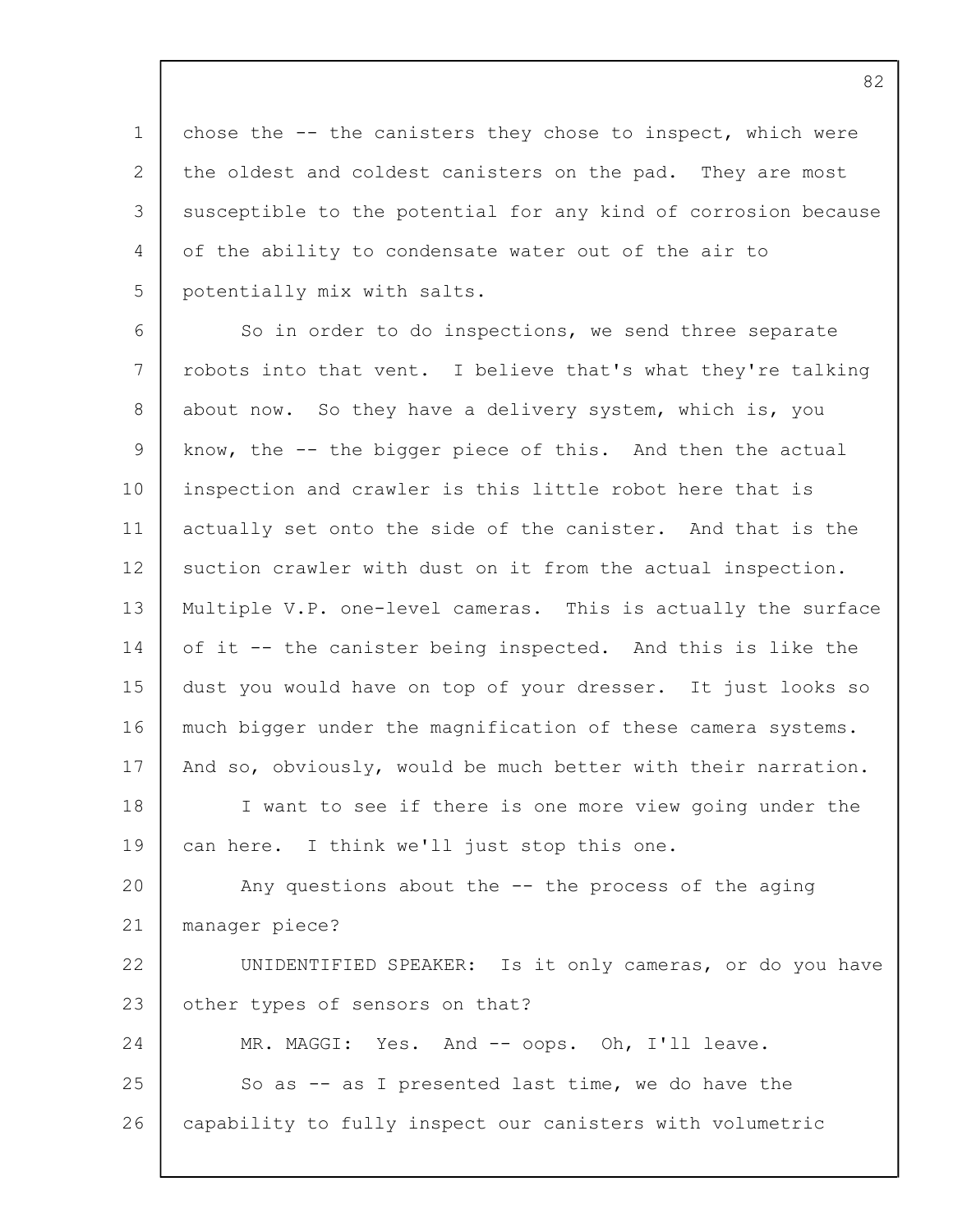1 2 current UT, enhanced visuals, and we have the ability to do the cold-spray patch for mitigating corrosion.

3  $\Delta$ 5 6 7 8 9 10 11 12 13 14 15 16 17 18 19 20 In the event that you found very severe corrosion, which, of course, to date, we have not found any corrosion on our canister systems. So -- but we do have the system ready. It was ready for the SONGS' work, just in case, because it is a marine environment. So that was basically a requirement by the site or a commitment by the site for the Coastal Commission to have that ready. And so that was deployed - deployable if it would have been needed. But we'll get you the link to this video. It's -- it's worth watching. All right. So I think we're just about there. Yeah, we're there. Again, you know, we have performed four of these off-loads. No safety issues, no regulatory issues, on budget. On schedule, under dose. And I will point out that this - this is no riskier than any normal loading campaign that we perform, whether it's like the Saint Lucie Campaign we just finished last week, where we loaded 12 systems, you know, or

21 22 23 24 25 26 doing Arnold, 30 systems or, you know, here, where we'll load 69 systems with fuel. The risk -- risk does not change in the off-load versus a standard campaign, which we perform six or eight times a year, every year, and we have not had any -- any incidents. And there are about 1,200 of these systems currently loaded in the U.S.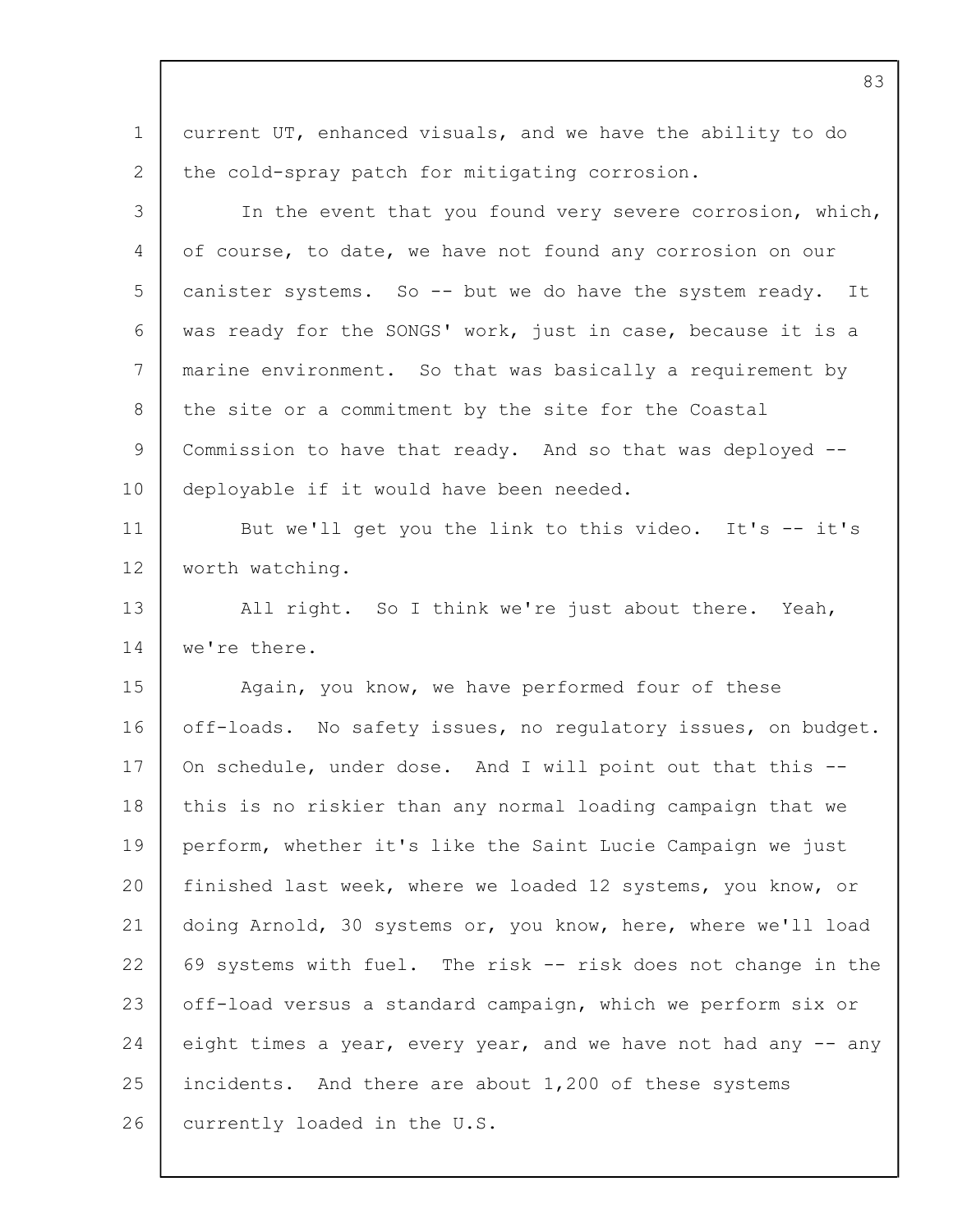|                 | 84                                                             |
|-----------------|----------------------------------------------------------------|
| $\mathbf 1$     | So that -- I think that's the end of our remarks. Thank        |
| 2               | you.                                                           |
| 3               | MR. ANDERS: Great. Thank you very much. Let's take a           |
| 4               | few minutes for questions.                                     |
| 5               | Scott, you had your hand up earlier. You want to ask the       |
| 6               | first question?                                                |
| 7               | MR. LATHRUP: Yes. My question is going to relate to the        |
| 8               | pending licensing of the amendments, I guess, that are going   |
| 9               | to be taking place.                                            |
| 10 <sub>o</sub> | If you go back to slide number 7, where it has a               |
| 11              | cross-section or a cut-out of a canister. I thought I heard    |
| 12              | you say that the basket itself has to have some kind of a      |
| 13              | modification.                                                  |
| 14              | And then if you go to, also, another slide that -- if you      |
| 15              | look at slide number $7$ , I -- I thought I heard you say that |
| 16              | the actual basket needs to have a modification done to it, as  |
| 17              | far as part of the pending license.                            |
| 18              | MR. NARAYANAN: Yeah. Yeah. Let me clarify that. I              |
| 19              | think what -- what I said was, the basket aluminum plate will  |
| 20              | BE anodized. So that'S a specification, and we have done that  |
| 21              | in the past and we've actually analyzed our poison before. So  |
| 22              | there is going to be no change. It's just a specification of   |
| 23              | the material. It will be anodized aluminum.                    |
| 24              | MR. LATHRUP: Okay. So basically, then, there doesn't           |
| 25              | need to be any modifications of the cask then?                 |
| 26              | No. No. Yeah. They just procure the<br>MR. NARAYANAN:          |
|                 |                                                                |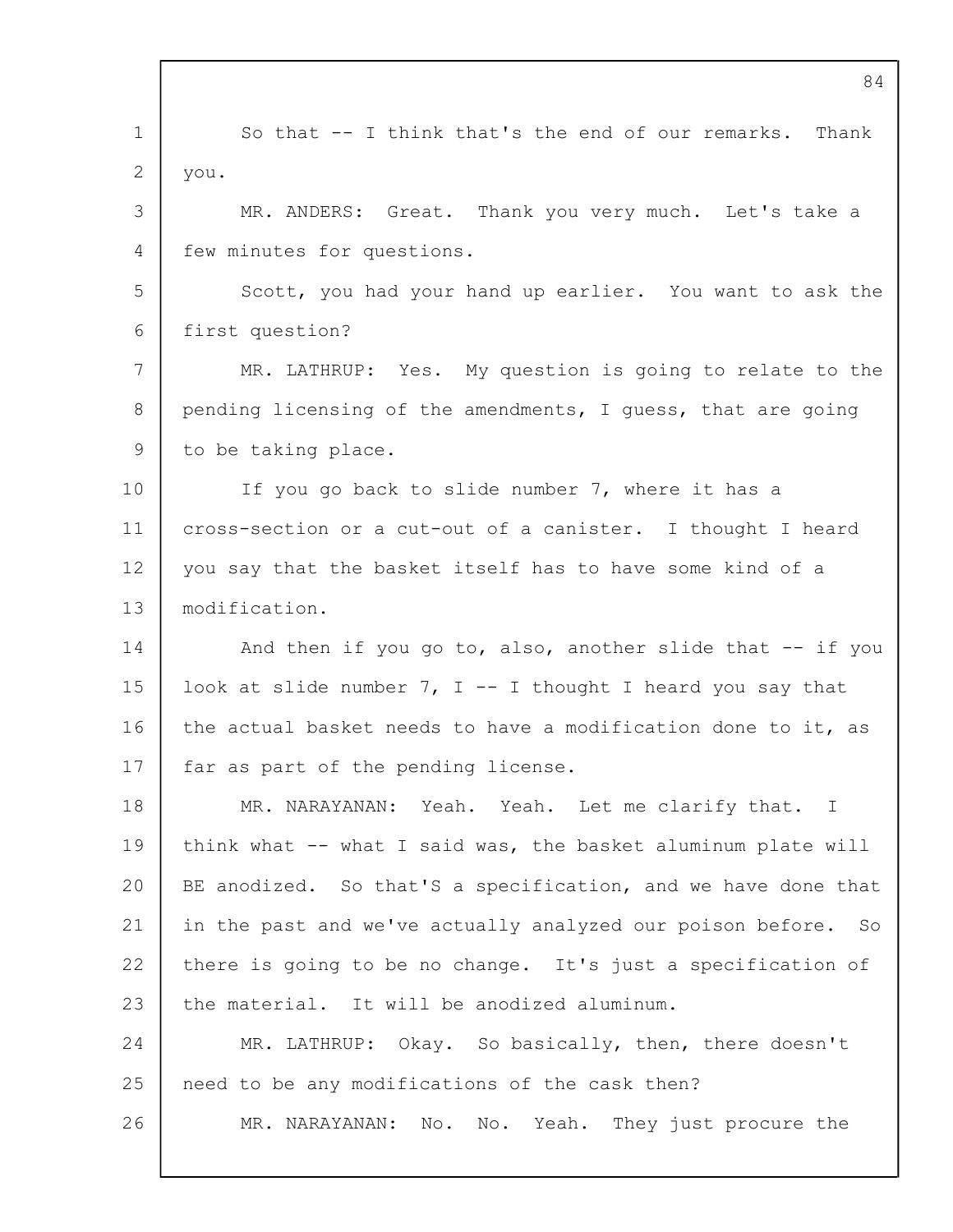1 aluminum -- the anodized aluminum.

| 2  | MR. LATHRUP: All right. That's -- that's fine. And             |
|----|----------------------------------------------------------------|
| 3  | then if you slide on to another one, where it talks about the  |
|    |                                                                |
| 4  | EOS. Again, part of the, I want to say approval, this unit is  |
| 5  | not going to have any modifications done to it specifically    |
| 6  | towards Diablo Canyon?                                         |
| 7  | MR. NARAYANAN: Yeah, that is correct. The -- the               |
| 8  | system, you know, when -- when I say these amendments, they -- |
| 9  | you know, we call them content amendments. That means we just  |
| 10 | -- we just change the characteristics of fuel that will be     |
| 11 | loaded and not the design of the system.                       |
| 12 | MR. LATHRUP: Okay. And then, also, $I - - I - -$ as far as     |
| 13 | Amendment Number 3, you're talking about the loading of that   |
| 14 | canister. The new layout of that loading is something that     |
| 15 | the NRC has to approve for Diablo; is that correct?            |
| 16 | MR. NARAYANAN: That is correct. So for Amendment 4, we         |
| 17 | will $-$ we will come up with one or two loading patterns,     |
| 18 | which $--$                                                     |
| 19 | MR. LATHRUP: Uh-huh.                                           |
| 20 | MR. NARAYANAN: -- which will be subject to NRC approval.       |
| 21 | And the goal, again, is to be so clever that, in the future,   |
| 22 | there is no need for additional, that we've actually found the |
| 23 | two perfect ones. That's what we think we did it for the BWR   |
| 24 | and we hope that we can do that for the PWR, as well.          |
| 25 | MR. LATHRUP: And that -- and then for the transfer of          |
| 26 | the cask up to the new (inaudible), does that transfer process |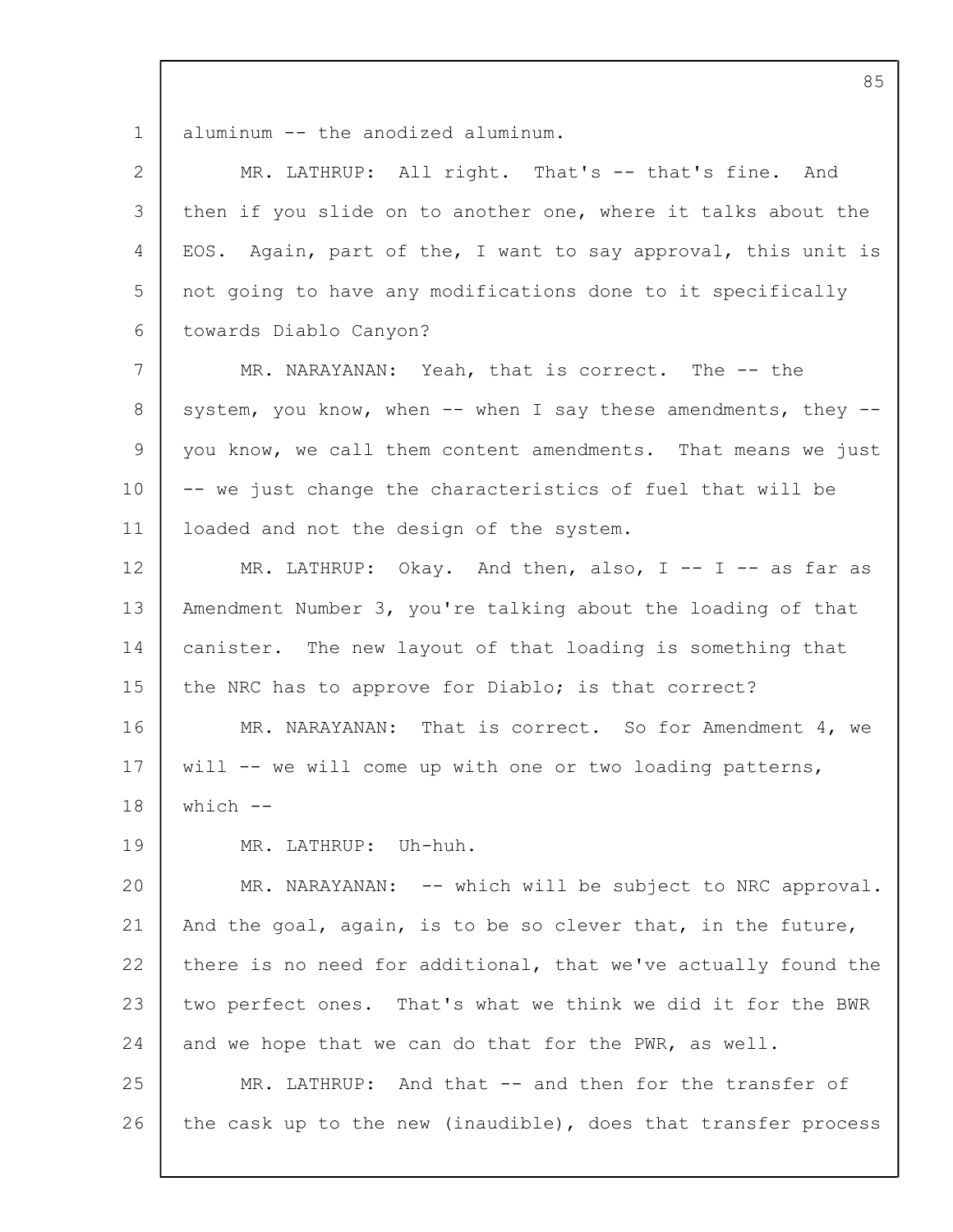1  $\mathfrak{D}$ 3  $\Delta$ 5 6 7 8 9 10 11 12 13 14 15 16 17 18 19 20 21 22 23 24 25 26 have to be approved by the NRC based on the -- the higher level? MR. NARAYANAN: No. So the -- the transfer and the horizontal -- all of the designs and the operations are bounded by the 50 kilowatt heat load that was approved by the Amendment Zero. So there should be no changes to any of the -- any of the parameters. MR. LATHRUP: Then, just for clarification for everyone, as far as the risk, I'm going to say loading -- I mean, doing the loading two years versus four, are you saying that it doesn't matter what the heat load is, the risk is the same? Is that what you are trying to say? MR. NARAYANAN: So if you have an index of comparison being that it is safe, and it is safe with the margin, anything that's, you know, below, that's not considered a risk. It's just considered okay, am I -- am I, you know, 100 degrees below the margin, or am I 50 degrees below the limit? But what -- your limit is already safe. So it's -- it's the dry-storage systems in general. NRC has published several studies, and one of them was a few years ago, that they - they actually had a risk significance to it and it's considered to be very, very, very low-risk -- MR. LATHRUP: I understand that you're talking about a range. But again, I think, for just the layperson, you know, when you talk about numbers being very high, and then after two years, they drop off a lot, it just seems like they're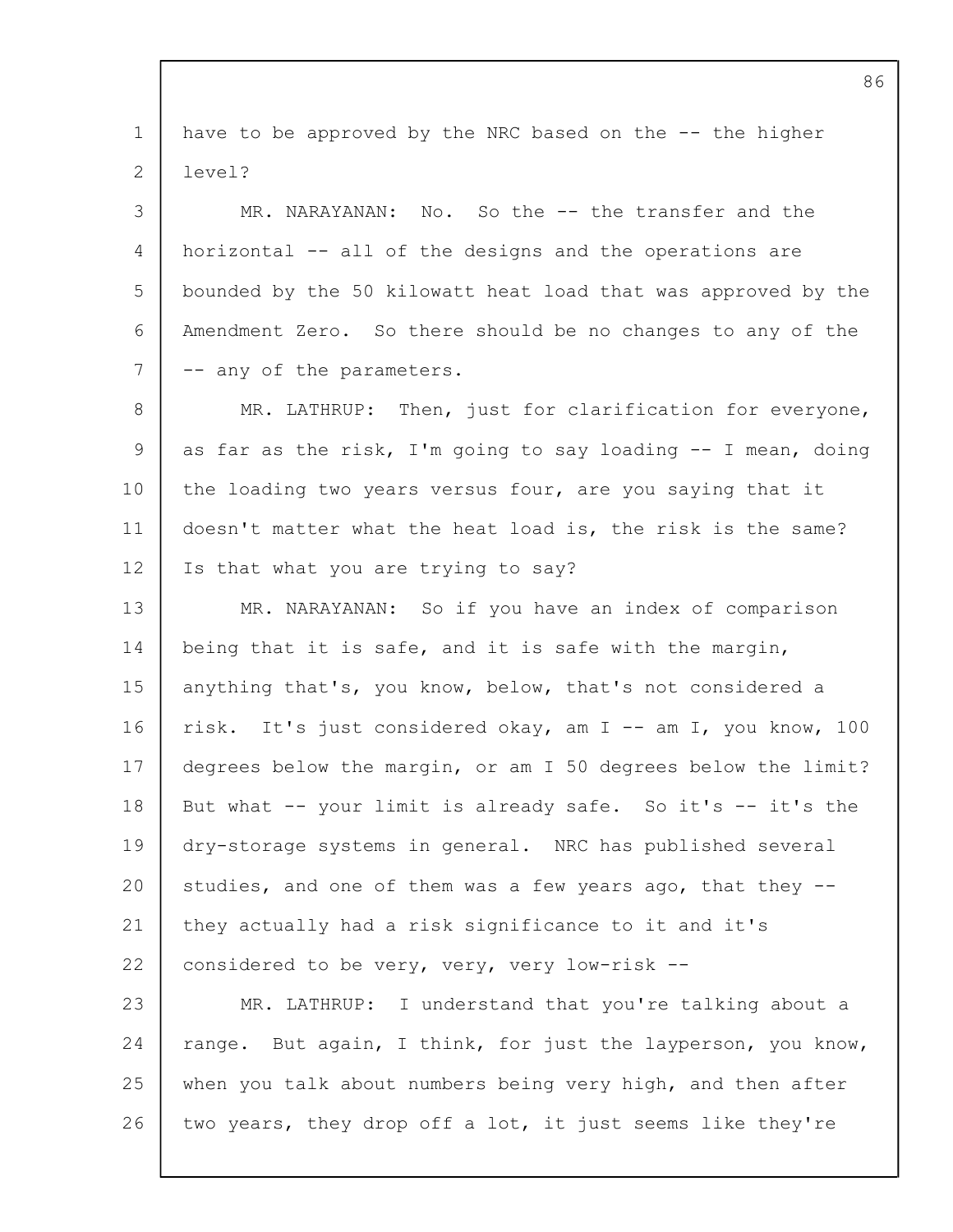| 1  | going to be at a higher risk to move a -- a hotter fuel. It    |
|----|----------------------------------------------------------------|
| 2  | just seems like the normal. So, what I think you're saying is  |
| 3  | that you're really dealing with a range, and within that       |
| 4  | range, your process is, there is no risk difference, I think   |
| 5  | is what you are saying.                                        |
| 6  | MR. NARAYANAN: That is correct.                                |
| 7  | MR. LATHRUP: Thank you.                                        |
| 8  | MR. ANDERS: Great. Thank you, Scott.                           |
| 9  | We have David and then Mariam.                                 |
| 10 | MR. BALDWIN: Okay. Are the modules constructed on site?        |
| 11 | I heard you say the canisters are constructed at your facility |
| 12 | in North Carolina, I believe.                                  |
| 13 | MR. MAGGI: Yeah. So currently, the plan is that the            |
| 14 | modules will be constructed on -- on site, here.               |
| 15 | MR. BALDWIN: Okay. And how long is that process from           |
| 16 | start to finish, from when they begin construction? Are they   |
| 17 | -- are they brought in or are they poured?                     |
| 18 | MR. MAGGI: No. It's -- they're poured.                         |
| 19 | MR. BALDWIN: Okay.                                             |
| 20 | MR. MAGGI: So we'll have forms here. We'll have the            |
| 21 | rebar, obviously, delivered, and then we'll work with local    |
| 22 | contractors on the -- the concrete specs. We've already        |
| 23 | talked to several who are able to give us the specific         |
| 24 | concrete that we need. It will be about a year to build those  |
| 25 | from start to finish.                                          |
| 26 | MR. BALDWIN: Okay. One of the reasons I ask that, is           |
|    |                                                                |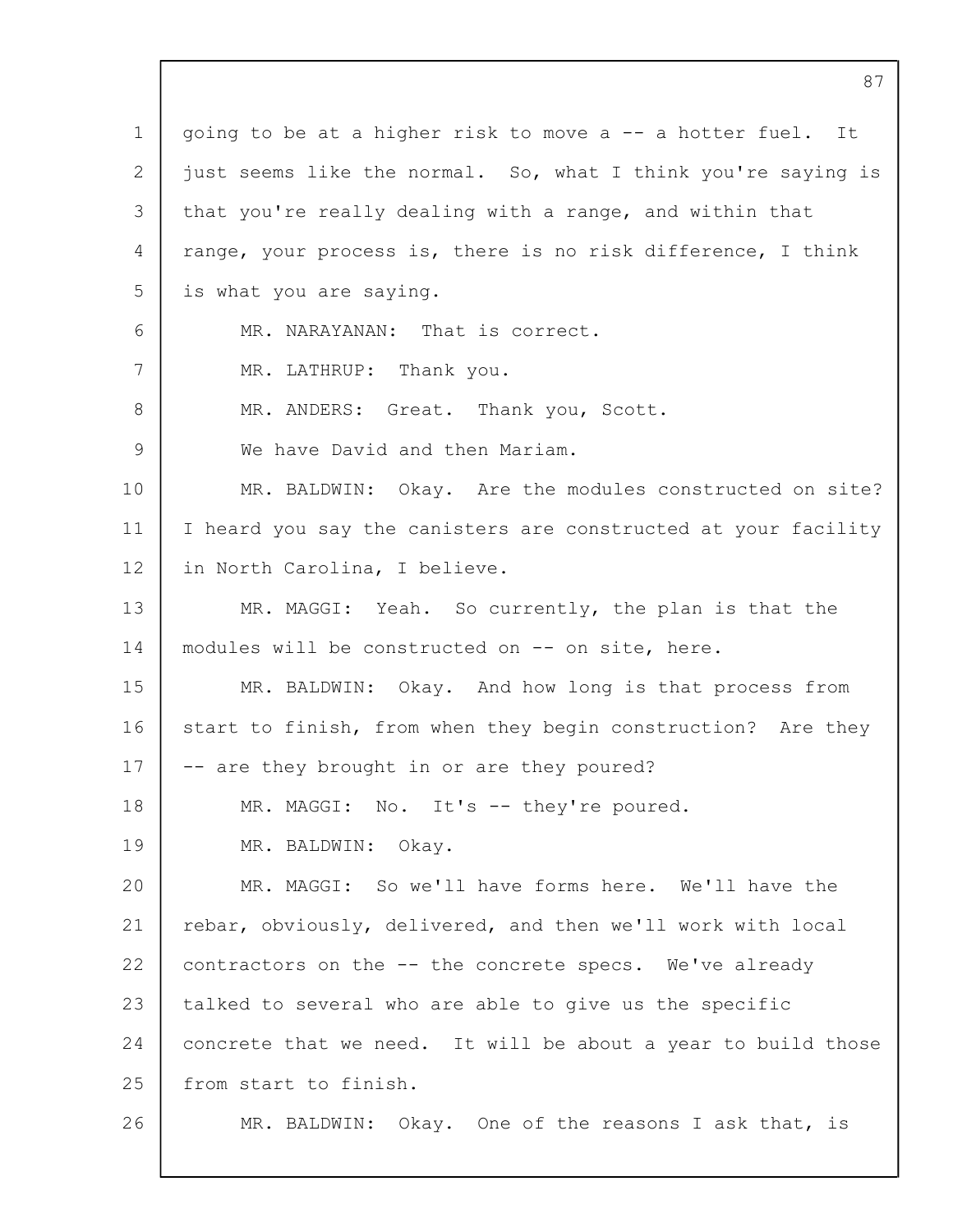| 88                                                           |
|--------------------------------------------------------------|
| because the panel determined in its outreach that -- and     |
| actually memorialized in its vision document, the importance |
| of a local hire and that's done through project-labor        |
| agreements.                                                  |
| Have you guys worked under project-labor agreements in       |
| other areas?                                                 |
| MR. MAGGI: We absolutely have, yeah.                         |
| Okay. And you intend to work on one here<br>MR. BALDWIN:     |
| -- under one here?                                           |
| MR. MAGGI: I'm not sure that the plan here, if it's          |
| going to be union labor or not. We have to -- we have to,    |
| obviously, meet the California requirements for prevailing   |
| wage, but I don't know that we established an agreement yet  |
| with any suppliers.                                          |
| MR. BALDWIN: So, do you intend to enter into                 |
| negotiations with the building trades for a local hire       |
| agreement?                                                   |
| MR. MAGGI: I believe that is the plan.                       |
| MR. BALDWIN: Okay. I would encourage you to do that. I       |
| don't know that you're mandated under prevailing wage,       |
| necessarily. But -- or I don't know, maybe you are.          |
| Certainly. But, yeah. I would certainly encourage that. And  |
| it's also the wishes of this panel that that be done - to    |
| ensure the local hire.                                       |
| MR. MAGGI: Understood.                                       |
| MR. BALDWIN: So you mentioned the timeline of                |
|                                                              |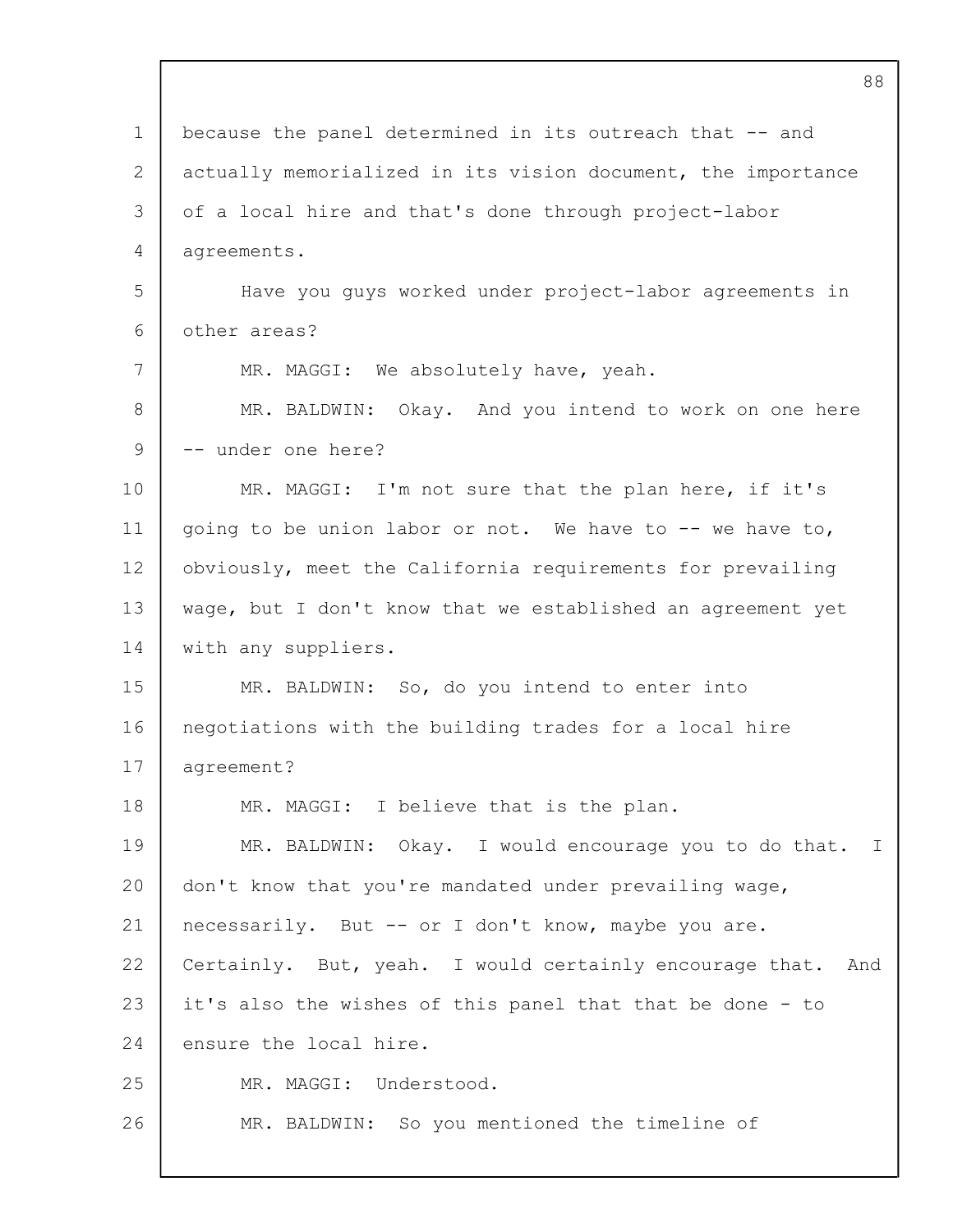| $\mathbf 1$ | construction. What about, how many - how many craft do you    |
|-------------|---------------------------------------------------------------|
| 2           | think it would take to construct the new facility?            |
| 3           | MR. MAGGI: I will get back to you with that.                  |
| 4           | MR. BALDWIN: Okay.                                            |
| 5           | MR. MAGGI: We have low boards -- we have low boards that      |
| 6           | went into all the pricing and $-$ and the assumptions, I just |
| 7           | don't have that and I don't want to be inaccurate in my --    |
| 8           | MR. BALDWIN: Okay.                                            |
| 9           | MR. MAGGI: -- reply.                                          |
| 10          | MR. BALDWIN: And then, could you just, really briefly --      |
| 11          | mainly for the folks at home, I think. But there was a lot of |
| 12          | information here. But could you just provide, in a very short |
| 13          | summary, in laymen's terms, what happens with the new system? |
| 14          | What's happen -- what happens in the interim between the      |
| 15          | existing system, HOLTEC system, I think, and then -- and then |
| 16          | as we move into your system, and how are the casks loaded or  |
| 17          | off-loaded, is there a -- is there a break in that time, and  |
| 18          | when will that start again, and what should the public expect |
| 19          | on the loading campaigns from now until, I guess, it would be |
| 20          | like '26 or '27 before you would actually start loading into  |
| 21          | the new system; is that right?                                |
| 22          | MR. MAGGI: Yeah, right. Right now, there would be no          |
| 23          | plan. If -- if decommissioning goes forward as planed,        |
| 24          | there's no need to off-load anymore fuel with the current     |
| 25          | system.                                                       |
| 26          | MR. BALDWIN:<br>Okay.                                         |
|             |                                                               |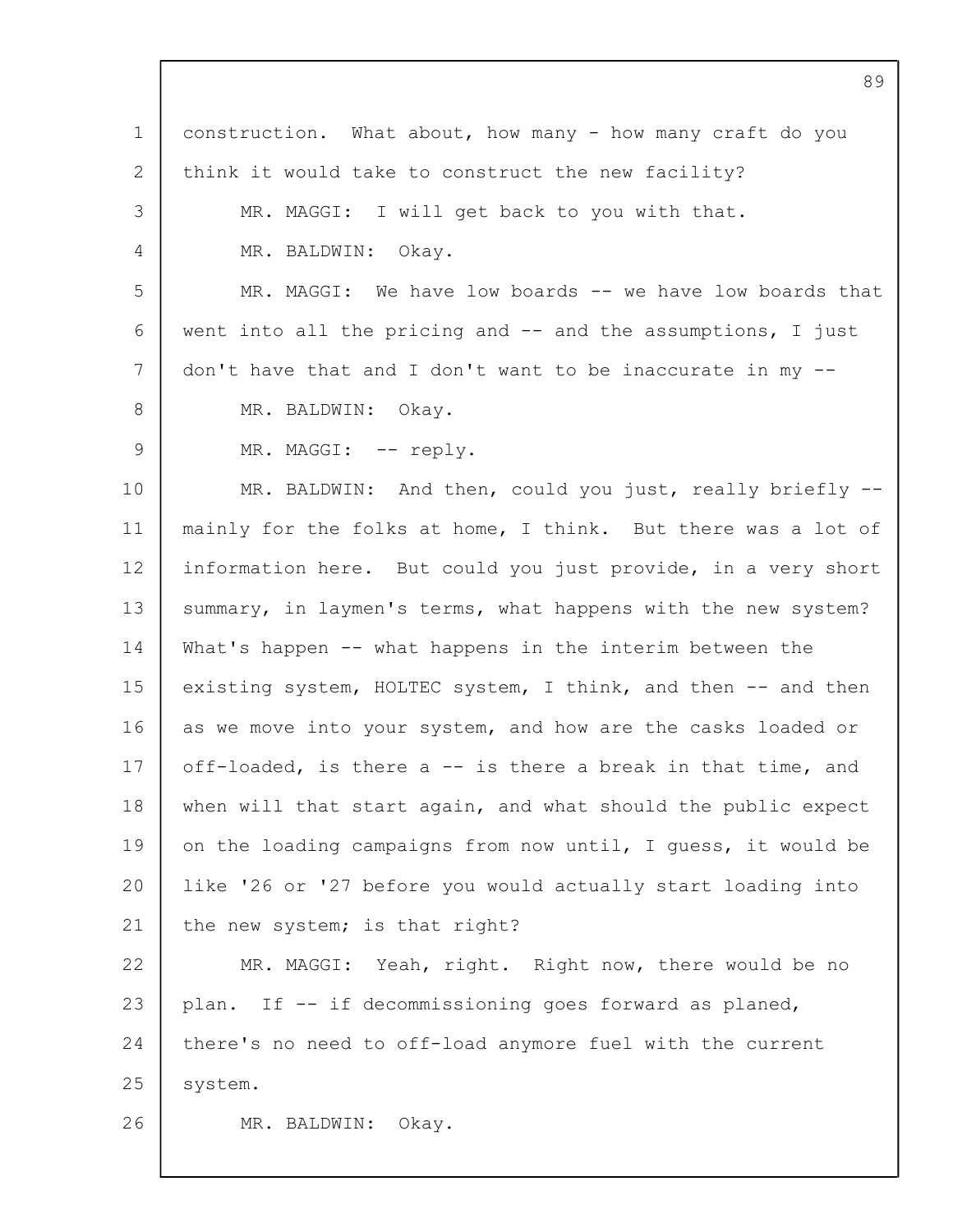|                 | 90                                                            |
|-----------------|---------------------------------------------------------------|
| $\mathbf 1$     | MR. MAGGI: All right. So, the next -- next off-load           |
| 2               | would start on our system.                                    |
| 3               | MR. BALDWIN: Okay. Thank you.                                 |
| 4               | MR. ANDERS: Thank you, David.                                 |
| 5               | Miriam. And then Scott, again, has another question.          |
| 6               | MS. SHAH: Okay. I just -- thank you for the                   |
| $7\phantom{.0}$ | explanations. I just had a couple questions. These are        |
| 8               | things that people bring to me in the public. So I really     |
| 9               | appreciated your explanation on seismic activity, because I   |
| 10              | know a lot of people worry about that with earthquakes. And   |
| 11              | so I just wanted to make sure I'm explaining it to people     |
| 12              | right in -- in laymen's terms, that -- so, these are laid on  |
| 13              | their side, which is less risk, and, also, they could move a  |
| 14              | bit with seismic activity.                                    |
| 15              | What Richter scale are you prepared for? Like, Fukushima      |
| 16              | was a 9.0. I mean, what -- how do you feel?                   |
| 17              | MR. NARAYANAN: No. I don't know what the Richter scale,       |
| 18              | but we're looking at the site-specific max of 0.85 G. And     |
| 19              | just to show that our systems that we deployed at SONGS are   |
| 20              | 1.25, 1.5 G. So, it's $--$ it's a significant $--$ it's lower |
| 21              | than -- much lower than -- and I can try to get a Richter     |
| 22              | scale conversion. That's --                                   |
| 23              | MS. SHAH: It would just be good to know because I know        |
| 24              | that's what so many people worry about.                       |
| 25              | MR. NARAYANAN:<br>Sure.                                       |
| 26              | MR. MAGGI: I'm not sure it's convertible. (Inaudible)         |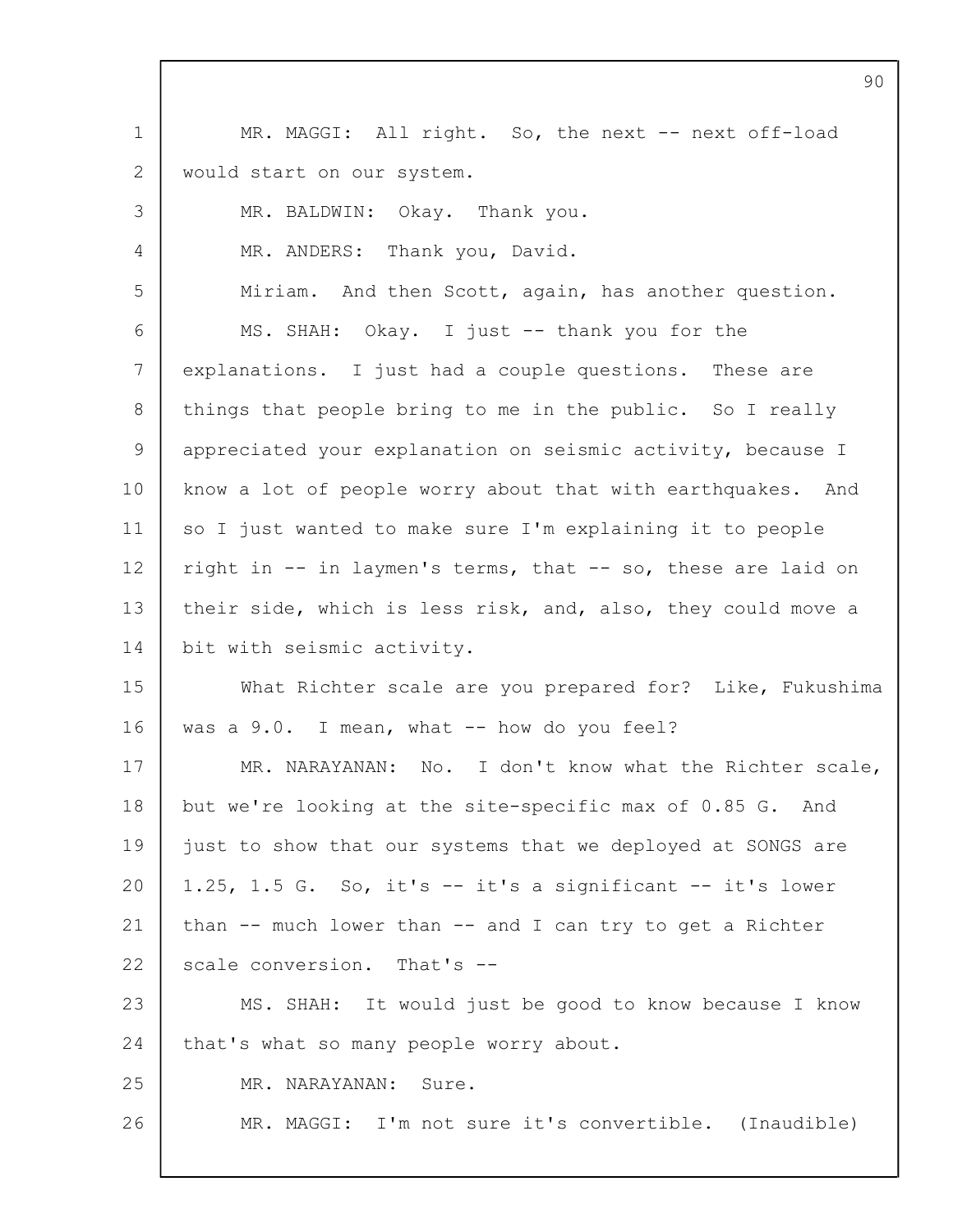1 2 3  $\Delta$ 5 6 7 8  $\mathsf{Q}$ 10 11 12 13 14 15 16 17 18 19  $20$ 21 22 23 24 25 26 about ground acceleration, you can have a 9.0. But where did it happen and what's the actual -- MR. NARAYANAN: Epicenter. MR. MAGGI: Yeah. What's the epicenter? What is the ground doing? MR. NARAYANAN: Right. MR. MAGGI: And that's what we have to analyze, is what the ground does. MS. SHAH: Okay. Just -- MR. NARAYANAN: We can still figure it out. You know, I can't promise I can give you -- MS. SHAH: Yeah, I know. I see what you are saying, because whether it's centered in (inaudible) or it's centered in L.A., it's just something people do worry about here. The other thing -- I appreciated the explanation on the half life. Because one thing that people say to me is, oh, sure, you know, everyone's going to be really careful and really concerned the first 20 years, but then, like, what about 100 years from now? So, what you're saying is, you know, within 20 years it's already cooled halfway. What does it look like in 100 years? MR. MAGGI: No. Not a lot -- not much different. MR. NARAYANAN: Yeah. There are certain (inaudible) that have -- that, you know, hang on for a while. But when you -compared to when you discharge, it's a fraction. MS. SHAH: Okay.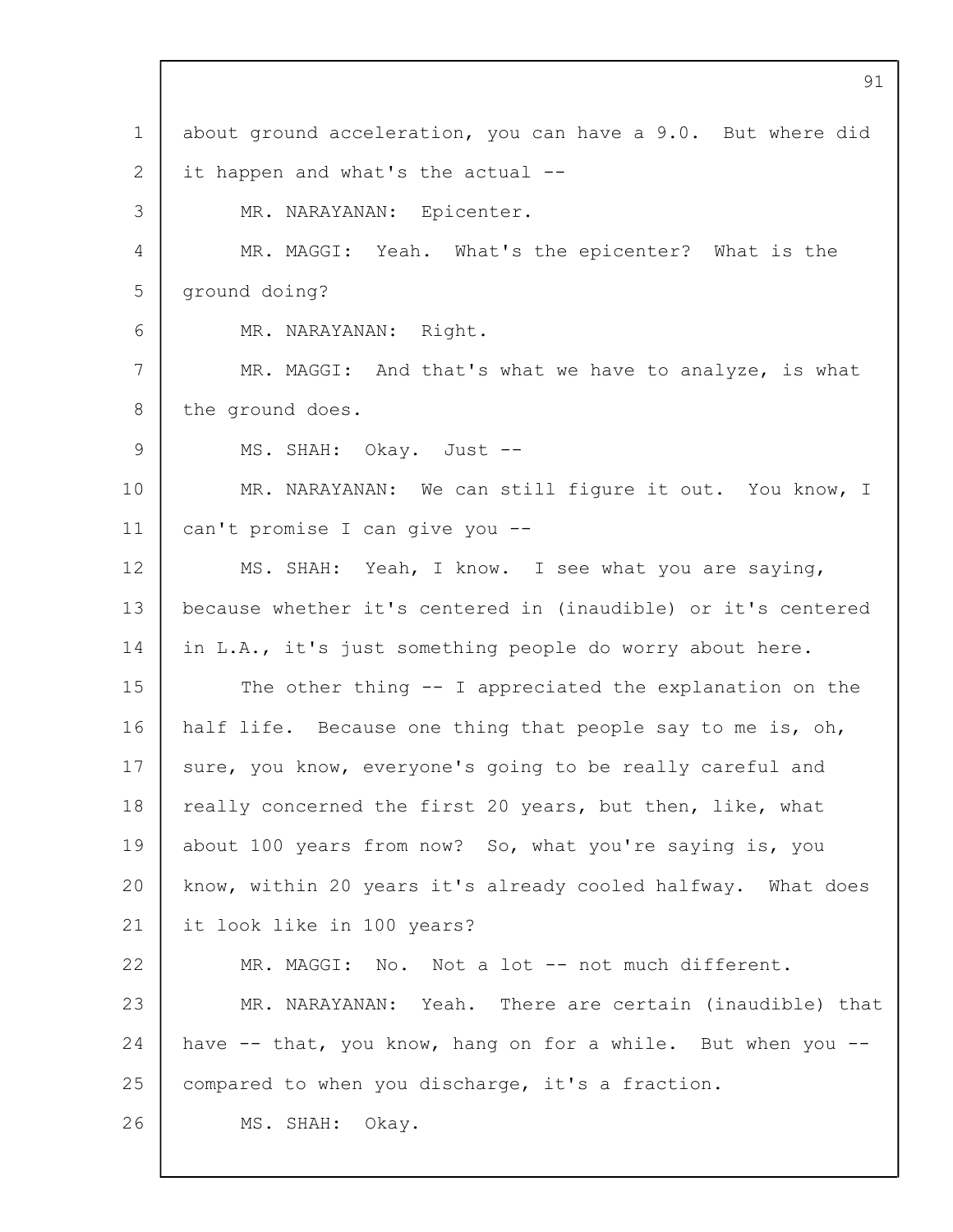1 2 3  $\Delta$ 5 6 7 8 9 10 11 12 13 14 15 16 17 18 19 20 21 22 23 24 25 26 MR. NARAYANAN: And 20 years is a reasonable number. So 100 years is five times. MS. SHAH: Uh-huh. MR. MAGGI: But it's still pretty long. MR. NARAYANAN: Yeah. Yeah. It's -- yeah. Yeah. MS. SHAH: Yeah. I was hoping you would say nothing. So, that's why I was asking. MR. NARAYANAN: You can still not touch it. MS. SHAH: Right. You see, that's the type of things people ask me. It's not touchable in 100 years. Okay. Good. All right. Thank you. That was all I had. MR. ANDERS: Thank you, Miriam. Scott? Last question from Scott before we take a short break. MR. LATHRUP: This is just a quick follow-up to Dave's question. You're -- you were saying that, essentially, the E.O.S. facility will be built on site. I was just curious about the concrete. Will you be setting up a batch plant on site or would that be, like, trucked in from somewhere? MR. MAGGI: Again -- again, current plan that we were looking at was trucking in, which is typically what we do. But batch plant would be very convenient, but I'm not sure that there is space up here in the (inaudible) for that, but we have been very successful with, you know, trucking in the concrete as we need it. MR. LATHRUP: Thank you.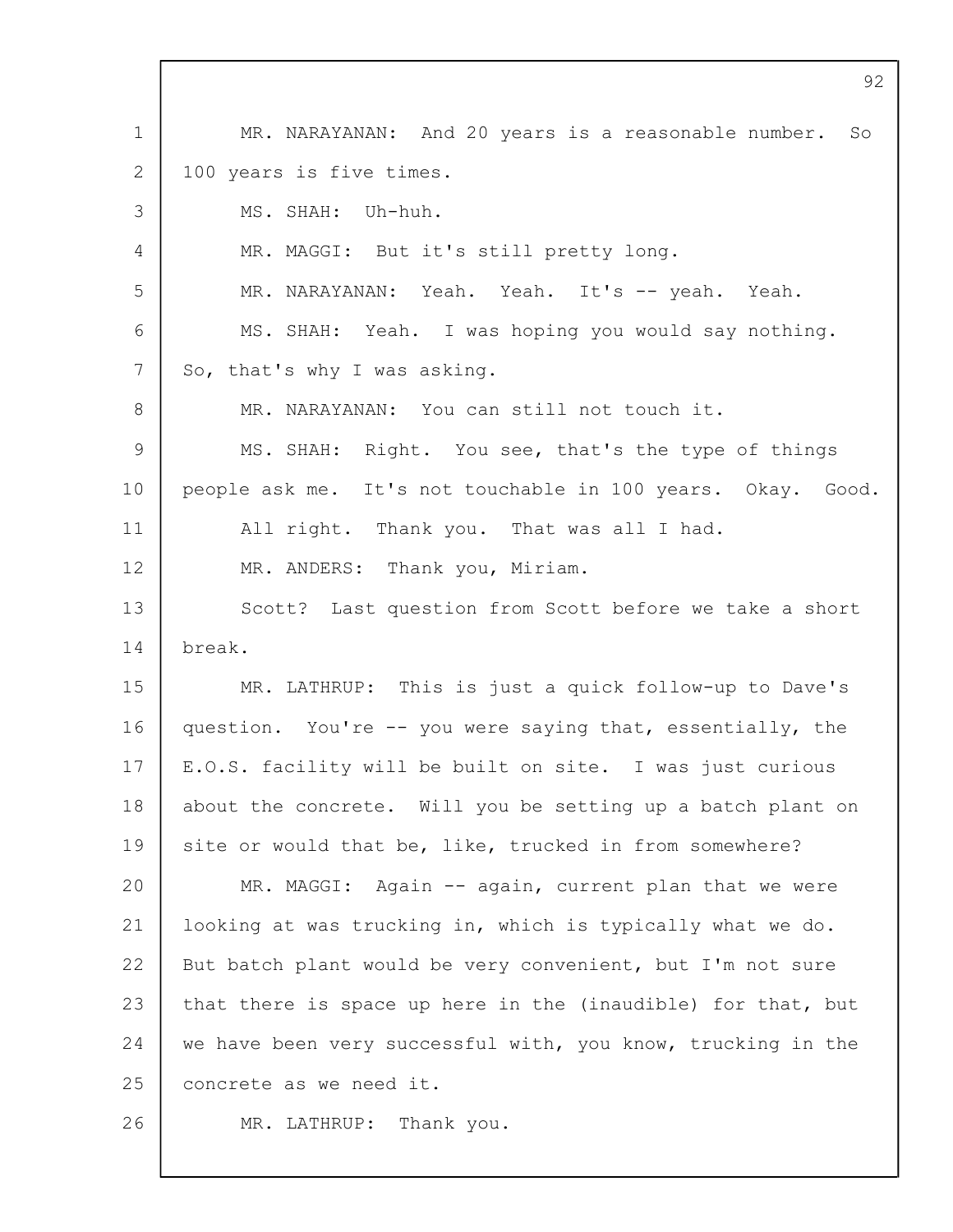1

2

MR. ANDERS: Thanks, Scott.

Kara, you had one last quick question.

3  $\Delta$ 5 6 7 MS. WOODRUFF: Yeah. First, I wanted to just echo what David said. The panel prepared a strategic vision and there are many places in that document that really urge the use of local labor, and that's just something that's been very important to this panel.

8 9 10 11 12 13 14 15 16 17 18 19 20 21 22 23 24 25 26 But my question is, when you're contemplating the transfer of the fuel into the SSC, and you say there's no real change of risk, whether it's done at year two or year four, is there no difference in the radiation exposure to the workers? Isn't it greater earlier on or is that not the case? MR. NARAYANAN: So even with the 50 Kilowatts, I would still say it's an extra five to ten less than other systems. So we actually  $--$  we don't have a problem with  $--$  yes, the dose rates, typically, the dose rates are higher -- first ones are higher. But we actually have much, much better shielding. So loading operations, I think, especially between that 46 kilowatts, we still saw typical dose rates compared to the 32 kilowatt systems that have loading before. So, really, the function of all in the sense, that, yes, they will be, but the system is designed and licensed for higher dosage. MS. WOODRUFF: Okay. And then -- MR. NARAYANAN: And to provide further protection. Sorry. MS. WOODRUFF: Okay. That's helpful. Thank you.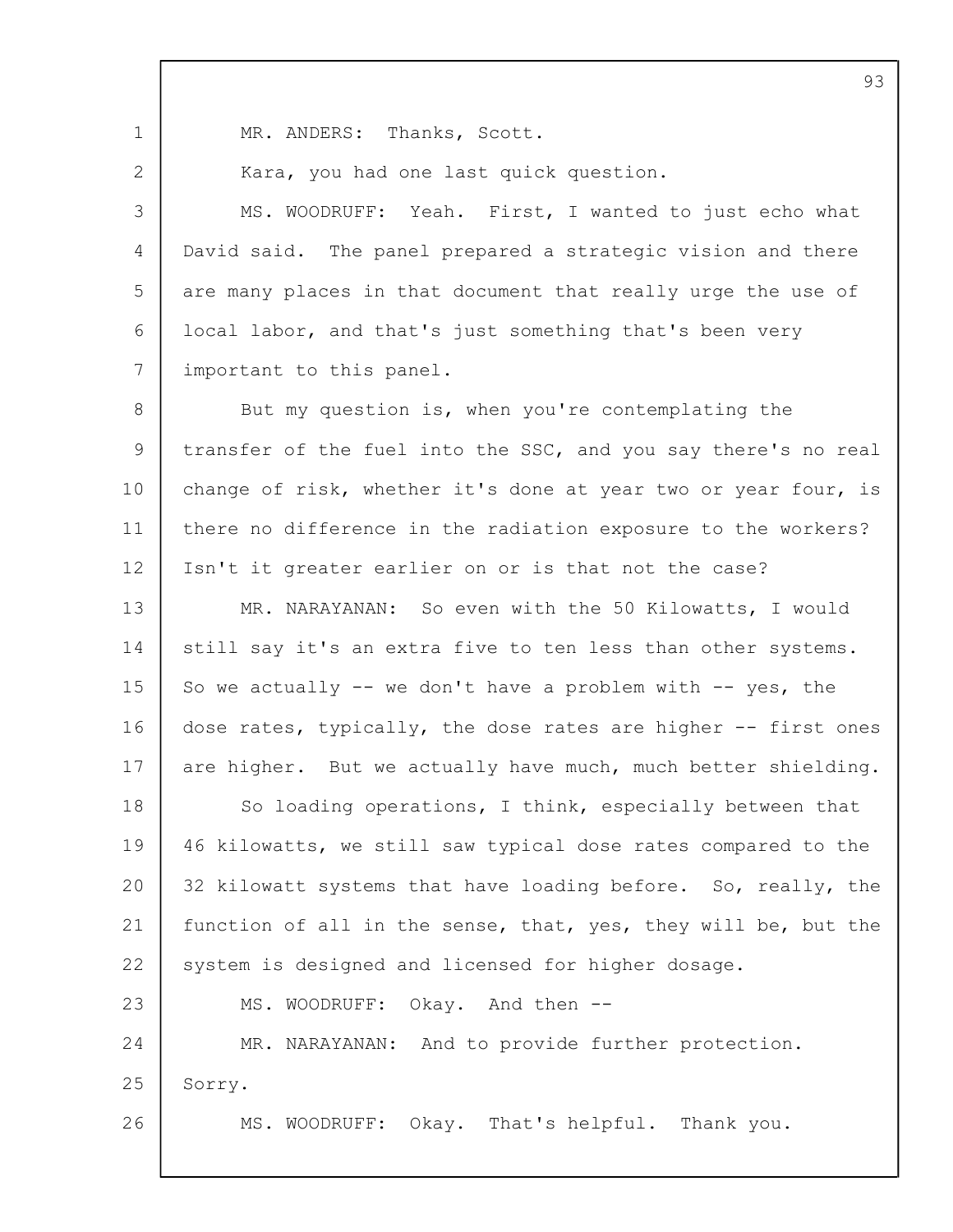1 2 And then the question I asked last time, which I still don't understand is --

3

MR. NARAYANAN: Sure.

 $\Delta$ 5 6 7 8 MS. WOODRUFF: -- in everything you designed, there's this margin of safety. But let's say a worst-case scenario takes place -- flooding, landslide, whatever it is -- what happens if the specifications are exceeded? Like, what physically happens when the worst-case scenario takes place?

 $\mathsf{Q}$ 10 11 12 13 14 15 MR. NARAYANAN: Let me try to answer that. Okay. If you're thinking that there's a possibility of a chain reaction leading to uncontrolled increase in temperature or whatever, that's not going to happen. So, when the system is dry, the chain reaction is not going to happen. So that's number one. So there is not going to be a walk away or uncontrolled increase in heat.

16 17 18 19 20 21 22 23 24 25 26 And as I explained, we already evaluated for a complete blockage of both inlet and outlet vents. That's a very, very highly unlikely event. The most that can happen is a partial blockage, and that partial blockage, I think we have significant margin to the limits. And by limits, I mean - there are a few limits we can think of, one is the fuel temperature limit, which is, as we have seen, is 400 degrees C in the normal conditions. It's 570 degrees C for abnormal or off-normal conditions. And abnormal conditions can extend to several days. And we are about at least 100 or 200 degrees below the 570 degrees margin. So, you know, abnormal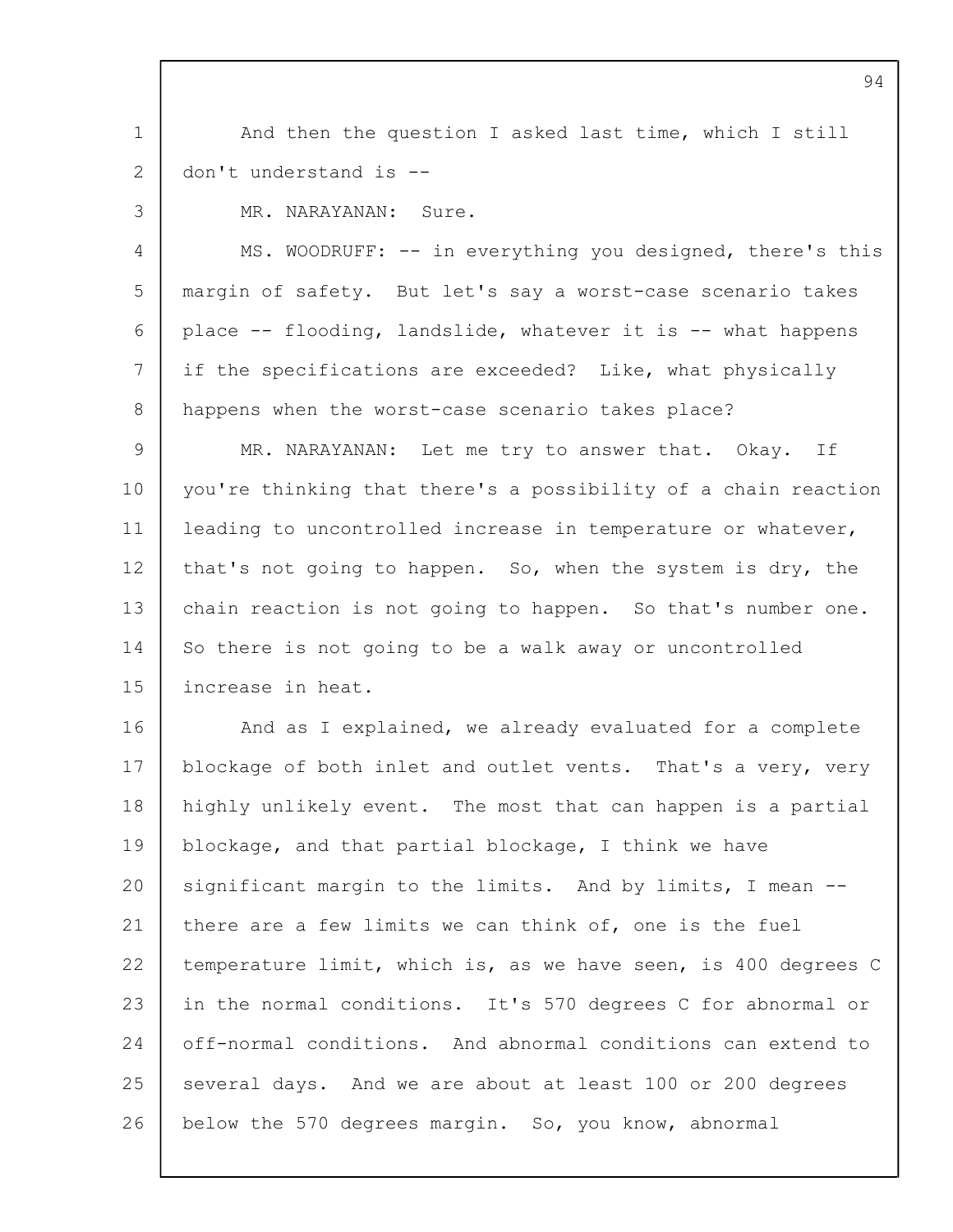|                 | 95                                                             |
|-----------------|----------------------------------------------------------------|
| $\mathbf 1$     | conditions. We have a significant margin of particular watts.  |
| 2               | The next limit that comes into it is actually the              |
| 3               | concrete temperature limits and for that, also, we have        |
| 4               | significant margin. We actually have acquired to perform       |
| 5               | testing of the concrete at elevated temperatures to show that  |
| 6               | it's still remains the strength, and it does, and we actually  |
| $7\overline{ }$ | have significant margins, 10 percent margin that we have to    |
| 8               | consider as part of the code for that concrete mix design.     |
| 9               | So, there's already margin in the concrete. So the concrete    |
| 10              | temperatures are not going to exceed.                          |
| 11              | So, in all likelihood, once everything is clear, the           |
| 12              | system should be as good as it was to continue to operate, in  |
| 13              | case something happens. But                                    |
| 14              | MS. WOODRUFF:<br>I have just one tiny follow-up to that.       |
| 15              | MR. NARAYANAN:<br>Sure.                                        |
| 16              | Okay. You said you don't have to consider<br>MS. WOODRUFF:     |
| 17              | a total blockage.                                              |
| 18              | MR. NARAYANAN: No, we don't have to consider it. That's        |
| 19              | our -- design base is accident -- is total blockage.           |
| 20              | MS. WOODRUFF: Okay. So have you analyzed what happens          |
| 21              | with a total blockage?                                         |
| 22              | MR. NARAYANAN: Yeah. A total blockage is the fuel core         |
| 23              | temperature, and I am going to talk in time here, because that |
| 24              | 40 -- it could have been the same at 40 -- 40 hours, and the   |
| 25              | limit is 1058, so we actually have 250 degrees calculated      |
| 26              | margin at 40 hours.                                            |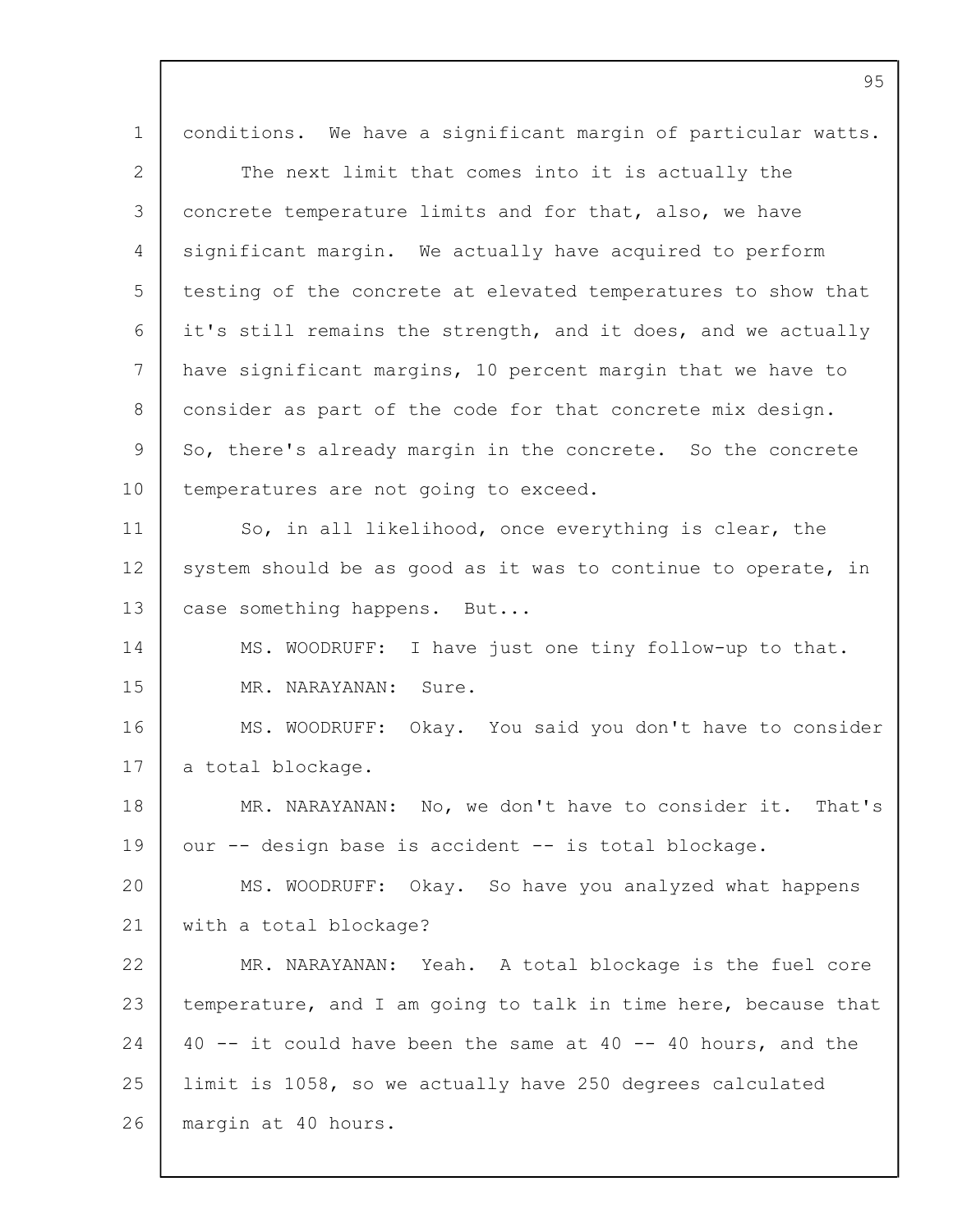| $\mathbf 1$     | MS. WOODRUFF: What about at 100 hours?                        |
|-----------------|---------------------------------------------------------------|
| 2               | MR. NARAYANAN: The requirement is -- the requirement is       |
| 3               | to clear the blockage in 24 hours.                            |
| 4               | MS. WOODRUFF: But what if you can't?                          |
| 5               | MR. NARAYANAN: So the one way is to provide external          |
| 6               | cooling. That's one. If any change in -- you know, any        |
| $7\phantom{.0}$ | change in cooling, like there is no water, will reduce the    |
| 8               | temperature. But when the temperature increases -- that's     |
| 9               | what I was saying: The worse that can happen is no increase   |
| 10              | in the -- the fuel itself doesn't become bad. There may be    |
| 11              | some change in the fuel planning, but that doesn't change the |
| 12              | characteristics of the system. The system is still protected  |
| 13              | in the sense that the shielding is maintained, health and     |
| 14              | safety of the public is maintained. The fuel may experience   |
| 15              | an increase in temperature, maybe there is some sort of a     |
| 16              | failure, but that doesn't -- the function that has to be      |
| 17              | maintained is the confinement function. The canisters have a  |
| 18              | significant margin for -- for maintaining that particular     |
| 19              | function, which is, we operate it -- I mean, the canister has |
| 20              | to lose its integrity. And a common expression is not going   |
| 21              | to make it lose its integrity.                                |
| 22              | UNIDENTIFIED SPEAKER: So would it be accurate to say          |
| 23              | that the worst that can happen is you may have a problem      |
| 24              | shipping that fuel in the future?                             |
| 25              | MR. NARAYANAN: You could. But yeah, the fuel --               |
| 26              | UNIDENTIFIED SPEAKER: The canister itself.                    |
|                 |                                                               |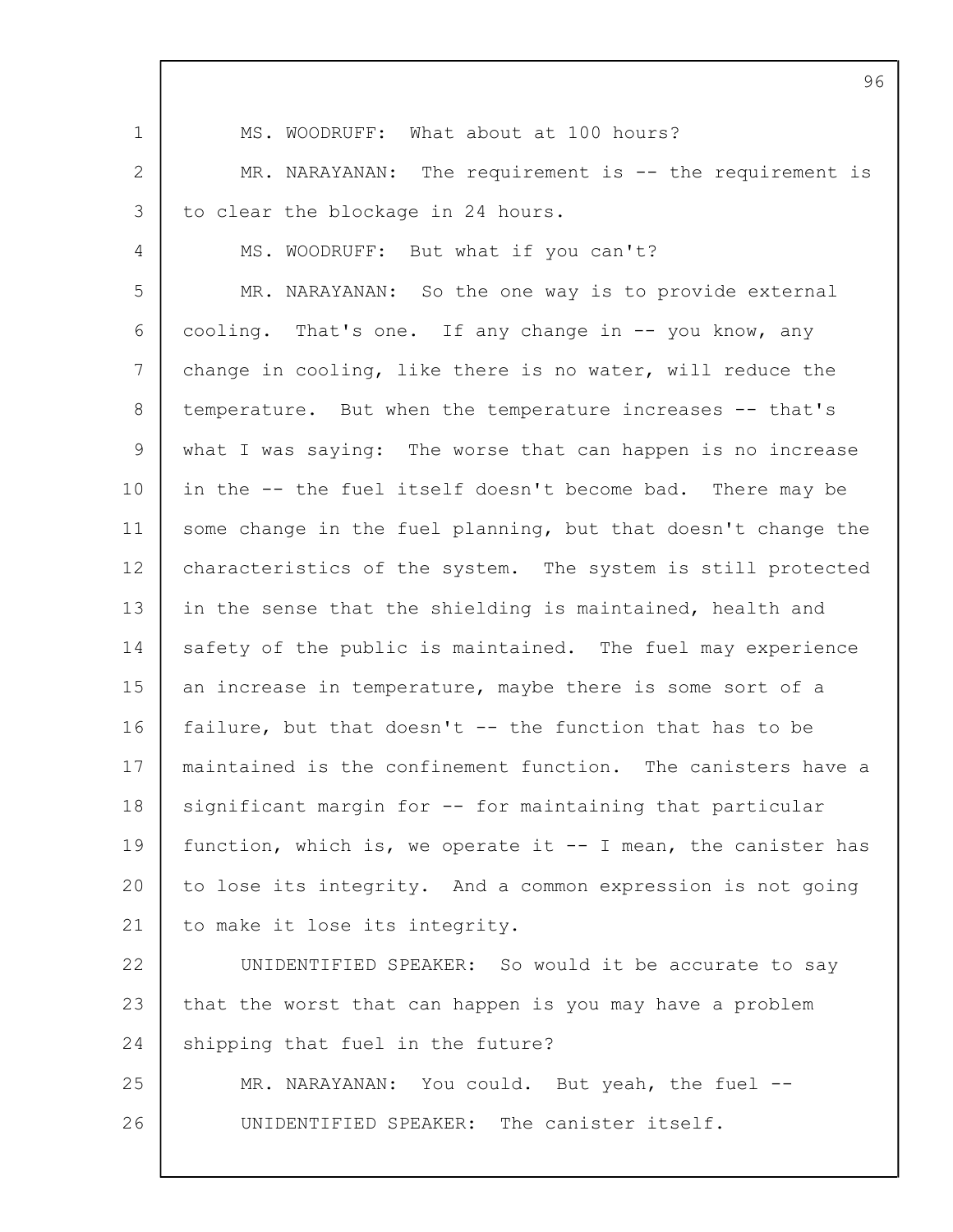1 2 3  $\Delta$ 5 6 7 8  $\mathsf{Q}$ 10 11 12 13 14 15 16 17 18 19  $20$ 21 22 23 24 25 26 MR. NARAYANAN: The canister, yeah. So, the -- so, that's the main licensing basis under action conditions, the canister maintains its integrity. And therefore, radioactive material will stay confined within that canister and shielding is maintained. MR. BALDWIN: Okay. I believe you said that total blockage was based on only the inlet and not on the outlet; is that correct? MR. NARAYANAN: So the blockage that I will consider complete blockage, 100 percent blockage. What I'm saying is that under normal circumstances, if you say an accident were to happen, natural phenomenon or any other -- any shaping events are not likely to cause simultaneous blockage of inlets and the outlets. This is the legacy that we've implied since, you know, we started dry storage 30 years ago, in our latest system, the Matrix, we only have inlet blockage. And we actually say that we are doing it outlet, but we said it's not credible. So, really, a complete blockage is not credible. However, we analyzed it and that's what we're protecting against -- for. MR. ANDERS: All right. We -- we need to really move on. We need to be respectful of the members of the public who are waiting to make public comment, and we are running way, substantially behind time. So, we can take up this conversation again if we have any time left in the meeting. Okay?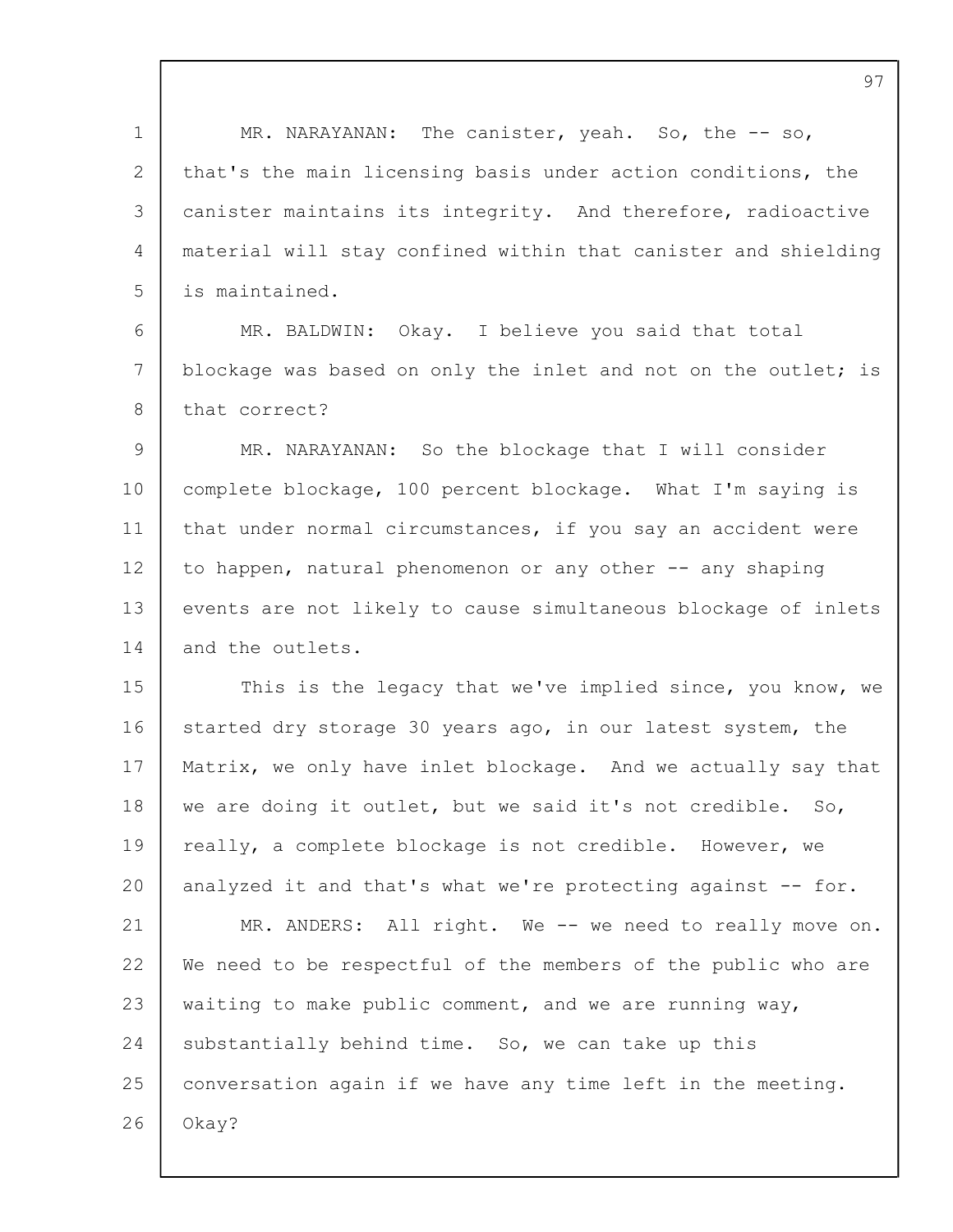|                 | 98                                                            |
|-----------------|---------------------------------------------------------------|
| $\mathbf 1$     | So let's take a -- we have scheduled ten-minute breaks.       |
| 2               | So let's take a five-minute break and be back at 8:55. And at |
| 3               | that time, we'll have public comment. We'll open it up to     |
| 4               | both people that are in the room and on Zoom.                 |
| 5               | If you are in the room and want to make public comment,       |
| 6               | please fill out a blue card and give it to one of the folks   |
| 7               | here. And those people on Zoom, please raise your hand so we  |
| 8               | know how many people want to speak.                           |
| 9               | So we'll reconvene at 8:55.                                   |
| 10 <sub>o</sub> | (A break was taken.)                                          |
| 11              | MR. ANDERS: Okay. It looks like we have two people here       |
| 12              | to speak in person and four people on the -- on the Zoom      |
| 13              | meeting. So, I want to turn it over to Miriam Shah to open up |
| 14              | the public comment section.                                   |
| 15              | MS. SHAH: Thank you, Chuck. Yeah. We're just going to         |
| 16              | open up the public comment that was just on our last          |
| 17 <sub>2</sub> | presentation, Item 8, the cask system. So, yeah. And we're    |
| 18              | going to give everyone three minutes. We don't have that many |
| 19              | people. So -- and if you are asking a question, I'm going to  |
| 20              | do my best to write that question down, and we'll do all the  |
| 21              | questions either after your comment or at the end, so you     |
| 22              | don't use up your three minutes waiting for an answer to your |
| 23              | question.                                                     |
| 24              | So, yeah, Chuck. Go ahead, whenever you are a ready.          |
| 25              | MR. ANDERS: Thank you.                                        |
| 26              | Our first speaker is supervisor Dawn Ortiz-Legg with          |
|                 |                                                               |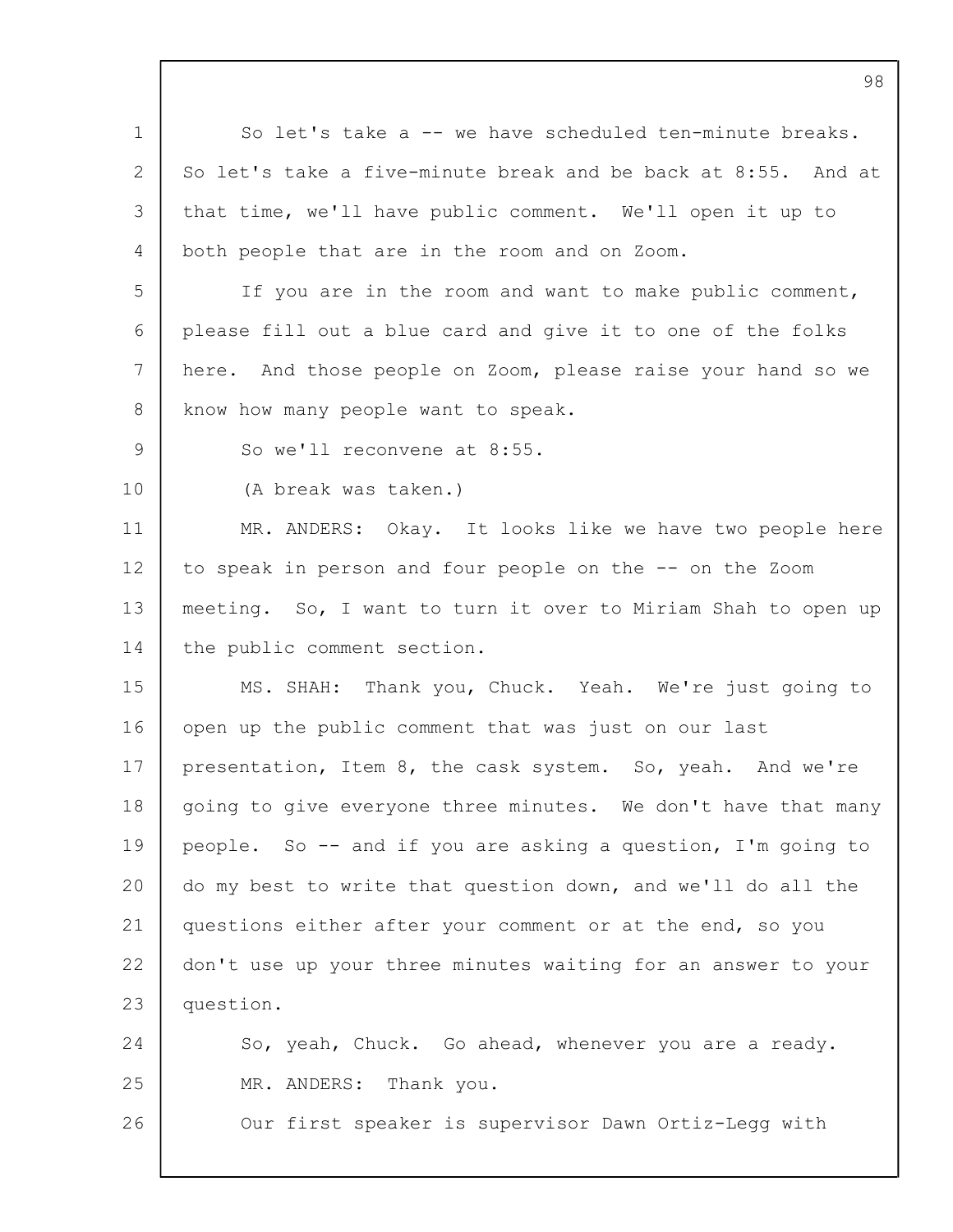1 2 3  $\Delta$ 5 6 7 8 9 10 11 12 13 14 15 16 17 18 19 20 21 22 23 24 25 26 Okay. So I had the old card. So -- and Sheri Danoff had a question, but it was for Dr. Budnitz, so she is going to ask that after the meeting with Dr. Budnitz. So we can go directly to the online Zoom participants who have three minutes each for discussion. And our first speaker is Jill Zamak -- Jill. And followed by Marty Brown, Eric Greening, and Ace Hoffman. MS. ZAMAK: Hi, this is Jill Zamack. I live in Arroyo Grande. I have two questions. One is about the potential for concrete degradation on the pad. I understand that the rings will be removed on the existing pad and the steel posts, which go to the depths of 7 feet, will remain. The concrete will be sealed in, grouted was the term used, and leveled. Is there concern about concrete degradation as a result? And two, in April, I (zoom interruption) and tonight, I heard through Mr. Lanthrup that no modifications are needed. Which is it? Thank you. MR. ANDERS: Okay. Thank you. Miriam, did you want to comment? MS. SHAH: Oh, no. I was just saying, I got Jill's questions down. Would we like to just -- I can keep a running tally and we can do questions at the end; is that okay? All right. MR. ANDERS: Thank you. Thank you, Jill. The next speaker is Marty Brown. Marty, state your name, your residence, and any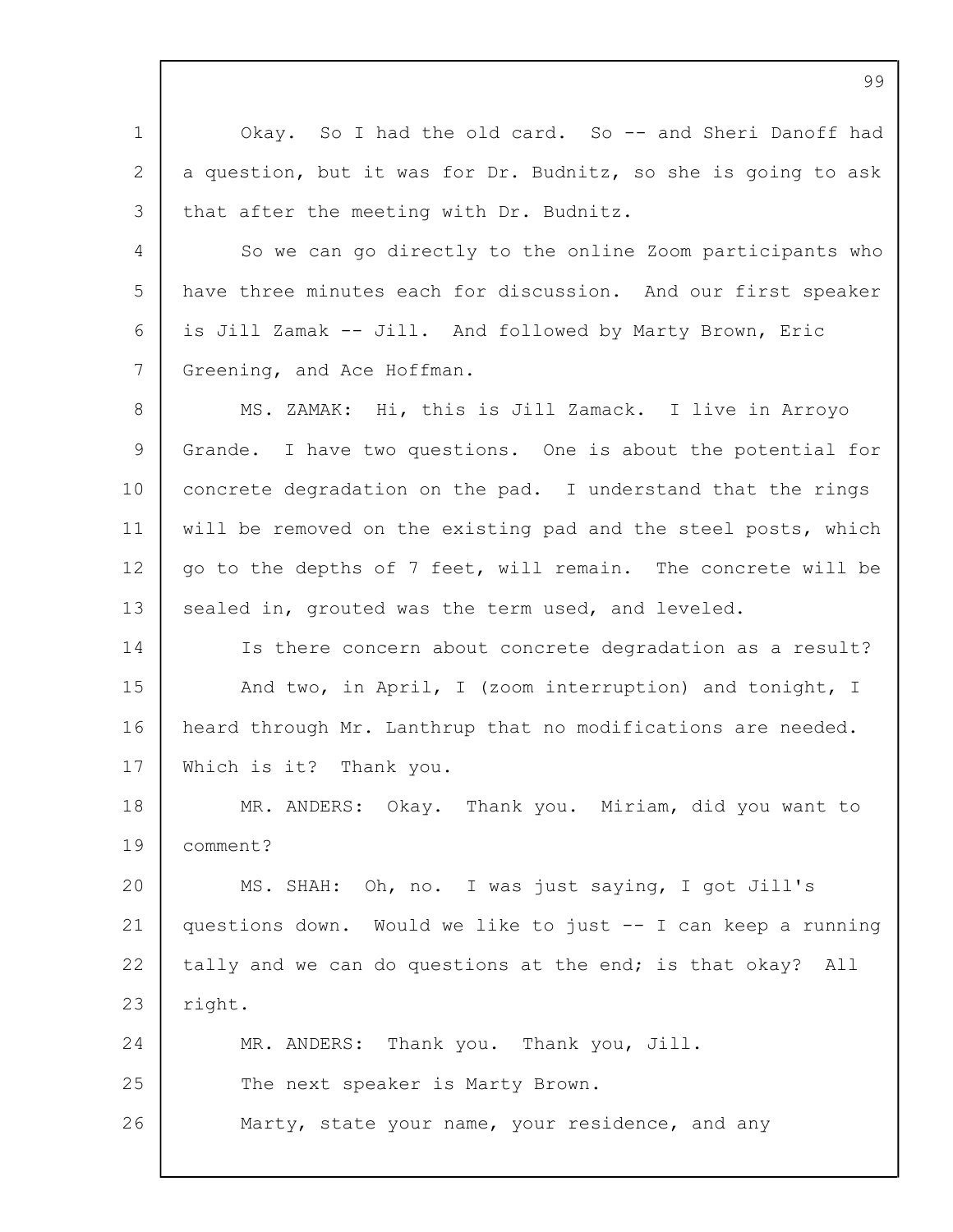1 affiliation, please.

| $\overline{2}$ | MS. BROWN: Yes. I am Marty Brown and I live in                |
|----------------|---------------------------------------------------------------|
| 3              | Atascadero. And some of my questions and concerns have been   |
| 4              | answered tonight. Orano's safety record is impressive. The    |
| 5              | horizontal positioning of the new seems safer, and local      |
| 6              | suppliers and labor would be used.                            |
| 7              | And my question about how many years are the new designed     |
| 8              | to be safe -- safe or repository, and the answer was 100-plus |
| 9              | years. One of my concerns would be CIS, the necessities,      |
| 10             | supposedly, of transferring the high-level nuclear waste to   |
| 11             | another area. And it seems that that would negate the need to |
| 12             | transfer waste to a CIS site, because a permanent depository  |
| 13             | will probably be found and designated by that time.           |
| 14             | One thing that I was questioning is radiation monitoring.     |
| 15             | How would that be done?                                       |
| 16             | And that was my questions. Thank you.                         |
| 17             | MR. ANDERS: Thank you.                                        |
| 18             | Our next speaker is Eric Greening. Eric?                      |
| 19             | MR. GREENING: Hello. Can you hear me?                         |
| 20             | MR. ANDERS: Yes, we can. Go ahead, Eric.                      |
| 21             | MR. GREENING: Thank you.                                      |
| 22             | I'm Eric Greening. And first, I -- I share both Marty         |
| 23             | Brown's observations and her question of, relative to the     |
| 24             | timing of removing the elements from the pool, I think the    |
| 25             | reason to do it sooner, rather than later, to the extent it   |
| 26             | can be done safely, is because the potential for catastrophic |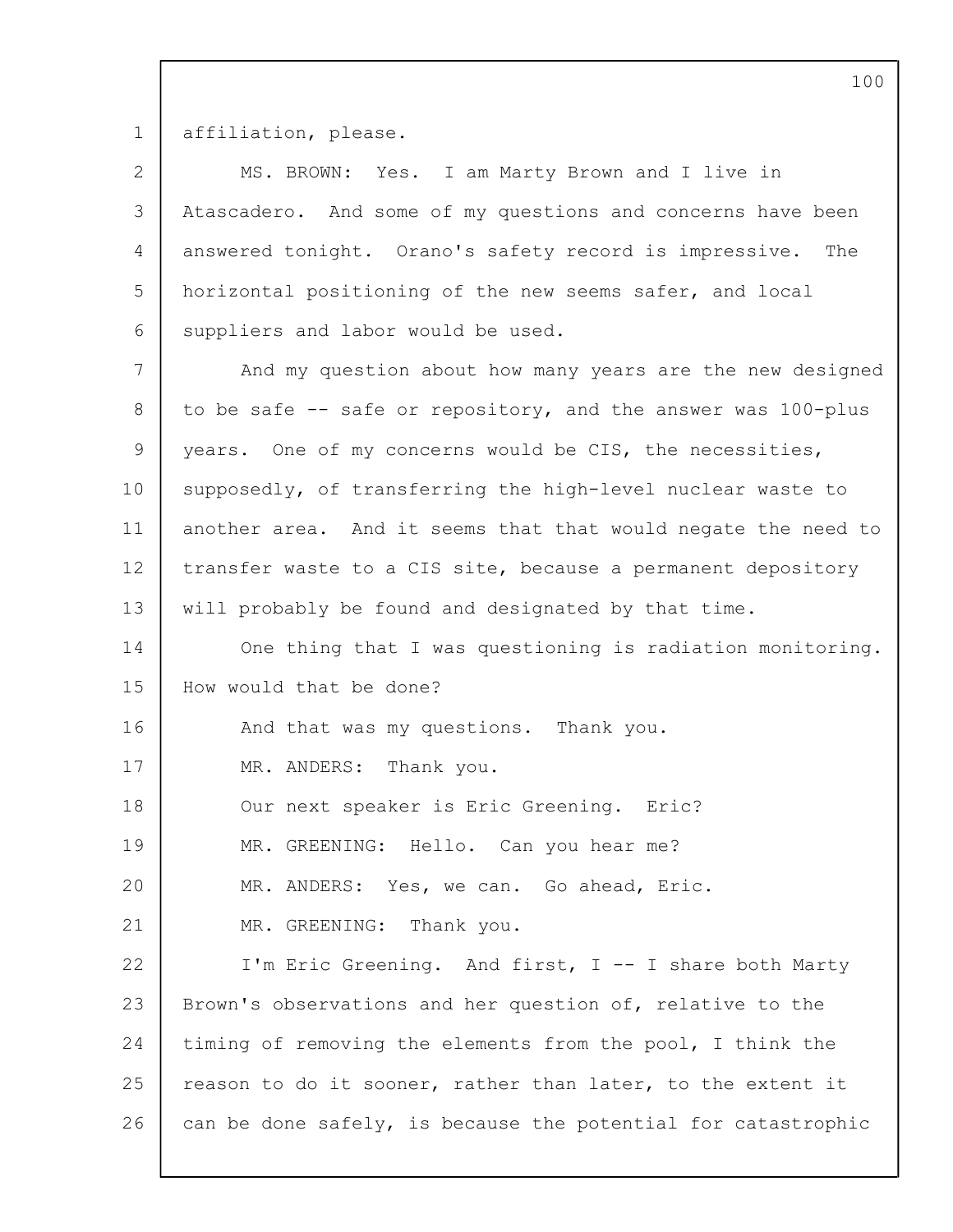1  $\mathfrak{D}$ 3 4 5 6 7 8  $\mathsf{Q}$ 10 11 12 13 14 15 16 17 18 19  $20$ 21 22 23 24 25 26 emptying of the water from the pool. And what would result from that is much more massive in terms of potential harm and spread of harm and distance than something happening once it is in the solid canisters and in the storage that's been explained by Orano. My big question now -- thank you for the answer. I think it was Tom Jones that answered the question relative to the county process in the event that they went for a license extension. My other question relative to process is, if they went for a license extension, which I am not recommending -- it open all sorts of cans of worms -- what would happen to the NRC process relative to the canister? It's obvious that the current plan is to allow the fuel elements to continue to be loaded and function until the end of the license and then begin to unload them. And any license extension would mean some huge changes in all of that. Would the present NRC process be halted and restarted? Would it somehow be modified in the process of continuing? What would happen to the NRC process relative to the high-level waste handling in the event that PG&E tried to secure a license extension? Thank you very much. And it's been a very informative evening. MR. ANDERS: Thank you, Eric. We will address questions after all the speakers have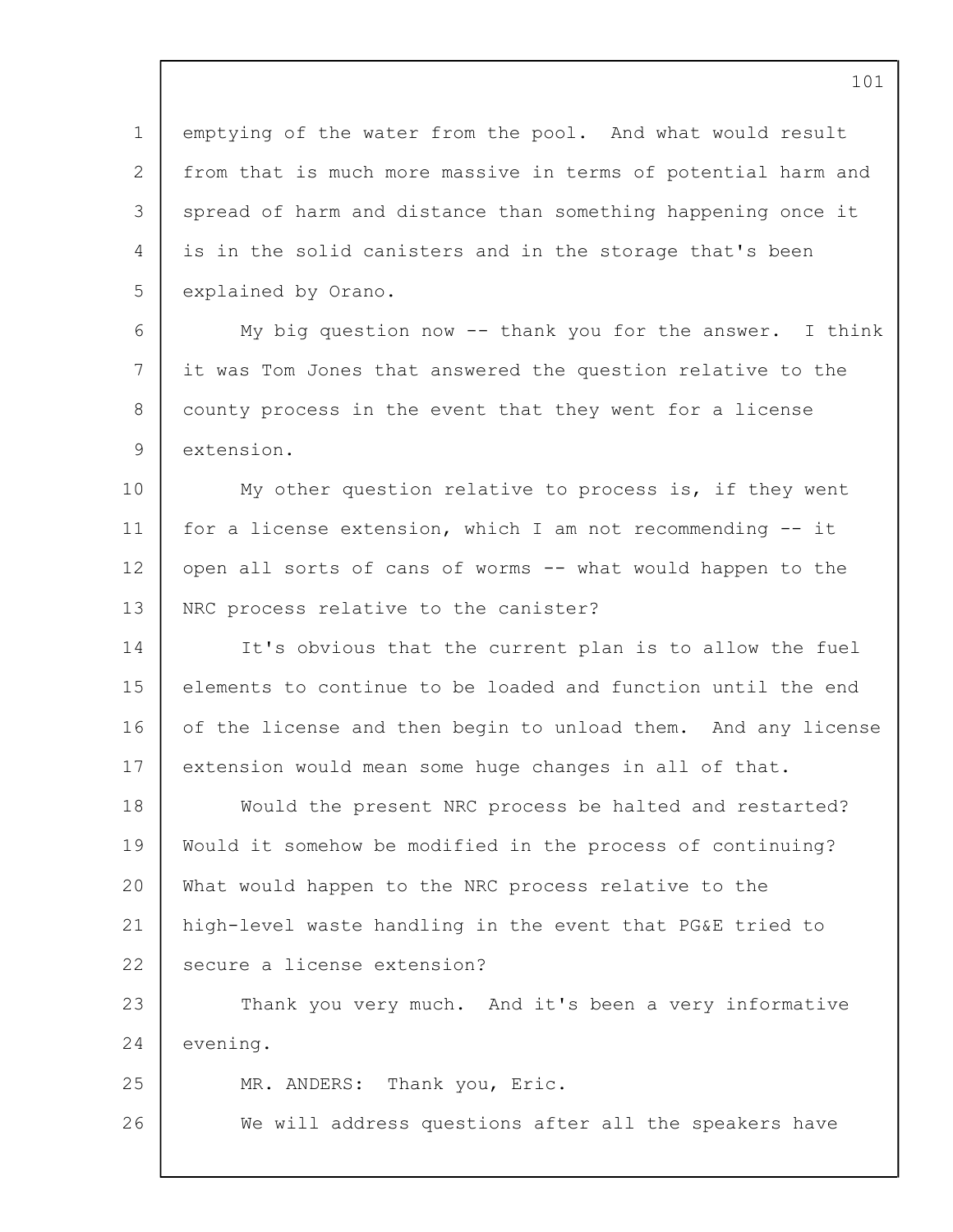|             | 102                                                            |
|-------------|----------------------------------------------------------------|
| $\mathbf 1$ | spoke -- have had an opportunity to speak.                     |
| 2           | We have, I guess, two more. We just had another hand           |
| 3           | raise. Our next speaker is Ace Hoffman, followed by Thomas     |
| 4           | Marre.                                                         |
| 5           | MR. HOFFMAN: Sorry, I didn't realize -- I -- can you           |
| 6           | hear me?                                                       |
| 7           | MR. ANDERS: Yes, we can. Go ahead, please.                     |
| 8           | MR. HOFFMAN: Thank you. I realize it's late, so I will         |
| 9           | try to be quick.                                               |
| 10          | (Inaudible) started with horizontal casks and then went        |
| 11          | to vertical. You started with vertical casks and they're       |
| 12          | going to horizontal. Somebody's got to be wrong. I -- I        |
| 13          | don't understand why there's the difference and why you're     |
| 14          | disagreeing with Sam and Oakley's consideration after they've  |
| 15          | spent years trying to decide what to do.                       |
| 16          | Also, regarding the safety of waiting to fill the              |
| 17          | canisters. And there's -- a lot of people have been pointing   |
| 18          | out how much more radioactive the fuel is at the beginning.    |
| 19          | That's a pretty strong argument for keeping the -- for         |
| 20          | shutting the plant down, and then four years from after it's   |
| 21          | shut down, it -- everything is a lot safer than it was when it |
| 22          | was operating. So I think a lot of that discussion lends       |
| 23          | itself to the idea that, let's go ahead and shut the plant     |
| 24          | Much more massive radiation problems, that phrase was<br>down. |
| 25          | just used, and I think that applies especially when operating  |
| 26          | reactor.                                                       |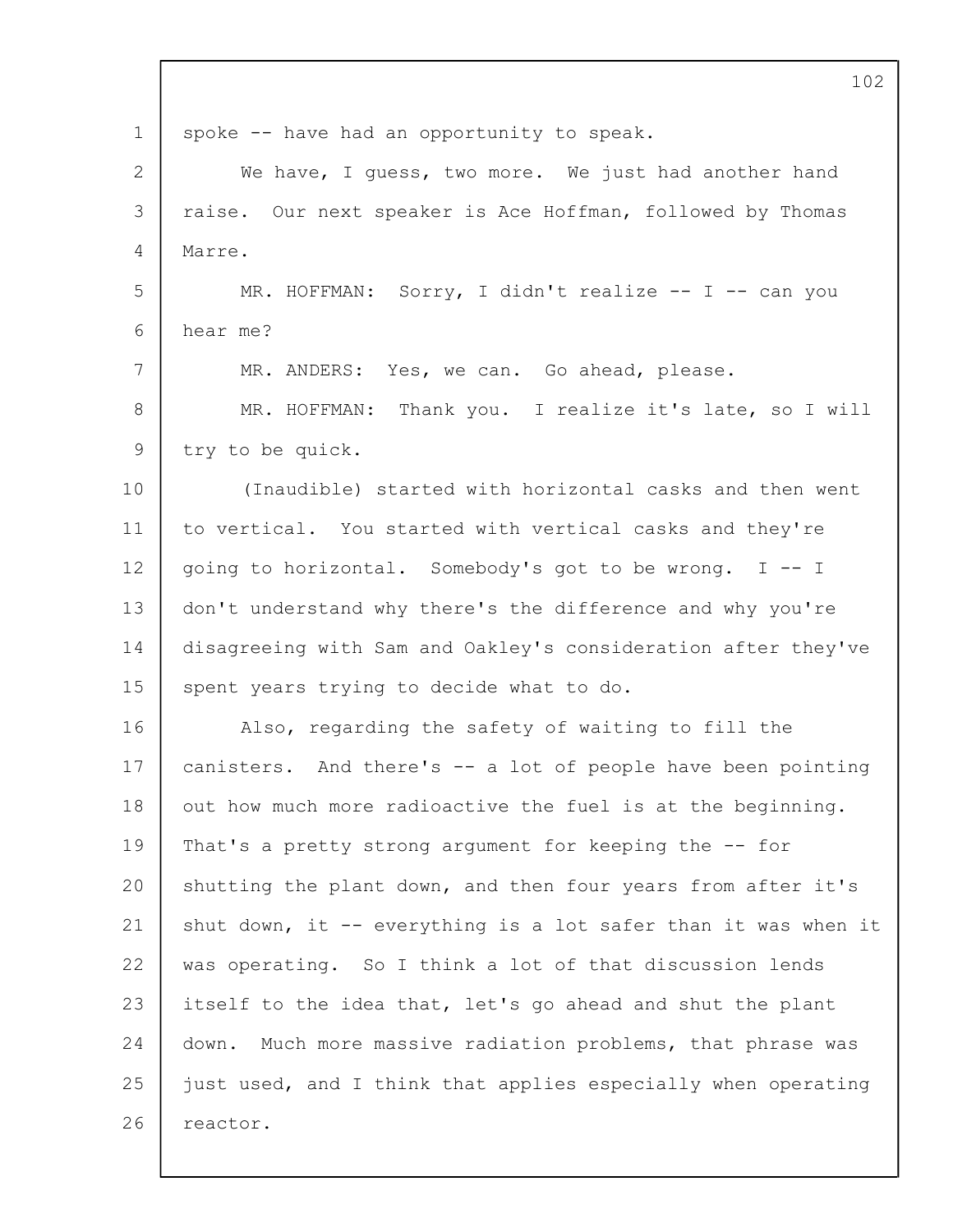1 2 3  $\Delta$ 5 6 7 8 9 10 11 12 13 14 15 16 17 18 19  $20$ 21 22 23 24 25 26 And lastly, my last point is, I don't think that the  $-$ the casks you're designing are protected against a large airplane strike. I don't think that's possible to do. And so I'd like you to address that issue with airplane strikes, typically of very large airplanes. And thank you very much. This has actually been very wonderful to listen to. Actually, I am calling from Carlsbad. I live near Salmon Oaks. Thank you. MR. ANDERS: Thank you, Ace. Our last speaker is Thomas Marre. MR. MARRE: Yes. Can you hear me? Hello? MR. ANDERS: Yes, we can. Go ahead, Tom -- Thomas. MR. MARRE: Great. I want to build on what Marty Brown alluded to in terms of monitoring of radioactive waste (inaudible) good old-fashion Geiger counter. You have some vents, some intake events which are just, you know, fine. But then you have some outflow events. What is your radioactivity of the air coming out of there in those outflow events? That's the question. MR. ANDERS: Okay. Thank you very much. We will have a discussion at this point. Are you -- are you -- oops. I think I just cut him off. Thomas, I just wanted to verify that you were done with your comments and we'll address the questions that you asked now. Okay? Thank you.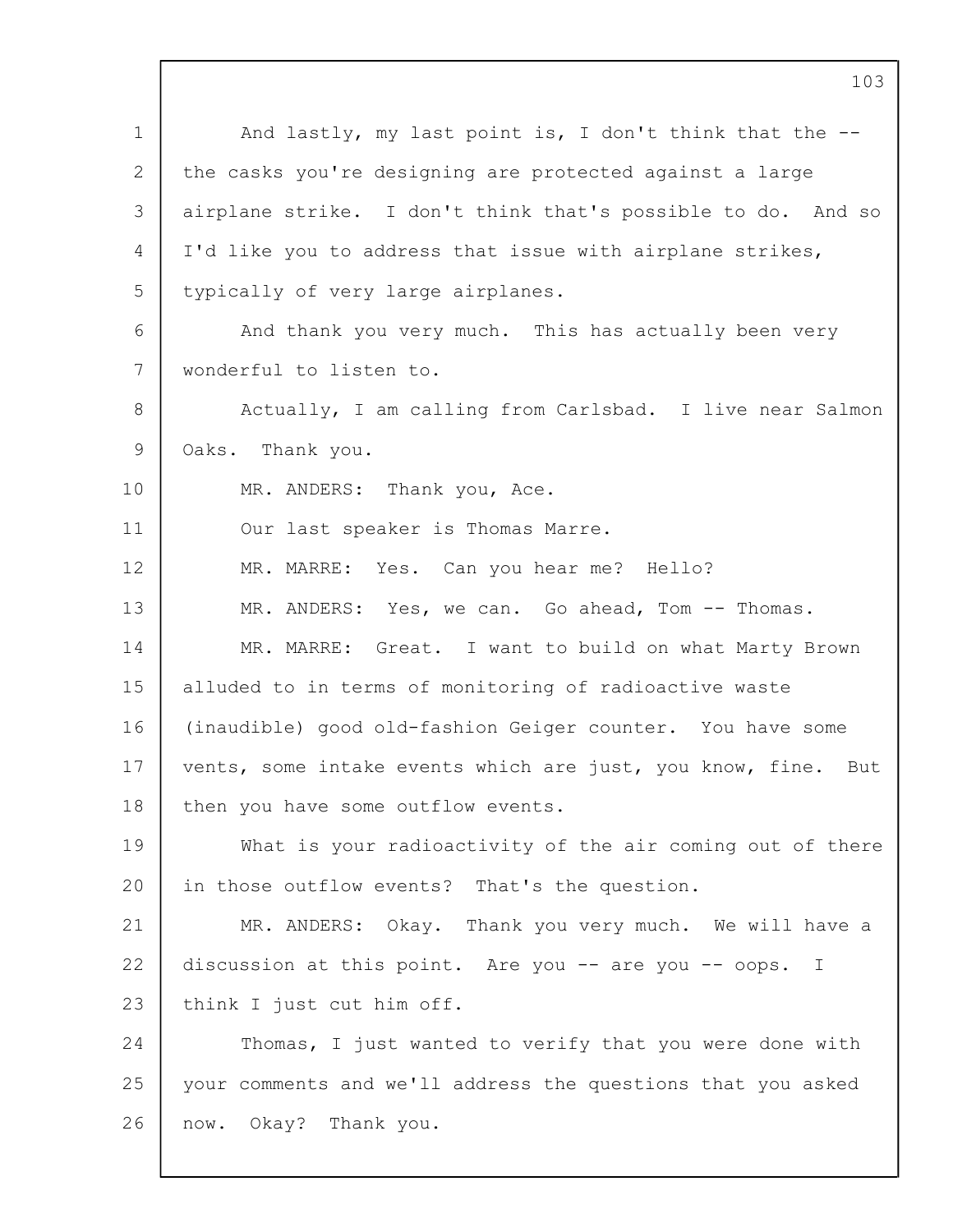|                 | 104                                                            |
|-----------------|----------------------------------------------------------------|
| $\mathbf 1$     | Miriam?                                                        |
| 2               | MS. SHAH: Okay. I'll go through -- all right. Thank            |
| 3               | you, Thomas.                                                   |
| 4               | I was capturing the questions as we went. If I missed          |
| 5               | something, please, if someone else was writing, feel free to   |
| 6               | jump in.                                                       |
| $7\overline{ }$ | First, I will go to Jill Zamak's question. Her first           |
| 8               | question was just concern about degradation of concrete on the |
| 9               | pad. Is -- is -- does anyone else share her certain or why     |
| 10              | should they not?                                               |
| 11              | MR. MAGGI: So the process that we're using to remove           |
| 12              | those rings and then graft the exposed carbon steel that's     |
| 13              | left is the same process used in the operating plant when they |
| 14              | have similar conditions. It's an approved process through,     |
| 15              | you know, ACI, American Concrete Institute, so we're not       |
| 16              | worried about that causing -- just because you remove that     |
| 17              | ring, if you do the proper repairs, it's as good as new. So,   |
| 18              | we're not worried about that. And the aging management         |
| 19              | program, which requires inspection of that pad on a five- or   |
| 20              | ten-year basis, would catch any issues and allow you to do     |
| 21              | further repairs as the concrete ages, if that's necessary.     |
| 22              | MS. SHAH: Okay. And then, she remembers hearing at a           |
| 23              | different meeting that there wouldn't be modifications to the  |
| 24              | canisters. Now, there might be. So she was just wanting        |
| 25              | clarification on modifications to the canisters needed or not. |
| 26              | MR. MAGGI: No. So there are no modifications to the            |
|                 |                                                                |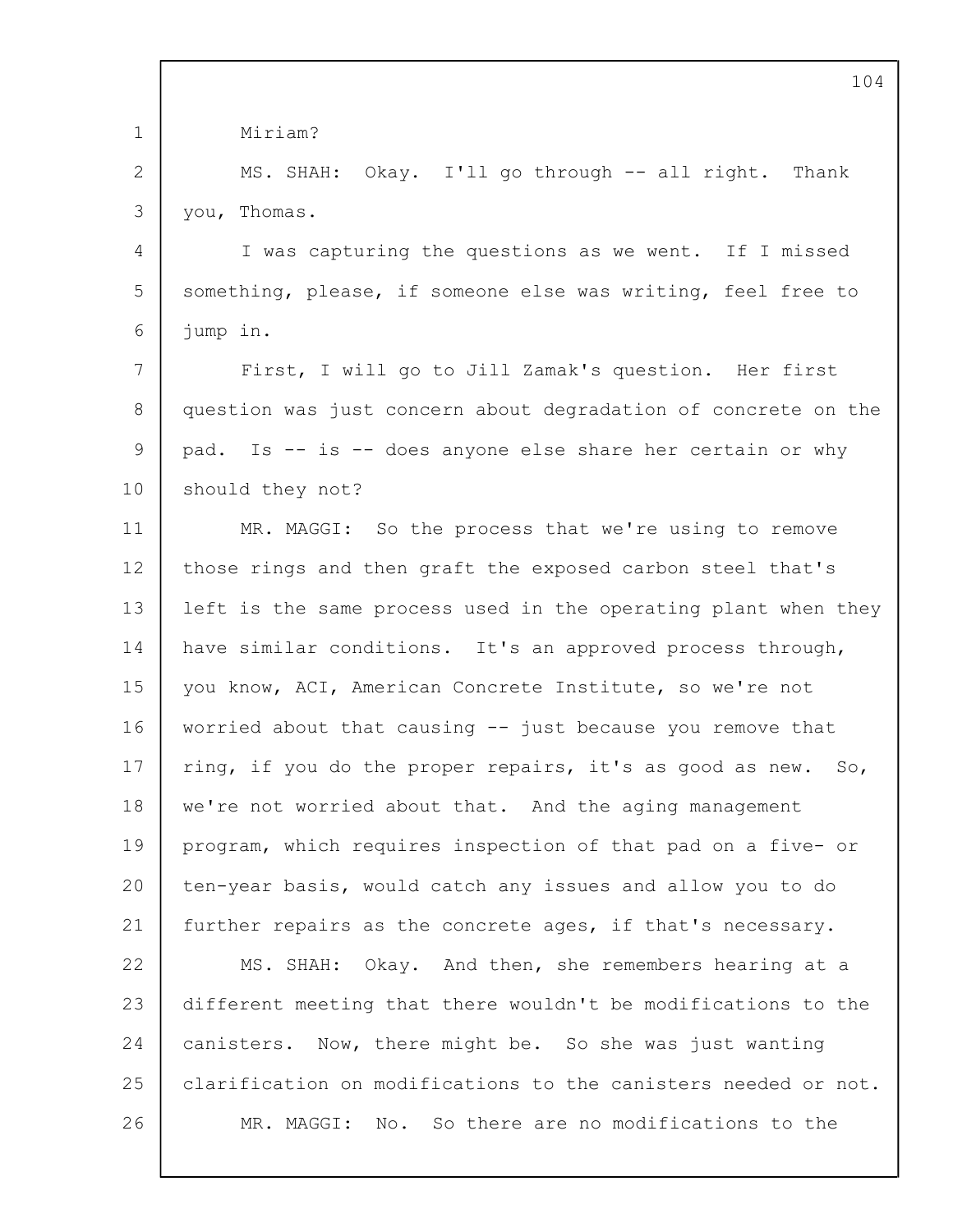|                 | 105                                                            |
|-----------------|----------------------------------------------------------------|
| $\mathbf 1$     | canister. There will be a change to a single material          |
| $\mathbf{2}$    | specification on the aluminum plate. We will ask for it as     |
| 3               | anodized aluminum versus un-anodized aluminum, but that's not  |
| 4               | a design change.                                               |
| 5               | MS. SHAH: Okay. And then Marty Brown was concerned with        |
| 6               | CIS transferring.                                              |
| $7\overline{ }$ | Is there a need to transfer?                                   |
| 8               | MR. MAGGI: I cannot answer that. If a facility is              |
| 9               | available. We intend to have a facility available as Orano,    |
| 10              | in West Texas. In order to -- to make full use of the site,    |
| 11              | you would want to get the fuel out of here as early as         |
| 12              | possible.                                                      |
| 13              | MS. SHAH: And then a couple people asked about -- Marty        |
| 14              | and Thomas both asked about radiation monitoring, how that     |
| 15              | would be done. Really, specifically, Thomas was asking about   |
| 16              | radioactivity of air from the outflow vents.                   |
| 17              | MR. MAGGI: Yeah, so -- yeah. Go ahead. Bob will be             |
| 18              | glad to give you that one.                                     |
| 19              | MR. PAVLIK: Hi, good evening.                                  |
| 20              | So for the radiation monitoring that will be occurring at      |
| 21              | the site, so while we are storing this fuel, we already -- our |
| 22              | current practice is there are decimeters around the perimeter  |
| 23              | of the SSC, we do monitor the radiation in the areas and those |
| 24              | are -- the information is collected quarterly and sent in      |
| 25              | annually to the Nuclear Regulatory Commission.                 |
| 26              | For what we described in the past, is that within this         |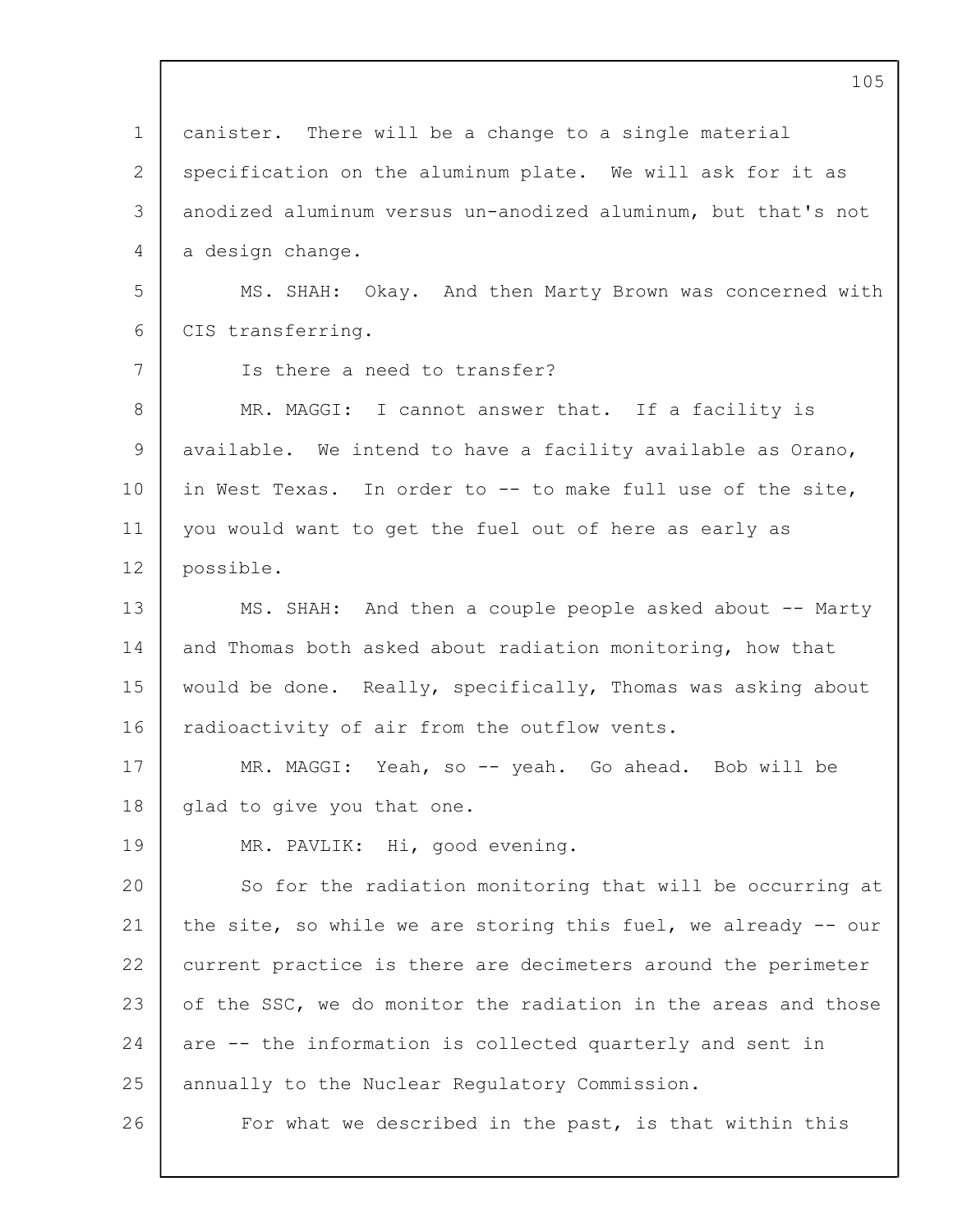1 2 3  $\Delta$ 5 6 7 8 9 10 11 12 13 14 15 16 17 18 19  $20$ 21 22 23 24 25 26 nuclear decommissioning cost estimate, we did incorporate the cost for incorporating a real-time monitoring system, similar to the one that's -- that's installed then (inaudible) so that would be a real -- a real-time monitoring capability for the perimeter of SSC, not specific to the canisters that that will allow us to do that monitoring, regardless of the system. Specifically, on the question of what's the radiation dosage of the air coming out of the vent, the air is not radioactive. So while you are measuring its radioactivity of the contents of the fuel, there is not -- no particular -- it is a dose measurement of the fuel itself. So there is no release. There is no air contamination. It is a fuel system. It is built from the fuel bed. It's completely contained. MS. SHAH: All right. Thank you. And, I think, moving to Eric Greening's question, it was about process. If PG&E did go for a license extension, what would happen to the NRC process relative to the canisters, would the process stop? Would it be modified? UNIDENTIFIED SPEAKER: There would be no change to the licensing process to the storage system. MS. SHAH: Okay. Thank you. And then just jumping to Ace's couple of questions. I mean, you talked about the benefits of the horizontal model. Is there anything you kind of want to -- I don't know how you would talk about what another plant did. But they went vertical, you went horizontal? Is there anything that you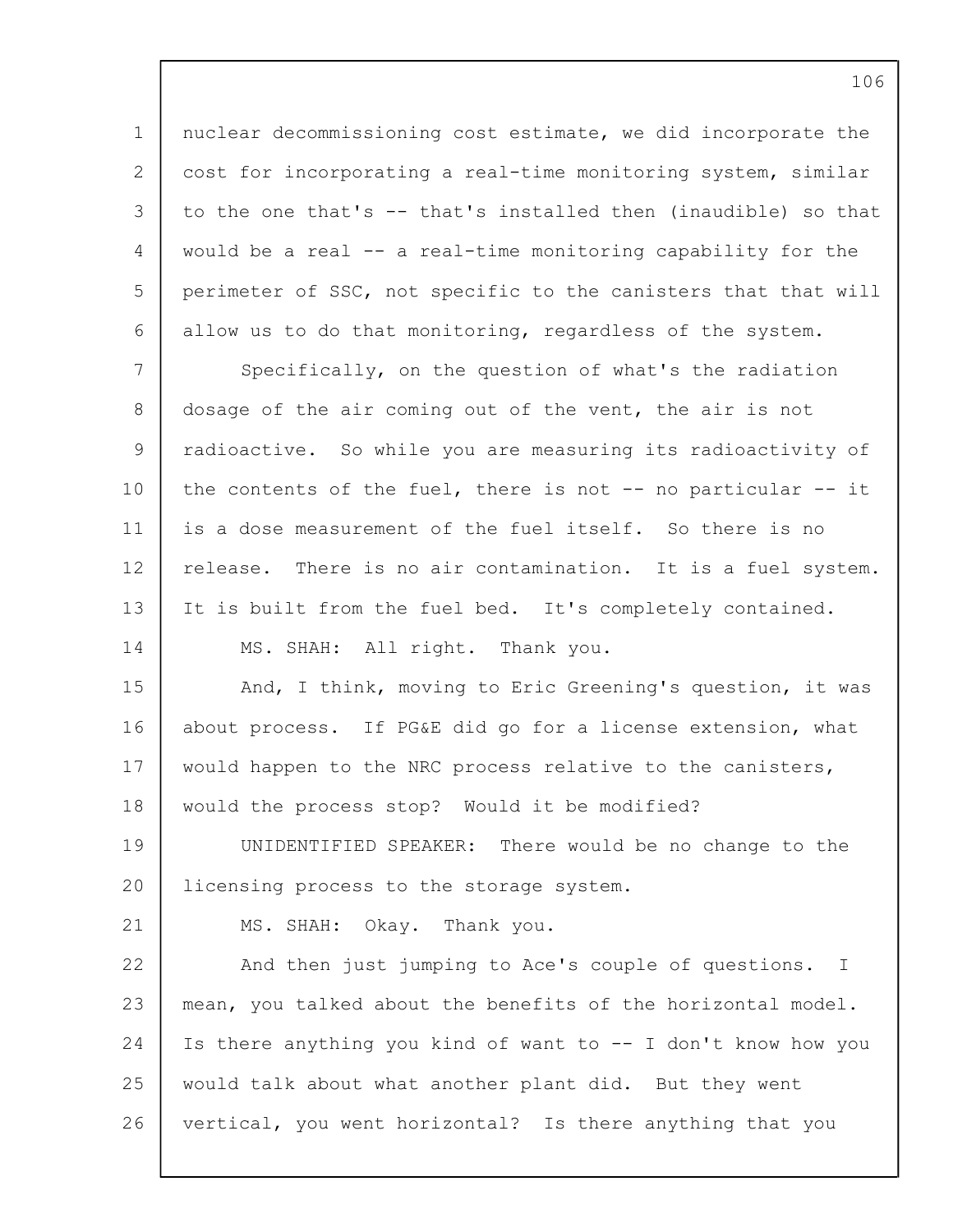1 want to talk about with that?

| $\mathbf{2}$ | UNIDENTIFIED SPEAKER: So the reasons for making the            |
|--------------|----------------------------------------------------------------|
| 3            | switch one way or another vary, obviously, with the utilities' |
| 4            | needs. So I can't speak to SONGS.                              |
| 5            | MS. SHAH: Okay. And then, just, if you wanted to               |
| 6            | address, briefly, the safety in place if there is an airplane  |
| 7            | strike.                                                        |
| 8            | MR. NARAYANAN: So Orano systems are analyzed for               |
| 9            | aircraft crash. Our systems are evaluated for aircraft crash,  |
| 10           | and other, you know, items, such as accidents, and there's no  |
| 11           | impact.                                                        |
| 12           | MS. SHAH: Okay.                                                |
| 13           | MR. NARAYANAN: But that information is actually a              |
| 14           | safequard information. NRC themselves have conducted several   |
| 15           | studies and do have -- in Europe, it's required. We do have    |
| 16           | studies that indicate that the systems are robust.             |
| 17           | MS. SHAH: Okay. Thank you. Those were all the                  |
| 18           | questions I had memorialized.                                  |
| 19           | MS. ZAWALICK: Yeah. I was just going to add on to that         |
| 20           | last question on switching systems. And we went over this in   |
| 21           | the April public meeting. And then, Tom, you touched on it     |
| 22           | again today on why -- or that wasn't successful bidder and so  |
| 23           | forth. Technology has changed, and they advance, and they      |
| 24           | have been advancing, as we have been talking about.            |
| 25           | Correct me if I'm wrong, team -- but I think it's 17           |
| 26           | current stations across the United States have different       |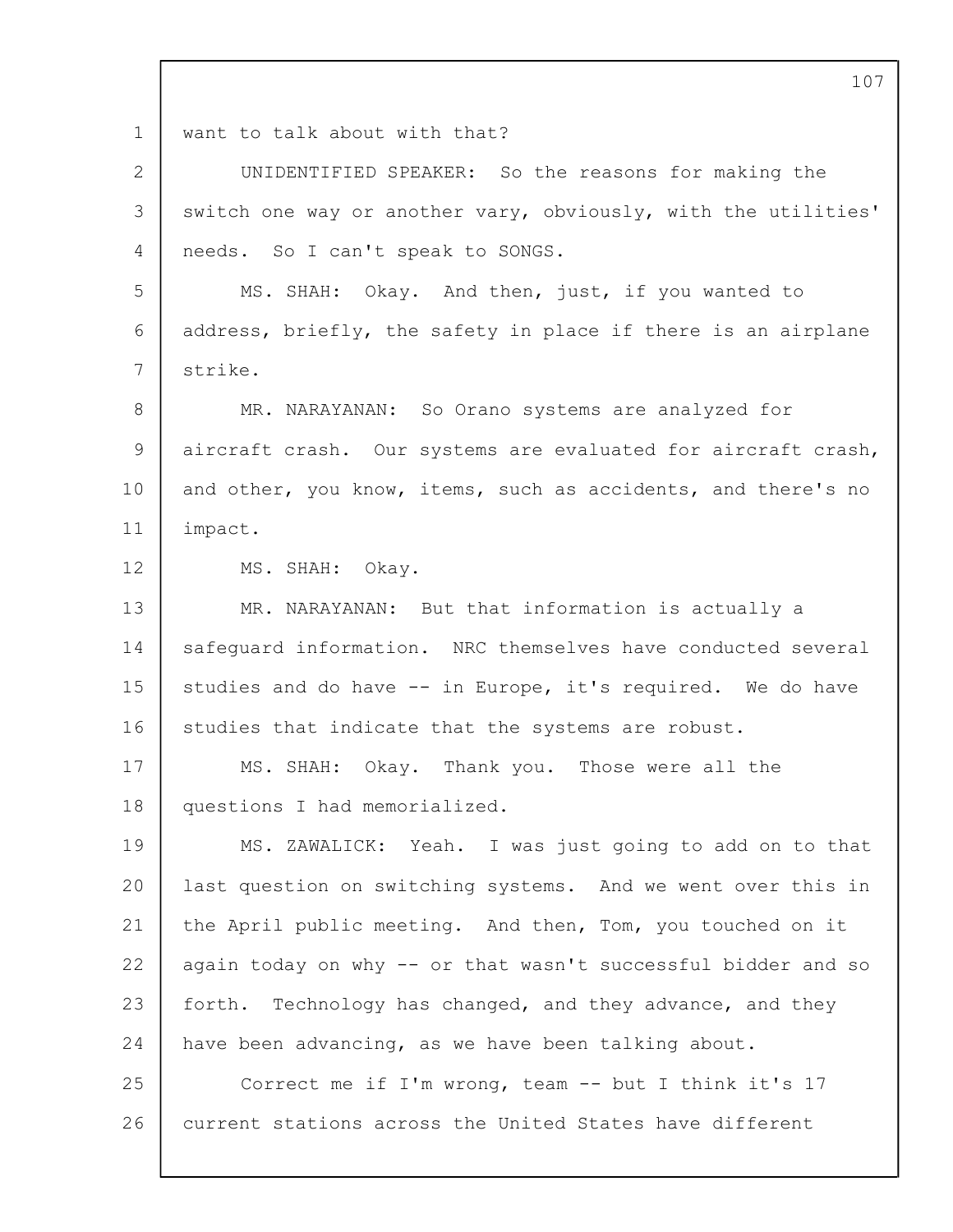1 2 3  $\Delta$ 5 6 7 8 9 10 11 12 13 14 15 16 17 18 19 20 21 22 23 24 25 26 systems on their sites. And so, I mean, you just evaluating what the needs are, and so forth, and what your planning is, and what has lead to that. And as you mentioned, there has been multiple different systems and we have selected Orano for all the reasons Tom went over today and April 20th. Okay. Thank you. MR. ANDERS: All right. Thank you. It looks like we have about ten minutes to continue the discussion we had before. And Michael, you had a question. And Bruce, you had  $a - I$  interrupted your question. So, go ahead, Michael. MR. LUCAS: Yeah, thanks. This is fascinating to me. One of the things that you showed in the cross-section of the casks was the -- you called them rails on the inside. You didn't talk about what they are made of. Are they another metal or are they -- MR. NARAYANAN: So the rails are made of steel, and they also have a -- what we call a metronic. It's a very hard steel and metronic is on the steel. Metronic is specifically used to prevent growing of the canister and provides for a very small transition. MR. LUCAS: They -- they also -- since you've got the aluminum, and then this steel, and the outer steel, what - what keeps the differential metals issues? Is it just these coatings on the different steel? MR. NARAYANAN: So it's inside. It's in the alignment so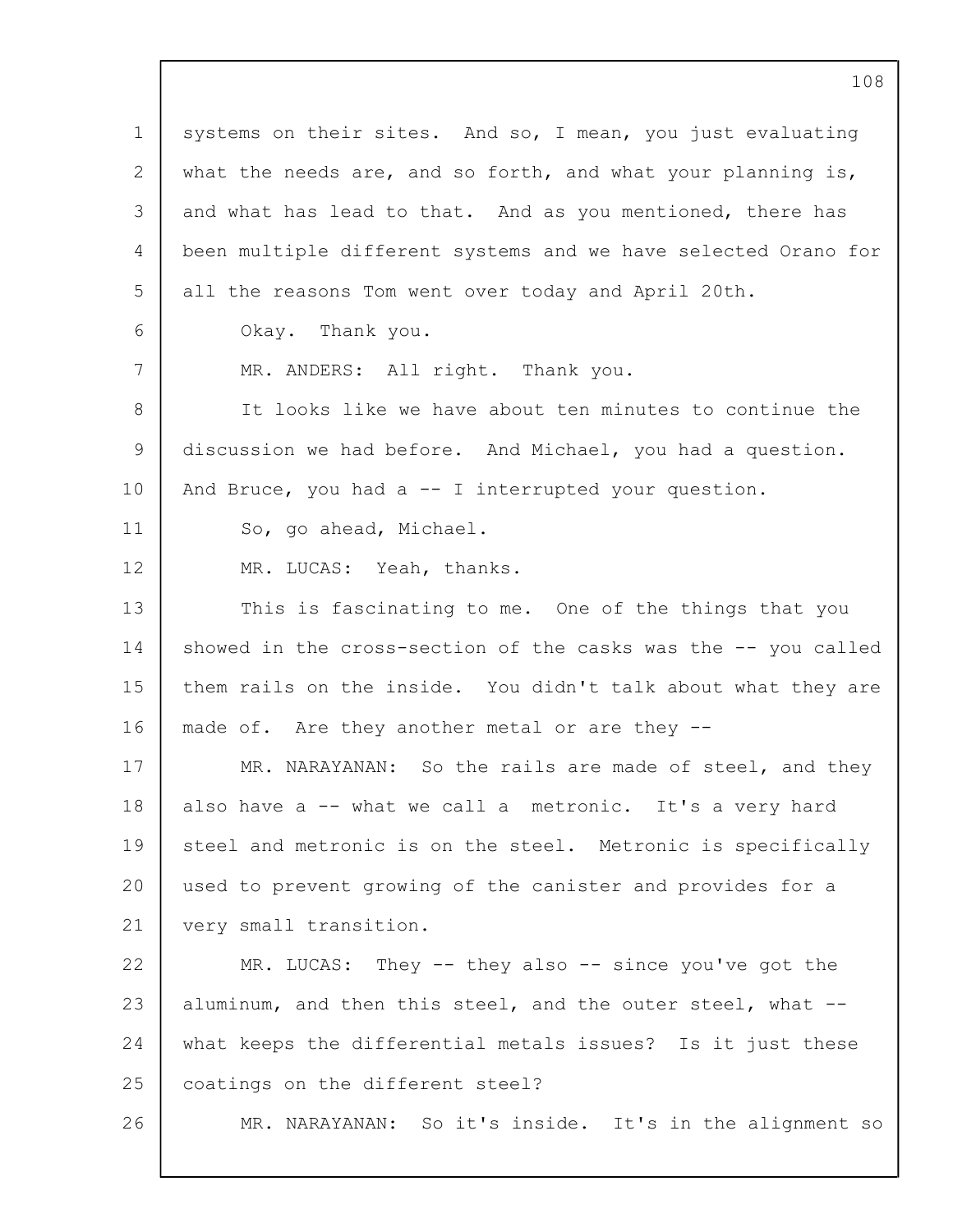1 2 3 4 5 6 7 8 9 10 11 12 13 14 15 16 17 18 19 20 21 22 23 24 25 26 there is no corrosion. The only thing we'd have to look for is differential thermal expansion. So the way we, again, cut these splits and install them, the lengths of those plates are adjusted for that -- you know, when they are hot, they are all at the same length and not inferring with each other. MR. LUCAS: Okay. Another one, here: The one thing I noticed between the (inaudible) model and this one is the vents were different. You have gone through a kind of corner vent, as opposed to the continuous vent underneath the cask. What  $-$  is that  $-$  is that fair to say? MR. NARAYANAN: Yeah. So San modules for what we call at that time the advanced horizontal storage modules, the HSMs and they were designed for unit one, and it was shut down it was 24 Kilowatts. So, since then, of course, it has a front inlet vent and a high airflow. Since then, we designed the module, that's why, I think, which vent for the 32 Kilowatts, and 40 Kilowatt systems, and then EOS is 50. So module has about (inaudible) to accommodate better airflow. MR. LUCAS: The other thing I think you mentioned was, the vents were continuous through the base. But in the -- in the slides you showed about a potential landslide, it looked like you said there were no vents in the back. So in that version, do they branch out into teams, instead of going all the way through the base? MR. NARAYANAN: So the -- if you look at the picture of the tunnel, you know, of course, there's a wall that -- at the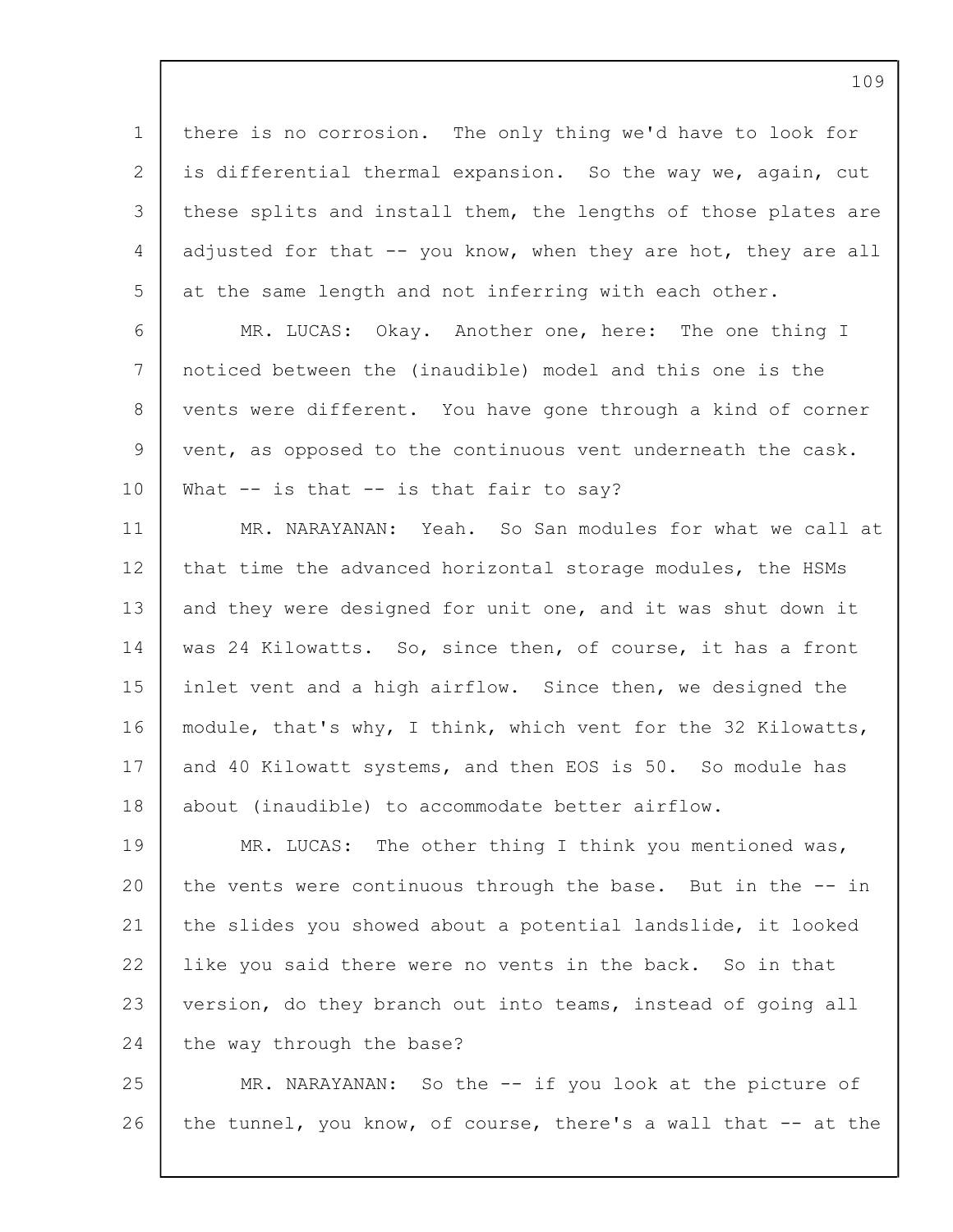1 2 3  $\Delta$ 5 6 7 8 9 10 11 12 13 14 15 16 17 18 19 20 21 22 23 24 25 26 110 end on both sides of the array. Otherwise, the vents go through, all around. MR. LUCAS: So, they never go all the way through the double -- the back-to-back array? They all hit a wall at the -- MR. NARAYANAN: That's correct, yeah. So, the vents - the only opening is in the front. MR. LUCAS: Okay. MR. NARAYANAN: And then, at the very end, it's protected by the walls. MR. LUCAS: Okay. All right. Thanks. Thanks, again. I guess -- and you mentioned in the presentation that the concrete is the kind that has the higher strength or has the retained strength with the higher exposure to, well, the heat. And that -- that continues through the life of the -- of the cask that you've got? MR. NARAYANAN: Yeah. I mean, what -- so, ACI, the code requires us to actually test the concrete. And what we - what we found is, when we do the testing, the 28-day test, the strength of the concrete is actually 10, 20 percent higher and it actually increases. MR. LUCAS: All of these that you are casting on the site, you're retaining samples of all of those to verify the quality of the -- MR. NARAYANAN: We are required to do that, yes. Absolutely.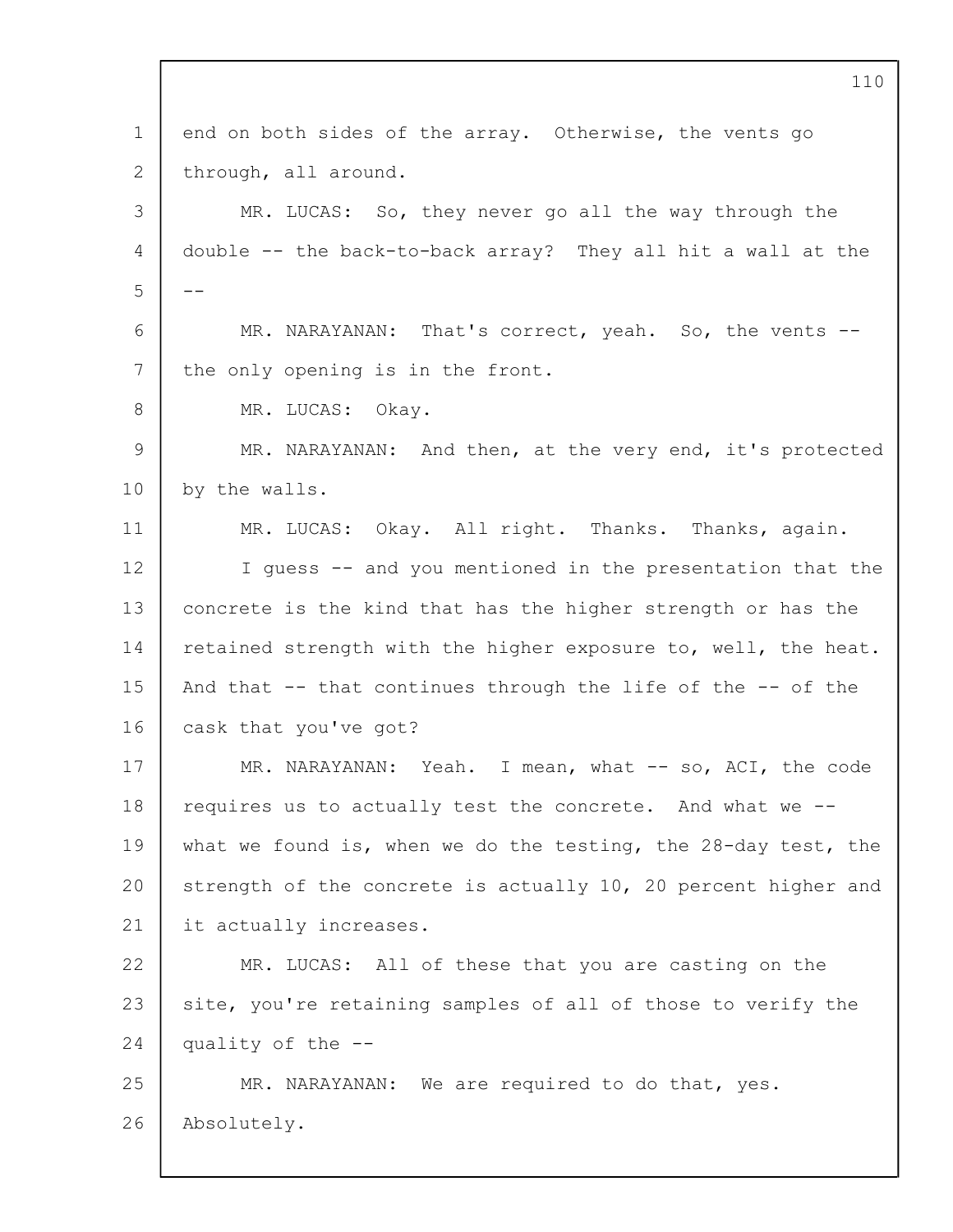|             | 111                                                            |
|-------------|----------------------------------------------------------------|
| $\mathbf 1$ | MR. LUCAS: Okay. Thank you.                                    |
| 2           | MR. ANDERS: Thank you, Michael.                                |
| 3           | Bruce, did you have any follow-up for your previous            |
| 4           | question?                                                      |
| 5           | MR. SEVERANCE: I want to say I really appreciate it,           |
| 6           | thank you. The -- some of the thorough answers that you have   |
| 7           | given. And I see, clearly, that the failure modes associated   |
| 8           | with the dry-storage cask is much lower than leaving the       |
| 9           | material in full, so I am starting to understand that better.  |
| 10          | The question I had was, you made the comment that the          |
| 11          | material cannot be touched in 100 years. How long do we have   |
| 12          | to wait until we can touch the material?                       |
| 13          | Oh.<br>MR. NARAYANAN:                                          |
| 14          | MR. SEVERANCE: How long, to be safe?                           |
| 15          | MR. NARAYANAN: So people say that the material is              |
| 16          | radioactive. I mean, the assembly is -- is megawatts, 10 to 6  |
| 17          | watts, and kilowatts can kill people. So, that's what we are   |
| 18          | looking at. And after 100 years, the radiation, those rates    |
| 19          | will still come to a level. So, with that, a touch is still    |
| 20          | going to be lethal. There may be at a stage where -- you       |
| 21          | know, and people say it's $-$ you know, it's actually very,    |
| 22          | very severe on the canister, regardless. It's not something    |
| 23          | that can be taken easily.                                      |
| 24          | Temperatures, I believe, will be in the range of about         |
| 25          | 125 to 130 degrees, so I'm still saying it's hot to the touch. |
| 26          | About 200 years, might be -- temperatures may be cool enough.  |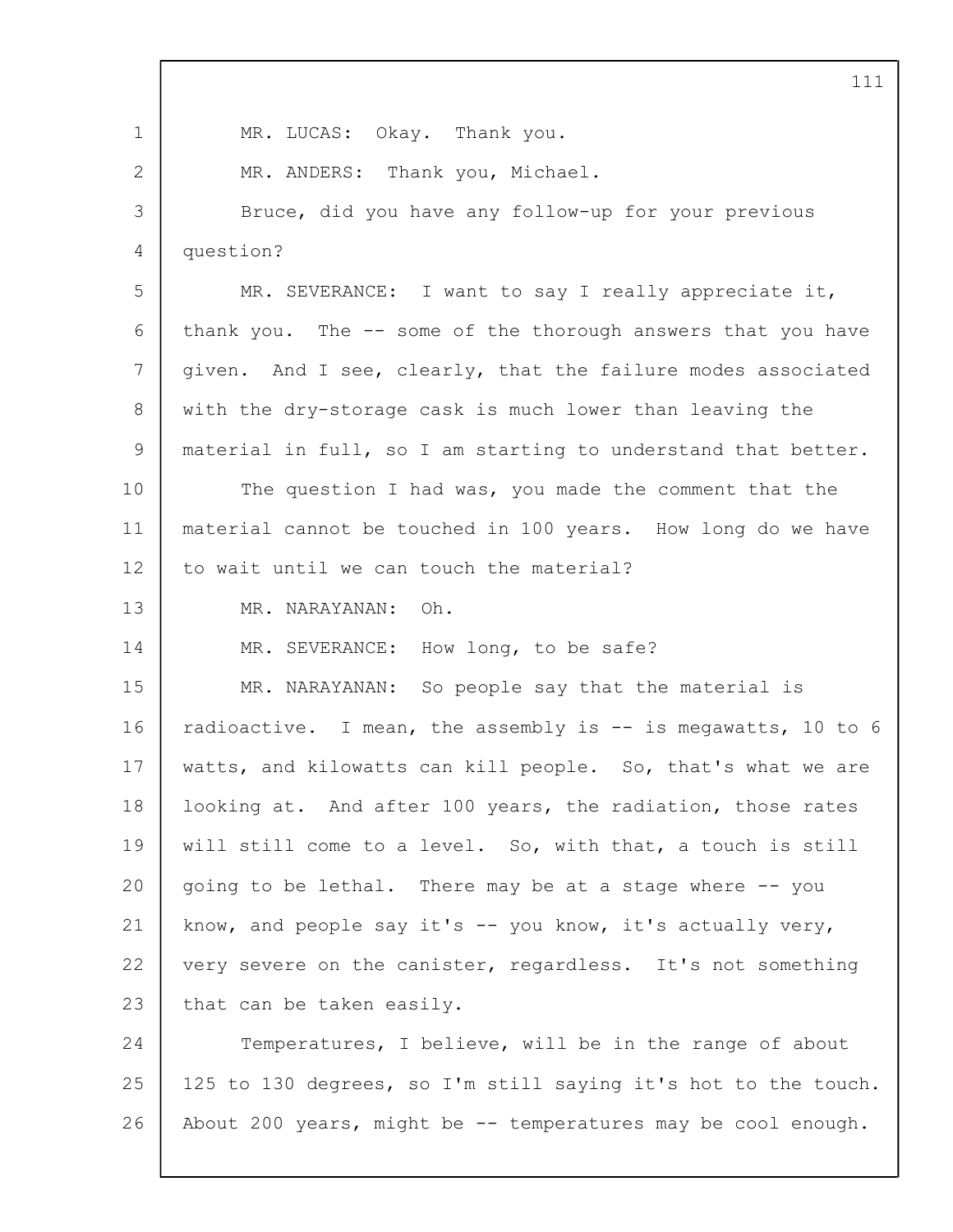1 2 3 4 5 6 7 8  $\mathsf{Q}$ 10 11 12 13 14 15 16 17 18 19  $20$ 21 22 23 24 25 26 But, obviously, what you've seen at SONGS and -- just as well, around 4 Kilowatts to 6 Kilowatts, it is still more than 125 degrees on the surface of the canister. MR. SEVERANCE: But the radioactivity of the contents. MR. NARAYANAN: Is high. MR. SEVERANCE: For how many hundreds of thousands of years? MR. NARAYNAN: About a thousand years, I'd say. MR. SEVERANCE: About a thousand years? MR. JONES: And we gave a written response to that, which is from the NRC website. So you should see that very soon. Well -- so, what would -- we gave our draft answers and they're reviewing our responses to ensure that, you know, they are in agreement. So, I think we got them about two-and-a-half weeks ago, 40-whatever questions. Yeah. So, you should see those very soon. But we've given draft responses to all of those questions. MR. NARAYANAN: There's actually a timeline for how the radioactivity decays and what's the timeline. UNIDENTIFIED SPEAKER: So your system is considered to be secure for at least 100 years. Now, what happens in the other 900 years? And are -- is your company still going to be around in 100 years to move the contents to another dry cask? This is an important question. I love my unborn grandchildren, right? I -- and if I love my unborn grandchildren, then I love my unborn great, great,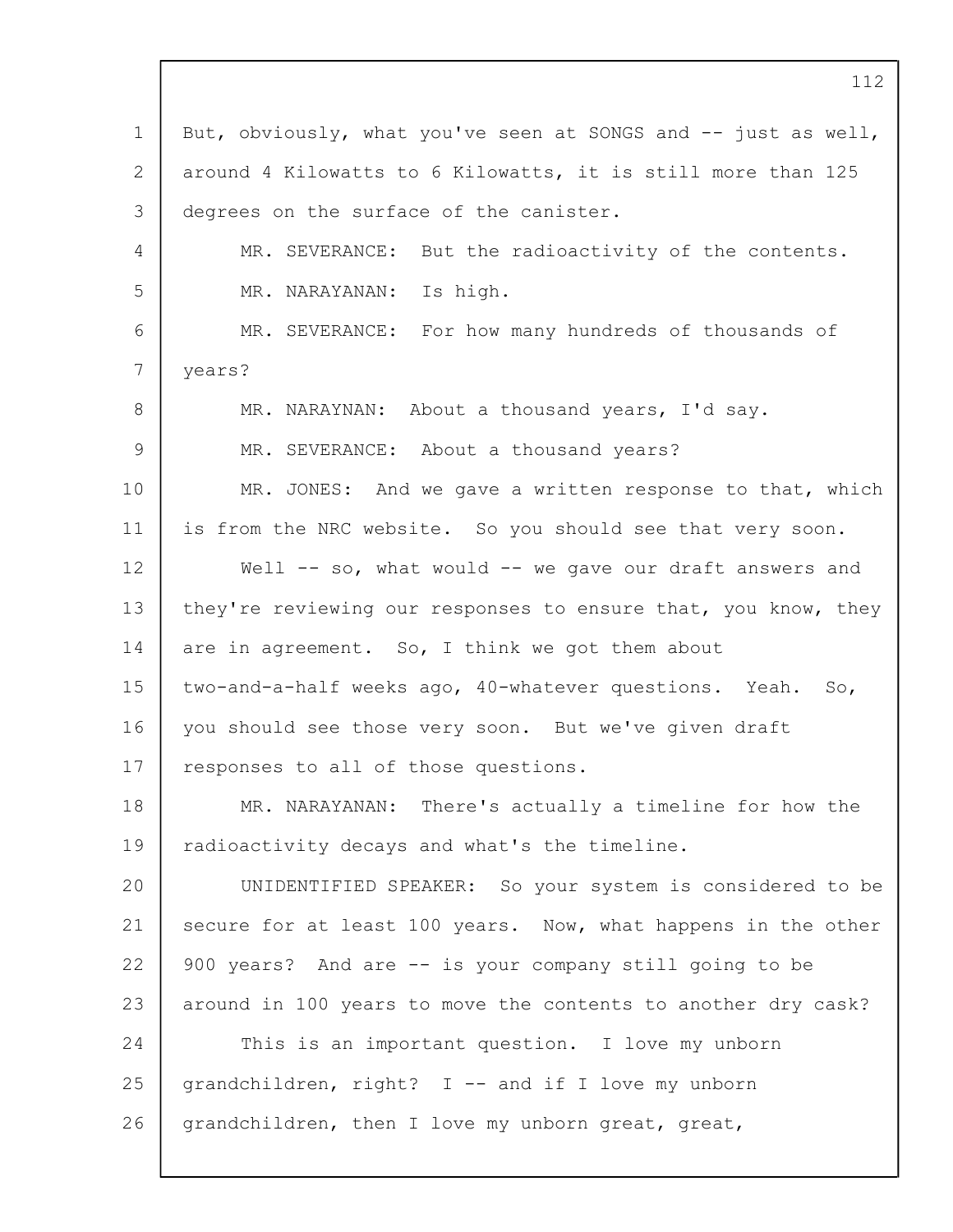1 2 3 4 5 6 7 8  $\mathsf{Q}$ 10 11 12 13 14 15 16 17 18 19 20 21 22 23 24 25 26 great-grandchildren. So, it's an important question. MR. MAGGI: So the way I see that is Orano and its predecessor companies, which have, basically, been name changes over the last 50 years, backed by the French government which is very pro-nuclear and is expanding its nuclear activity will be around 100 years from now. We also strongly believe there will be a permanent depository, you know, inside of 100 years. It may take 100 years the way it's going, but there will be a facility to take this fuel, and/or reprocessing will start in the U.S. and this fuel will actually become an asset, where it can be reused or burned in fast reactors as fuel. So, those -- there is a lot of technology out there already and coming to bear in the next decades, not hundreds of years, that will solve this fuel problem permanently. MR. LUCAS: I have one follow-up question. And that is: I've heard -- I'm not sure that this is accurate -- but the HOLTEC transfer vehicle has broken down some months ago and hasn't been repaired. To me, that seems like a liability. It -- we would want to continue to have a transfer vehicle well-serviced for the next hundred or 200 years. So, a key question becomes, what are the failures associated with that, evaluated, what happens to the electronics in a marine environment, and how does that continue to be maintained, parts supplied, et cetera. MR. MAGGI: So for a -- the questions are for the -- our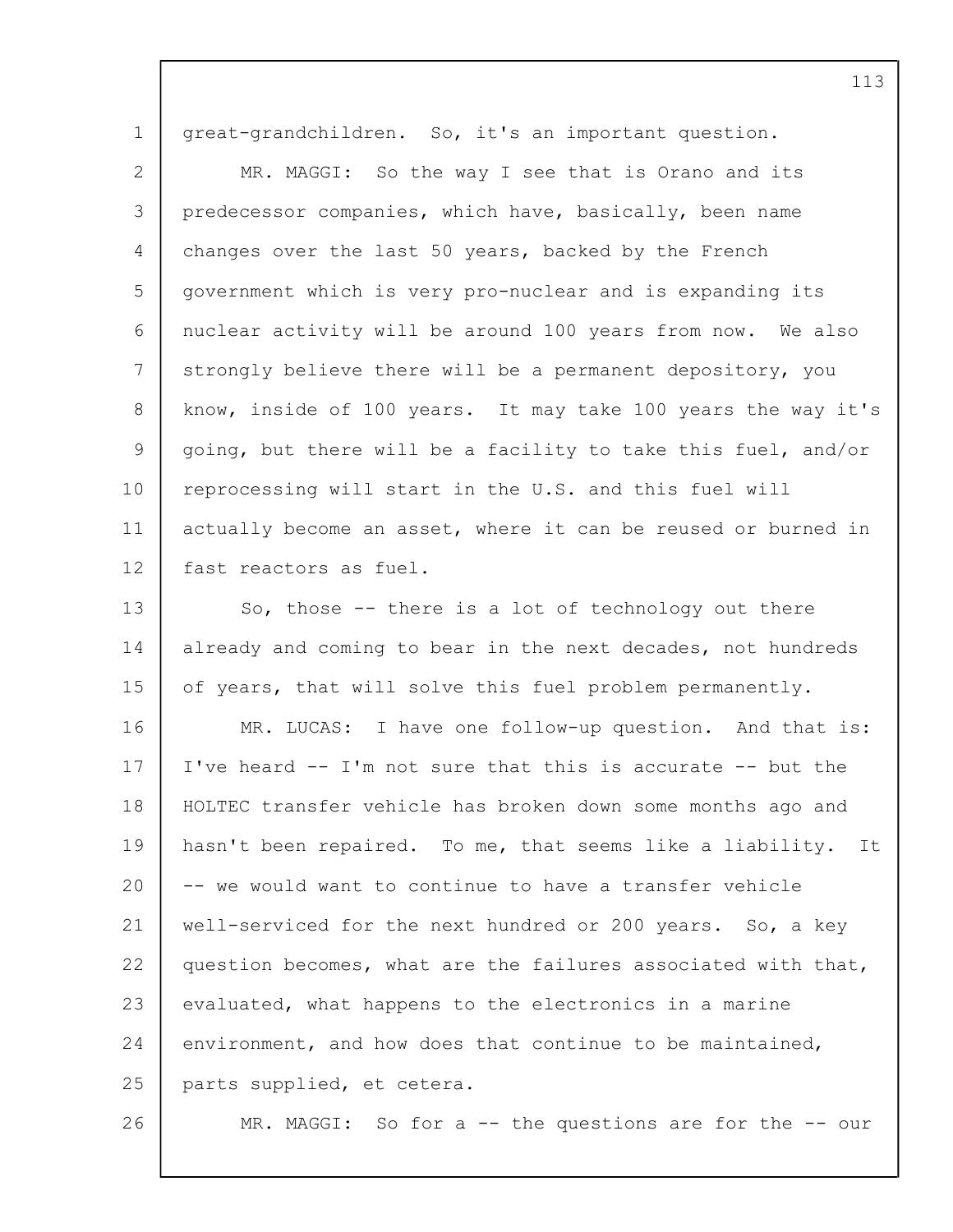1 2 3 4 5 6 7 8  $\mathsf{Q}$ 10 11 12 13 14 15 16 17 18 19 20 system of HOLTEC. So, once -- to clear the record on the CAT transporter, was used. It just came back from -- this was last summer. We had started the list. We had an issue with one of the powers not responding as expected. We stopped. But everything -- everything was in a safe condition. They moved the transporter to outside of the entity, we had the vendor take a look at it. They made some minor adjustments and we had repeated successful movements of the transporter. So, the issue was resolved at that point. But that conservatism, they wanted to do additional testing, and we actually did a load-proof test prior to engaging on the canister again. And panel members were there for the actual inspection, last week, where the transporter was used to lift. So the capability of that transporter was maintained during those times. The conservatism tests to validate that we had 100 percent confidence in the capability of that transporter before engaging on a heavy load, and that was satisfied. Now, as far as maintaining those systems, we do maintain those. We have routine plans of maintenance. There are vendor expectations and we maintain those items, in storage

21 22 with any facility at the site, and in the future, will be maintained for that.

23 24 25 26 As far as an Orano system, those will be least component, so they will not be stored on site here. But there are contractual requirements to have them available upon need. So they will be in a ready state and be able to use, if needed,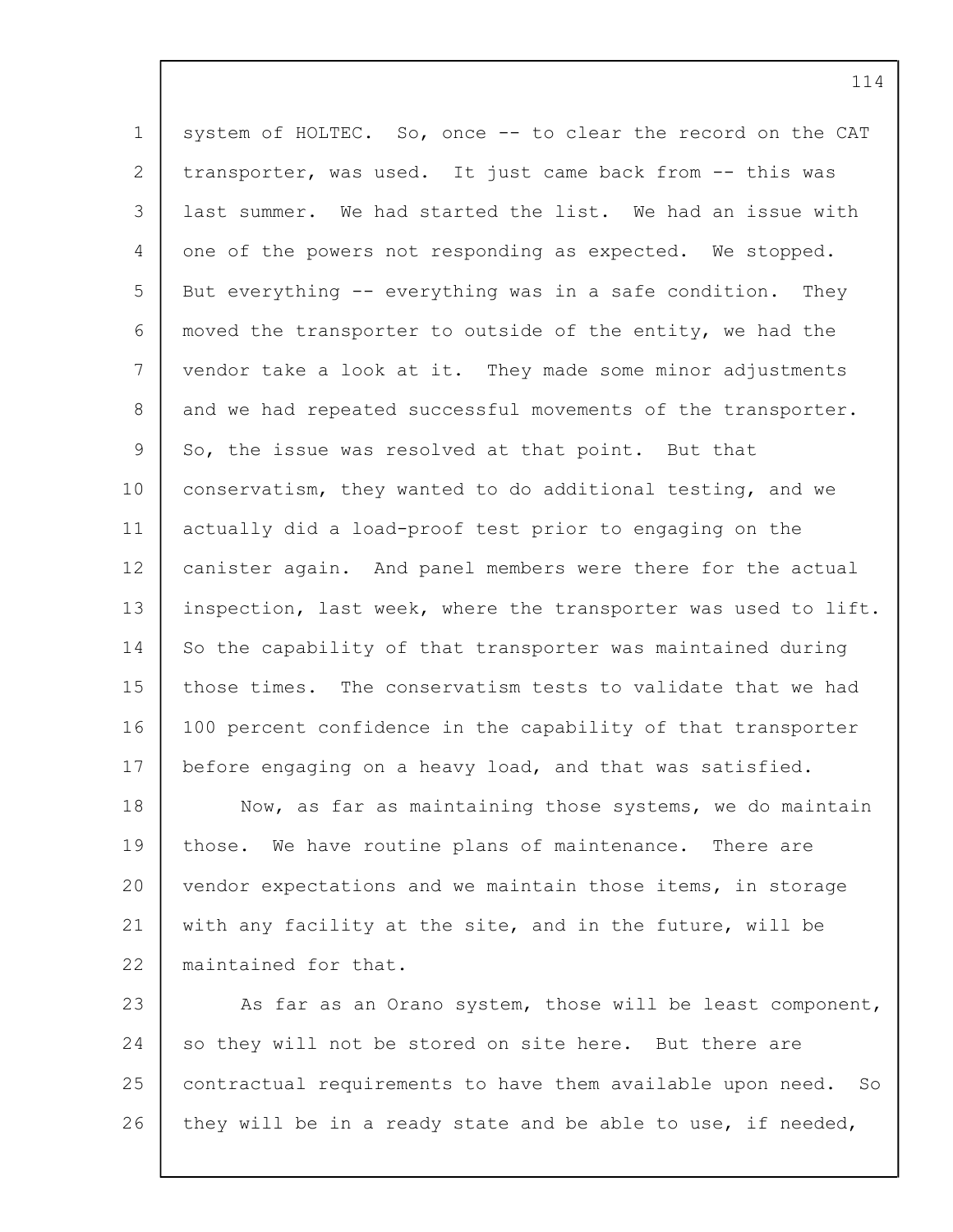1 2 3  $\Delta$ 5 6 7 8 9 10 11 12 13 14 15 16 17 18 19 20 21 22 23 24 25 26 115 in the future, after the off-loads are completed. UNIDENTIFIED SPEAKER: -- is for 80 years. UNIDENTIFIED SPEAKER: Or 100 years or longer? MR. SEVERANCE: Yeah. Those contracts are 80. UNIDENTIFIED SPEAKER: 80 years, okay. MR. ANDERS: Okay, Bruce. MR. SEVERANCE: Thank you. MR. ANDERS: Linda, you had a comment, and Miriam. MS. SEELEY: Quick question: Did you say that these cans do not have helium in them, that they do -- that they're not pressurized? MR. NARAYANAN: They do have helium in them, but it is not high-pressure helium. They're near an atmospheric pressure. MS. SEELEY: Okay. Thank you. MR. NARAYANAN: They do have helium and they have been tested. MS. SEELEY: Thank you. (Zoom glitch) MR. ANDERS: Miriam? (Zoom glitch) MR. NARAYANAN: Yeah. I mean, as I had explained, we have a lot of aluminum in the basket. So, really, we don't need the helium to circulate within the basket. And what it does is that, if you have very low-pressure helium, you only need it for -- need tightness, we don't need for any other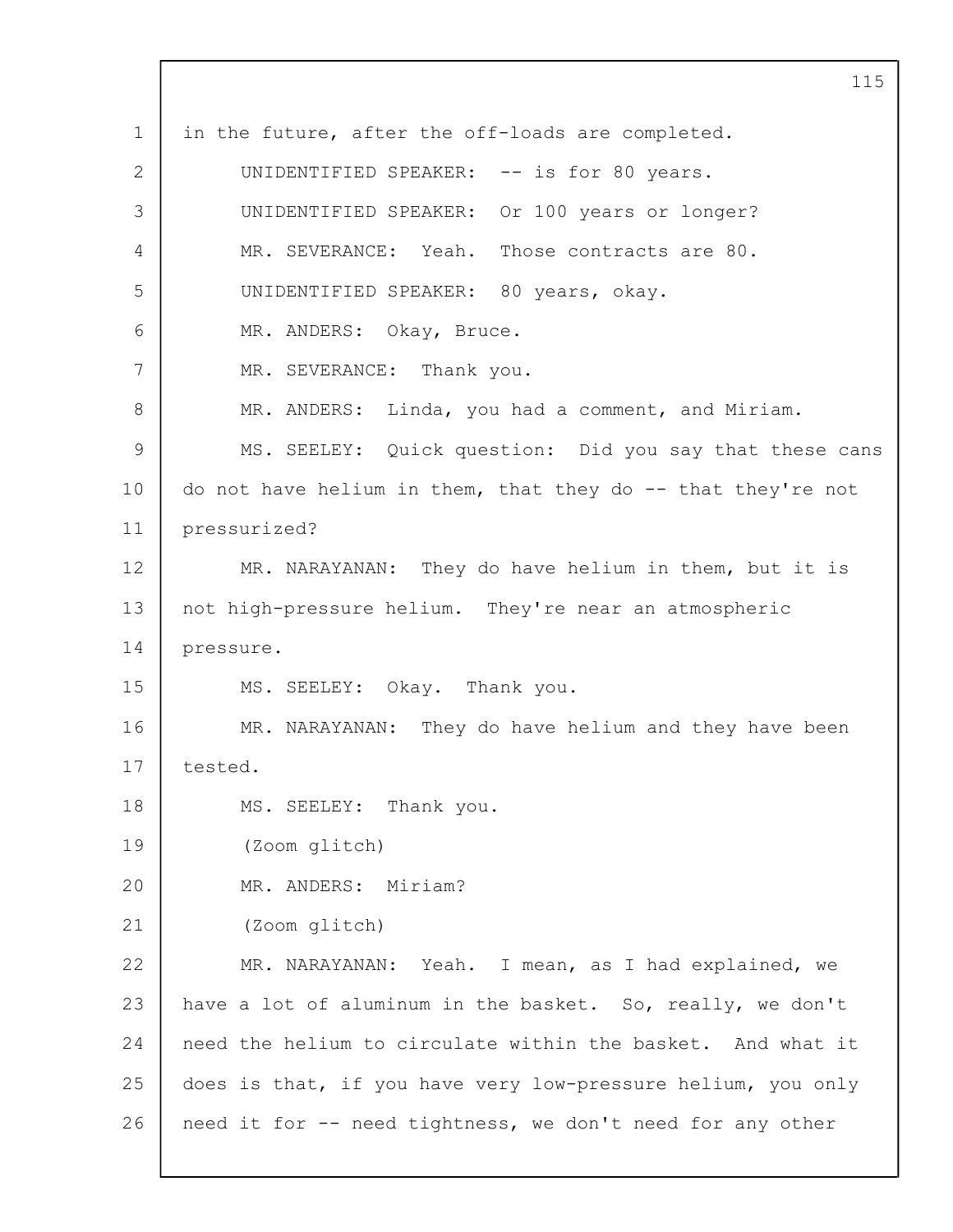1 2 3  $\Delta$ 5 6 7 8  $\mathsf{Q}$ 10 11 12 13 14 15 16 17 18 19 20 21 22 23 24 25 26 purpose. That ensures that our canisters are always at lower pressure and we don't pressurize our canisters. And, that also make the consequences of accident much less severe, so we don't have a rapid pressurization or a rapid depressurization accident because of pressures are low. MR. ANDERS: Miriam? MS. SHAH: Oh. I -- I didn't have a question. I was just going to say that 9:25, maybe we should do the public open house intro. MR. ANDERS: Do the -- MS. SHAH: Next item. MR. ANDERS: Oh. Yep. That's a good idea. Thank you, everyone. Great discussion. The last item on our agenda is introduction of the public open house and upcoming activities. And I'm going to ask Tom Jones to speak to that, since it's -- the schedule is subject to PG&E's -- NRC's availability. MR. JONES: Thanks, Chuck. So we have been in contact with the division of NRC that is responsible for dry cask storage licensing and overseas, the safety program, and they have agreed to support and have an open house. So, we will work on them on a schedule to be determined. Also related to the upcoming items, the long-postponed post-shutdown decommissioning activities report, which is a decommissioning-related and regulatory-required meeting to happen in the community. NRC is working with the county to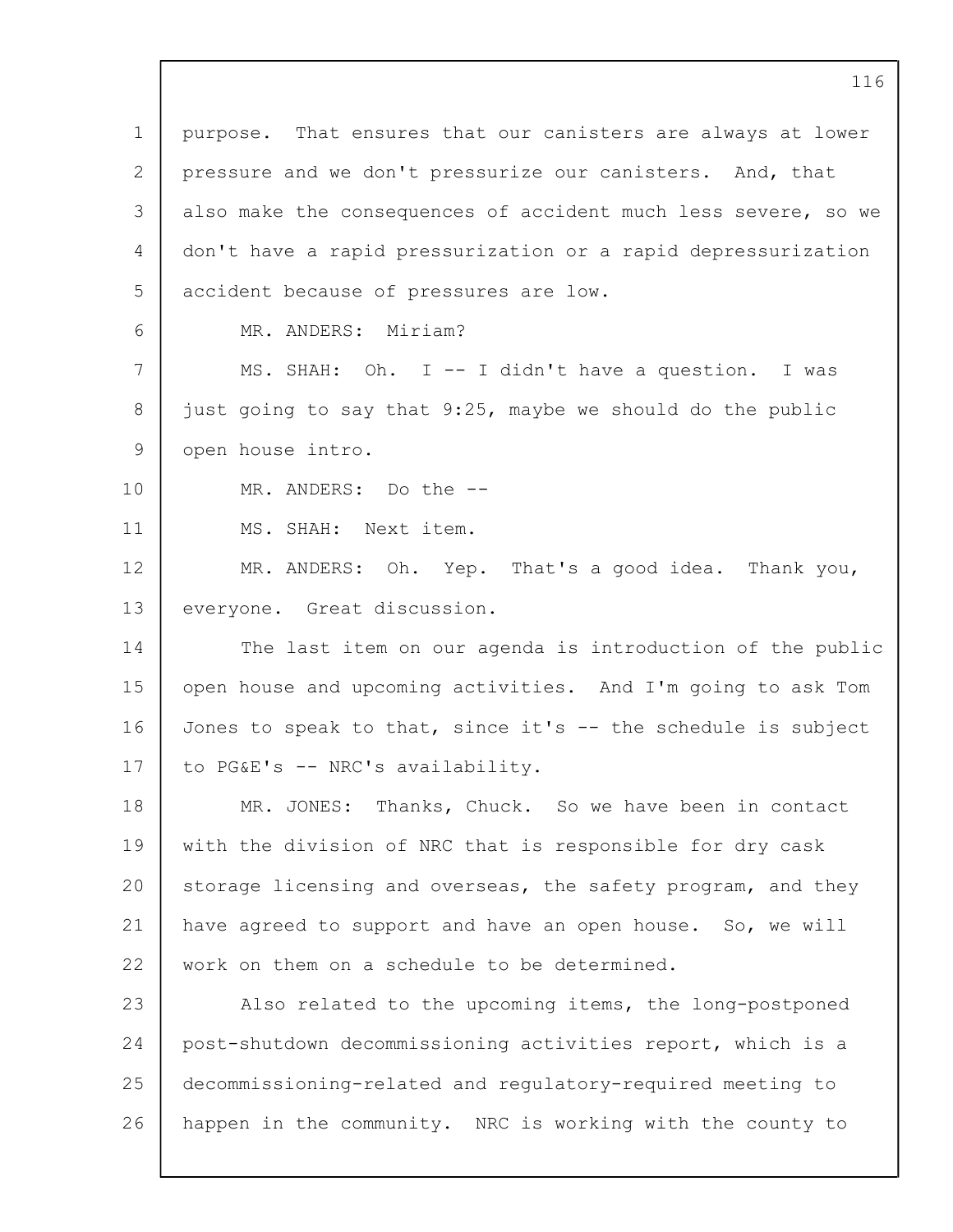| $\mathbf 1$    | host it in this room. It's likely in the end of June. So,      |
|----------------|----------------------------------------------------------------|
| 2              | that will be in front of the open house.                       |
| 3              | We will still work with the panel on the dates. We need        |
| 4              | to make sure that NRC is there to directly answer the public's |
| 5              | questions, as well. And then Dr. Budnitz is probably still on  |
| 6              | the line. He'd also like to extend to the DCESC and the CDC,   |
| 7              | so that the public can interact face-to-face with the          |
| 8              | different governmental entities that have also been looking at |
| $\overline{9}$ | this project independently.                                    |
| 10             | So CBC, sometime in the summer, but those are going to be      |
| 11             | the key driver's that pick the date for us.                    |
| 12             | DR. PAVLIK: This is Bob. We will support it as best we         |
| 13             | can.                                                           |
| 14             | MR. JONES: Thank you, Dr. Pavlik. Much appreciated.            |
| 15             | And then, also, just to talk about the scope of that open      |
| 16             | house, we intend to host it at the Energy Education Center on  |
| 17             | Ontario Avenue in Avila Beach. We'll have subject matter       |
| 18             | experts throughout the exhibit rooms, so people can directly   |
| 19             | interact with Prakash and Roger and others from Orano.         |
| 20             | We'll also have our dry-cask storage team there, our           |
| 21             | licensing team, lead by (inaudible) and we'll do               |
| 22             | presentations, as well. And then imagine, around shuttle van   |
| 23             | going up to the power plant, that will be 20 to 30 minutes, so |
| 24             | people can directly tour our entity outside of the fence line, |
| 25             | and see that it sits 310 feet above sea level, actually see    |
| 26             | the security perimeter and better understand it.               |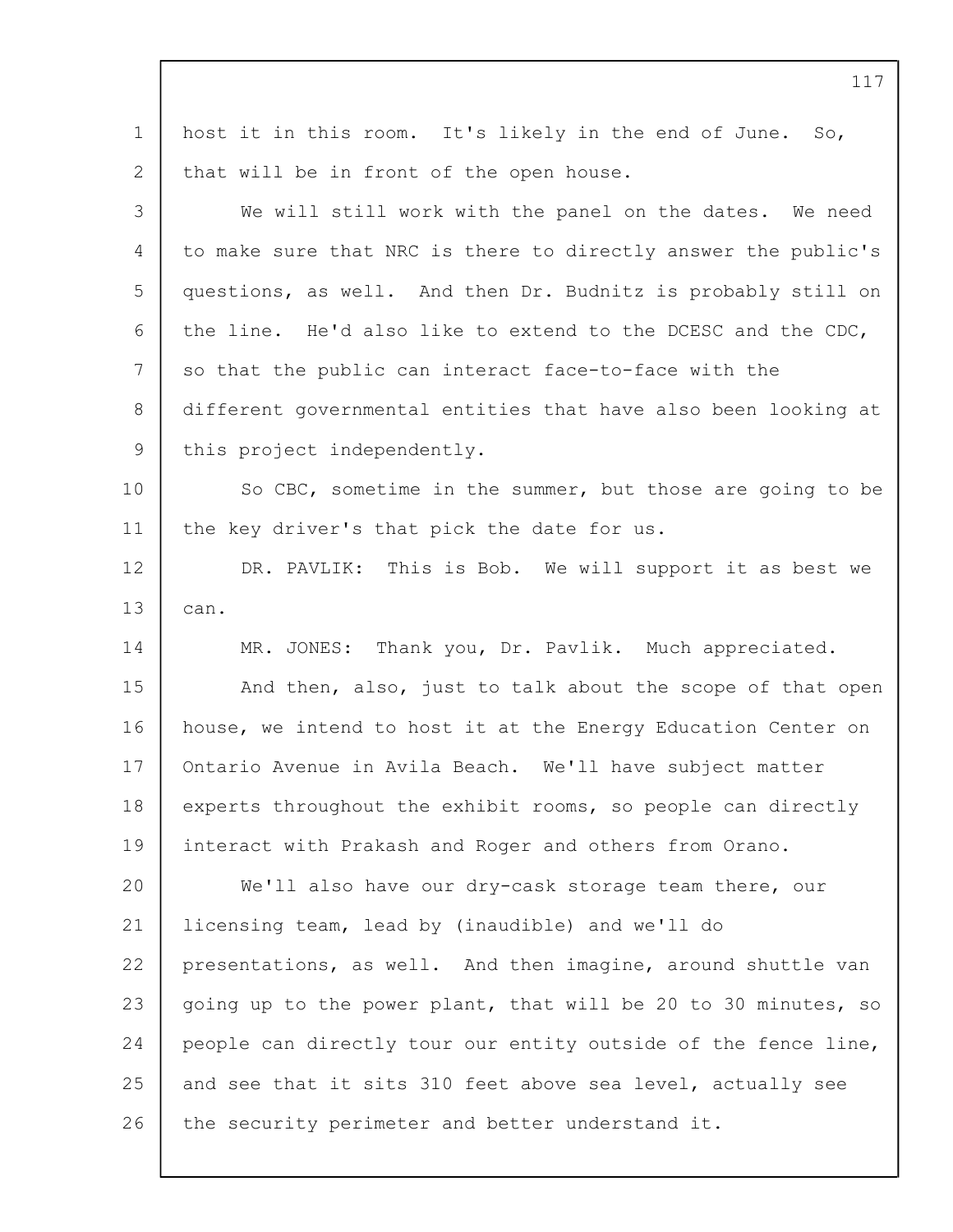1 2 3 4 5 6 7 8 9 10 11 12 13 14 15 16 17 18 19  $20$ 21 22 23 24 25 26 The PowerPoints are good. There's no substitute for a site visit, so we would like to make that available to the members of the community, as well. MR. ANDERS: Thank you, Tom. Linda, any closing remarks? MS. SEELEY: Yes. I -- this has been a very, very interesting meeting. We're grateful to you, that you came. We still have lots of questions. I hope that we will get the written answers to our questions soon, so that we can look at them, because they're going to stimulate some more questions. We hope that we can keep up this dialogue with you. Our community is very, very interested in what's going to happen with the new Orano casks. So, you're going to -- you're going to be challenged. And we also appreciate, very much, your candidness with us. And as Bruce said, this is -- you know, this is about people that we haven't even thought of yet. This is about the future of -- of everything, of all of our entire community. So, it's incredibly important to us. MR. ANDERS: Thank you, Linda. I want to remind everyone that a video of this meeting will be available on the engagement panel website, and also, a transcript of the meeting will be available in about two weeks, a written transcript will also be available. The panel website also contains -- will have all of the presentation materials that any of you or the public can download and view,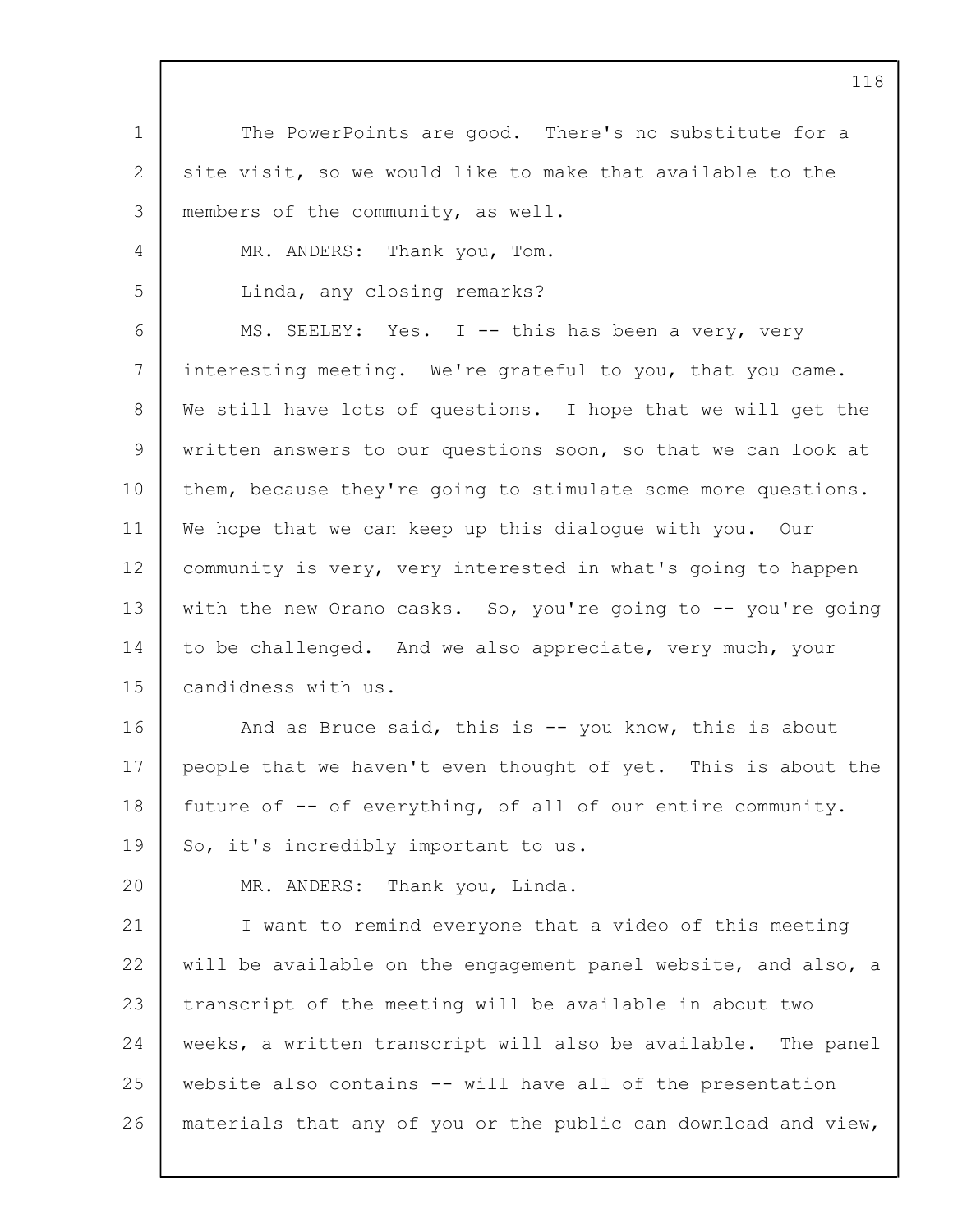|                | 119                                                           |
|----------------|---------------------------------------------------------------|
| $\mathbf 1$    | and other resource materials, like this set of questions that |
| $\mathbf{2}$   | Linda has referenced is also available on the website.        |
| 3              | So, with that, wish everyone well and I appreciate            |
| $\overline{4}$ | everybody's time and attention. And the meeting is adjourned. |
| 5              | (Whereupon the meeting was adjourned.)                        |
| $\epsilon$     | (Proceedings concluded.)                                      |
| $7\phantom{.}$ | $-000-$                                                       |
| 8              |                                                               |
| $\mathsf 9$    |                                                               |
| $10$           |                                                               |
| 11             |                                                               |
| 12             |                                                               |
| 13             |                                                               |
| 14             |                                                               |
| 15             |                                                               |
| 16             |                                                               |
| 17             |                                                               |
| $1\,8$         |                                                               |
| 19             |                                                               |
| 20             |                                                               |
| 21             |                                                               |
| 22             |                                                               |
| 23             |                                                               |
| 24             |                                                               |
| $2\,5$         |                                                               |
| 26             |                                                               |
|                |                                                               |